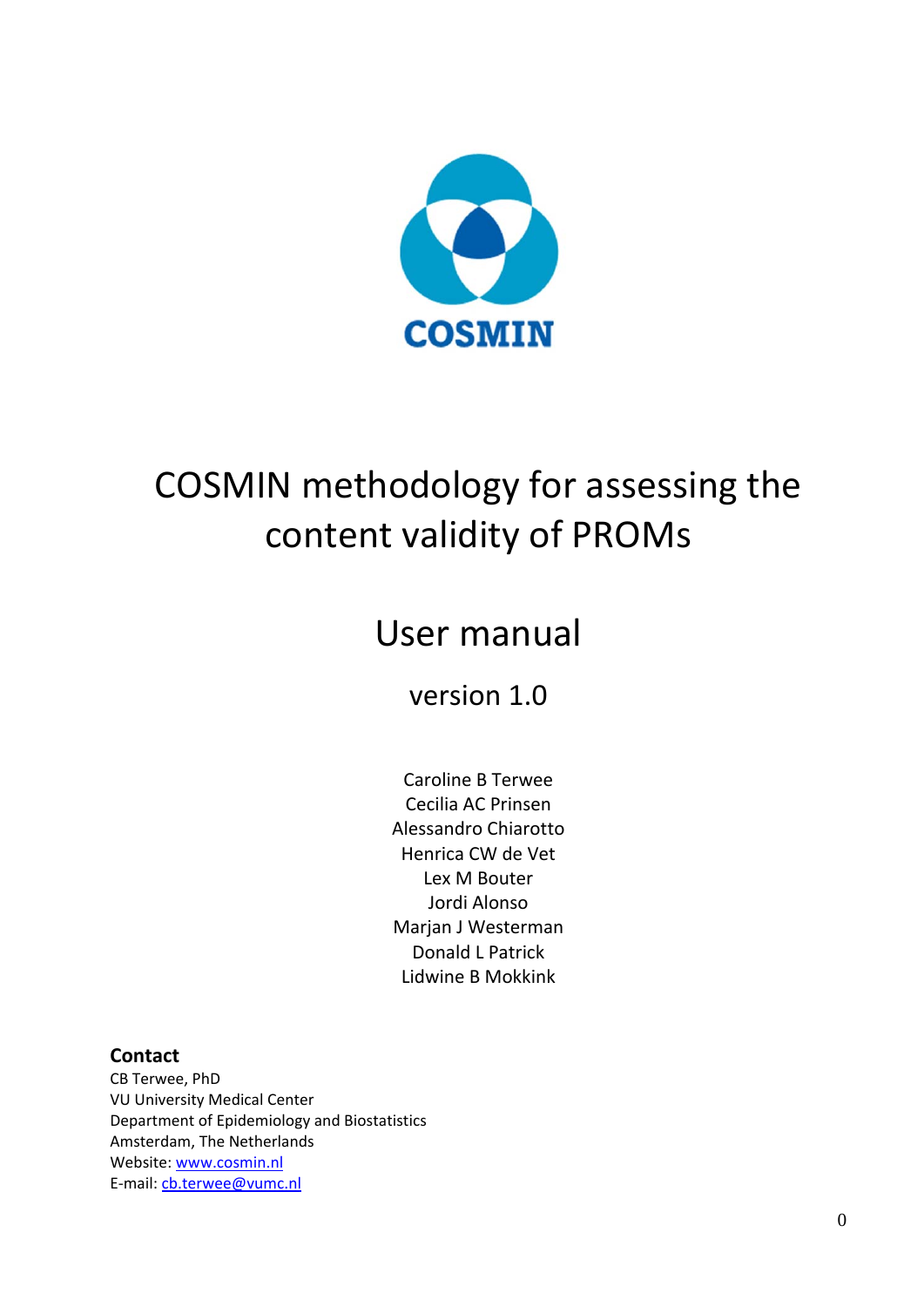## **Table of contents**

| Preface                                                                                                                                                                                                                                                                                                                                                            | $\mathbf{2}$               |
|--------------------------------------------------------------------------------------------------------------------------------------------------------------------------------------------------------------------------------------------------------------------------------------------------------------------------------------------------------------------|----------------------------|
| <b>Background: COSMIN Tools</b>                                                                                                                                                                                                                                                                                                                                    | 3                          |
| Development of the COSMIN methodology for evaluating the content validity of PROMs                                                                                                                                                                                                                                                                                 | 6                          |
| General recommendations on how to perform a systematic review on the content validity of<br><b>PROMs</b>                                                                                                                                                                                                                                                           | 8                          |
| Instructions for evaluating the content validity of PROMs                                                                                                                                                                                                                                                                                                          | 11                         |
| Step 1: Evaluate the quality of the PROM development, using COSMIN box 1<br>1a. Standards for evaluating the quality of the PROM design to ensure relevance of the PROM<br>1b. Standards for evaluating the quality of a cognitive interview study or other pilot test performed to<br>evaluate comprehensibility and comprehensiveness of a PROM                  | 16<br>16<br>27             |
| Step 2: Evaluate the quality of content validity studies on the PROM (if available), using COSMIN<br>box 2                                                                                                                                                                                                                                                         | 36                         |
| 2a. Asking patients about the relevance of the PROM items<br>2b. Asking patients about the comprehensiveness of the PROM<br>2c. Asking patients about the comprehensibility of the PROM<br>2d. Asking professionals about the relevance of the PROM items<br>2e. Asking professionals about the comprehensiveness of the PROM                                      | 36<br>40<br>43<br>46<br>49 |
| Step 3: Evaluate the content validity of the PROM, based on the quality and results of the<br>available studies and the PROM itself, using the rating system presented below                                                                                                                                                                                       | 51                         |
| 3a. Rate the result of the single studies on PROM development and content validity against the 10 criteria for<br>good content validity<br>3b. The results of all available studies are qualitatively summarized to determine whether OVERALL, the<br>relevance, comprehensiveness, comprehensibility, and overall content validity of the PROM is sufficient (+), | 52<br>60                   |
| insufficient $(-)$ , or inconsistent $(\pm)$<br>3c. The OVERALL RATINGS will be accompanied by a grading for the quality of the evidence                                                                                                                                                                                                                           | 62                         |
| Reporting a systematic review on the content validity of PROMs                                                                                                                                                                                                                                                                                                     | 65                         |
| <b>References</b>                                                                                                                                                                                                                                                                                                                                                  | 66                         |
| Appendix 1 names of the Delphi panel members                                                                                                                                                                                                                                                                                                                       | 72                         |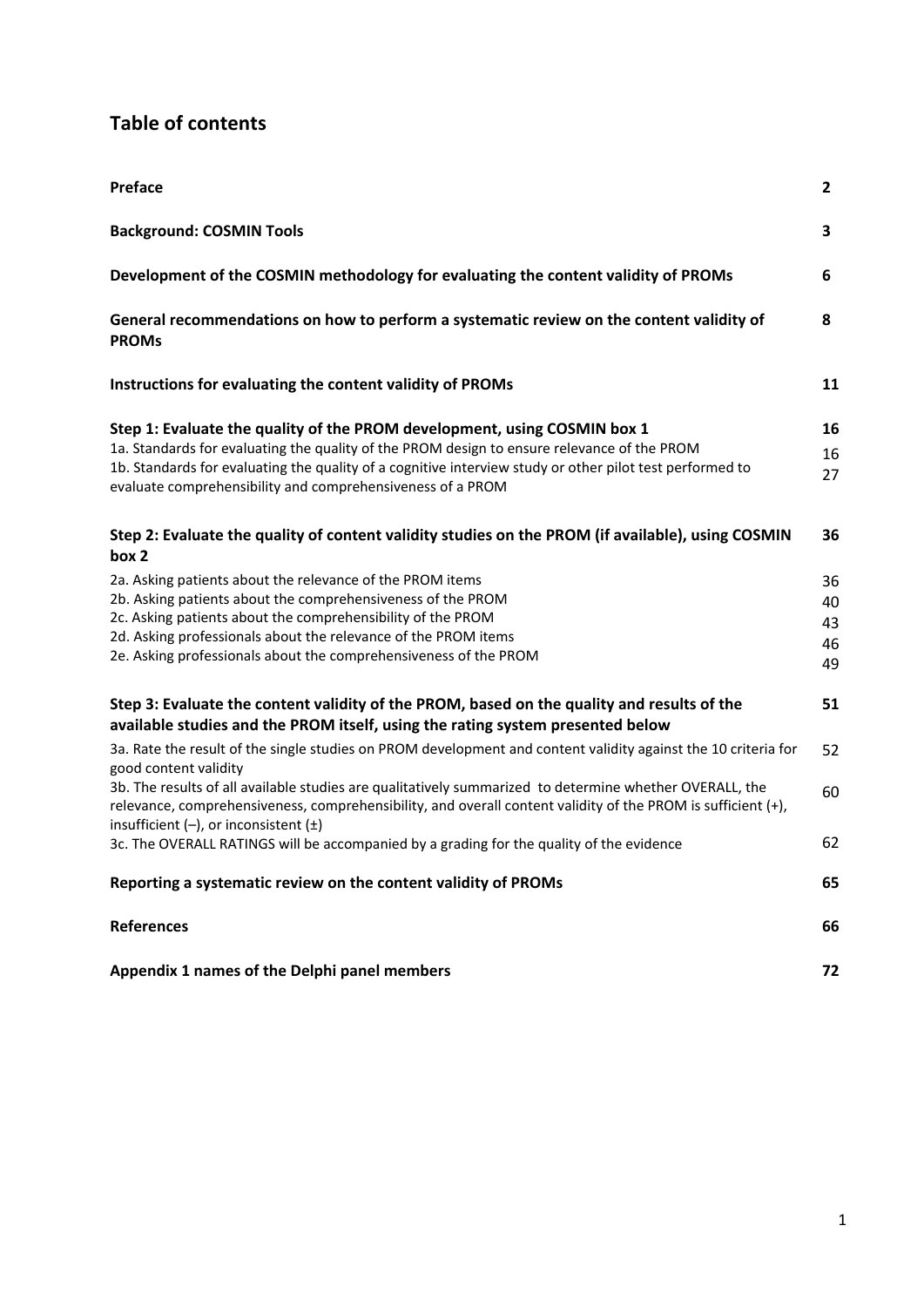## **Preface**

Content validity is the most important measurement property of a patient‐reported outcome measure (PROM). The aim of this document is to explain how the content validity of PROMs can be evaluated. The methodology described in this manual was primarily developed to evaluate the content validity of PROMs based on evidence from the literature, e.g. in systematic reviews of PROMs. It is not a guideline for designing a study on content validity, although the standards described in this manual indicate the important design requirements of a content validity study.

This methodology was developed in 2016 in a Delphi study among 158 experts from 21 countries [2]. We thank all researchers who participated voluntarily in the Delphi study. Their names are listed in Appendix 1. Please refer to this paper when using the COSMIN methodology for content validity:

Terwee, C. B., Prinsen, C. A. C., Chiarotto, A., De Vet, H. C. W., Westerman, M. J., Patrick, D. L., Alonso, J., Bouter, L. M., Mokkink, L. B. (2017). COSMIN standards and criteria for evaluating the content validity of *health‐related Patient‐Reported Outcome Measures: a Delphi study. Qual Life Res in press.*

We hope that this methodology will result in a growing recognition of the importance of content validity of PROMs and in a growth of publications reporting in detail aspects of PROM development and evaluation.

*February 2018* The COSMIN steering committee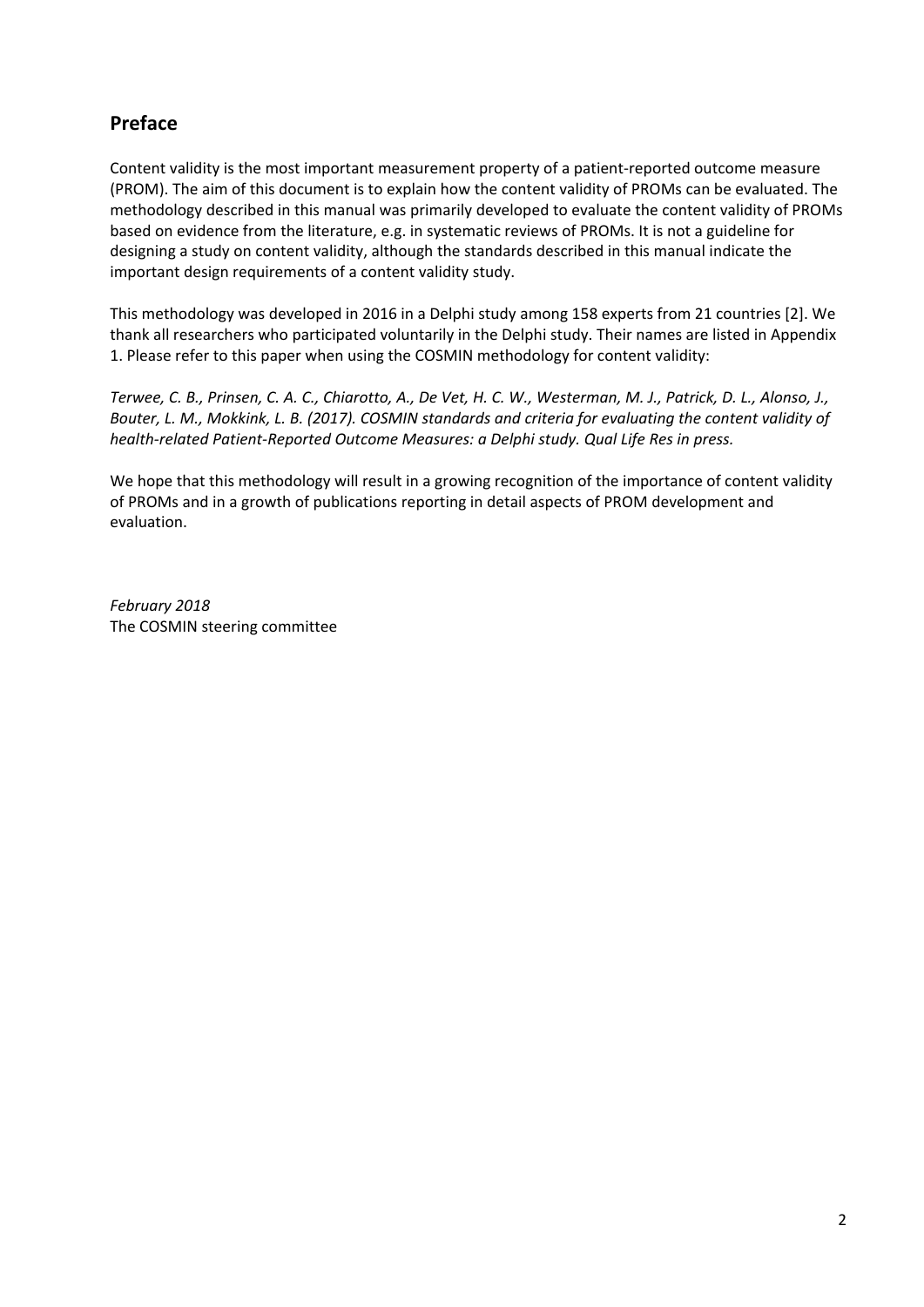## **Background: COSMIN tools**

The **CO**nsensus‐based **S**tandards for the selection of health **M**easurement **IN**struments (COSMIN) initiative (www.cosmin.nl) aims to improve the selection of health outcome measurement instruments in research and clinical practice, by developing standards and criteria for evaluating the measurement properties of outcome measurement instruments. The COSMIN initiative has developed several tools:

#### **COSMIN taxonomy: Which measurement properties are important and how are they defined?**

In the first international COSMIN Delphi study, performed in 2006‐2007, COSMIN developed a taxonomy of measurement properties [3]. Nine measurement properties were considered relevant for health‐related Patient‐Reported Outcome Measures (PROMs), categorized into three broad domains:

- Reliability, containing the measurement properties internal consistency, reliability, and measurement error;
- Validity, containing the measurement properties content validity (including face validity), criterion validity, and construct validity (including structural validity, hypotheses testing, and cross-cultural validity);



Responsiveness, containing the measurement property responsiveness.

Interpretability was also recognized as an important aspect of a measurement instrument, but not a measurement property. Definitions of the nine measurement properties and interpretability are provided on the COSMIN website.

#### **COSMIN checklist for evaluating the methodological quality of studies on measurement properties**

In the Delphi study mentioned above, the COSMIN initiative also reached consensus on standards for evaluating the methodological quality (risk of bias) of studies on measurement properties. For each measurement property, standards for design requirements and preferred statistical analyses were agreed upon. The standards were included in the COSMIN checklist, which can be used in systematic reviews of measurement instruments to evaluate the quality of the included studies [1]. A rating system was also developed to rate the quality of a study on a measurement property, using a 4‐point rating scale [4]. The COSMIN checklist was originally developed for rating the quality of studies on the measurement properties of PROMs. However, the checklist has also been used for rating the quality of studies on the measurement properties of other measurement instruments (see examples [5‐8]).

Recently, a new version of the COSMIN checklist, the COSMIN Risk of Bias checklist for PROMs was developed [9]. The COSMIN boxes for content validity, presented in this manual, are part of the COSMIN Risk of Bias checklist for PROMs.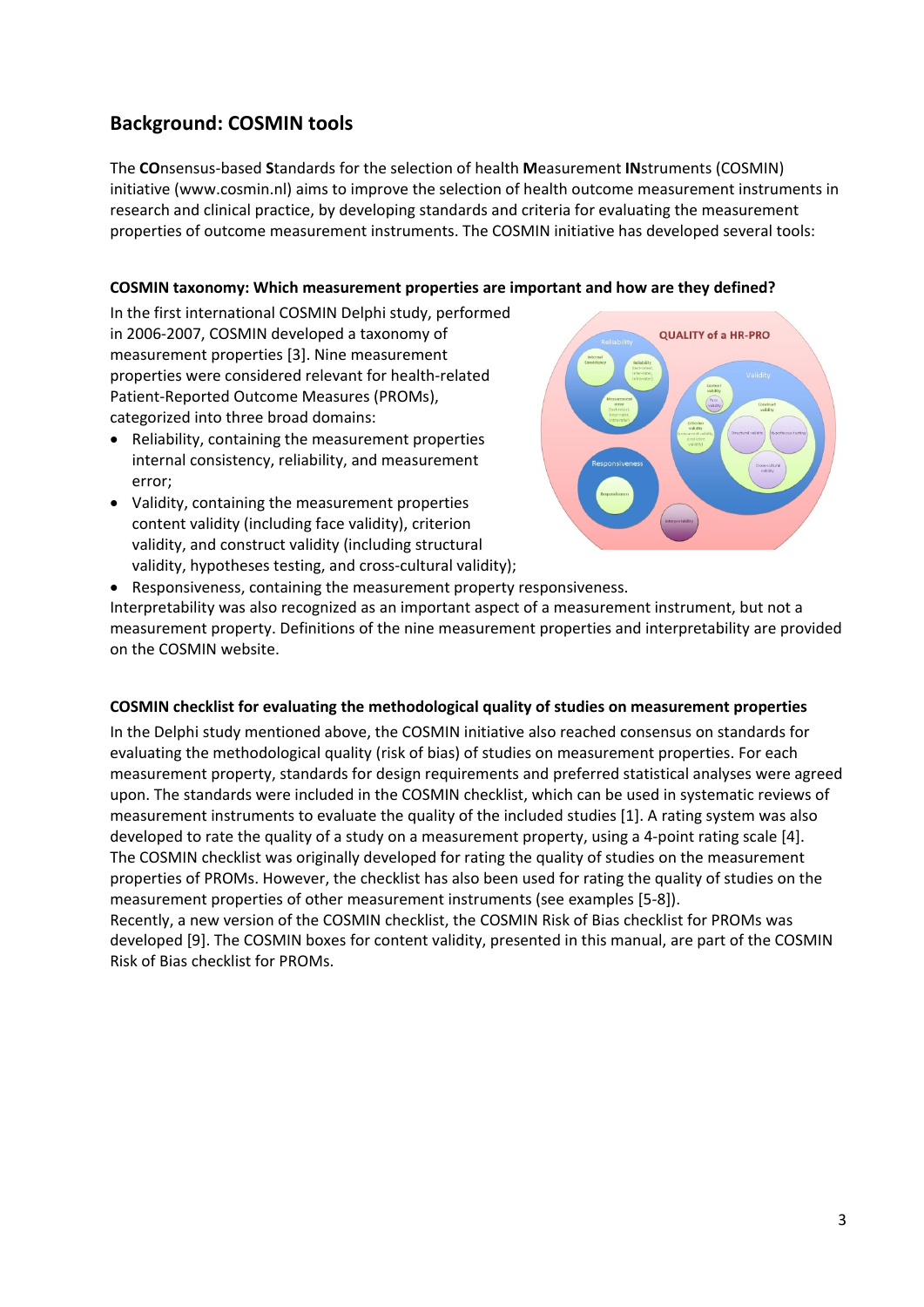#### **COSMIN standards and criteria**

It is important to note that COSMIN makes a distinction between "standards" and "criteria": **Standards** refer to design requirements and preferred statistical methods for evaluating the methodological **quality of studies** on measurement properties. **Criteria** refer to what constitutes good measurement properties (**quality of PROMs**). In the first COSMIN Delphi study [1], only standards were developed for evaluating the quality of studies on measurement properties. Criteria for what constitutes good measurement properties were not developed. However, such criteria are needed in systematic reviews to provide evidence‐based recommendations for which PROMs are good enough to be used in research or clinical practice. Therefore, criteria were developed for good content validity in the second COSMIN Delphi study (Table 1).

#### **COSMIN database of systematic reviews of outcome measurement instruments**

The COSMIN initiative systematically collects systematic reviews of outcome measurement instruments. These systematic reviews are important tools for the selection of outcome measurement instruments for research and clinical practice and for identifying gaps in knowledge on the quality of outcome measurement instruments, i.e. their measurement properties. The reviews are available in a searchable database, which is regularly updated: http://database.cosmin.nl/.

#### **COSMIN guideline for performing systematic reviews of outcome measurement instruments**

Systematic reviews of PROMs differ from systematic reviews of health interventions and diagnostic test accuracy studies and are quite complex. In fact, multiple reviews (i.e. one review per measurement property) are performed. COSMIN developed a methodological guideline for performing systematic reviews of PROMs [10]. A sequential ten-step procedure for conducting a systematic review of PROMs is described. Steps 1‐4 concern preparing and performing the literature search, and selecting relevant articles. Steps 5‐8 concern the evaluation of the measurement properties of the PROMs: first by assessing the risk of bias of the included studies (using the COSMIN standards); second, by applying criteria for good measurement properties; and third, by summarizing the evidence and grading the quality of the evidence on measurement properties. Also an evaluation of interpretability and feasibility aspects is included. Steps 9 and 10 concern formulating recommendations, and publishing the systematic review. Step 5 of this guideline concerns the evaluation of content validity, which is described in this manual. The remaining steps of a systematic review of PROMs are described in the manual "COSMIN methodology for systematic reviews of Patient‐Reported Outcome Measures (PROMs) – user manual" published on the COSMIN website.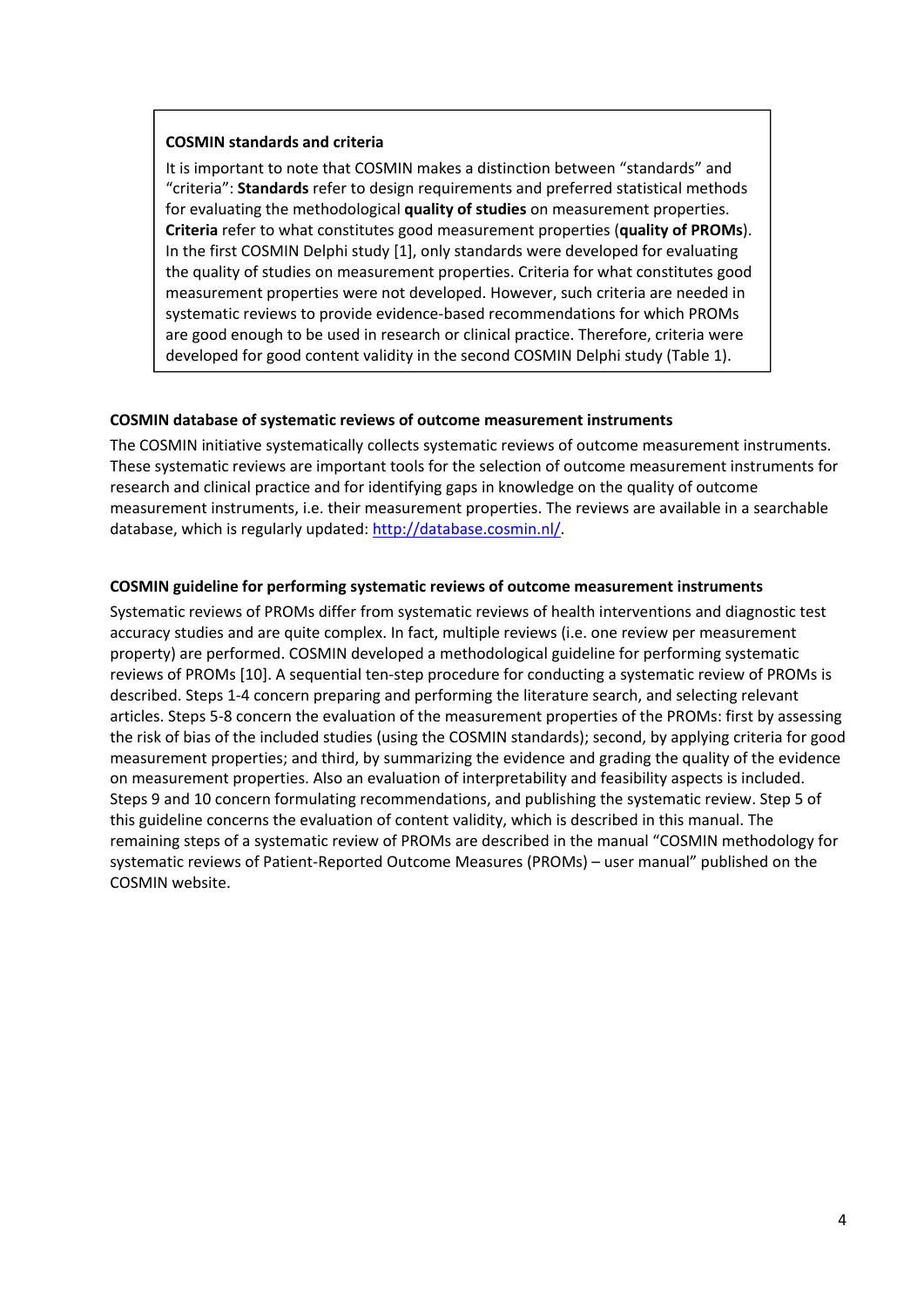#### **COSMIN considers each subscale of a (multi‐dimensional) PROM separately**

The measurement properties of a PROM should be rated separately for each set of items that make up a score. This can be a single item if this item is used as a standalone score, a set of items making up a subscale score within a multi‐ dimensional PROM, or a total PROM score if all items of a PROM are being summarized into a total score. Each score is assumed to represent a construct and is therefore considered a separate PROM. **In the remaining of this manual when we refer to a PROM, we mean a PROM score or subscore.**

For example, if a multidimensional PROM consists of three subscales and one single item, each scored separately, the measurement properties of the three subscales and the single item need to be rated separately. If the subscale scores are also summarized into a total score, the measurement properties of the total score should also be rated separately.

#### **COSMIN/COMET guideline for selection outcome measurement instruments to be included in a Core Outcome Set**

In cooperation with the Core Outcome Measures in Effectiveness Trials (COMET) initiative the COSMIN group developed a consensus‐based guideline on how to select outcome measurement instruments for outcomes (i.e., constructs or domains) included in a "Core Outcome Set" (COS) [11]. A COS is an agreed minimum set of outcomes that should be measured and reported in all clinical trials of a specific disease or trial population. In this international Delphi study consensus was reached that for an outcome measurement instrument to be selected for a COS, it should have at least high quality evidence of good content validity.

#### **COSMIN methodology for evaluating the content validity of PROMs**

The methodology for evaluating the content validity of PROMs is described in this manual. This methodology was developed in 2016 in a Delphi study among 158 experts from 21 countries [2].



More information about COSMIN can be found on the COSMIN website: www.cosmin.nl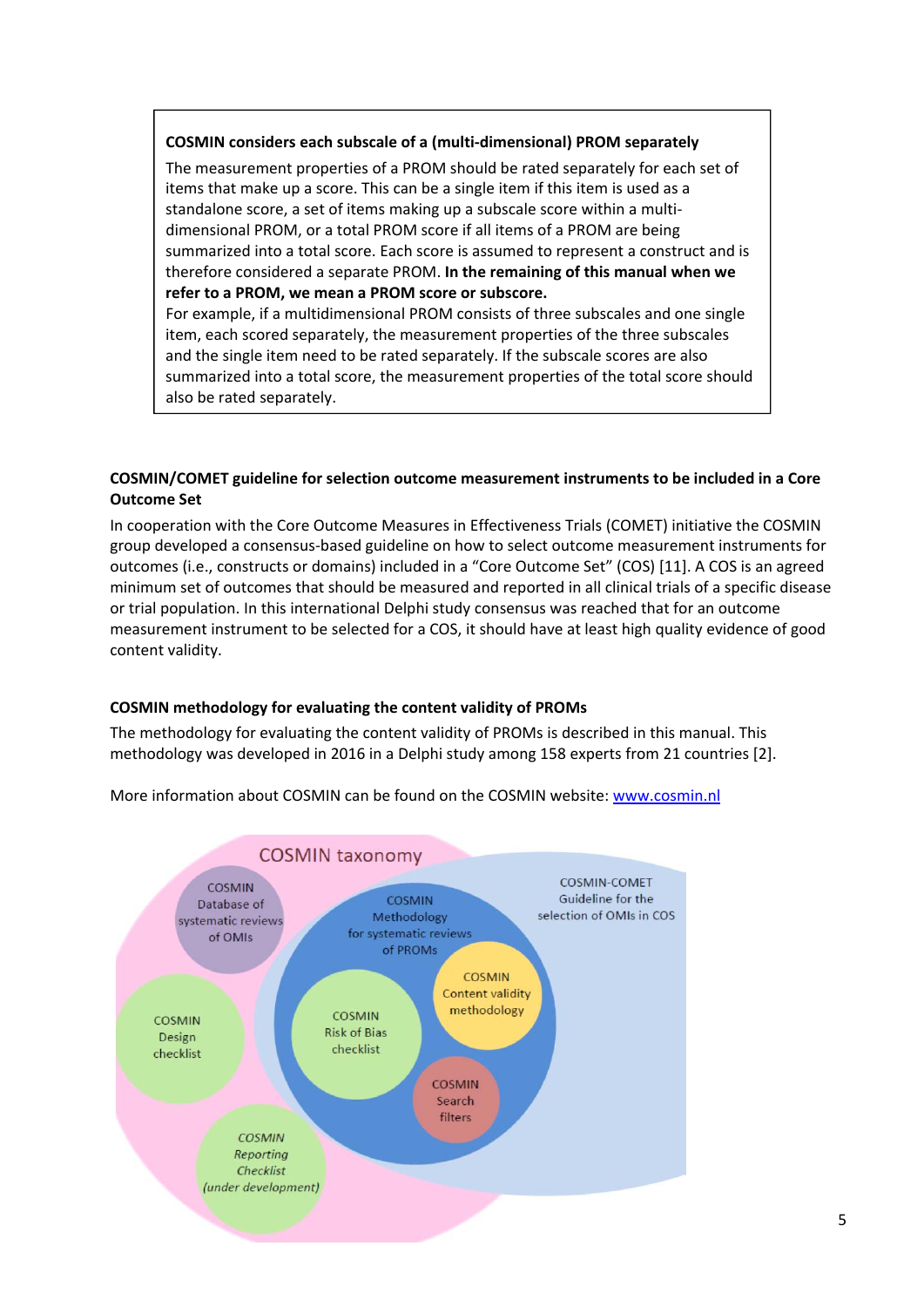## **Development of the COSMIN methodology for evaluating the content validity of PROMs.**

#### **Why was this methodology developed?**

Content validity is the degree to which the content of an instrument is an adequate reflection of the construct to be measured [3]. Three aspects of content validity are being distinguished: (1) relevance (all items in a PROM should be relevant for the construct of interest within a specific population and context of use), (2) comprehensiveness (no key aspects of the construct should be missing), and (3) comprehensibility (the items should be understood by patients as intended). Content validity is the most important measurement property of a PROM and the most challenging to assess. Content validity of existing PROMs should be assessed in a content validity study by systematically asking patients and professionals (e.g. clinicians, researchers) about the relevance, comprehensiveness and comprehensibility of the items. The original COSMIN checklist already contained a box for evaluating the quality of content validity studies. However, in this box, the quality of the development of the PROM was not taken into account. Since a well-designed qualitative approach to item construction helps to ensure content validity, new standards were developed for evaluating the quality of PROM development. Furthermore, the original COSMIN standards for content validity only considered *whether* certain things were done, but not *how* they were done. For example, one of the standards addressed whether it was assessed if all items refer to relevant aspects of the construct to be measured. However, there were no standards to evaluate how this should be assessed (e.g. whether a relevant sample of professionals was consulted). Therefore, a second international COSMIN Delphi study was performed in 2016 with the following aims: (1) to develop standards for evaluating the quality of PROM development (box 1); (2) to update the original COSMIN standards for assessing the quality of content validity studies of PROMs (box 2, which replaces the original COSMIN box D); and (3) to develop criteria for what constitutes good content validity of PROMs, and (4) to develop a rating system for summarizing the evidence on a PROM's content validity and grading the quality of the evidence in systematic reviews of PROMs

The COSMIN methodology described in this manual was developed to evaluate the content validity of PROMs, based on the quality and results of the PROM development study, the quality and results of additional content validity studies, and the content of the PROM itself. The methodology was developed for use in a systematic review in which the content validity of a number of PROMs is evaluated and compared in a systematic way, but it can also be used for rating the content validity of single PROMs.

#### **How was this methodology developed?**

This methodology was developed in a Delphi study among 158 experts from 21 countries [2]. In each Delphi round, panelists were asked to rate the degree to which they (dis)agreed to proposed standards or criteria on a 5‐point rating scale ranging from 'strongly disagree' to 'strongly agree', and to provide arguments for their ratings. Proposed standards and criteria were based on three literature searches: (1) a search used for the development of minimum standards for PROMs used in patient-centered outcomes and comparative effectiveness research [12]; (2) a search on methods for selecting outcome measurement instruments for outcomes included in a COS [11]; and (3) a PubMed search "content validity"[ti], in which 25 methodological papers on content validity were identified [13‐37]. In addition, relevant text books and articles were consulted (e.g. ISPOR taskforce papers [30; 31], PROMIS standards for developing Item Response Theory‐based item banks (obtained from http://www.healthmeasures.net/explore‐measurement‐systems/promis/measure‐development‐ research/119‐measure‐development‐research ), the BMJ guidelines for qualitative research [38], the APA standards for educational and psychological testing [39] and other relevant papers [40; 41]).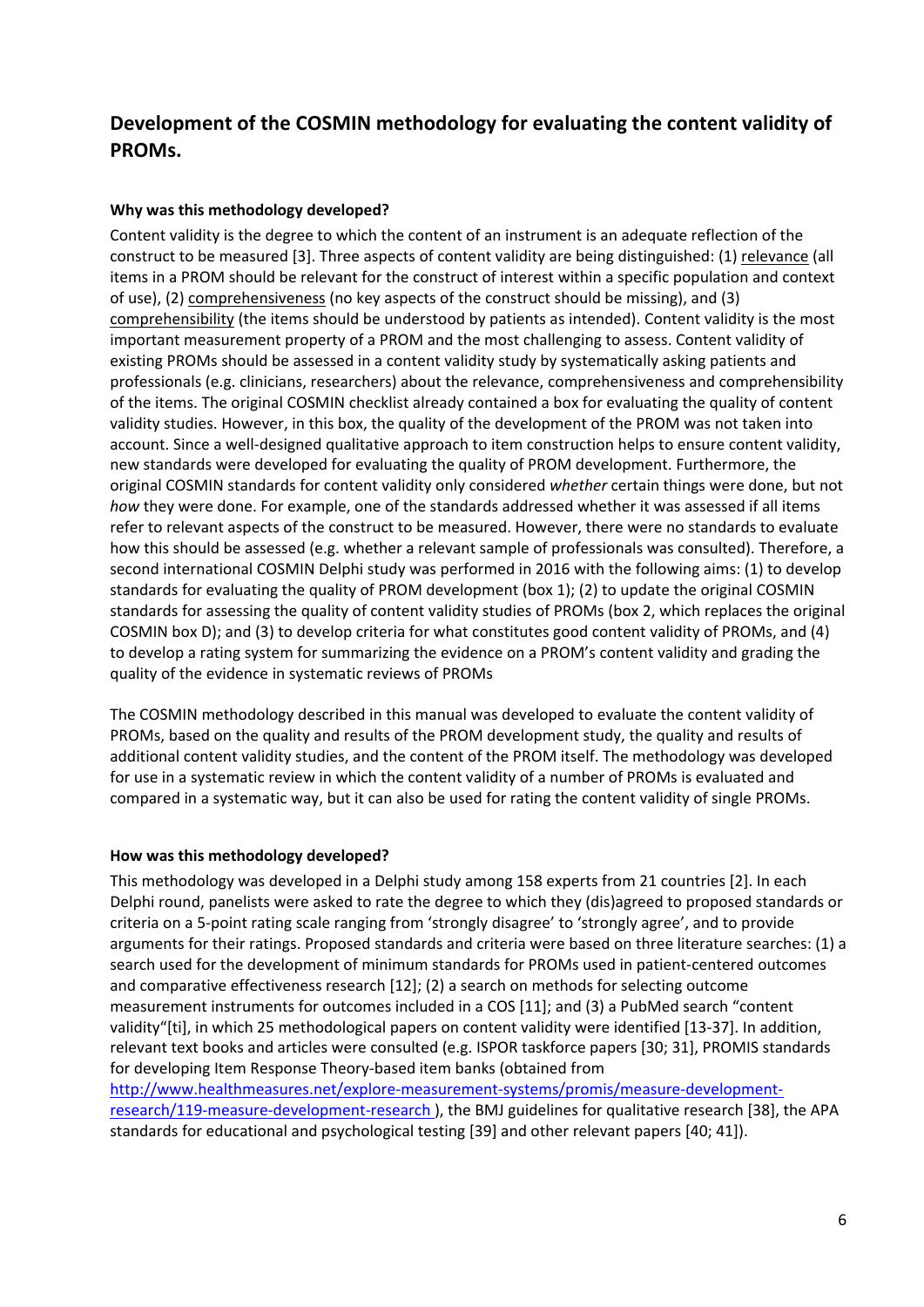## **Aim of the methodology: rating the PROM against criteria for content validity**

The ultimate aim when evaluating the content validity of a PROM is to judge whether the PROM meets pre‐defined criteria for what constitutes good content validity. Ten criteria were developed in the Delphi study, concerning three aspects of content validity of a PROM: relevance, comprehensiveness and comprehensibility (Table 1). The criteria are formulated as questions. When evaluating the content validity of a PROM, these ten questions should be answered and summarized into an overall rating for relevance, comprehensiveness, comprehensibility and overall content validity. Note that the questions should be answered for each score or subscore of a PROM separately. The questions should be answered based on information about how the PROM was developed, evidence from content validity studies, if available, and the PROM content. Hereby, the quality of the PROM development study and the quality of available content validity studies should be taken into account.

#### **Ten criteria for good content validity**

**Relevance**

|                | ncicvalite                                                                          |
|----------------|-------------------------------------------------------------------------------------|
| $\mathbf{1}$   | Are the included items relevant for the construct of interest?                      |
| $\mathbf{2}$   | Are the included items relevant for the target population of interest?              |
| $\overline{3}$ | Are the included items relevant for the context of use of interest?                 |
| 4              | Are the response options appropriate?                                               |
| 5              | Is the recall period appropriate?                                                   |
|                | <b>Comprehensiveness</b>                                                            |
| 6.             | Are no key concepts missing?                                                        |
|                | <b>Comprehensibility</b>                                                            |
| 7 <sup>1</sup> | Are the PROM instructions understood by the population of interest as intended?     |
| 8              | Are the PROM items and response options understood by the population of interest as |
|                | intended?                                                                           |
| 9              | Are the PROM items appropriately worded?                                            |
| 10             | Do the response options match the question?                                         |
|                |                                                                                     |

To answer the ten questions in an evidence‐based and transparent way, three steps need to be performed:

- Step 1: Evaluate the quality of the PROM development
- Step 2: Evaluate the quality of additional content validity studies on the PROM (if available)
- Step 3: Evaluate the content validity of the PROM, based on the quality and results of the available studies and the PROM itself

Before these three steps are described in more detail, we will first provide several general recommendations for evaluating the content validity of PROMs in a systematic review of PROMs. We recommend to read this section before starting a systematic review. After that, detailed instructions will be provided for performing the three steps described above, to evaluate the content validity of PROMs.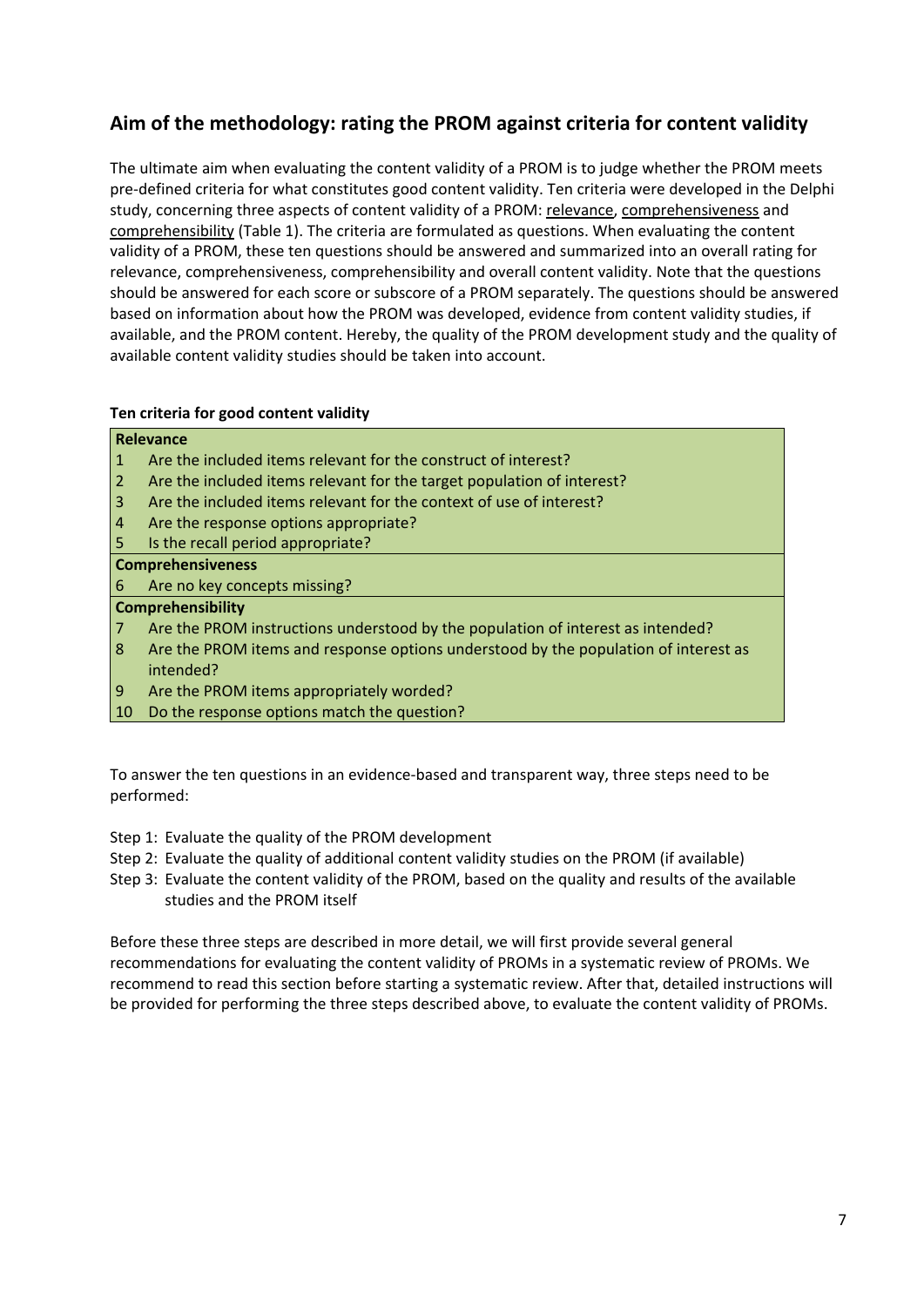## **General recommendations on how to perform a systematic review on the content validity of PROMs**

#### **Use the scope of the review as a reference point**

Authors of a systematic review of PROMs should clearly define the scope of their review. By scope we mean the construct, target population, and context of use (e.g. discriminative, evaluative, or predictive purpose) of interest in the review. This scope should be the reference point for evaluating content validity of the included PROMs. For example, the scope of a review could be PROMs for assessing physical function (construct) in patients with non-specific acute and chronic low back pain (target population) to be used as outcome measures in clinical trials (context of use: evaluative application). The content validity of a PROM may be different when using the PROM for measuring different constructs, in different populations, or in different contexts of use. Researchers do not validate an instrument but rather the application of it. The content validity of a PROM may be good in the target population for which the PROM was originally developed, but less good when used in another patient population. Some PROMs may be valid for a wide range of uses in different populations, but each use may require new supporting evidence. PROMs are increasingly applied to populations beyond their original intention, which may eventually lead to inappropriate use of the PROM. When rating the content validity of PROMs in a systematic review, reviewers should rate the content validity of the PROMs for the construct, population, and context of use of interest in their systematic review (see also our recommendations on including indirect evidence below).

#### **Use existing ratings of the quality of PROM development.**

One of the steps in a systematic reviews of PROMs is rating the quality of the PROM development (as described in the next sections of this manual). This should be done for each PROM only once. We recommend researchers to share their ratings, because the same PROM can be included in multiple systematic reviews. Once the quality of the PROM development is rated, this information can be used by other researchers and the PROM development does not need to be rated again in subsequent reviews. On the COSMIN website a Table is published with existing ratings of the quality of PROM developments (rated with the COSMIN methodology described in this manual). We encourage reviewers to send their ratings of PROM developments to cb.terwee@vumc.nl to be included in this Table.

#### **Use evidence from studies on translations of PROMs**

Studies in which a translation of a PROM is described should be included if a pilot study was performed after translation to evaluate the comprehensibility of the translated PROM. Comprehensibility is one aspect of content validity (next to relevance and comprehensiveness).

#### **Use scoring manuals and other additional information**

When rating the content validity of a PROM, we recommend to use additional relevant information such as scoring manuals, development papers, or information from websites. We also recommend to consider contacting the developers of the PROM giving them the opportunity to provide additional information. It is important to have a copy of the PROM because we recommend that reviewers also give their own rating of the content of the PROM (see step 3). It is up to the reviewers to decide whether they are willing to pay for obtaining a copy of a PROM, if that is required. If reviewers do not want to pay for a PROM, they could decide to state in the review that the content of the PROM itself was not evaluated because the PROM was not freely available.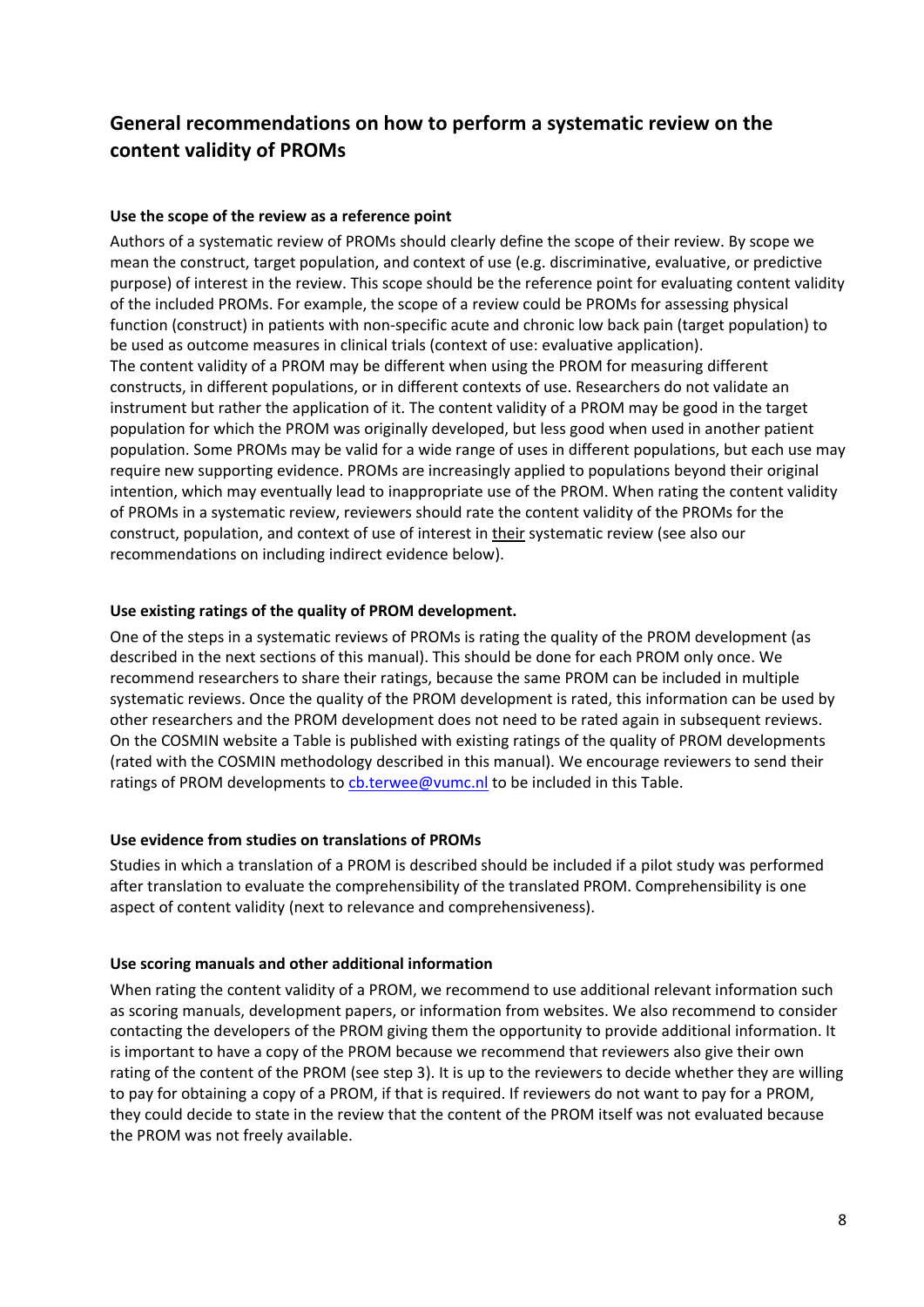#### **Consider each subscale of a (multi‐dimensional) PROM separately**

The content validity is rated separately for each set of items of a PROM that make up a score. This can be a single item if this item is used as a standalone score, a set of items making up a subscale score within a multi‐dimensional PROM, or a total PROM score if all items of a PROM are being summarized into a total score. Each score is assumed to represent a construct and is therefore considered a separate instrument. For instance, in one subscale all items may be relevant for the construct of the scale, but another subscale may contain irrelevant items for the construct of the scale. And one subscale may be more comprehensively covering the construct of interest than another subscale.

The PROM development probably needs be rated only once, because the quality of the PROM development is likely the same for all subscales. For multidimensional PROMs where subscale scores are added up into a total score, it is also possible to give a rating for the content validity of the total score, by combining the evidence on the content validity of each of the subscales (see step 3b).

#### **Modified PROMs**

A modified PROM should, in principle, be treated as a new PROM. However, for rating the content validity of a modified PROM, information on the development of the original version of the PROM and additional content validity studies could be relevant. For example, if a modified PROM is a shortened version of a previously developed PROM, information on the relevance and comprehensibility of the items can be obtained from studies on the original PROM. However, information on the comprehensiveness of the shortened PROM should come from a new study using the shortened PROM. Reviewers should decide which information can be used from studies on the original PROM and which information should come from new studies, using the modified PROM.

#### **Consider indirect evidence**

If no content validity studies are performed in the population of interest, one could consider including content validity studies performed in (slightly) different populations. Such studies could provide evidence on the comprehensibility of the PROM, and (although perhaps to a lesser extent) the relevance and comprehensiveness.

Also, if a PROM was developed for a different (or broader) target population than the population of interest of the review, and has good content validity in the original target population, this information could be relevant for the review.

For example: in a systematic review of PROMs for patients with hand Osteoarthritis (OA) the Disabilities of the Arm, Shoulder an Hand (DASH) questionnaire was included as a measure of physical function and symptoms. No content validity study of the DASH has been performed in patients with hand OA. However, the DASH was designed for patients with any or several musculoskeletal disorders of the upper limb and therefore content validity studies performed in other patients with upper extremity problems may provide some evidence on the content validity for hand OA patients. In the data synthesis, described later, this information may be included as indirect evidence of the content validity of the DASH in patients with hand OA (note that indirect evidence will be weighted less than direct evidence obtained in the population of interest).

Also one should consider the target population for which the PROM was developed in relation to the population of interest in the review. In the example above, the DASH was developed for a broader target population (i.e. musculoskeletal disorders of the upper limb) than the population of interest in the review (i.e. hand OA). If only a few patients with hand OA were involved in the PROM development one may not be sure that the items of the DASH are relevant and comprehensive for patients with hand OA. This can be taken into account in the data syntheses (see step 3).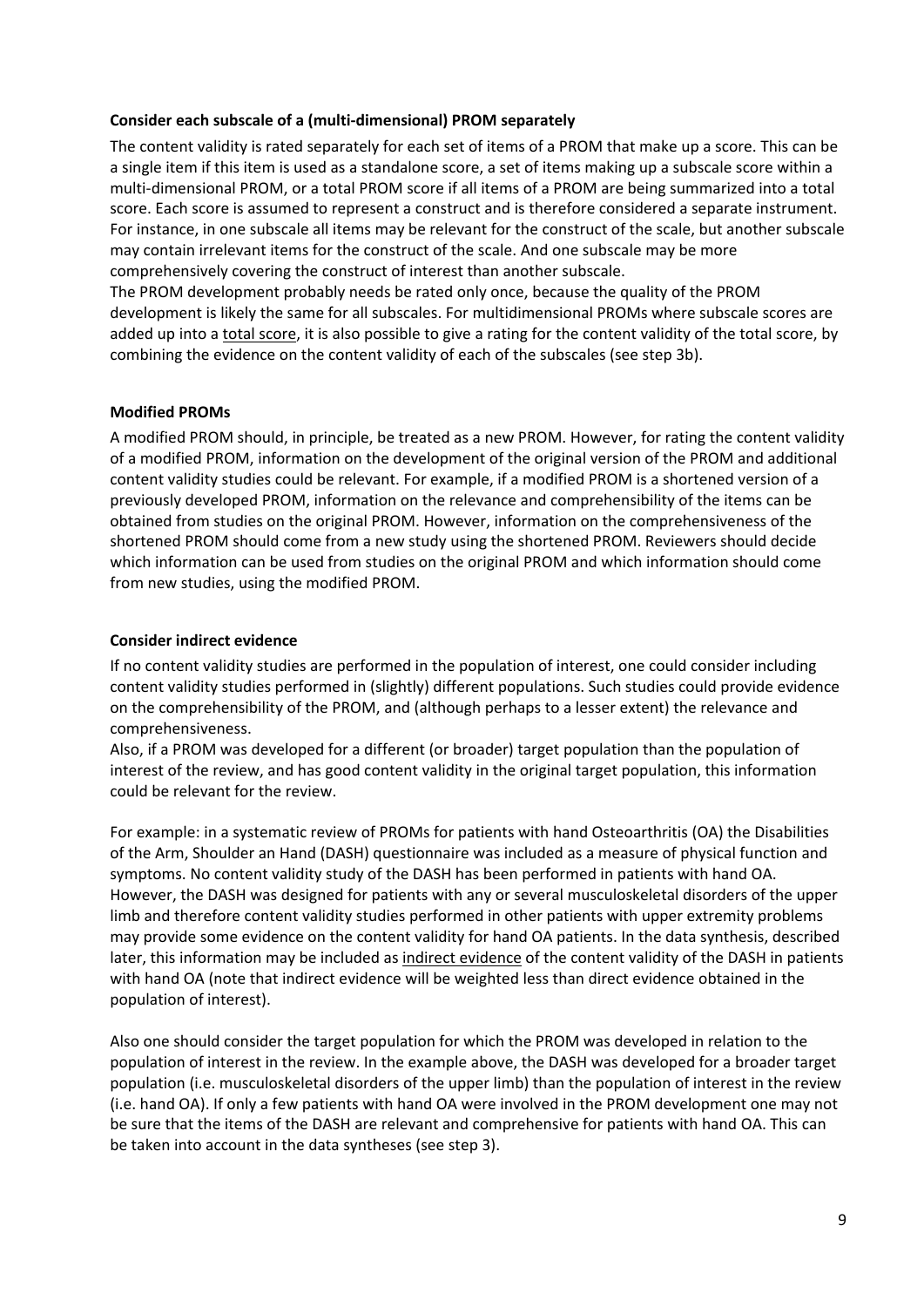We recommend reviewers to carefully define and report the search strategy and the in- and exclusion criteria of their review, considering which kind of studies may provide direct or indirect evidence and which kind of studies they want to include. We recommend to include all PROMs measuring one or more specific constructs of interest, rather than only the most commonly used PROMs because newer PROMS might be of better quality but less often used [10]. Reviewers should also consider the target audience of the review. By broadening the search (e.g. including all PROMs instead of only PROMs measuring a specific construct of interest) or by including also indirect evidence (from slightly different populations or from a general population), the review may be of interest to a broader audience. The inclusion criteria may be adapted during the review (if possible, considering the search strategy). One could, for example, first consider only the evidence obtained in the population of interest, and then broaden the inclusion criteria to evidence from slightly different populations if limited information is found on a PROM.

#### **Include the required expertise in the review team**

We recommend that the review team includes reviewers with at least some knowledge of the construct of interest; experience with the target population; and at least some knowledge or experience with PROM development and evaluation, including qualitative research. Assessing content validity is not an easy task and having reviewers with strong knowledge of PROM development and evaluation is encouraged. The COSMIN standards and criteria are more detailed, more standardized, and more transparent than earlier published guidelines. Nevertheless, judgment is still needed, for example, about what appropriate qualitative data collection methods are to identify relevant items for a new PROM or for analysing such data. It was considered not possible to define exactly what is considered appropriate due to many possible variations in design and analysis of qualitative studies. For this reason we recommend that the review team includes reviewers with at least some knowledge or experience with qualitative research, who could rate the quality of the PROM development and the quality of qualitative content validity studies. This may make the results of the review also more easily trusted by the scientific and clinical community. Furthermore, professionals with experience with the target population of interest could rate the content of the PROM (see step 3). It may also be considered to include patients as research partners in the review for rating the content of the PROM.

#### **Use two independent reviewers**

The review team will need to make judgements when rating the content validity. We therefore recommend that all ratings are done by two reviewers, independently. This is good practice for all kind of systematic reviews. We recommend that reviewers discuss a priori how certain standards or criteria will be rated, based on practicing the ratings with a few articles from the review, and taking the scope of the review into account. All ratings should be compared and consensus reached among the reviewers, if needed, with help of a third reviewer. We recommend to have regular consensus meetings rather than one meeting at the end of the rating process, to discuss rating issues and ensure that issues are rated consistently among papers.

#### **Report a conflict of interest**

Sometimes authors of a systematic reviews are also the developers of one of the included PROMs or the authors of one or more of the included content validity studies. This may raise a conflict of interest. We recommend that authors clearly report such potential conflicts of interest in the review paper. We also recommend that the particular PROM or study is rated by an (additional) independent reviewer.

*It is important to ensure that the strength of qualitative methods is not lost in an attempt to standardize the evaluation. Therefore, the COSMIN methodology should be used as guidance, leaving the final judgment to the reviewers based on the available evidence and their methodological and clinical expertise*.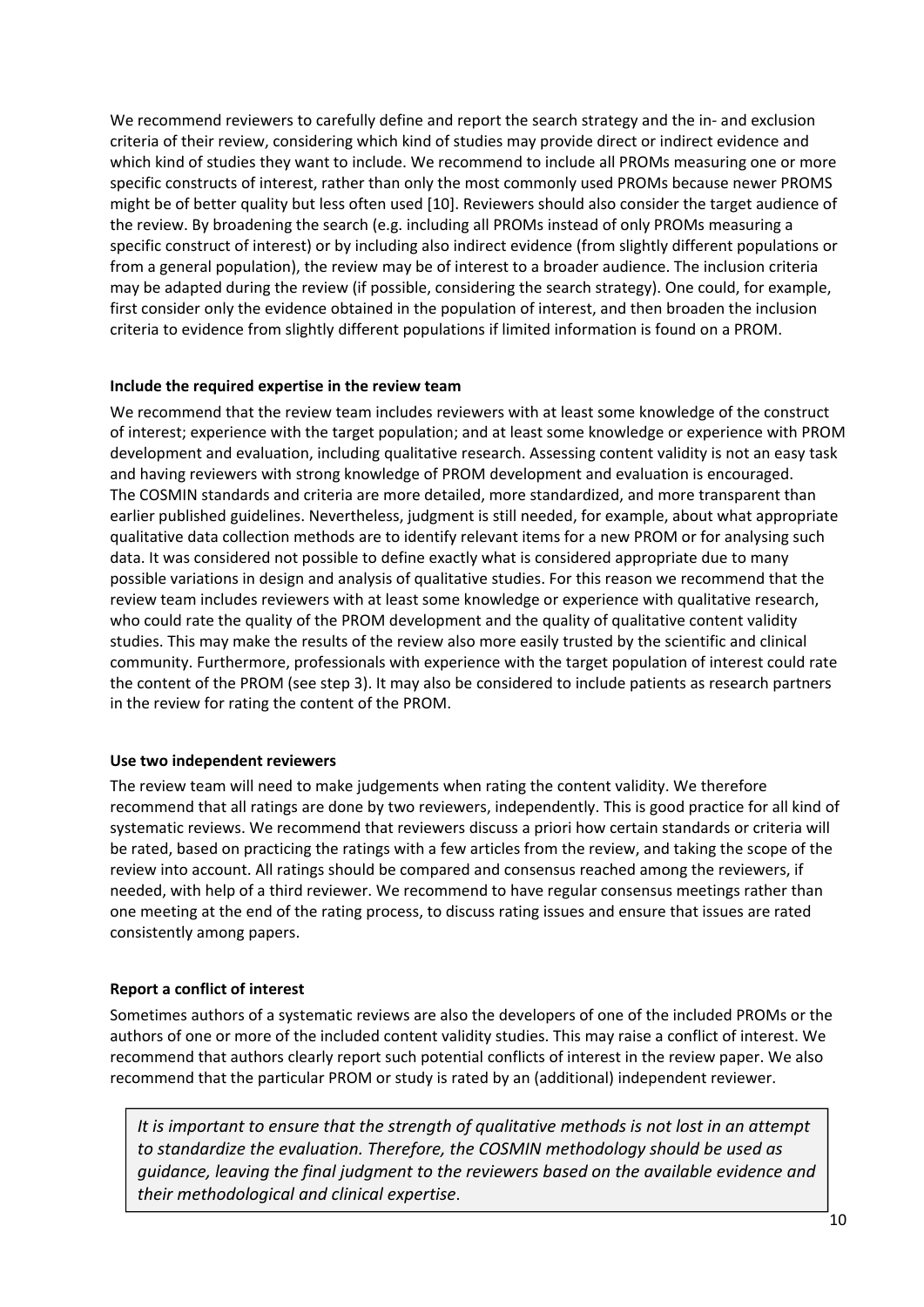## **Instructions for evaluating the content validity of PROMs**

The COSMIN methodology for evaluating the content validity of PROMs consists of three steps:



#### **Structure of the COSMIN boxes 1 and 2**

The two boxes for rating the risk of bias of the PROM development study and content validity studies (box 1 and 2 respectively), contain of multiple parts each (see boxes below), that should be completed based on the available information. If information on a certain part is lacking (e.g. professionals were not involved in a content validity study), the corresponding part can be skipped.



The standards in box 1 are divided into two parts: Part 1a concerns standards for evaluating the quality of research performed to identify relevant items for a new PROM. The quality of the concept elicitation study provides information on the relevance and comprehensives of the items in a PROM. Part 1b concerns standards for evaluating the quality of a cognitive interview study or other pilot test (e.g. survey) performed to evaluate comprehensiveness and comprehensibility of the PROM. A cognitive interview study provides additional information on the comprehensiveness and especially the comprehensibility of the items.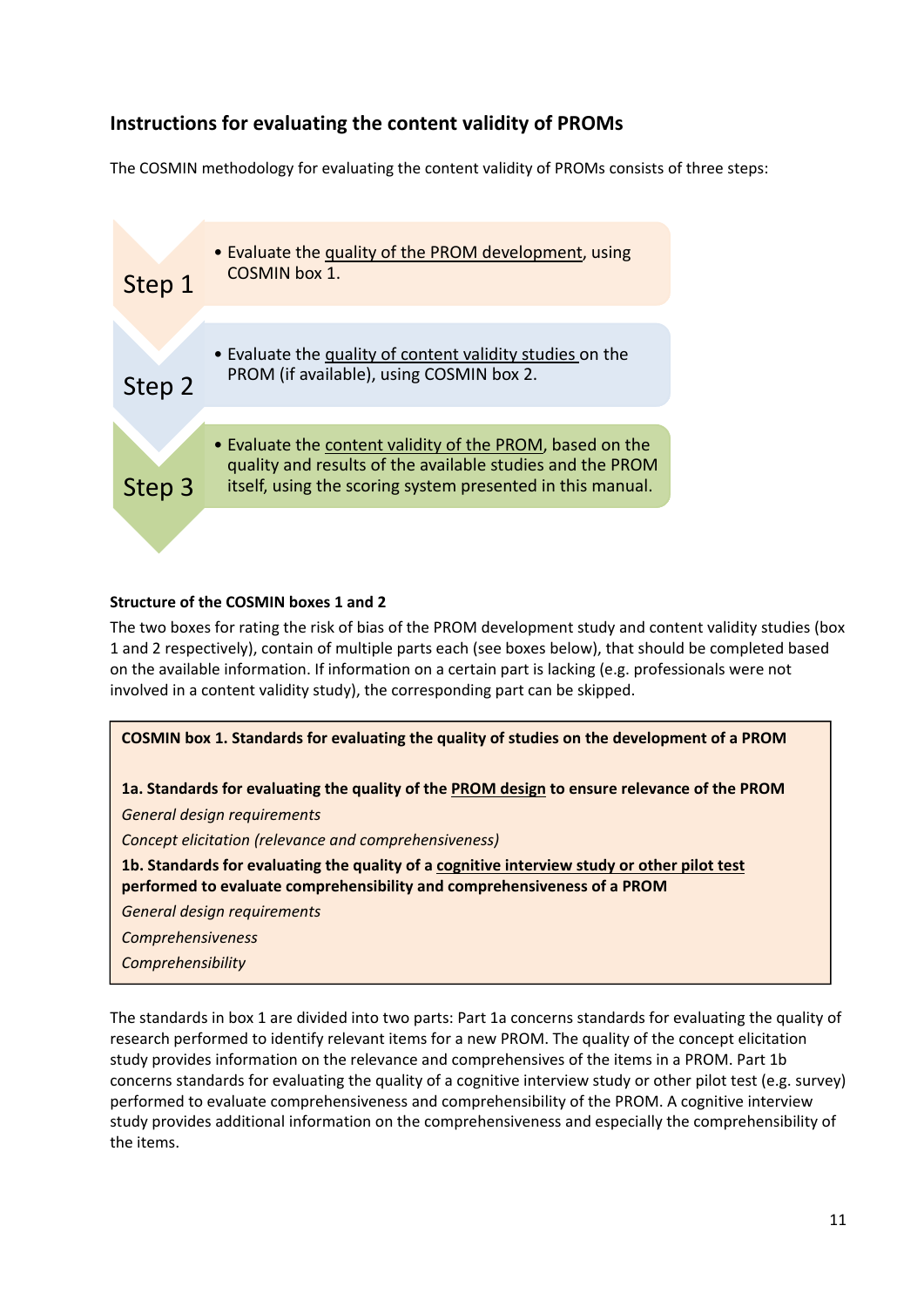Both parts need to be completed for each PROM because all standards of part 1a and part1b will be included in the final rating of the quality of the PROM development (see page 15). If a cognitive interview study or other pilot test was not performed, only the first standard in part 1b needs to be completed and the rest of the box can be skipped.

To decide which parts of box 1 should be completed, the flow chart given below can be used.

#### **Flowchart for completing box 1**

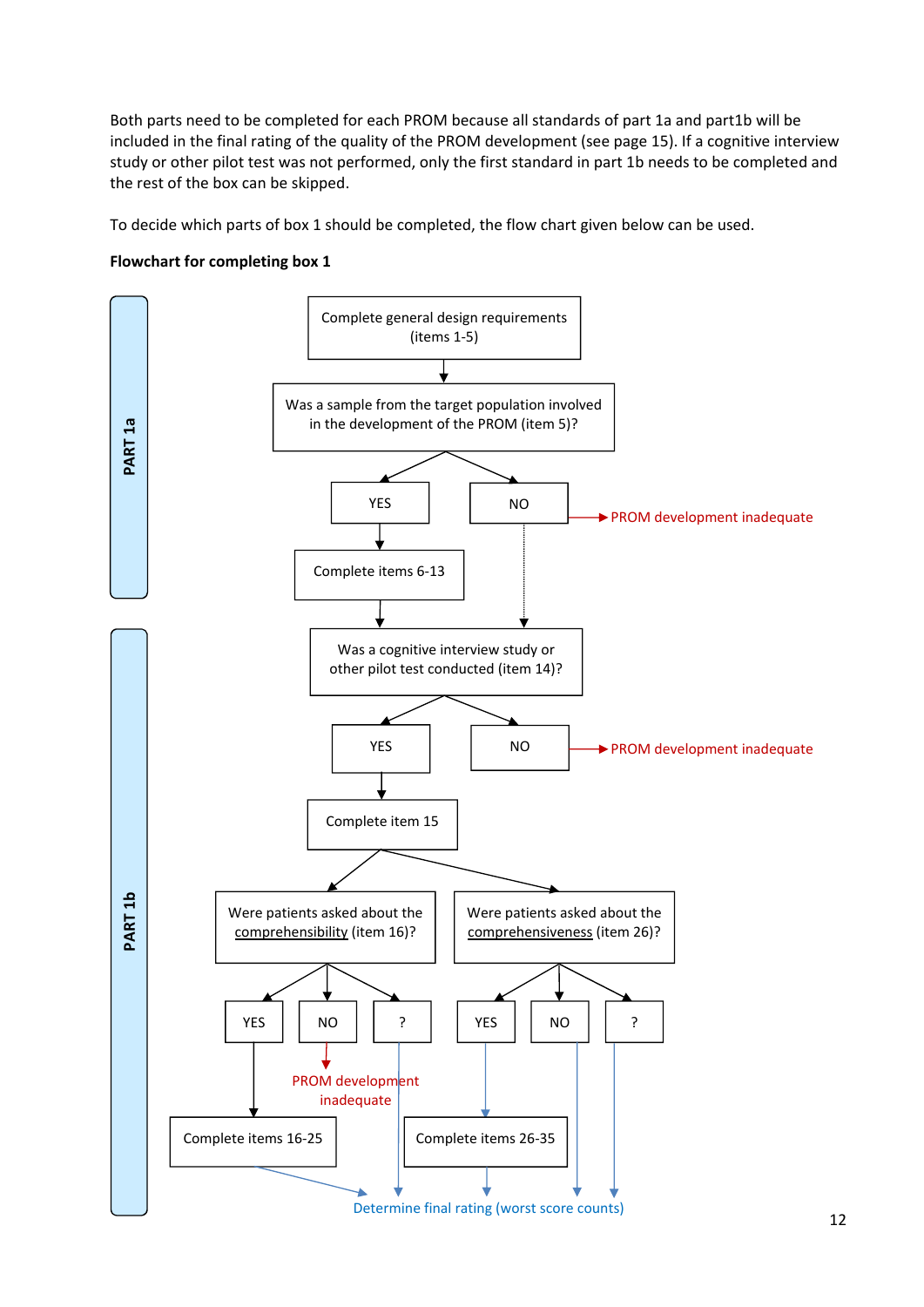**COSMIN box 2. Standards for evaluating the quality of studies on the content validity of a PROM**

- **2a. Asking patients about the relevance of the PROM items**
- **2b. Asking patients about the comprehensiveness of the PROM**
- **2c. Asking patients about the comprehensibility of the PROM**
- **2d. Asking professionals about the relevance of the PROM items**
- **2e. Asking professionals about the comprehensiveness of the PROM**

The standards in this box are divided into five parts. The review team needs to decide which parts of the box should be completed, depending on the available information in the content validity studies. For example, if professionals were not included in the content validity study, parts 2d and 2e do not need to be completed. If patients were included, but they were only asked about comprehensibility of the PROM items parts 2a and 2b do not need to be completed. Each part can be rated separately, see next page.

There is no part on asking professionals about comprehensibility because comprehensibility should be evaluated by patients, not by professionals. If comprehensibility was assessed by asking professionals, we recommend to ignore this information.

To decide which parts of box 2 should be completed, the flow chart given below can be used.

#### **Flowchart for completing box 2**



Determine the final rating (worst score counts) for each part separately (page 15)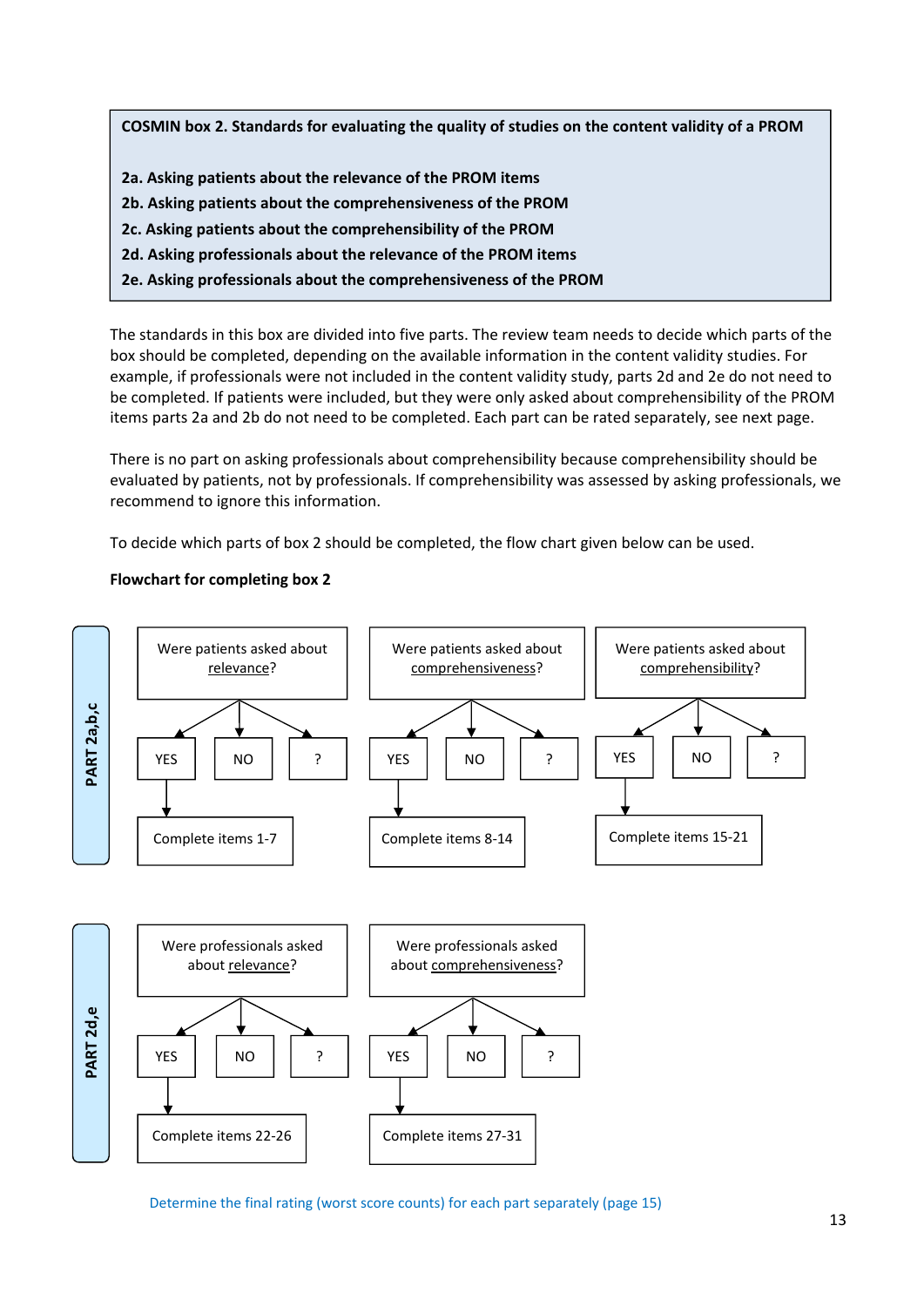#### **Difference between PROM development study and content validity study**

PROM development includes concept elicitation and testing of a new PROM. The rating of the PROM development is therefore based on all qualitative or quantitative studies that were performed in order to develop a PROM, including pilot testing of a draft PROM. A content validity study refers to a study on the relevance, comprehensiveness, or comprehensibility of an existing PROM. Such as study can be performed by researchers who were not included in the PROM development, but it can also be performed by the PROM developers, after the final PROM was established. The quality of content validity studies is therefore rated based on studies that were performed after the final version of the PROM was established.

Sometimes it can be unclear if a study should be considered a pilot study of a newly developed PROM (part 1b box 1) or whether it should be considered a content validity study (box 2). If a study was performed in a new patient sample, independent from the sample who participated in the PROM development (including cognitive debriefing), we consider it a content validity study.

Example: Duruöz et al developed a PROM for measuring functional disability for patients with rheumatic hand conditions [42]. The scale was constructed in three steps: 1) a list of hand activities was collected from published PROMs and patients input; 2) the provisional scale was tested. The PROM was administered to 102 patients and some items were deleted based on response frequencies, reliability and factor analysis; 3) the final scale was tested for reliability and validity in a new sample of 96 patients, who were interviewed. Interviewers asked each patient if the questions were comprehensible. When rating the content validity of this PROM, we considered step 2 as part of the PROM development (to be rated with part 1b of box 1). Step 3 was considered a new study because it was performed in a new sample, and was considered a content validity study (rated with box 2).

#### **Rating the COSMIN standards**

Consistent with the COSMIN boxes for the other measurement properties [9], a 4‐point rating scale is used (i.e. very good, adequate, doubtful, inadequate) to rate each standard. Standards that are considered not applicable can be skipped. An Excel file is provided on the COSMIN website for data entry and calculating overall ratings.

When rating the standards, the following general rules should be applied:

- A standard is rated as **very good** when there is evidence that the quality aspect of the study to which the standard is referring is adequate. For example, if evidence is provided that interviews were based on an appropriate interview guide (e.g. the guide was clearly described or published), standard 8 in box 1 is rated as very good.
- A standard is rated as **adequate** when relevant information is not reported in an article, but it can be assumed that the quality aspect is adequate. For example, if it is assumable that saturation was reached (e.g. because a large number of focus groups or interviews were performed in a diverse sample of patients), but evidence is not provided, standard 12 in box 1 is rated as adequate.
- A standard is rated as **doubtful** if it is doubtful whether the quality aspect is adequate. For example, if it was doubtful whether the cognitive interview study was performed in a diverse sample of patients (e.g. because the characteristics of the patient sample were not clearly described), standard 15 of box 1 is rated as doubtful.
- Finally, a standard is rated as **inadequate** when evidence is provided that the quality aspect is not adequate. For example, if items were not re-tested after substantial adjustments standard 25 of box 1 is rated as inadequate.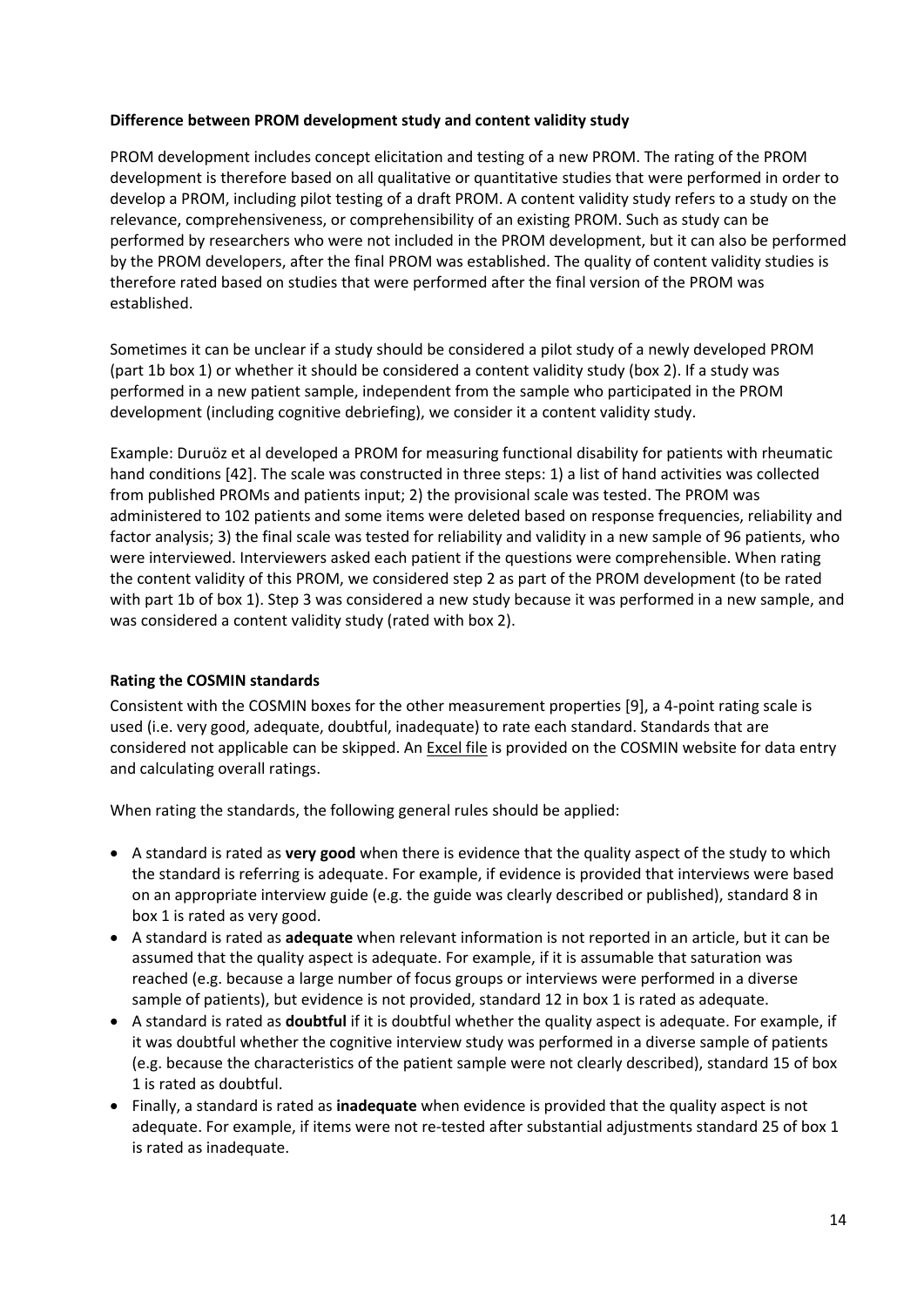An overall rating for the PROM development can be obtained by taking the lowest rating of any of the standards in box 1 ("worst score counts" method). It is also possible to obtain and report a rating for a specific part of the box, e.g. for the concept elicitation study (items 6-13), the total PROM design (items 1-13), the cognitive interview study (items 15‐35). In the Excel file all possible overall ratings are shown.

An overall rating for the content validity study can be obtained by taking the lowest rating of any of the standards in box 2. However, often only one or a few parts of box 2 will be completed. In that case we recommend to determine the overall ratings per sub study separately (part 2a, 2b, 2c, 2d, 2e).

The overall ratings are used in step 3 when the relevance, comprehensiveness, comprehensibility, and overall content validity of the PROM are determined, based on the quality and results of the available studies.

The "worst score counts" method is used in all COSMIN boxes because poor methodological aspects of a study cannot be compensated by good aspects. In defining the response options, the ''worst score counts'' method was taken into consideration. Only fatal flaws in the design or statistical analyses were regarded as inadequate quality. If, for example, an appropriate qualitative data collection method was not used to identify relevant items for a new PROM, this is considered a fatal flaw in the PROM development study and the overall quality of the PROM development study is rated as inadequate. For some standards, the worst possible response option was defined as adequate or doubtful instead of inadequate because we did not want these standards to have too much impact on the quality rating per box.

In the next chapters, recommendations are provided for how each standard should be rated.

Finally, note that in the COSMIN materials we use the word patient. However, sometimes the target population of the systematic review or the PROM is not patients, but e.g. healthy individuals (e.g. for generic PROMs) or caregivers (when a PROM measures caregiver burden). In these cases, the word patient should be read as e.g. healthy person or caregiver.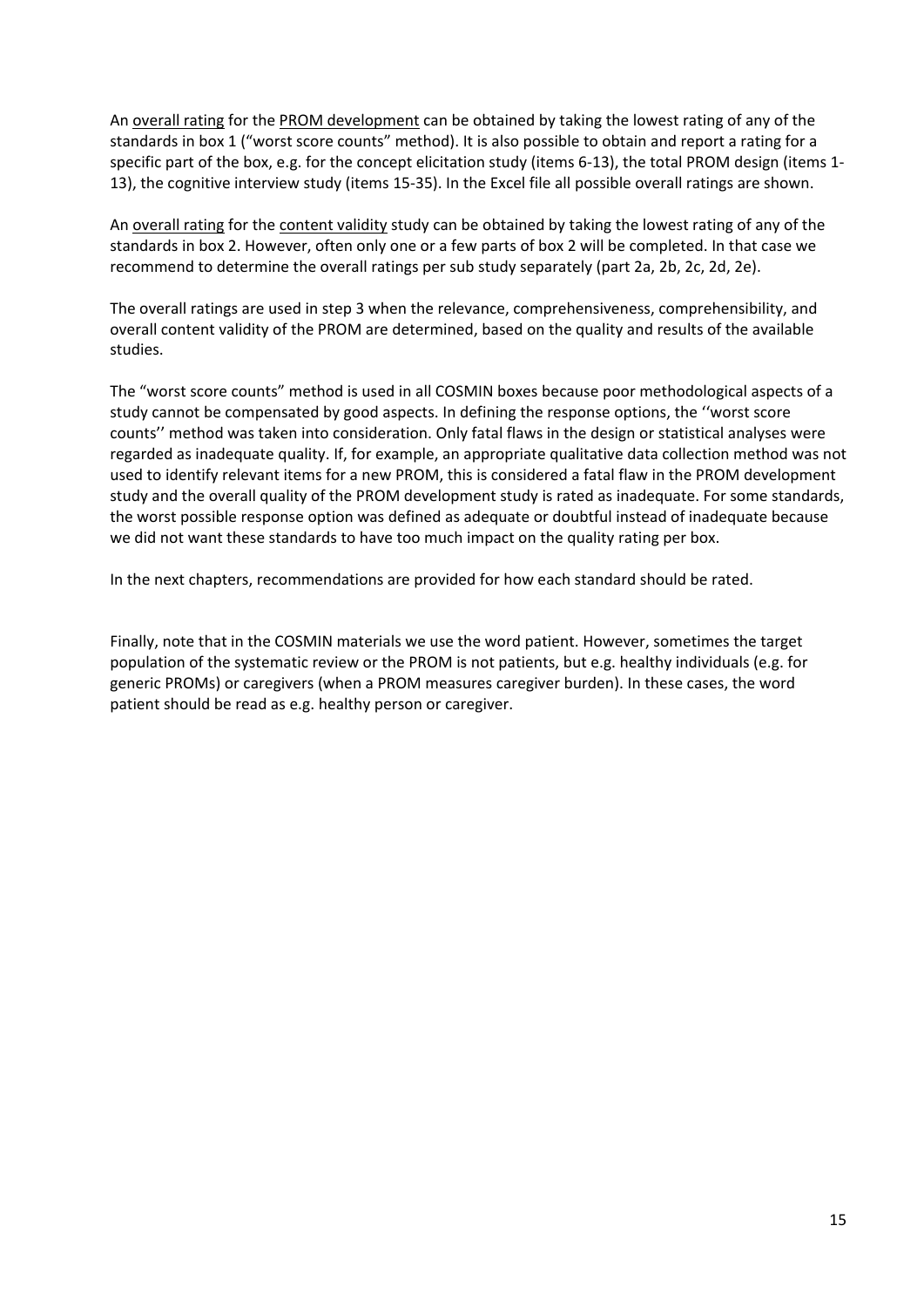## **STEP 1: Evaluate the quality of the PROM development, using COSMIN box 1**

#### **CHECK EXISTING RATINGS of the quality of the PROM development**

Step 1 (evaluating the quality of the PROM development) needs to be done only once per PROM. Ratings of the quality of PROM developments are collected and published on the COSMIN website. We recommend to check the COSMIN website first to see if the quality of the PROM development has already been rated (e.g. in another systematic review). If a rating of the PROM development already exists, we recommend reviewers to consider using this rating instead of rating the quality of the PROM development again.

COSMIN Box 1 consists of two parts:

Part 1: standards for evaluating the quality of the PROM design (item generation) Part 2: standards for evaluating the quality of a cognitive interview study or other pilot test performed to evaluate comprehensibility and comprehensiveness of a newly developed PROM Both parts need to be completed when evaluating the quality of the PROM development.

Below, instructions are provided for how each standard should be rated. We recommend to use the Excel file (available from the COSMIN website) to document ratings and determine quality ratings per (part of a) box.

#### **1a. Standards for evaluating the quality of the PROM design to ensure relevance of the PROM**

|                                        | Very good            | Adequate | <b>Doubtful</b> | Inadequate           | Not applicable |
|----------------------------------------|----------------------|----------|-----------------|----------------------|----------------|
| Is a clear description provided of the | Construct            |          |                 | Construct not        |                |
| construct to be measured?              | clearly<br>described |          |                 | clearly<br>described |                |
|                                        |                      |          |                 |                      |                |

The construct to be measured by the PROM (or subscale) should be clearly described by the PROM developers. One of the greatest threats to content validity is an unclear conceptual match between the PROM and the construct it intends to measure [34].

However, the construct does not necessarily have to be defined before developing the PROM but could also have been defined based on the results of the PROM development study. Sometimes defining the construct could be part of the aim of the study. As long as it is clearly described when the PROM development is finished so that it is clear what the final PROM intends to measure.

What is considered 'clear' should be decided by the reviewers. In any case, the description should be clear enough to judge whether the items of a PROM are relevant for the construct and whether the construct is comprehensively covered by the items. Just a word describing the construct of interest may not be enough.

Example: if the PROM aims to measure pain, it is important to know what aspects of pain the PROM intends to measure, e.g. pain intensity, pain interference, etc. If this is not described, it is hard to rate the relevance and comprehensiveness of the items in the PROM.

Example: if the PROM intends to measure physical function, it is important to know if the PROM intends to measure the capacity to perform certain activities, or the actual performance.[43]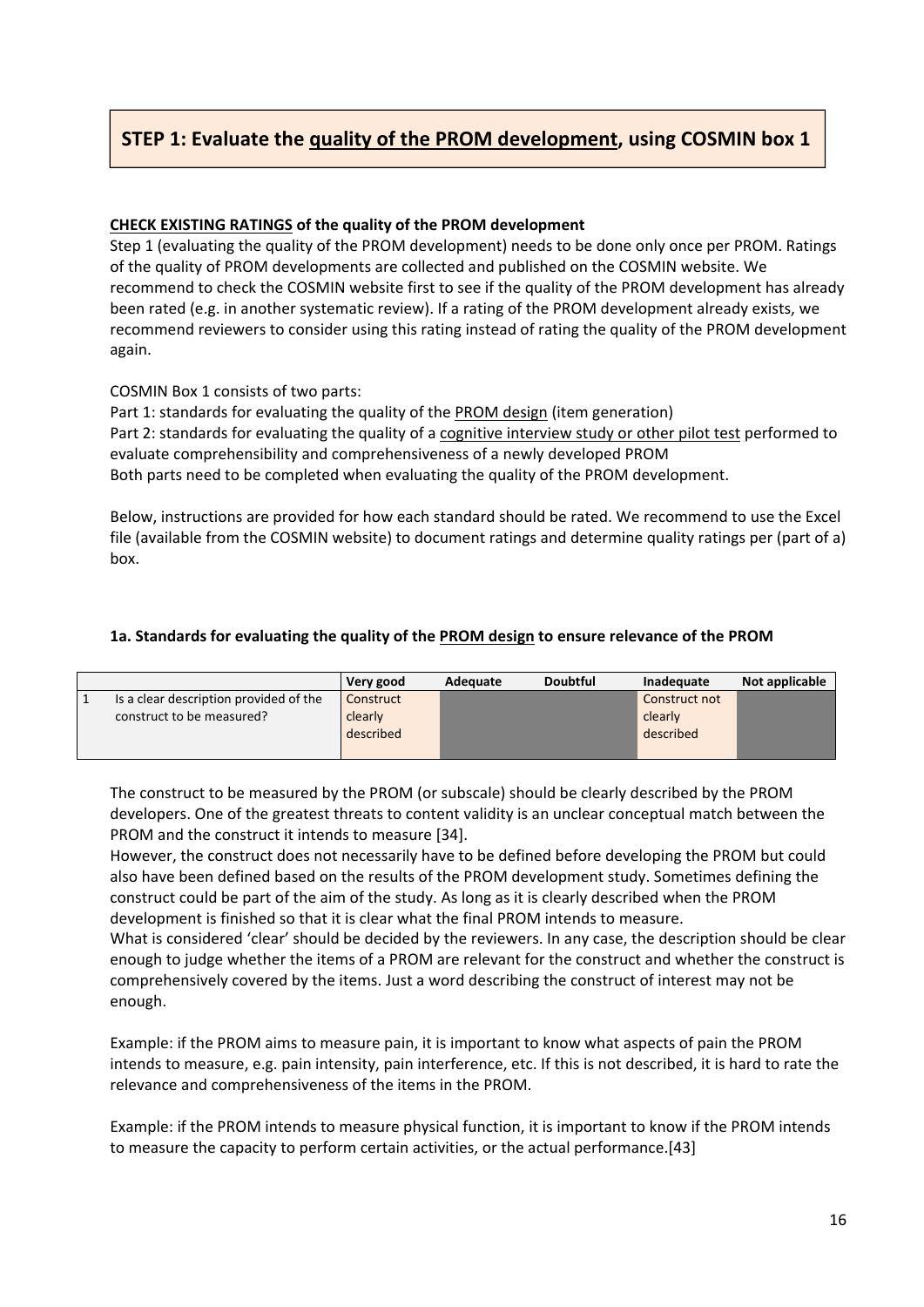#### *Example of a clear description (very good rating)*

" The PROMIS adult Pain Behavior item bank measures self‐reported external manifestations of pain: behaviors that typically indicate to others that an individual is experiencing pain. These actions or reactions can be verbal or nonverbal, and involuntary or deliberate. They include observable displays (sighing, crying), pain severity behaviors (resting, guarding, facial expressions, and asking for help), and verbal reports of pain.." (https://www.assessmentcenter.net/documents/PROMIS Pain Behavior Scoring Manual.pdf) The definition is clear enough to judge that an item 'when I was in pain I screamed' is relevant for the construct, while an item 'how would you rate your pain on average' is not relevant for the construct of pain behavior because it does not refer to an action or reaction.

#### *Example of an unclear description (inadequate rating)*

The Oswestry Disability Index (ODI) intends to measure disability. "By disability we mean the limitations of a patient's performance compared with that of a fit person" [43]. In this definition it is not clear what is considered 'a patient's performance' or 'a fit person'. It is, for example, not clear whether it refers to physical limitations or (also) mental limitations. Therefore, it is difficult to rate the comprehensiveness of the PROM or to decide if an item on sleeping problems is relevant for the construct or not.

|   |                                                                                              | Very good       | Adequate | <b>Doubtful</b> | Inadequate | Not applicable |
|---|----------------------------------------------------------------------------------------------|-----------------|----------|-----------------|------------|----------------|
| 2 | Is the origin of the construct clear: was                                                    | Origin of the   |          | Origin of the   |            |                |
|   | a theory, conceptual framework or                                                            | construct clear |          | construct not   |            |                |
|   | disease model used or clear rationale<br>provided to define the construct to be<br>measured? |                 |          | clear           |            |                |

It should be clear on what theoretical ground ‐ if any ‐ the PROM is based. For example, constructs can be based on the International Classification of Functioning (ICF) (http://www.who.int/classifications/icf/en/) , the model of Wilson & Cleary [44], or a specific theoretical model of pain. A model such as ICF defines the construct in a common language. This is important for understanding the context in which the PROM was developed and can assist in defining the construct to be measured. The conceptual model should reflect the current state of the science across disciplines for the construct.

It should also be clear how the construct to be measured is related to similar constructs measured by other (subscales of) PROMs. For example, how is the construct of fatigue related to constructs like sleepiness and vitality? Concept's boundaries need to be determined. The relative weight of patient versus professional input is central to the content validity debate. For example, even when patient input is used to develop item content, someone must decide what remains and what is removed from a questionnaire [26]. Further, if a PROM consists of multiple subscales that are being added up into a total score, it should be clear how these subscales theoretically are related to each other.

If a theory or conceptual model is not available, e.g. for new constructs, a rationale should be provided for why a new construct is proposed and how the proposed construct relates to other existing constructs. However, a PROM can still have good measurement properties without being based on a theory. Therefore we recommend to give a doubtful rating (not inadequate) if the origin of the construct is not clear.

#### *Example of a clear description (very good rating)*

The QUALIDEM is a dementia specific quality of life (QOL) questionnaire rated by professionals that can be applied in residential care. The questionnaire was based on the "adaptation-coping model" of Dröes and Van Tilburg (1996) and Finnema et al (2000). The model describes seven adaptive tasks that were interpreted as domains of QOL in dementia and were used for item formulation [45].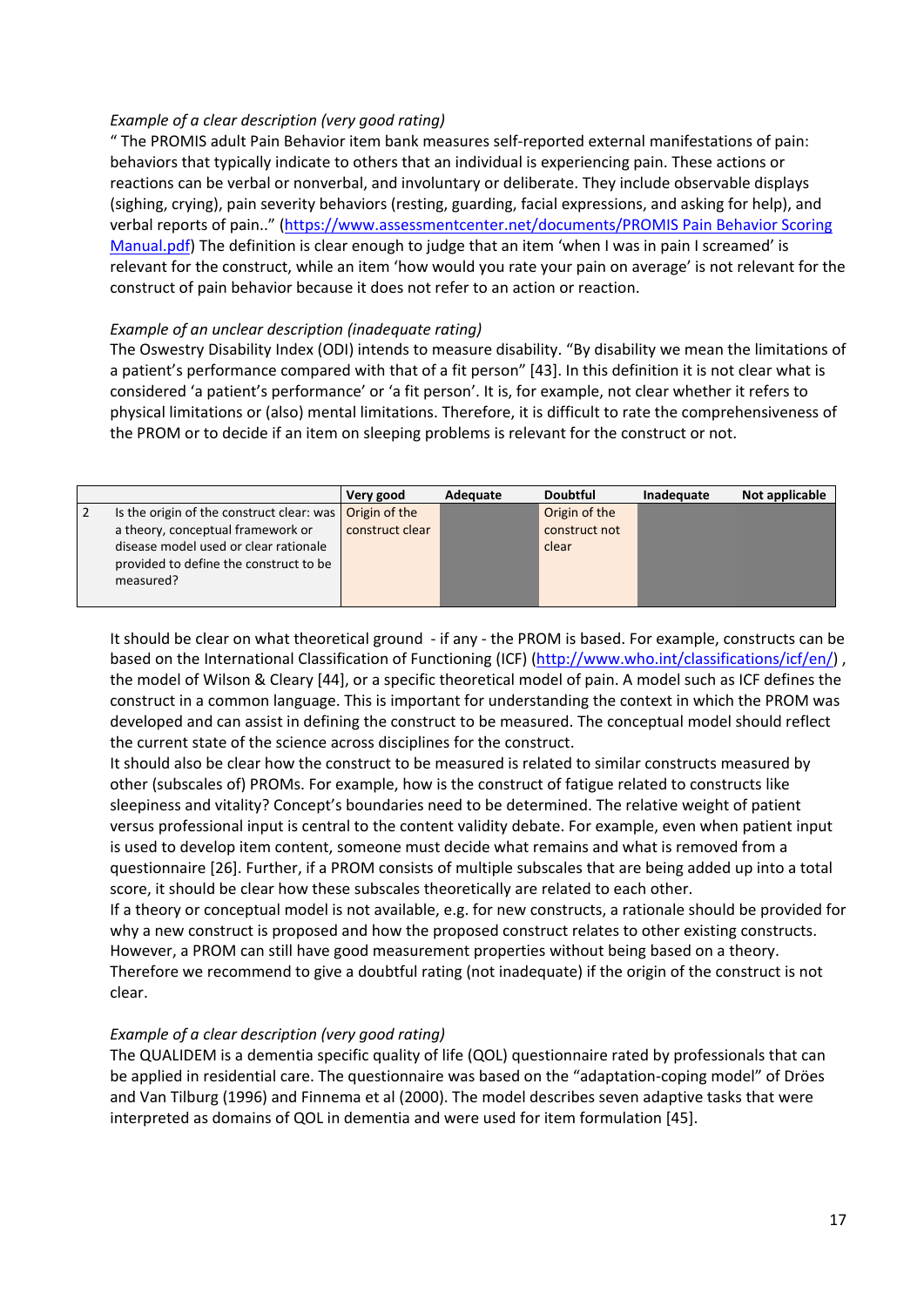#### *Example of a clear description (very good rating)*

The conceptual model for the design of the Adolescent Cancer Suffering Scale was based on the components of the quality of life model in cancer survivors described by Ferrell. "Ferrell defined quality of life from a multidimensional perspective including four domains of patient well-being: physical, psychological, social and spiritual. Although distinct, each domain is able to influence the others. This model is particularly relevant to suffering because it recognizes its multidimensional aspect and because suffering could often derive from a poor quality of life" [46].

#### *Example of an unclear description (doubtful rating)*

The Menopause‐Specific Quality Of Life (MENQOL) questionnaire is a condition‐specific quality of life questionnaire, which was defined as "the extent that the physical, emotional and social aspects of an individual's life are intact and not adversely affected by that condition or treatment". The researchers attributed each question to one of five domains: physical, vasomotor, psychosocial, sexual and working life. It is unclear why these five domains were chosen and how they relate to the physical, emotional and social aspects of an individual's life, as described in the definition of the construct [47].

|     |                                        | Very good     | Adequate | <b>Doubtful</b> | Inadequate     | Not applicable |
|-----|----------------------------------------|---------------|----------|-----------------|----------------|----------------|
| l 3 | Is a clear description provided of the | <b>Target</b> |          |                 | Target         |                |
|     | target population for which the PROM   | population    |          |                 | population not |                |
|     | was developed?                         | clearly       |          |                 | clearly        |                |
|     |                                        | described     |          |                 | described      |                |
|     |                                        |               |          |                 |                |                |

It is important to understand for whom the PROM was developed for, to determine the relevance and comprehensiveness of the content for the target population, and to determine the applicability of the PROM in other populations. Relevant information should be provided about the target population(s) with respect to type of disease (e.g. cancer, breast cancer, general population), important disease characteristics (e.g. stage of disease, acute versus chronic disease, with or without comorbidities), demographic characteristics (e.g. age group, gender). If the PROM was developed for use across multiple populations, each should be clearly described.

If the target population was described very broadly, reviewers can still consider giving a very good rating, assuming that the PROM is applicable in all patients with the specific condition. For example, the Quebec Back Pain Disability Scale was developed for patients with "back pain" [48]. It was not described if the questionnaire was developed for patients with acute or chronic back pain, for patients with low back pain or all types of back pain, for non‐specific or specific back pain, etc.. Reviewers can give a very good rating, assuming that the PROM is applicable in all patients with back pain, e.g. chronic and acute patients across all settings ("all‐inclusive").

#### *Example of a clear description (very good rating)*

The Copenhagen Hip and Groin Outcome Score (HAGOS) was developed for use in "young to middle‐aged, physically active patients with long‐standing hip and/or groin pain" [49].

|   |                                        | Very good      | Adequate | <b>Doubtful</b> | Inadequate | Not applicable |
|---|----------------------------------------|----------------|----------|-----------------|------------|----------------|
| 4 | Is a clear description provided of the | Context of use |          | Context of use  |            |                |
|   | context of use?                        | clearly        |          | not clearly     |            |                |
|   |                                        | described      |          | described       |            |                |
|   |                                        |                |          |                 |            |                |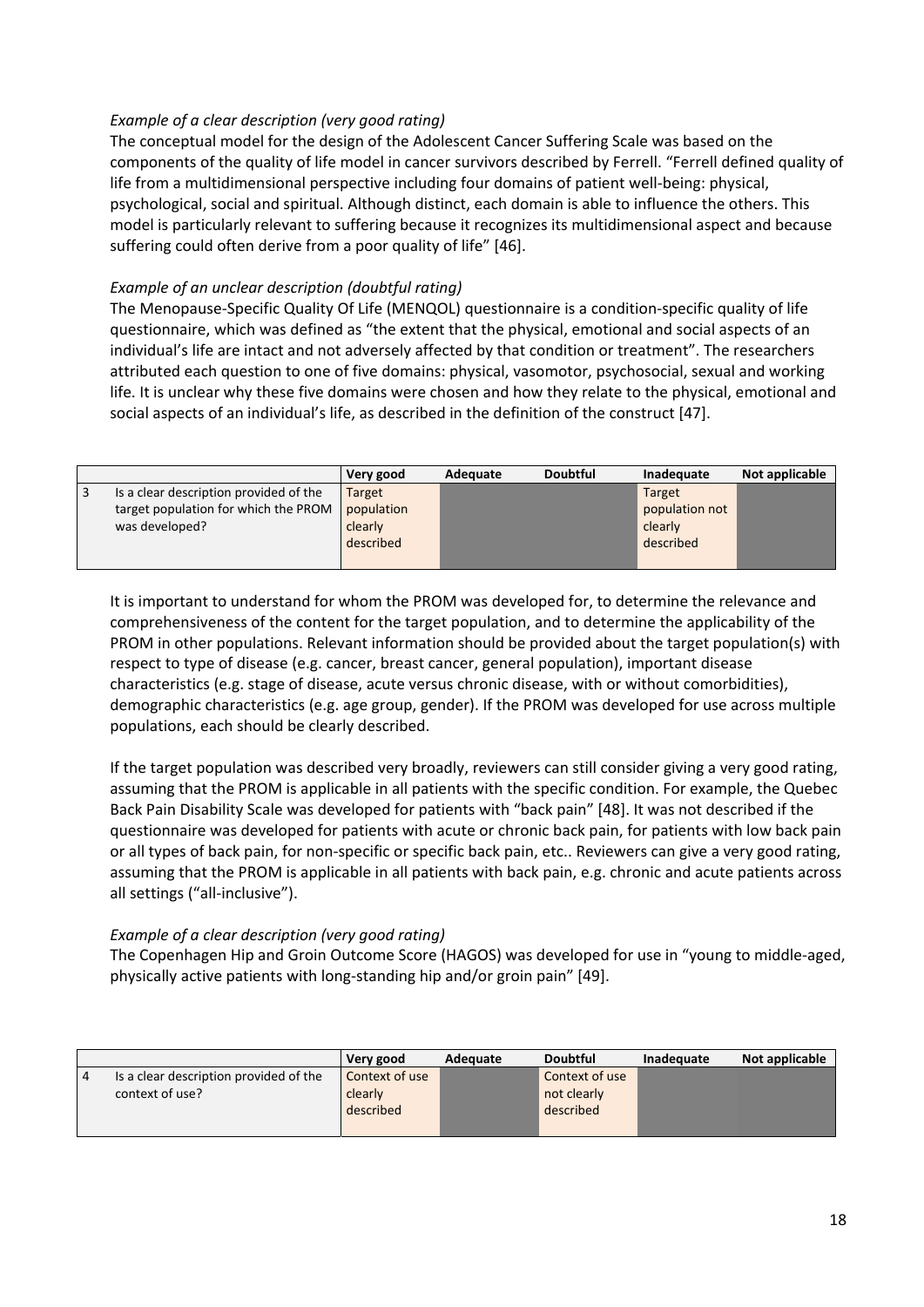The context of use refers to the intended application of the PROM. It should be clear for which application(s) the PROM was developed, e.g. for discriminative, evaluative, or predictive applications. For example, for an evaluative application you need to include items covering the entire range of the scale, while for a diagnostic application this may not be necessary. Context of use can also refer to a specific setting for which the PROM was developed (e.g. for use in a hospital or at home) or a specific administration mode (e.g. paper or computer‐administered).

If the PROM was developed for use across multiple contexts, this should be described. The context of use is less crucial than a description of the construct or the target population because a PROM is likely applicable across different contexts. Therefore, if the context(s) of use is not clear the lowest possible rating for this standard is doubtful (not inadequate).

#### *Example of a clear description (very good rating)*

The Haemo-QoL Index was developed as a short measure for health-related quality of life assessment in children and adolescents with haemophilia. The instrument was developed to be used as a screening tool in daily clinical routine, to be used in large clinical studies, and for comparing data across ages [50].

#### *Example of an unclear description (doubtful rating)*

Shapiro et al. developed a questionnaire for measuring fatigue and sleepiness [51]. In the introduction of the paper they state: "Although researchers and clinicians have long recognized the importance of these deficit states, psychometrically sound measurement instruments have been lacking until recently. The present study was undertaken to develop a psychometrically sound instrument to obtain conceptually distinct measures of common facets of the energy deficit states described variously by terms such as fatigue, sleepiness and tiredness." It is not stated for which application the PROM is to be developed. Some text in the discussion suggest that the PROM can be used for discrimination and evaluation ("Future studies can contribute usefully by investigating whether individuals in treatment for various diagnoses display differential responsiveness across subscales in response to alternative treatments (e.g., insomnia vs. narcolepsy vs. chronic fatigue syndrome). Future research can also contribute importantly by evaluating the sensitivity of the FACES questionnaire to change (e.g., in clinical trials))" , but this is not clearly described.

|   |                                     | Very good      | Adequate        | <b>Doubtful</b> | Inadequate     | Not applicable |
|---|-------------------------------------|----------------|-----------------|-----------------|----------------|----------------|
| 5 | Was the PROM development study      | Study          | Assumable       | <b>Doubtful</b> | Study not      |                |
|   | performed in a sample representing  | performed in a | that the study  | whether the     | performed in a |                |
|   | the target population for which the | sample         | was performed   | study was       | sample         |                |
|   | PROM was developed?                 | representing   | in a sample     | performed in a  | representing   |                |
|   |                                     | the target     | representing    | sample          | the target     |                |
|   |                                     | population     | the target      | representing    | population     |                |
|   |                                     |                | population, but | the target      | (SKIP          |                |
|   |                                     |                | not clearly     | population      | standards 6-   |                |
|   |                                     |                | described       |                 | 12)            |                |

Input from members of the target population for which the PROM was developed is considered essential in the development of a PROM [24; 36]. The sample should be broad enough to capture the many facets of a phenomenon, and limitations to the sample should be clearly justified [38]. The qualitative study should include a diversity of patients with different characteristics to cover the breadth of the construct of interest. One should deliberately include patients with different manifestations of the construct (e.g. high and low levels of depression if the construct to be measured is depression), different disease characteristics that are important for the target population for which the PROM was developed (e.g. patients with acute and chronic disease, and patients with mild and severe disease), and different socio‐ demographic characteristics as appropriate for the construct and target population (e.g. patients that differ in age, gender, ethnicity, education, and literacy).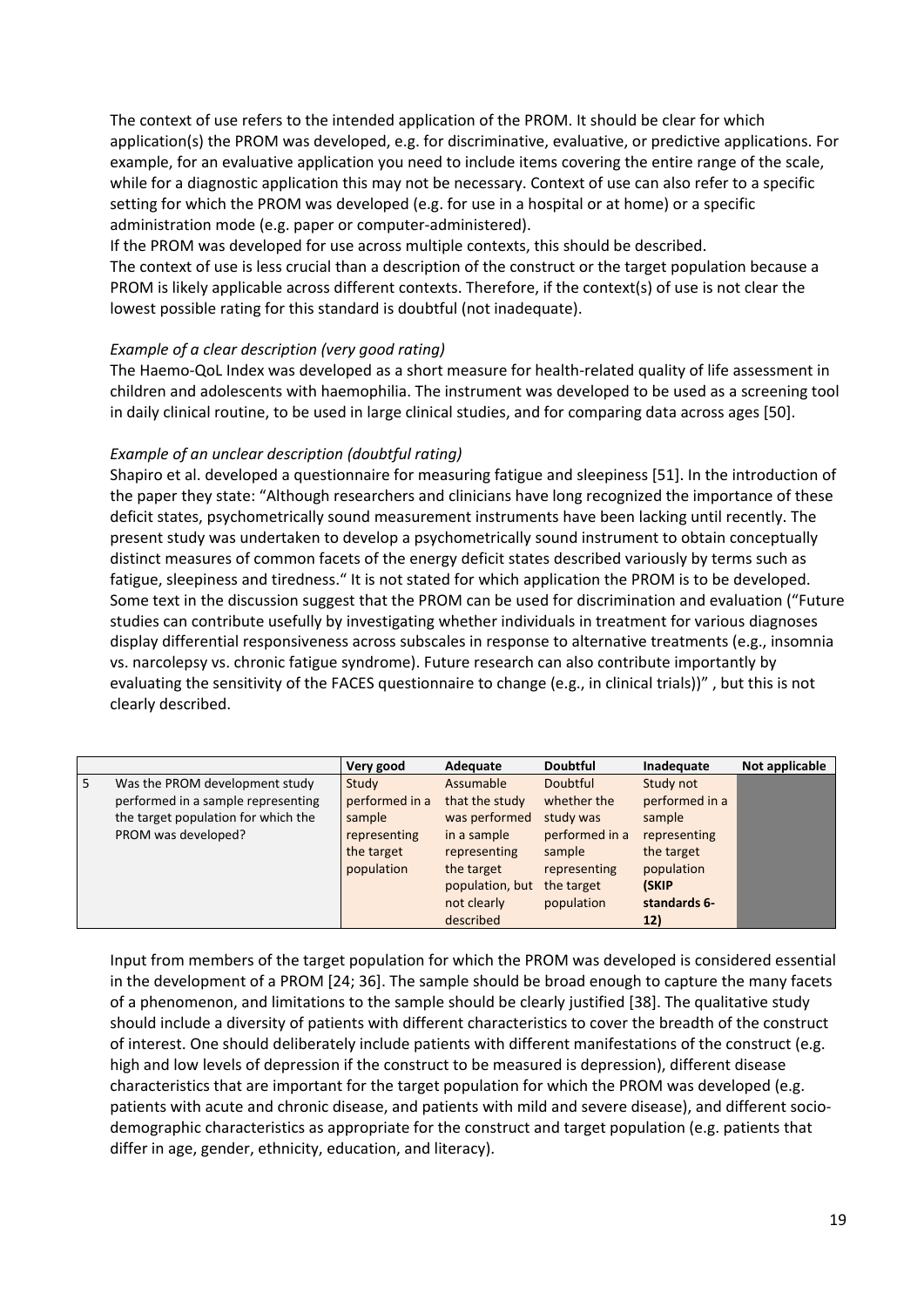A diverse sample can be obtained by purposive sampling (that is: choose specific patients to ensure that all relevant experience is being captured), but other sampling techniques can also be appropriate [52], as long as a diverse sample, representing the target population, is obtained. Note that representativeness in this context is not being used in the statistical sense.

If the target population was described very broadly, e.g. just "back pain", and reviewers gave a 'very good' rating for standard 3 (assuming that the PROM is applicable in all patients with back pain), the sample in which the PROM development study was performed should be representative of all patients with back pain, e.g. chronic and acute patients across all settings.

If the target population for which the PROM was developed was not clearly described (standard 3), we may not be sure if the study was performed in a sample that is representative of the target population. In that case we recommend to give a doubtful rating.

*Example of a study performed in a sample representing the target population (very good rating)* To identify how thyroid diseases impact the patients' lives and to select the most relevant quality of life (QoL) issues for a thyroid‐specific questionnaire patients were selected "by a nonrandom strategic sampling procedure, which aimed at maximizing the patient variation as regards diagnoses, treatment, disease duration (including both newly diagnosed, untreated patients and treated patients), and age" [53].

#### Example of a study where it was doubtful whether the study was performed in a sample representing the *target population (doubtful rating)*

The Uterine Fibroid Symptom and Quality of Life (UFS‐QOL) questionnaire was developed as a symptom and health-related quality of life instrument that was specific for women with uterine leiomyomata. Two focus groups (n=17) were held. "Focus group participants were recruited from a newspaper advertisement with all respondents screened for eligibility to ensure the presence of uterine leiomyomata symptoms" [54]. The sample was not further described and therefore it is doubtful whether the study was performed in a sample representing the target population.

|   |                                                                                                             | Very good                                                                                                                            | Adequate                                                                                                                                                              | <b>Doubtful</b>                                                                                                                                               | Inadequate                                                                                          | Not applicable |
|---|-------------------------------------------------------------------------------------------------------------|--------------------------------------------------------------------------------------------------------------------------------------|-----------------------------------------------------------------------------------------------------------------------------------------------------------------------|---------------------------------------------------------------------------------------------------------------------------------------------------------------|-----------------------------------------------------------------------------------------------------|----------------|
| 6 | Was an appropriate qualitative data<br>collection method used to identify<br>relevant items for a new PROM? | Widely<br>recognized or<br>well justified<br>qualitative<br>method used,<br>suitable for the<br>construct and<br>study<br>population | Assumable<br>that the<br>qualitative<br>method was<br>appropriate<br>and suitable<br>for the<br>construct and<br>study<br>population, but<br>not clearly<br>described | Only<br>quantitative<br>(survey)<br>method(s)<br>used or<br>doubtful<br>whether the<br>method was<br>suitable for the<br>construct and<br>study<br>population | Method used<br>not<br>appropriate or<br>not suitable for<br>the construct<br>or study<br>population |                |

There are numerous ways to gather qualitative data, so multiple methods can be used. The methods used should be appropriate for identifying relevant items for a new PROM. Examples of widely recognized qualitative methods for PROM development are focus groups, interviews, and concept mapping. If another method was used (e.g. observation), a justification should be provided. Also, the methods should be suitable for the construct of interest (e.g. considering the sensitivity of the topic) and the study population (considering factors like age (e.g. children, elderly), and physical, cognitive or communication abilities).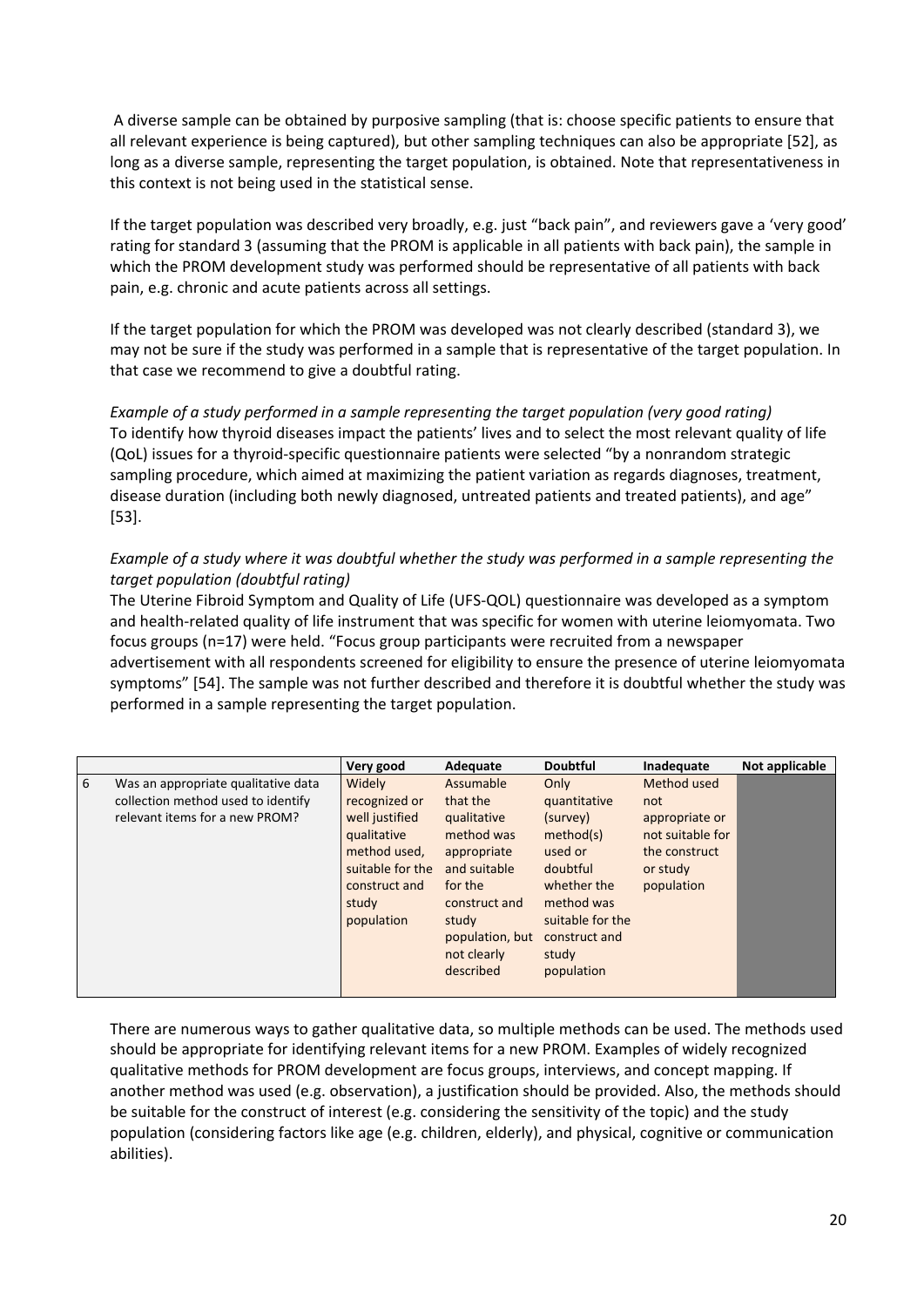It is often recommendable to start with open‐ended questions to allow spontaneous reporting and ensure unbiased data collection. We recommend to include someone with expertise in qualitative research in the review team to judge the quality of the qualitative methods used in the concept elicitation study.

A combination of qualitative and quantitative methods can also be used. However, we recommend to give a doubtful rating if only written information (e.g. survey) was used because more valuable information is obtained by personal contact with patients because of inter-personal interaction. We also recommend to give a doubtful rating if the method is not described clearly enough or not justified clearly enough to determine whether the approach was appropriate.

#### *Example of a well justified qualitative method (very good rating)*

The Influenza Intensity and Impact Questionnaire (FluiiQ™) was developed to measure the symptoms and impact of influenza on individuals with influenza‐like illness (ILI) and laboratory‐confirmed influenza. Three concept mapping workshops with 16 people were organized. Participants were asked to respond to the following seeding statement: "Thinking as broadly as possible, generate statements to describe how your recent episode of flu affected you and your life." Responses were printed on individual cards, and participants were then required to intuitively sort them into categories. Participants were also asked to rate each response according to two dimensions: impact and duration. The sort data were then analyzed during the workshop using specialized software. The outcome of this process provides a visual map that groups responses into clusters. The final step involves displaying the map to participants who are asked to come to a consensus around the meaningfulness of statement groupings (i.e., clusters) and identify overarching descriptors of the underlying theme of each cluster. The concepts within each broad cluster informed the development of items [55].

#### *Example of an unclear qualitative method (doubtful rating)*

"A rigorous item selection process was adopted throughout the development of the 29‐item, nystagmus‐ specific quality‐of‐life questionnaire (NYS‐29). Items for the questionnaire were created by RJM and JM working with data from the 21 individual interviews previously conducted across several writing sessions over a 6‐month period" [56]. The interviews were not further described and therefore it is considered doubtful whether the methods were appropriate.

|                                                           | Very good                                                   | Adequate                                                                                                              | <b>Doubtful</b>                                                                                                                                     | Inadequate | Not applicable |
|-----------------------------------------------------------|-------------------------------------------------------------|-----------------------------------------------------------------------------------------------------------------------|-----------------------------------------------------------------------------------------------------------------------------------------------------|------------|----------------|
| 7<br>Were skilled group moderators/<br>interviewers used? | Skilled group<br>moderators/<br><i>interviewers</i><br>used | Group<br>moderators<br>/interviewers<br>had limited<br>experience or<br>were trained<br>specifically for<br>the study | Not clear if<br>group<br>moderators<br>/interviewers<br>were trained<br>or group<br>moderators<br>/interviewers<br>not trained and<br>no experience |            | Not applicable |

Focus groups and interviews require skilled moderators/interviewers to standardize the process across all patients and to ensure that information gained is of relevance to the PROM development. Moderators/interviewers need to be familiar with the use of qualitative methods. They also need to be well informed about the population and patient experiences. We recommend to give a very good rating if the group moderators/interviewers had training and experience with qualitative methods in previous studies. Pilot testing of the interview guide is also helpful.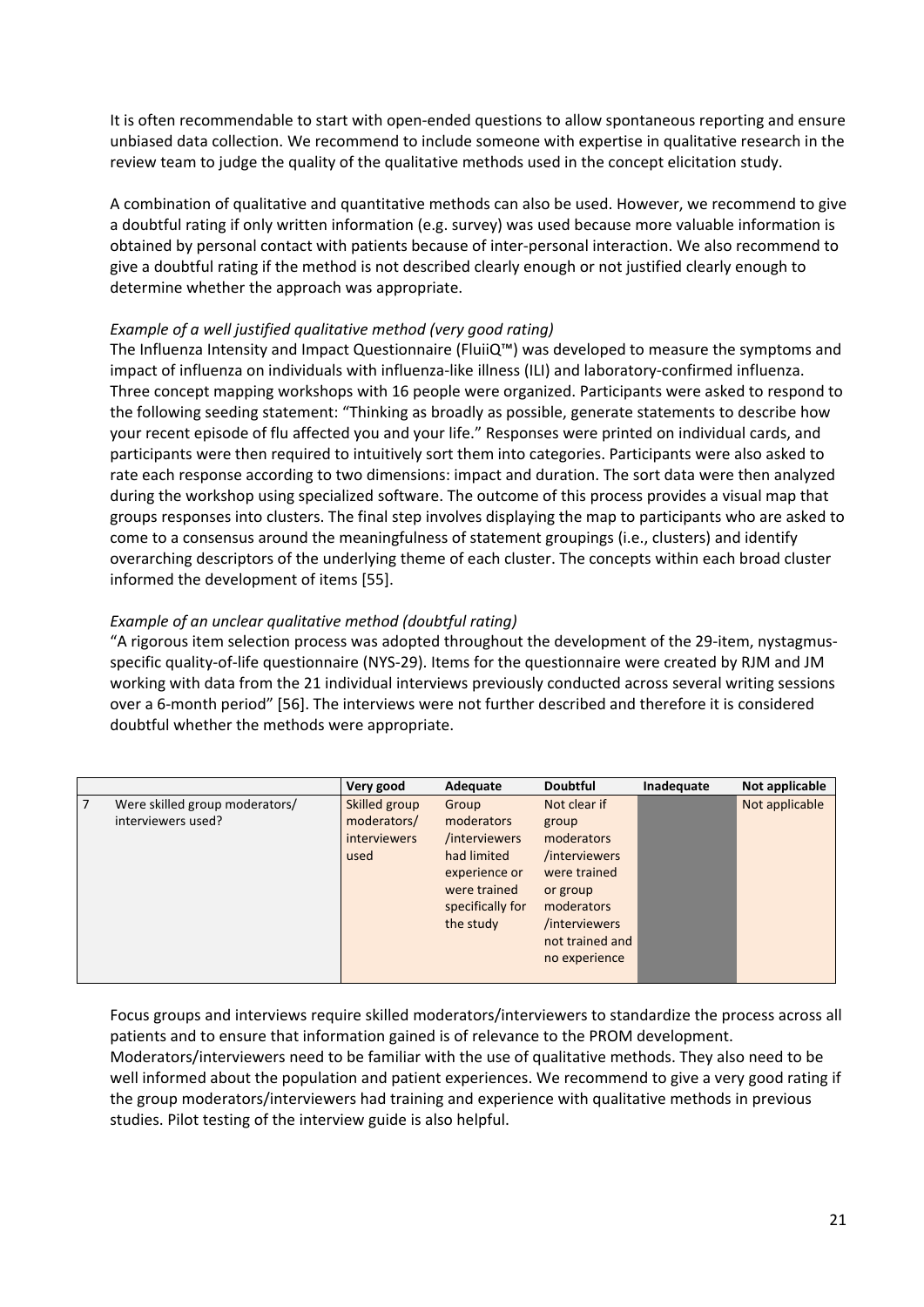A well‐prepared interviewer or informed student could also do a good job. Therefore we recommend to give an adequate rating if the group moderator/interviewer at least has had some experience or some kind of training. Using untrained interviewers may not necessarily be a fatal flaw in a PROM development study. Therefore we recommend to give a doubtful rating (not inadequate) if it is not clear if group moderators/interviewers were skilled or when they were not trained and had no experience.

|   |                                    | Very good       | Adequate        | <b>Doubtful</b> | Inadequate | Not applicable |
|---|------------------------------------|-----------------|-----------------|-----------------|------------|----------------|
| 8 | Were the group meetings or         | Appropriate     | Assumable       | Not clear if a  |            | Not applicable |
|   | interviews based on an appropriate | topic or        | that the topic  | topic guide     |            |                |
|   | topic or interview guide?          | interview guide | or interview    | was used or     |            |                |
|   |                                    |                 | guide was       | doubtful if     |            |                |
|   |                                    |                 | appropriate,    | topic or        |            |                |
|   |                                    |                 | but not clearly | interview guide |            |                |
|   |                                    |                 | described       | was             |            |                |
|   |                                    |                 |                 | appropriate or  |            |                |
|   |                                    |                 |                 | no guide        |            |                |
|   |                                    |                 |                 |                 |            |                |

Group meetings or interviews can be structured, semi‐structured or unstructured. In all cases, a topic or interview guide helps to support the procedures to be used, ensure a consistent approach in data collection, avoid undue influence of the group moderator/interviewer, and direct the conversation toward the topic(s) of interest. The FDA, for example, recommends that documentation for PROMs used in clinical trials include the protocol for qualitative interviews and focus groups [57]. Guides describe which instructions to give, which kind of questions to ask (e.g. a seeding question or open questions to open up the conversation), in what sequence, how to pose the questions, how to pose follow‐ups, and in what time. The guide is not a strict plan that has to be carried out in the described way, but it leads the process. A single seeding question can be enough. The guide can also be adapted during the study. There should always be time for the patients to describe their experiences without too much restrictions to ensure that no important topics are missed.

We recommend to give a very good rating if the topic guide is available or it is at least described which instructions were given, which kind of questions were asked, and whether there was room for the patients to describe their experiences (e.g. open questions).

We recommend to give a doubtful rating (not inadequate) if no guide was used, because the results of the study do not have to be biased or incomplete if no guide was used.

Very open approaches such as grounded theory approaches may not use a topic guide yet produce very valuable results. If a good reason was provided why a topic guide was not used, one could rate this standard as not applicable.

#### *Example of an appropriate topic or interview guide (very good rating)*

"A review of the findings of initial focus groups from private industry, the results from the Prospective Evaluation of Radial Keratotomy study and NEI‐VFQ field test, and initial interviews conducted by investigators with patients with myopia who have chosen a variety of corrective techniques provided the initial material for a draft NEI‐RQL focus group protocol. The protocol included the following general and specific domains as topics: reading, driving, general vision, adjustment to change, occupation, recreation, vision correction method, general well‐being, expectations about future vision, and other comments. Participants were asked first to describe characteristics they associate with their eyes or vision. They then provided answers to open‐ended questions about what aspects of their life were most affected by their vision and their vision correction method, and were asked specific questions about how vision affected their day‐to‐day activities. They also provided their predictions about their visual functioning in the future. Table 2 is an abbreviated version of the focus group script. The focus group script was tested with one group of myopes and one of hyperopes" [58].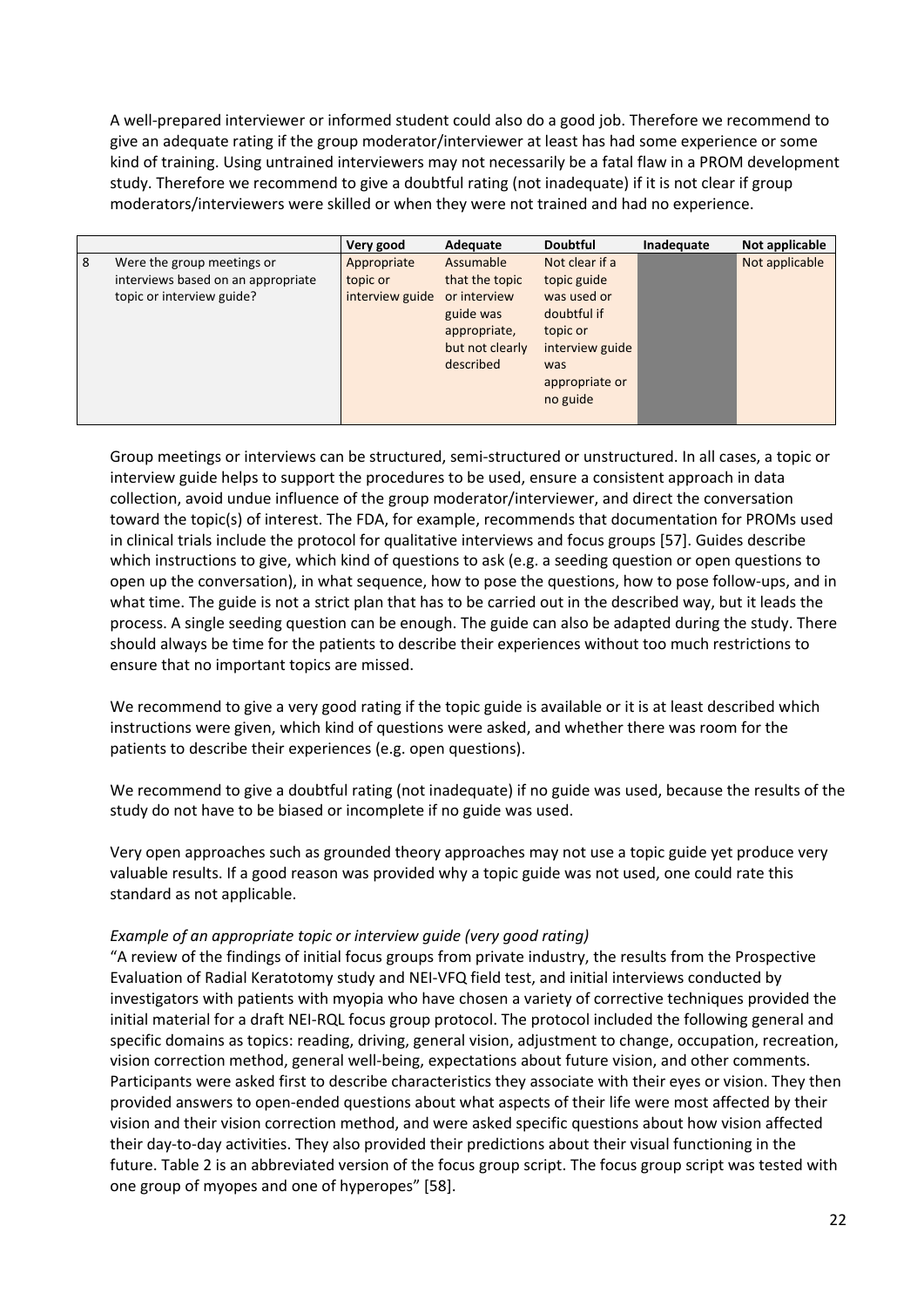#### *Example of an assumable appropriate topic or interview guide (adequate rating)*

The Chronic Venous Insufficiency Questionnaire (CIVIQ) was developed based on 20 semi‐structured interviews. "An interview guide was drawn up from preliminary information collected from a review of published literature and from interviews with four medical specialists and three general practitioners. The interview guide was designed to ensure that all aspects of the venous insufficiency problem were thoroughly assessed" [59]. We recommend to give an adequate rating in this case because an interview guide was developed, but not clearly described.

|   |                                                                                | Very good                                                                                 | Adequate                                                                                                                                     | <b>Doubtful</b>                                                                                                                                                                                                                                  | Inadequate                   | Not applicable |
|---|--------------------------------------------------------------------------------|-------------------------------------------------------------------------------------------|----------------------------------------------------------------------------------------------------------------------------------------------|--------------------------------------------------------------------------------------------------------------------------------------------------------------------------------------------------------------------------------------------------|------------------------------|----------------|
| 9 | Were the group meetings or<br>interviews recorded and transcribed<br>verbatim? | All group<br>meetings or<br>interviews<br>were recorded<br>and<br>transcribed<br>verbatim | Assumable<br>that all group<br>meetings or<br>interviews<br>were recorded<br>and<br>transcribed<br>verbatim, but<br>not clearly<br>described | Not clear if all<br>group<br>meetings of<br><b>interviews</b><br>were recorded<br>and<br>transcribed<br>verbatim or<br>recordings not<br>transcribed<br>verbatim or<br>only notes<br>were made<br>during the<br>group<br>meetings/<br>interviews | No recording<br>and no notes | Not applicable |

This standard is based on the ISPOR guidelines for content validity studies [30; 31]. These guidelines describe good methodological practices for ensuring and documenting the content validity of newly developed PROMs. Concept elicitation interviews and focus groups should be recorded by high quality audio or video equipment to fully capture the context and content of each session as well as produce transcripts that form the data for analysis. All interviews or focus groups should be transcribed verbatim.

For some sensitive issues or when patients refuse or there are ethical problems, recording might not be an option. It can also sometimes be even inappropriate to record interviews e.g. on sensitive or illegal issues. Also, video recording can influence behavior. In these situations, it is recommended to make notes. Reviewers can give a very good or adequate rating if a good reason was provided why recording was considered inappropriate. In other cases, we recommend to give a doubtful rating if only notes were made.

With a concept mapping approach, there is no recording or transcription. Also sometimes non-standard response modes are used where there will be no notes, e.g. where people with learning disabilities are given multiple choices to aid their expression op opinions. In that case, one could consider this standard not applicable.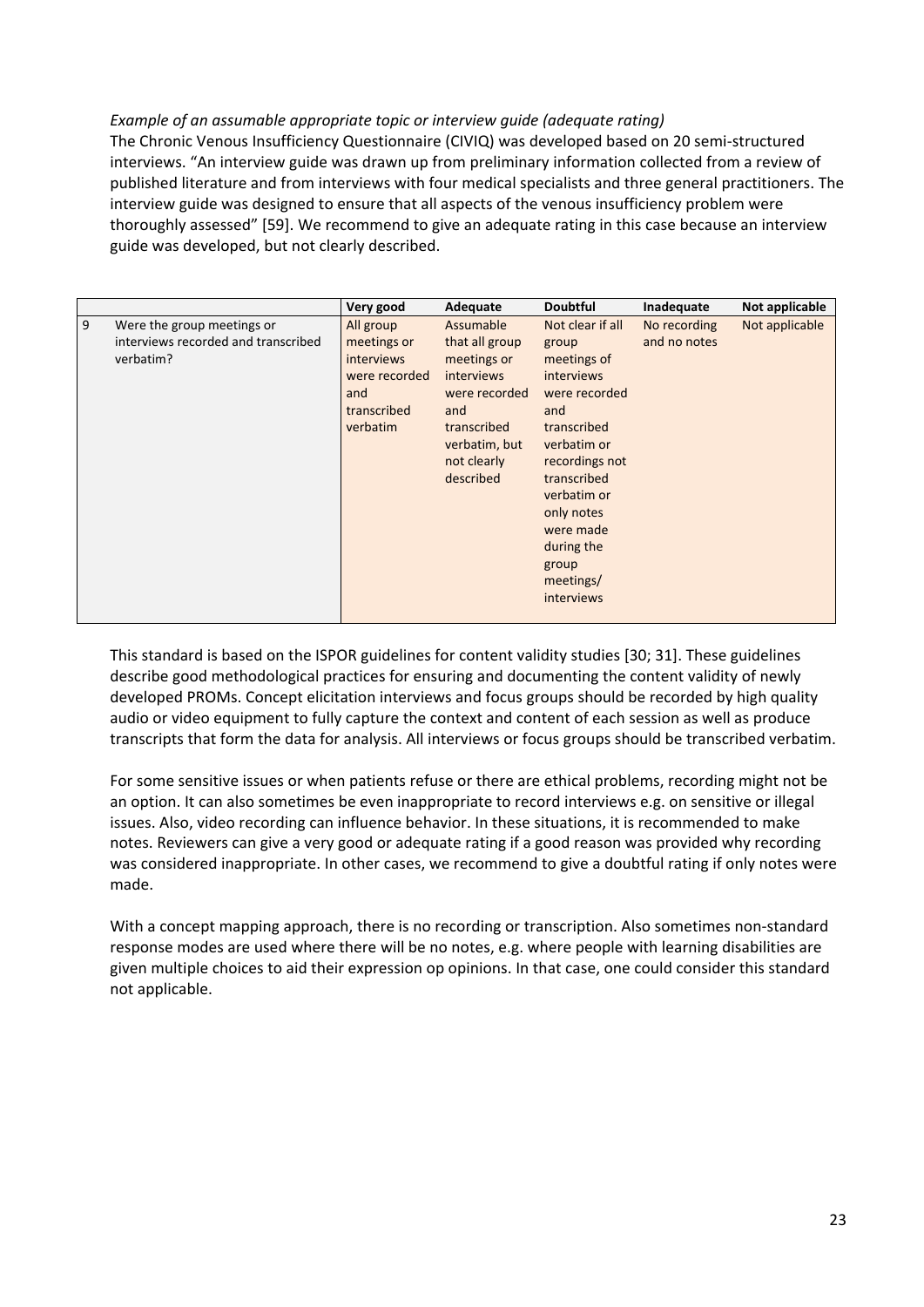|    |                                                          | Very good                                                           | Adequate                                                                              | <b>Doubtful</b>                                                                                     | Inadequate                  | Not applicable |
|----|----------------------------------------------------------|---------------------------------------------------------------------|---------------------------------------------------------------------------------------|-----------------------------------------------------------------------------------------------------|-----------------------------|----------------|
| 10 | Was an appropriate approach used to<br>analyse the data? | A widely<br>recognized or<br>well justified<br>approach was<br>used | Assumable<br>that the<br>approach was<br>appropriate,<br>but not clearly<br>described | Not clear what<br>approach was<br>used or<br>doubtful<br>whether the<br>approach was<br>appropriate | Approach not<br>appropriate |                |

For instrument development, the goal is to understand, organize, and communicate the meaning of the data and translate that meaning into a set of items that can be scored to represent the targeted concept(s) quantitatively. The patient quotes show the relationship between the concepts, the words and phrases, and the final PROM.

In qualitative research, data collection and analysis are interrelated and concurrent, rather than linear processes; analysis begins as soon as the first bit of data is collected. Accordingly, as emergent themes are identified in ongoing data analysis, all potentially relevant issues should be incorporated into the next set of interviews and observations [19].

Different qualitative methods can be used for analyzing the data, such as content analysis (a way of organizing qualitative data by counting and reporting the frequency of concepts/words/behaviors held within the data), deductive analysis (explores know theory/phenomenon/concepts in the data, concerned with testing or confirming hypotheses), framework analysis (a method to classify and organize data according to key themes, concepts and emerging categories), grounded theory (an inductive form of qualitative research where data collection and analysis are conducted together).

All methods share an emphasis on using and including the context of patients' discussions. Different kinds of coding can be used, e.g. open coding (examining, comparing, conceptualizing, and categorizing data); axial coding (reassembling data into groupings based on relationships and patterns within and among the categories identified in the data); and selective coding (identifying and describing the central phenomenon, or core category) [30]. Computer‐assisted qualitative data analysis software programs can also be used. Coding is often an iterative process; codes may be changed or reorganized during the process.

The appropriate method depends on the aim of the study. Often, a number of approaches are used to arrive at useful results. We recommend to include someone with expertise in qualitative research in the review team to judge the quality of the methods used in the qualitative data analysis.

#### *Example of an appropriate approach (very good rating)*

"Three members of the study team thoroughly and repeatedly reviewed the transcripts and audiotapes for patterns in health outcomes attributable to dysphagia. Working independently, they each developed a set of codes for qualitative data derived from each question and from each group. Content analysis was used to organize and condense patient and family reports into mutually exclusive and substantively exhaustive inventories of health outcomes" [60].

#### *Example of an inappropriate approach (inadequate rating)*

"Focus group discussions and three single interviews began with open‐ended questions, followed by semi‐ structured interviews. Item generation was discontinued when no new items were identified in two interviews. The selected items were combined to form the preliminary questionnaire" [61]. No formal qualitative approach was used.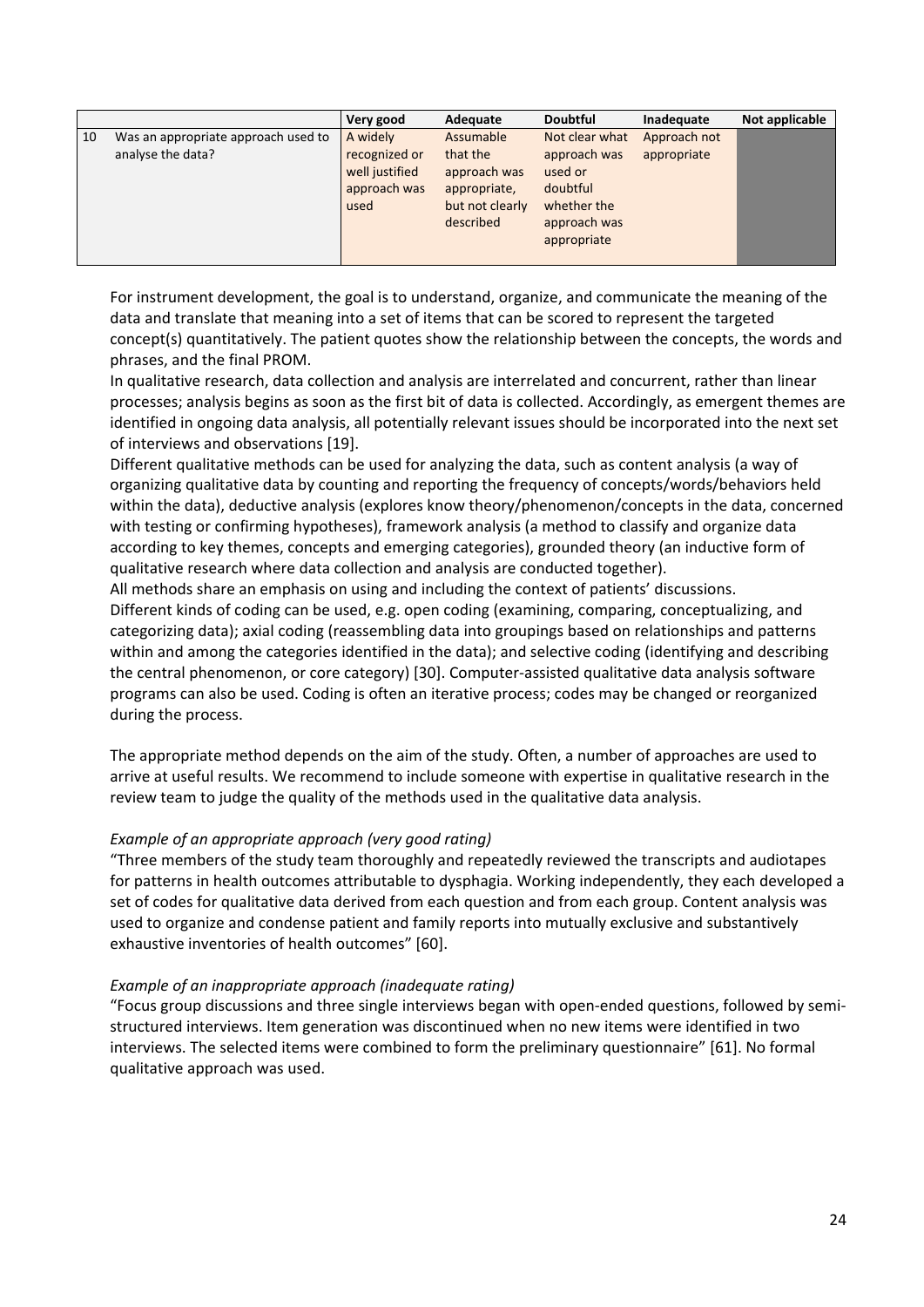|    |                                                       | Very good                                                                                   | Adequate                                                                              | <b>Doubtful</b>                                                                                                                                                         | Inadequate                                                          | Not applicable |
|----|-------------------------------------------------------|---------------------------------------------------------------------------------------------|---------------------------------------------------------------------------------------|-------------------------------------------------------------------------------------------------------------------------------------------------------------------------|---------------------------------------------------------------------|----------------|
| 11 | Was at least part of the data coded<br>independently? | At least 50% of<br>the data was<br>coded by at<br>least two<br>researchers<br>independently | 11-49% of the<br>data was<br>coded by at<br>least two<br>researchers<br>independently | Doubtful if two<br><b>researchers</b><br>were involved<br>in the coding<br>or only 1-10%<br>of the data was<br>coded by at<br>least two<br>researchers<br>independently | Only one<br>researcher was<br>involved in<br>coding or no<br>coding | Not applicable |

Ways of identifying and labeling qualitative data may differ across individuals. Good practice in analyses of qualitative data therefore involves two or more coders thoroughly trained. Each coder completes a few transcripts independently and meets with fellow coders to compare codes assigned, identify areas of consistency and inconsistency, and revise the coding rules. This process is repeated several times throughout the data analyses [30].

It may be advantageous to start independently, then after agreement, move ahead together. For example, a group of researchers can work together on a project, interactively and iteratively, with checks to ensure that nothing was missed. At least part of the data should be coded independently. Also, some evidence should be provided about consensus among the different coders.

If nothing is reported about coding of the data, it is likely that no standardized coding method was used. In that case, we recommend to give an inadequate rating.

|    |                                     | Very good      | Adequate        | <b>Doubtful</b> | Inadequate     | Not applicable |
|----|-------------------------------------|----------------|-----------------|-----------------|----------------|----------------|
| 12 | Was data collection continued until | Evidence       | Assumable       | <b>Doubtful</b> | Evidence       | Not applicable |
|    | saturation was reached?             | provided that  | that saturation | whether         | suggests that  |                |
|    |                                     | saturation was | was reached     | saturation was  | saturation was |                |
|    |                                     | reached        |                 | reached         | not reached    |                |
|    |                                     |                |                 |                 |                |                |

Researchers should provide evidence that qualitative data was collected until no new relevant knowledge was being obtained from new patients (data saturation). This will lead to comprehensibility and wide applicability of the PROM [62].

Saturation is especially important for instruments based on a formative model (e.g. symptom scales). Such a model requires that no important aspects of the construct are missing.

We recommend to give a very good rating when it is clear how data saturation was determined and some kind of evidence is provided that saturation was reached. A common approach to analyzing data for saturation is to identify codes in each set of transcripts and compare these with the codes that appeared in previous groups. A saturation table (saturation grid) organized by concept code can be used to document the elicitation of information by successive focus groups or interviews.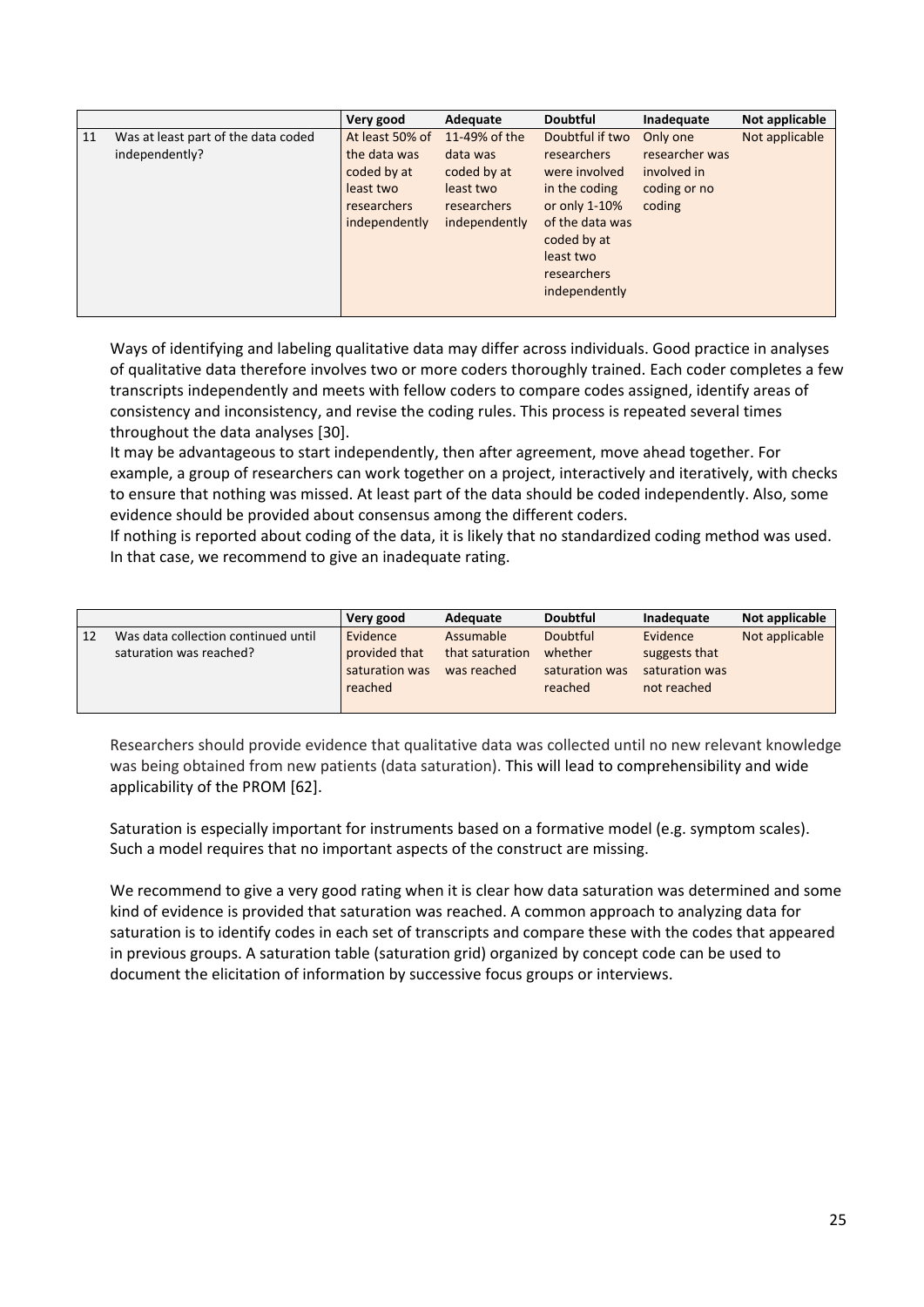#### *Example of a saturation table [30].*

| Table 4 – Example symptom saturation table for concept elicitation interviews |                                                |                                                |                                                |                                                |  |  |  |
|-------------------------------------------------------------------------------|------------------------------------------------|------------------------------------------------|------------------------------------------------|------------------------------------------------|--|--|--|
| Concept codes                                                                 |                                                |                                                | Transcript group where concept first appeared  |                                                |  |  |  |
|                                                                               | Transcript<br>Group $1(n = 5)$<br>transcripts) | Transcript<br>Group $2(n = 4)$<br>transcripts) | Transcript<br>Group $3(n = 5)$<br>transcripts) | Transcript<br>Group $4(n = 5)$<br>transcripts) |  |  |  |
| Shortness of breath                                                           |                                                | X                                              |                                                |                                                |  |  |  |
| Difficult to breathe                                                          | X                                              |                                                |                                                |                                                |  |  |  |
| Not enough air                                                                | X                                              |                                                |                                                |                                                |  |  |  |
| Gasping                                                                       |                                                |                                                | X                                              |                                                |  |  |  |
| Shallow/quick breathing                                                       | X                                              |                                                |                                                |                                                |  |  |  |
| Wheezing                                                                      | X                                              |                                                |                                                |                                                |  |  |  |
| Coughing                                                                      | X                                              |                                                |                                                |                                                |  |  |  |
| Chest tightness                                                               | X                                              |                                                |                                                |                                                |  |  |  |
| Chest pain                                                                    |                                                | X                                              |                                                |                                                |  |  |  |
| Dizziness/lightheadedness                                                     | X                                              |                                                |                                                |                                                |  |  |  |
| No. of new concept codes appearing in each<br>transcript group                |                                                | $\overline{2}$                                 |                                                | $\Omega$                                       |  |  |  |
| % Of total new concept codes (total $= 10$ )                                  | 70                                             | 20                                             | 10                                             | $\Omega$                                       |  |  |  |

We recommend to give an adequate rating if evidence is not provided, but the methods used make it assumable that saturation was reached (e.g. a large number of focus groups or interviews in a diverse population).

#### *Example of evidence provided (very good rating)*

"Saturation was evaluated across the sample to determine data sufficiency for breadth and depth of analysis to meet the study's objectives. This evaluation was facilitated by a saturation matrix developed using MAXQDA, which summarized frequency of code application overall and by treatment phase, and by reviewing the descriptive summaries in the concept spreadsheet. The saturation matrix indicated that no new codes were added from the final six focus groups or interviews" [63].

#### *Example of assumable saturation (adequate rating)*

The AA/PNH‐specific QoL questionnaire (QLQ‐AA/PNH) was developed according to EORTC guidelines. Patients in more than 25 German and Swiss cities were interviewed face to face. In phase I, interviews of 19 patients and 8 physicians specialized in AA/PNH treatment resulted in 649 QoL issues; these were condensed to 175 and graded according to their importance by 30 patients and 14 physicians (phase II). Five physicians took part in phases I and II [64]. Given this approach, it can be considered likely that saturation has been reached.

|                                                                                    | Very good | Adequate | <b>Doubtful</b> | Inadequate | Not applicable |
|------------------------------------------------------------------------------------|-----------|----------|-----------------|------------|----------------|
| For quantitative studies (surveys): was $\geq 100$<br>the sample size appropriate? |           | $50-99$  | $30 - 49$       | <30        | Not applicable |

If a quantitative (survey) study was used to identify relevant content for a PROM, the sample size of the survey study should be large enough to assume that saturation was reached. In line with previous COSMIN recommendations, we recommend to give a very good rating if the sample size was at least 100.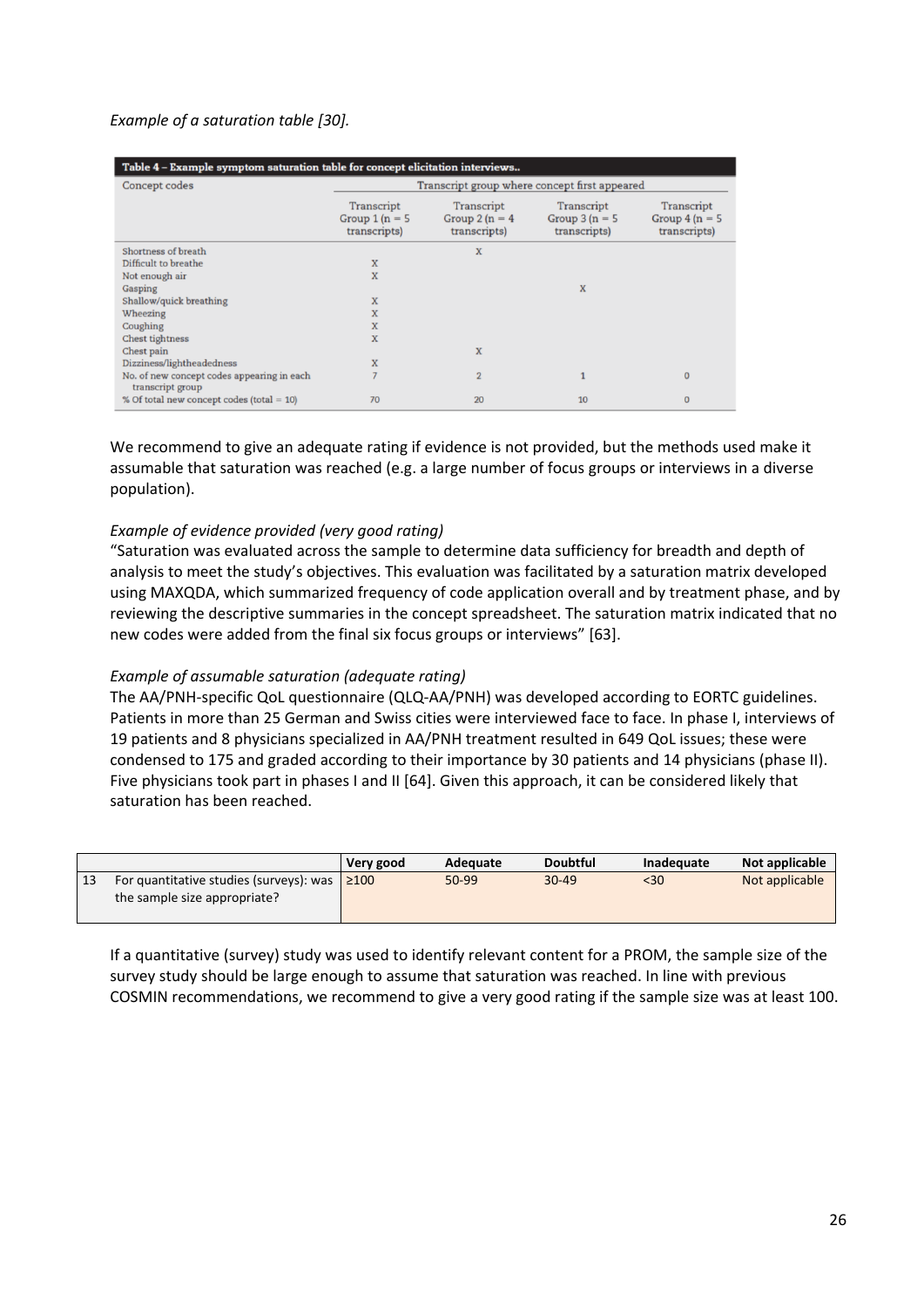#### **1b. Standards for evaluating the quality of a cognitive interview study or other pilot test performed to evaluate comprehensibility and comprehensiveness of a PROM**

|    |                                    | Very good  | Adequate | <b>Doubtful</b> | Inadequate      | Not applicable |
|----|------------------------------------|------------|----------|-----------------|-----------------|----------------|
| 14 | Was a cognitive interview study or | <b>YES</b> |          |                 | <b>NO (SKIP</b> |                |
|    | other pilot test conducted?        |            |          |                 | standards 15-   |                |
|    |                                    |            |          |                 | 34)             |                |

A cognitive interview study or other pilot test should be performed to test the PROM for comprehensibility and comprehensiveness. If a cognitive interview study or any other kind of pilot test was not performed, the rest of the box can be skipped and the total quality of the PROM development study will be rated as inadequate.

|    |                                        | Very good      | Adequate        | <b>Doubtful</b> | Inadequate     | Not applicable |
|----|----------------------------------------|----------------|-----------------|-----------------|----------------|----------------|
| 15 | Was the cognitive interview study or   | Study          | Assumable       | Doubtful        | Study not      |                |
|    | other pilot test performed in a sample | performed in a | that the study  | whether the     | performed in a |                |
|    | representing the target population?    | sample         | was performed   | study was       | sample         |                |
|    |                                        | representing   | in a sample     | performed in a  | representing   |                |
|    |                                        | the target     | representing    | sample          | the target     |                |
|    |                                        | population     | the target      | representing    | population     |                |
|    |                                        |                | population, but | the target      |                |                |
|    |                                        |                | not clearly     | population      |                |                |
|    |                                        |                | described       |                 |                |                |

See standard 5.

|    |                                | Very good  | Adequate | <b>Doubtful</b> | Inadequate      | Not applicable |
|----|--------------------------------|------------|----------|-----------------|-----------------|----------------|
| 16 | Were patients asked about the  | <b>YES</b> |          | Not clear (SKIP | <b>NO (SKIP</b> |                |
|    | comprehensibility of the PROM? |            |          | standards 17-   | standards 17-   |                |
|    |                                |            |          | 25)             | 25)             |                |

The PROM instructions, items, response options, and recall period should be understood by patients as intended. If these PROM aspects are unclear, incorrect information may be gathered or patients may get frustrated because they do not understand how to complete the PROM.

If patients were not asked about the comprehensibility of the PROM, this standard will be rated as inadequate, which means that the total quality of the PROM development study will be rated as inadequate (worst score counts). In that case, standards 17 through 25 can be skipped If it is not clear if patients were asked about the comprehensibility of the PROM, this standard will be rated as doubtful (the total quality of the PROM development study will be rated as doubtful or inadequate, depending on the rest of the standards in this box) and standards 17 through 25 can be skipped.

|                                                     | Very good                                       | Adequate                                                                                              | <b>Doubtful</b>                                                 | Inadequate                                                                                                            | Not applicable |
|-----------------------------------------------------|-------------------------------------------------|-------------------------------------------------------------------------------------------------------|-----------------------------------------------------------------|-----------------------------------------------------------------------------------------------------------------------|----------------|
| Were all items tested in their final<br>17<br>form? | All items were<br>tested in their<br>final form | Assumable<br>that all items<br>were tested in<br>their final<br>form, but not<br>clearly<br>described | Not clear if all<br>items were<br>tested in their<br>final form | Items were not<br>tested in their<br>final form or<br>items were not<br>re-tested after<br>substantial<br>adjustments |                |

PROM items should be tested in its final form (final wording, response options and lay‐out) to ensure that the comprehensibility of the final item is tested.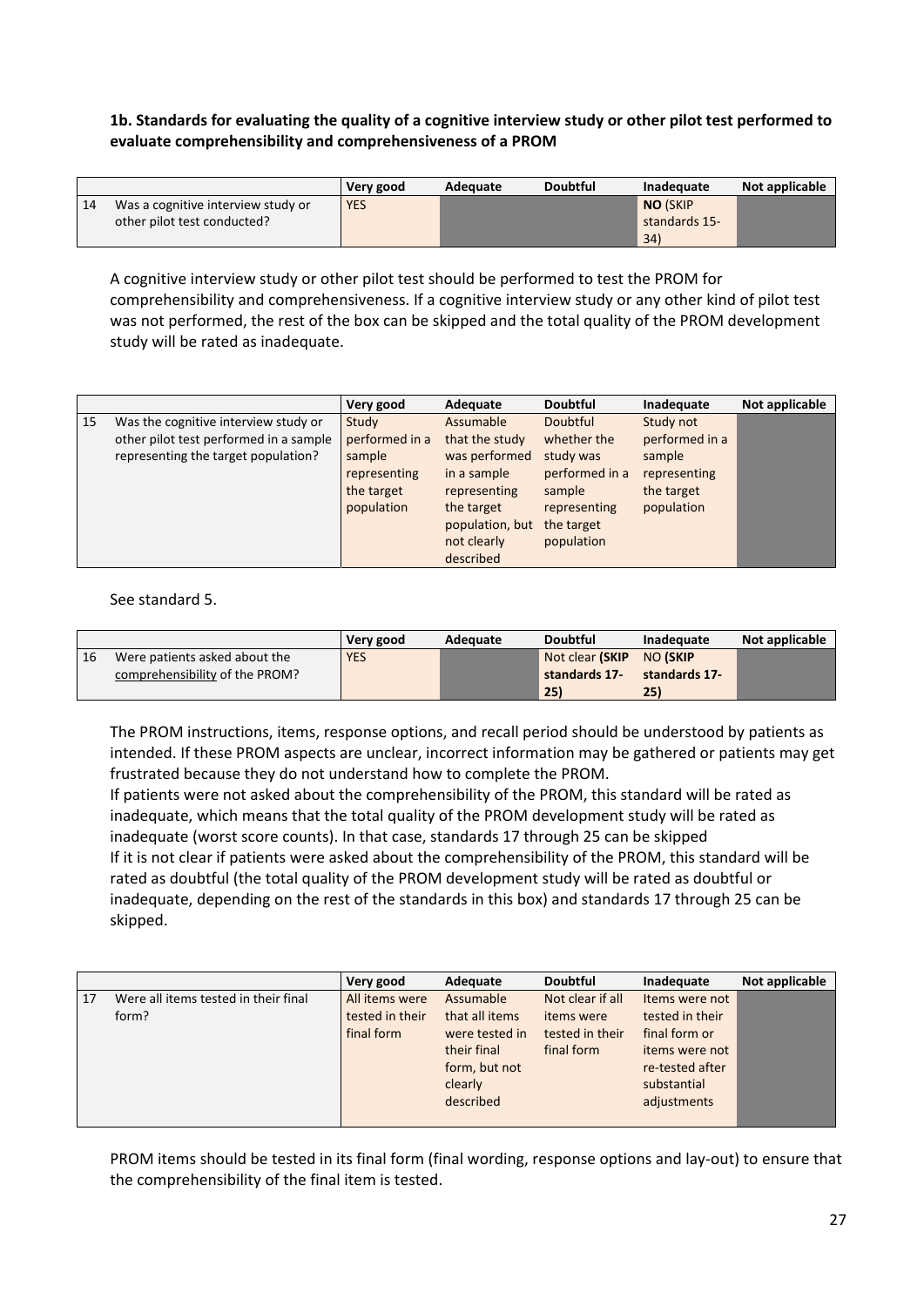Minor adjustments based on cognitive interviews or other pilot tests are allowed but if substantial adjustments are made to an item, its response options, or recall period, the adjusted items needs to be re‐tested in their final form.

If in subsequent (psychometric) analyses items were removed from the PROM, this is not a problem for the rating of comprehensibility because it will likely not affect the comprehensibility of the remaining items.

#### *Example of items tested in its final form (very good rating)*

"Based on patient feedback from the first set of cognitive debriefing interviews revisions were made to the questionnaire items and response options during an international harmonization meeting. […] To confirm the face and content validity and cultural relevance of the revised HAE PRO, further cognitive debriefing interviews were conducted. Based on comments from the patients in this final set of interviews and considering feedback from earlier rounds of interviews minor revisions were made to the questionnaire to facilitate patient understanding of the instructions and response options on the HAE PRO" [65].

#### *Example where it is not clear if the final set of items was tested (doubtful rating)*

"We separately piloted the developed questionnaire with a purposive sample of 10 patients with a confirmed GI condition from a local hospital. Patients were asked to complete the questionnaire and four supplementary questions: Did you find any of the questions difficult to understand? Was there any question you did not want to answer? Were there any specific aspects of your bowel condition that were not covered by these questions? Did you find any of these questions not applicable to you?" [66]. The results of the pilot test were not described in the article so it is unclear whether any problems were found, and whether the items were adjusted and tested again.

|    |                                        | Very good      | Adequate        | <b>Doubtful</b>   | Inadequate       | Not applicable |
|----|----------------------------------------|----------------|-----------------|-------------------|------------------|----------------|
| 18 | Was an appropriate qualitative         | Widely         | Assumable       | Only              | Method used      |                |
|    | method used to assess the              | recognized or  | that the        | quantitative      | not              |                |
|    | comprehensibility of the PROM          | well justified | method was      | (survey)          | appropriate or   |                |
|    | instructions, items, response options, | qualitative    | appropriate     | method(s)         | patients not     |                |
|    | and recall period?                     | method used    | but not clearly | used or           | asked about      |                |
|    |                                        |                | described       | doubtful          | the              |                |
|    |                                        |                |                 | whether the       | comprehensibil   |                |
|    |                                        |                |                 | method was        | ity of all items |                |
|    |                                        |                |                 | appropriate or    | and response     |                |
|    |                                        |                |                 | not clear if      | options          |                |
|    |                                        |                |                 | patients were     |                  |                |
|    |                                        |                |                 | asked about       |                  |                |
|    |                                        |                |                 | the               |                  |                |
|    |                                        |                |                 | comprehensibil    |                  |                |
|    |                                        |                |                 | ity of all items, |                  |                |
|    |                                        |                |                 | response          |                  |                |
|    |                                        |                |                 | options,          |                  |                |
|    |                                        |                |                 | instructions,     |                  |                |
|    |                                        |                |                 | and recall        |                  |                |
|    |                                        |                |                 | period or         |                  |                |
|    |                                        |                |                 | patients not      |                  |                |
|    |                                        |                |                 | asked about       |                  |                |
|    |                                        |                |                 | the               |                  |                |
|    |                                        |                |                 | comprehensibil    |                  |                |
|    |                                        |                |                 | ity of the        |                  |                |
|    |                                        |                |                 | <b>PROM</b>       |                  |                |
|    |                                        |                |                 | instructions or   |                  |                |
|    |                                        |                |                 | the recall        |                  |                |
|    |                                        |                |                 | period            |                  |                |
|    |                                        |                |                 |                   |                  |                |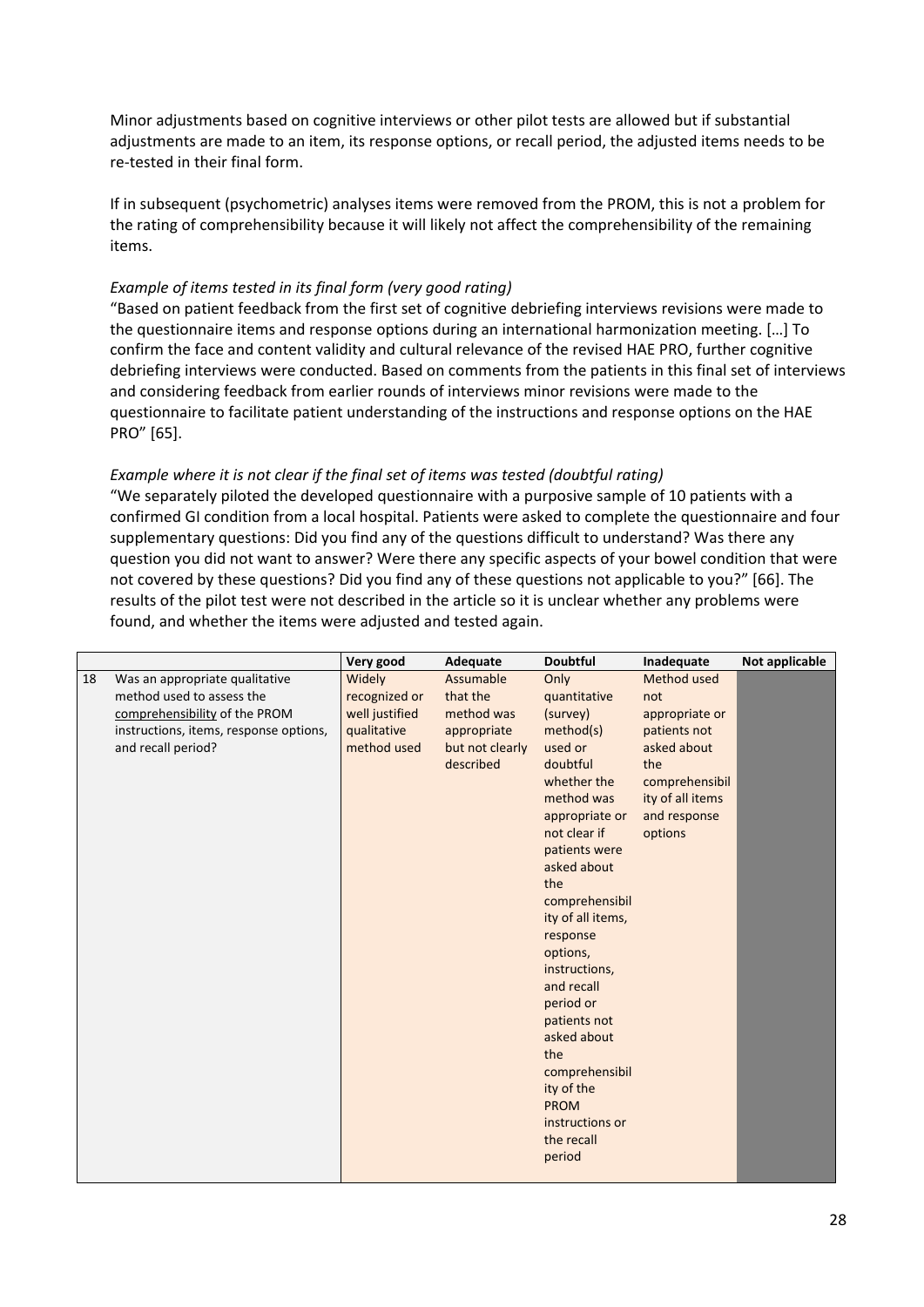Each PROM instruction, item, response option, instruction, and recall period should be assessed separately. If patients were not asked about the comprehensibility of all items and response options, we recommend to give an inadequate rating. If patients were asked about the comprehensibility of all items and response options but not about the comprehensibility of the instructions or recall period, we recommend to give a doubtful rating (not inadequate). In this case, the risk of bias may be lower than when the items and response options are not assessed because it is expected that most PROM instructions and recall periods are rather easy to understand. Note that the recall period can be included in the instructions, so it may not always be evaluated separately.

Widely recognized methods to assess comprehensibility are e.g. the think aloud method, Three‐Step Test‐ Interview, debriefing, probing, or other forms of cognitive interviewing [67]. Multiple methods can be used.

We recommend to give a doubtful rating if only written information was used because more valuable information is obtained by personal contact with patients because of inter-personal interaction.

We also recommend to give a doubtful rating if the method is not described clearly enough or not justified clearly enough to determine whether the approach was appropriate.

#### *Example of a widely recognized method (very good rating)*

The Oxford Participation and Activities Questionnaire is a patient‐reported outcome measure in development that is grounded on the World Health Organization International Classification of Functioning, Disability, and Health (ICF). "Two rounds of cognitive interviewing were carried out to explore how respondents understood and answered the candidate items with the aim of improving the validity and acceptability of the questionnaire. Thirteen participants were interviewed. The "verbal probing" method was used during interviewing, which requires participants to complete the questionnaire unaided, followed by a focused interview. Participants then explained the reasons for their answers to each item and commented on any ambiguities. This method of interviewing allowed the interviewer to query a participant's understanding of an item and their interpretation of the instructions and response options" [68].

#### *Example of an assumable appropriate method (adequate rating)*

"This pre‐final questionnaire was tested in one center with ten patients under the guidance of a psychologist who conducted semi‐structured debriefing interviews immediately upon questionnaire completion. This procedure helped assess patients' perception of the questionnaire and its acceptability (i.e., whether it was appropriate to their condition and not intrusive)" [69]. It was not clearly described what questions were asked but it was described that semi‐structured debriefing interviews were conducted, which assumes a systematic approach was taken. Also, the interviews were conducted by a psychologist, who probably has some knowledge of cognitive interviewing. Therefore, an adequate rating could be given.

|    |                                   | Very good | Adequate  | <b>Doubtful</b>  | Inadequate | Not applicable |
|----|-----------------------------------|-----------|-----------|------------------|------------|----------------|
| 19 | Was each item tested in an        |           |           |                  |            |                |
|    | appropriate number of patients?   |           |           |                  |            |                |
|    | For qualitative studies           | $\geq$ 7  | $4 - 6$   | <4 or not clear  |            |                |
|    | For quantitative (survey) studies | $\geq 50$ | $\geq 30$ | <30 or not clear |            |                |
|    |                                   |           |           |                  |            |                |

In a qualitative study, the number of interviews needed is a function of the complexity of the construct of interest, the complexity of the PROM instructions and items, and the characteristics and diversity of the target population. Willis has suggested that seven to 10 interviews are sufficient to confirm patient comprehensibility of the item [70]. However, Blair and Conrad showed that much larger samples are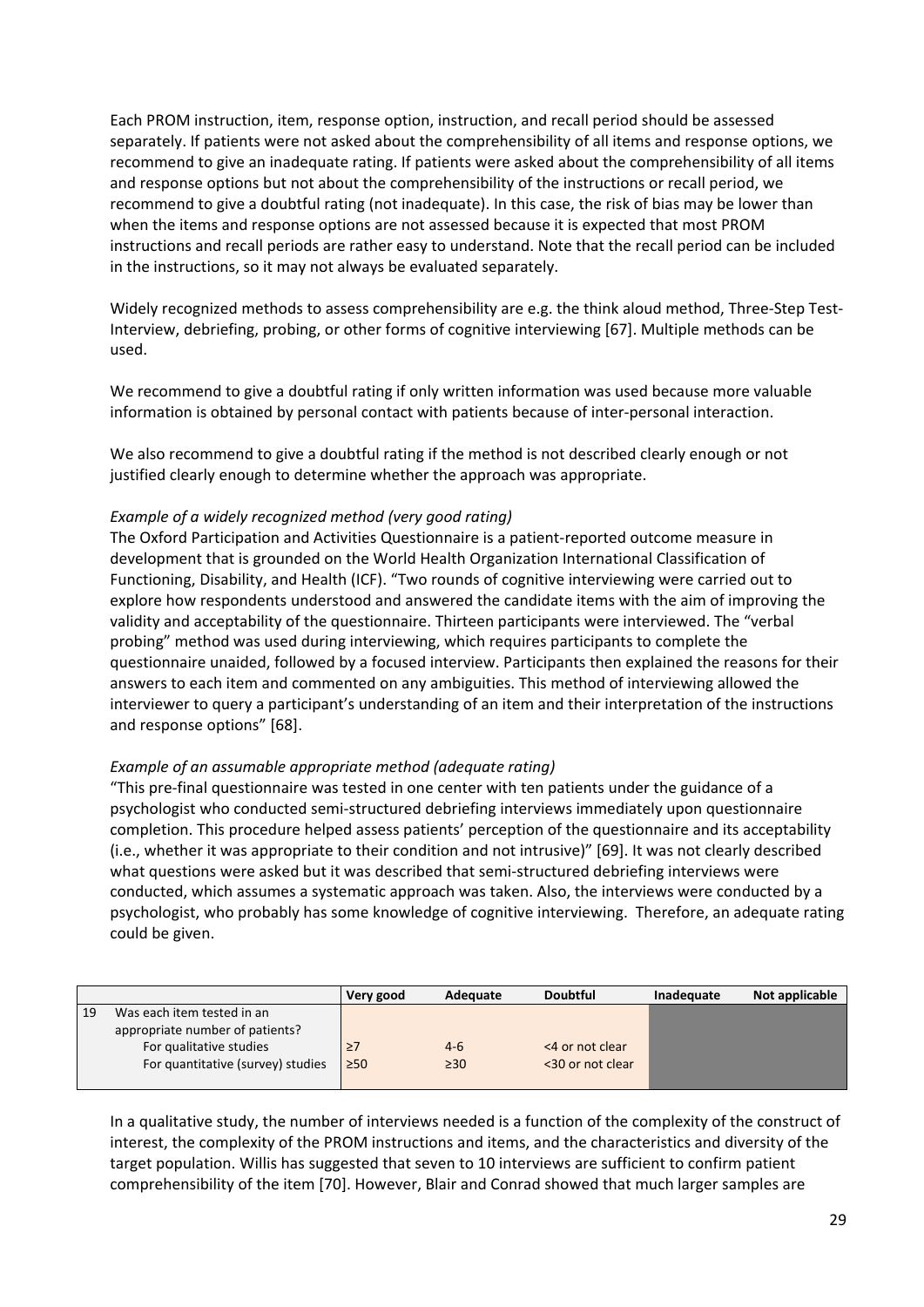needed to achieve an acceptable likelihood to detect problems, even if they are prevalent [71]. We consider saturation to be more important than the number of patients interviewed. Therefore, we recommend not to give an inadequate rating. The lowest possible rating is doubtful, if each item was reviewed by less than 4 patients.

For large item banks it is sometimes not possible for a patient to review all items. This is not a problem as long as each item is reviewed by an appropriate number of patients.

If quantitative (survey) methods were used, a sample size of at least 50 patients is considered very good. We assume that saturation will be reached with a survey of 50 patients.

|    |                                 | Very good                                                   | Adequate                                                                                                              | <b>Doubtful</b>                                                                                                                                     | Inadequate | Not applicable |
|----|---------------------------------|-------------------------------------------------------------|-----------------------------------------------------------------------------------------------------------------------|-----------------------------------------------------------------------------------------------------------------------------------------------------|------------|----------------|
| 20 | Were skilled interviewers used? | Skilled group<br>moderators/<br><i>interviewers</i><br>used | Group<br>moderators<br>/interviewers<br>had limited<br>experience or<br>were trained<br>specifically for<br>the study | Not clear if<br>group<br>moderators<br>/interviewers<br>were trained<br>or group<br>moderators<br>/interviewers<br>not trained and<br>no experience |            | Not applicable |

See standard 7.

|    |                                 | Very good       | Adequate        | <b>Doubtful</b> | Inadequate | Not applicable |
|----|---------------------------------|-----------------|-----------------|-----------------|------------|----------------|
| 21 | Were the interviews based on an | Appropriate     | Assumable       | Not clear if a  |            | Not applicable |
|    | appropriate interview guide?    | topic or        | that the topic  | topic guide     |            |                |
|    |                                 | interview guide | or interview    | was used or     |            |                |
|    |                                 |                 | guide was       | doubtful if     |            |                |
|    |                                 |                 | appropriate,    | topic or        |            |                |
|    |                                 |                 | but not clearly | interview guide |            |                |
|    |                                 |                 | described       | was             |            |                |
|    |                                 |                 |                 | appropriate or  |            |                |
|    |                                 |                 |                 | no guide        |            |                |
|    |                                 |                 |                 |                 |            |                |

The use of an interview guide is highly relevant for cognitive interview studies. The ISPOR guidelines also recommend the use of a semi‐structured interview guide and provide examples of interview questions [30]. We recommend to give a very good rating if it was at least know which questions were asked to the patients. See also standard 8.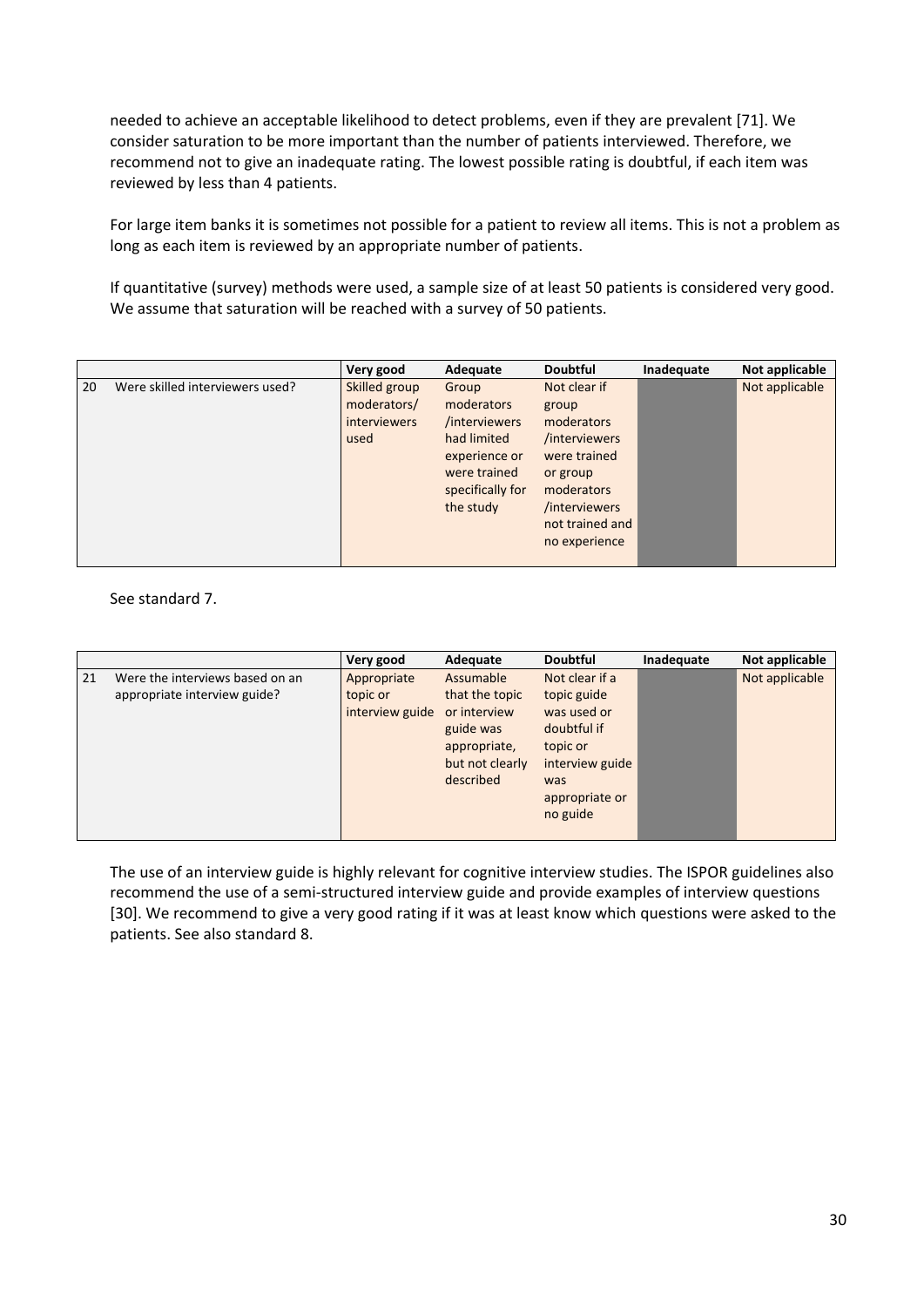|    |                                                           | Very good                                                                                        | Adequate                                                                                                                                            | <b>Doubtful</b>                                                                                                                                                                                                                           | Inadequate                   | Not applicable |
|----|-----------------------------------------------------------|--------------------------------------------------------------------------------------------------|-----------------------------------------------------------------------------------------------------------------------------------------------------|-------------------------------------------------------------------------------------------------------------------------------------------------------------------------------------------------------------------------------------------|------------------------------|----------------|
| 22 | Were the interviews recorded and<br>transcribed verbatim? | All group<br>meetings or<br><i>interviews</i><br>were recorded<br>and<br>transcribed<br>verbatim | Assumable<br>that all group<br>meetings or<br><i>interviews</i><br>were recorded<br>and<br>transcribed<br>verbatim, but<br>not clearly<br>described | Not clear if all<br>group<br>meetings or<br>interviews<br>were recorded<br>and<br>transcribed<br>verbatim or<br>recordings not<br>transcribed<br>verbatim or<br>only notes<br>were made<br>during the<br>group<br>meetings/<br>interviews | No recording<br>and no notes | Not applicable |

Recording or taking notes is important for cognitive interviews for recording facial expressions, puzzlement etc. See also standard 9.

|    |                                                          | Very good                                                           | Adequate                                                                              | <b>Doubtful</b>                                                                                     | Inadequate                  | Not applicable |
|----|----------------------------------------------------------|---------------------------------------------------------------------|---------------------------------------------------------------------------------------|-----------------------------------------------------------------------------------------------------|-----------------------------|----------------|
| 23 | Was an appropriate approach used to<br>analyse the data? | A widely<br>recognized or<br>well justified<br>approach was<br>used | Assumable<br>that the<br>approach was<br>appropriate,<br>but not clearly<br>described | Not clear what<br>approach was<br>used or<br>doubtful<br>whether the<br>approach was<br>appropriate | Approach not<br>appropriate |                |

See standard 10.

|    |                                                            | Very good                                                         | Adequate                                                                                                              | <b>Doubtful</b>                                                                                                               | Inadequate | Not applicable |
|----|------------------------------------------------------------|-------------------------------------------------------------------|-----------------------------------------------------------------------------------------------------------------------|-------------------------------------------------------------------------------------------------------------------------------|------------|----------------|
| 24 | Were at least two researchers<br>involved in the analysis? | At least two<br><b>researchers</b><br>involved in the<br>analysis | Assumable<br>that at least<br>two<br>researchers<br>were involved<br>in the analysis,<br>but not clearly<br>described | Not clear if two<br>researchers<br>were included<br>in the analysis<br>or only 1<br>researcher<br>involved in the<br>analysis |            |                |
|    |                                                            |                                                                   |                                                                                                                       |                                                                                                                               |            |                |

Involving at least two researchers in the analyses is ideal to ensure rigor of the analyses and prevent bias. However, it is less essential in the phase of cognitive interviewing than in the phase of item elicitation. Therefore, we do not require independent coding in this phase (for example, two researchers could analyze the results together or discuss issues where the main researcher has doubts). We recommend to give a doubtful rating (not inadequate) if only one researcher was involved in the analyses.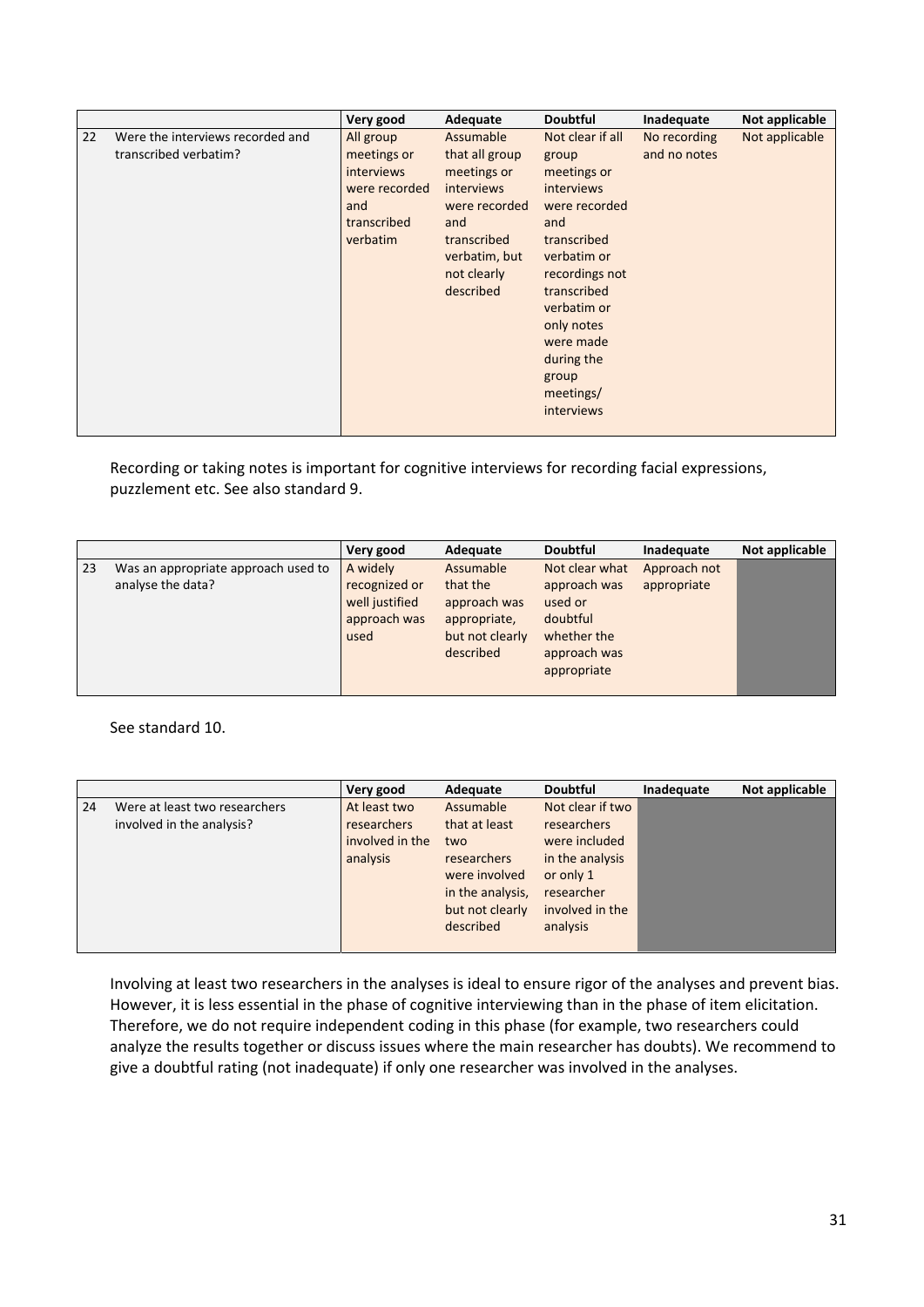|    |                                        | Very good     | Adequate       | <b>Doubtful</b> | Inadequate      | Not applicable |
|----|----------------------------------------|---------------|----------------|-----------------|-----------------|----------------|
| 25 | Were problems regarding the            | No problems   | Assumable      | Not clear if    | Problems not    | Not applicable |
|    | comprehensibility of the PROM          | found or      | that there     | there were      | appropriately   |                |
|    | instructions, items, response options, | problems      | were no        | problems or     | addressed or    |                |
|    | and recall period appropriately        | appropriately | problems or    | doubtful if     | PROM was        |                |
|    | addressed by adapting the PROM?        | addressed and | that problems  | problems were   | adapted but     |                |
|    |                                        | PROM was      | were           | appropriately   | items were not  |                |
|    |                                        | adapted and   | appropriately  | addressed       | re-tested after |                |
|    |                                        | re-tested if  | addressed, but |                 | substantial     |                |
|    |                                        | necessary     | not clearly    |                 | adjustments.    |                |
|    |                                        |               | described      |                 |                 |                |

If important problems are identified by patients, the PROM may need to be adapted and re‐tested. We recommend to give an inadequate rating if problems were not appropriately addressed, or if the PROM was not re-tested after substantial adjustments.

#### *Example of adapted PROM (very good rating)*

"Based on patient feedback from the first set of cognitive debriefing interviews revisions were made to the questionnaire items and response options during an international harmonization meeting". And "To confirm the face and content validity and cultural relevance of the revised HAE PRO, further cognitive debriefing interviews were conducted. Based on comments from the patients in this final set of interviews and considering feedback from earlier rounds of interviews minor revisions were made to the questionnaire to facilitate patient understanding of the instructions and response options on the HAE PRO" [65].

#### *Example of unclear if adaptations were made (doubtful rating)*

"We separately piloted the developed questionnaire with a purposive sample of 10 patients with a confirmed GI condition from a local hospital. Patients were asked to complete the questionnaire and four supplementary questions: Did you find any of the questions difficult to understand? Was there any question you did not want to answer? Were there any specific aspects of your bowel condition that were not covered by these questions? Did you find any of these questions not applicable to you?" [66]. The results of the pilot test were not described so it is unclear whether the items were adjusted and tested again.

|    |                                | Very good  | Adequate | <b>Doubtful</b> | Inadequate | Not applicable |
|----|--------------------------------|------------|----------|-----------------|------------|----------------|
| 26 | Were patients asked about the  | <b>YES</b> |          | NO or not clear |            |                |
|    | comprehensiveness of the PROM? |            |          | <b>(SKIP</b>    |            |                |
|    |                                |            |          | standards 27-   |            |                |
|    |                                |            |          | 35)             |            |                |

Patients should explicitly be asked whether the items together comprehensively cover the construct the PROM (or subscale) intends to measure.

Although comprehensiveness may have been covered in the concept elicitation phase if saturation was reached, patients in the cognitive interview study may have a different notion of what is important to them, what might have been missed in focus groups or interviews at an earlier stage. However, since the risk that important concepts have been missed is not so big anymore if the concept elicitation phase has been well performed, we recommend to give a doubtful rating (not inadequate) if comprehensiveness was not assessed in the cognitive interview study. The subsequent standards of this part will therefore also not be rated lower than doubtful, with the exception of standard 35.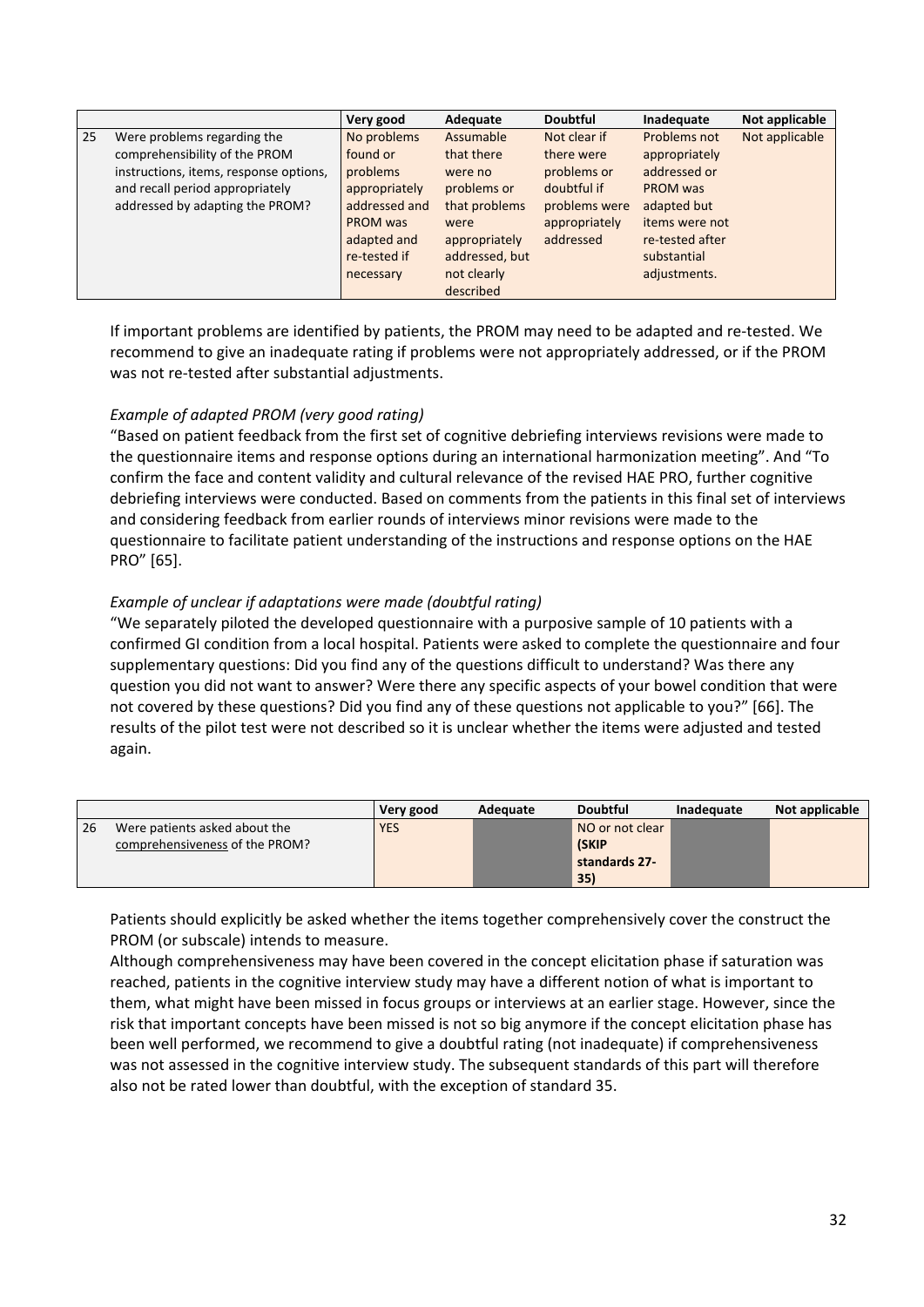|    |                                    | Very good        | Adequate        | <b>Doubtful</b>  | Inadequate | Not applicable |
|----|------------------------------------|------------------|-----------------|------------------|------------|----------------|
| 27 | Was the final set of items tested? | The final set of | Assumable       | Not clear if the |            |                |
|    |                                    | items was        | that the final  | final set of     |            |                |
|    |                                    | tested           | set of items    | items was        |            |                |
|    |                                    |                  | was tested, but | tested or not    |            |                |
|    |                                    |                  | not clearly     | the final set of |            |                |
|    |                                    |                  | described       | items was        |            |                |
|    |                                    |                  |                 | tested or the    |            |                |
|    |                                    |                  |                 | set of items     |            |                |
|    |                                    |                  |                 | was not re-      |            |                |
|    |                                    |                  |                 | tested after     |            |                |
|    |                                    |                  |                 | items were       |            |                |
|    |                                    |                  |                 | removed or       |            |                |
|    |                                    |                  |                 | added            |            |                |
|    |                                    |                  |                 |                  |            |                |

The final set of PROM items should be tested to evaluate the comprehensiveness of the PROM or subscale. If items are removed or added after pilot testing (or psychometric testing), a new pilot test should be performed.

|    |                                                                                       | Very good                                                | Adequate                                                                                                                                       | <b>Doubtful</b>                                                                                     | Inadequate | Not applicable |
|----|---------------------------------------------------------------------------------------|----------------------------------------------------------|------------------------------------------------------------------------------------------------------------------------------------------------|-----------------------------------------------------------------------------------------------------|------------|----------------|
| 28 | Was an appropriate method used for<br>assessing the comprehensiveness of<br>the PROM? | Widely<br>recognized or<br>well justified<br>method used | Assumable<br>that the<br>method was<br>appropriate<br>but not clearly<br>described or<br>only<br>quantitative<br>(survey)<br>method(s)<br>used | <b>Doubtful</b><br>whether the<br>method was<br>appropriate or<br>method used<br>not<br>appropriate |            |                |

If only written information (a survey) was used this can be considered adequate for assessing comprehensiveness (not for assessing comprehensibility). See also standard 18.

#### *Example of widely recognized method (very good rating)*

In the development phase of the Crohn's Life Impact Scale (CLIQ) semi‐structured cognitive debriefing interviews were conducted with CD patients to assess the relevance, comprehensiveness and practicality of the draft questionnaire. "Interviewees completed the printed questionnaire in the presence of the interviewer who noted obvious difficulties or hesitations over items. On completion, interviewees were asked about the reasons for observed problems and encouraged to comment on the suitability of the items, instructions and response categories. They were also asked whether any important issues had been omitted" [72].

#### *Example of an assumable appropriate method (adequate rating)*

The Knee OA Pre‐Screening Questionnaire (KOPS) was developed for screening for knee osteoarthritis. The first version was tested by performing a pilot study with 15 participants and by consulting the mentioned expert panel. "Self‐reported answers were confirmed in an interview to verify the Portuguese grammar and semantics, to check the clarity and relevance of the questions, to assure that all essential concepts were included correctly and to guarantee that all of the items related to the objectives were appropriate and comprehendible" [73]. The interviews were not clearly described but in the results section is was stated than one new risk factor was added based on pilot testing, so it is assumable that comprehensiveness was appropriately assessed.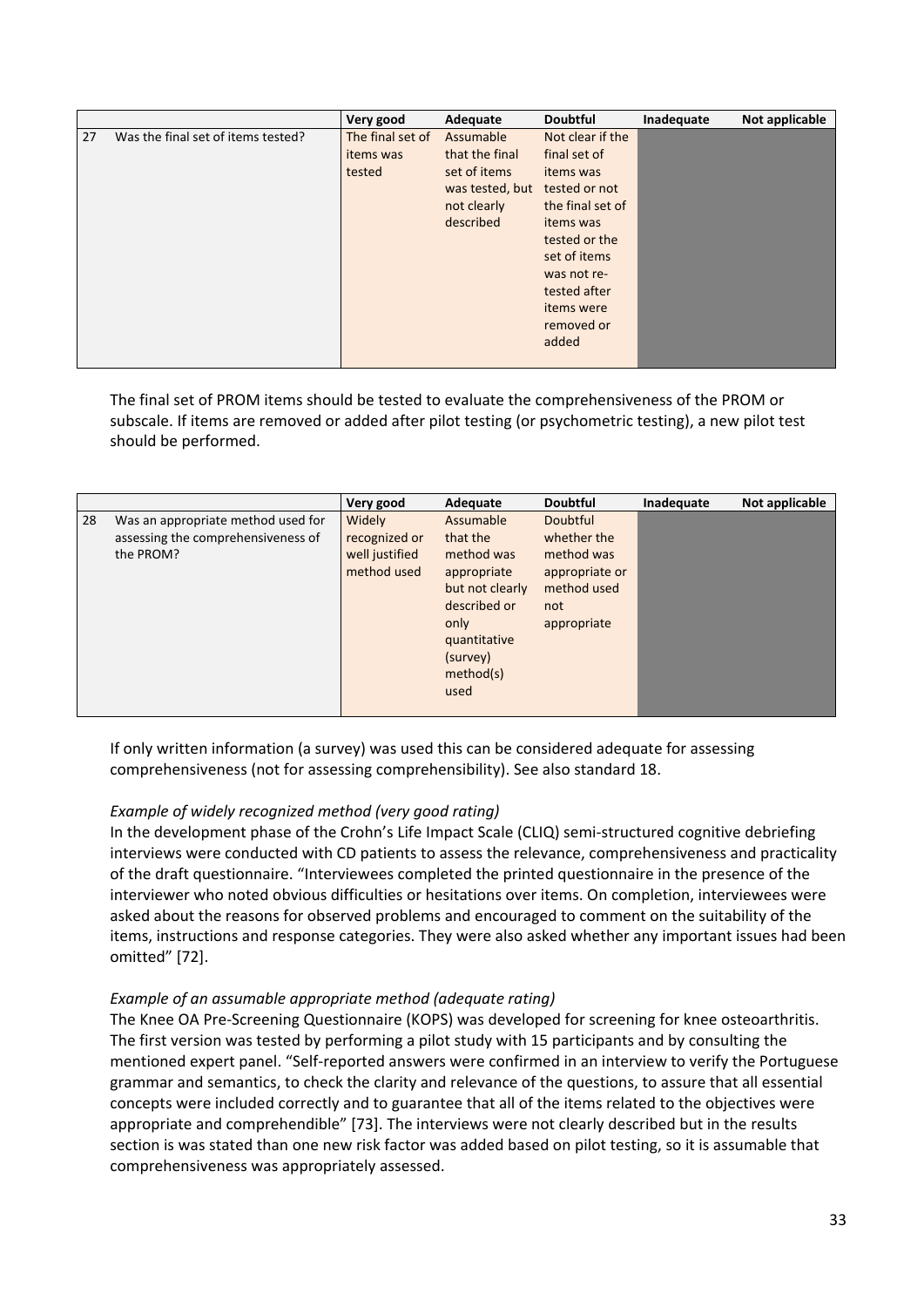|    |                                   | Very good | Adequate  | <b>Doubtful</b>  | Inadequate | Not applicable |
|----|-----------------------------------|-----------|-----------|------------------|------------|----------------|
| 29 | Was each item tested in an        |           |           |                  |            |                |
|    | appropriate number of patients?   |           |           |                  |            |                |
|    | For qualitative studies           | $\geq$ 7  | $4-6$     | <4 or not clear  |            |                |
|    | For quantitative (survey) studies | $\geq 50$ | $\geq 30$ | <30 or not clear |            |                |
|    |                                   |           |           |                  |            |                |

See standard 19.

|    |                                 | Very good           | Adequate            | <b>Doubtful</b>     | Inadequate | Not applicable |
|----|---------------------------------|---------------------|---------------------|---------------------|------------|----------------|
| 30 | Were skilled interviewers used? | <b>Skilled</b>      | <b>Interviewers</b> | Not clear if        |            | Not applicable |
|    |                                 | <i>interviewers</i> | had limited         | <i>interviewers</i> |            |                |
|    |                                 | used                | experience or       | were trained        |            |                |
|    |                                 |                     | were trained        | or interviewers     |            |                |
|    |                                 |                     | specifically for    | not trained and     |            |                |
|    |                                 |                     | the study           | no experience       |            |                |
|    |                                 |                     |                     |                     |            |                |

#### See standard 7.

|    |                                 | Very good       | Adequate        | <b>Doubtful</b> | Inadequate | Not applicable |
|----|---------------------------------|-----------------|-----------------|-----------------|------------|----------------|
| 31 | Were the interviews based on an | Appropriate     | Assumable       | Not clear if a  |            | Not applicable |
|    | appropriate interview guide?    | topic or        | that the topic  | topic guide     |            |                |
|    |                                 | interview guide | or interview    | was used or     |            |                |
|    |                                 |                 | guide was       | doubtful if     |            |                |
|    |                                 |                 | appropriate,    | topic or        |            |                |
|    |                                 |                 | but not clearly | interview guide |            |                |
|    |                                 |                 | described       | was             |            |                |
|    |                                 |                 |                 | appropriate or  |            |                |
|    |                                 |                 |                 | no guide        |            |                |
|    |                                 |                 |                 |                 |            |                |

#### See standard 8.

|    |                                                           | Very good                                                                                        | Adequate                                                                                                                                            | <b>Doubtful</b>                                                                                                                                                                                                                                                                     | Inadequate | Not applicable |
|----|-----------------------------------------------------------|--------------------------------------------------------------------------------------------------|-----------------------------------------------------------------------------------------------------------------------------------------------------|-------------------------------------------------------------------------------------------------------------------------------------------------------------------------------------------------------------------------------------------------------------------------------------|------------|----------------|
| 32 | Were the interviews recorded and<br>transcribed verbatim? | All group<br>meetings or<br><i>interviews</i><br>were recorded<br>and<br>transcribed<br>verbatim | Assumable<br>that all group<br>meetings or<br><i>interviews</i><br>were recorded<br>and<br>transcribed<br>verbatim, but<br>not clearly<br>described | Not clear if all<br>group<br>meetings or<br><b>interviews</b><br>were recorded<br>and<br>transcribed<br>verbatim or<br>recordings not<br>transcribed<br>verbatim or<br>only notes<br>were made<br>during the<br>group<br>meetings/<br>interviews or<br>no recording<br>and no notes |            | Not applicable |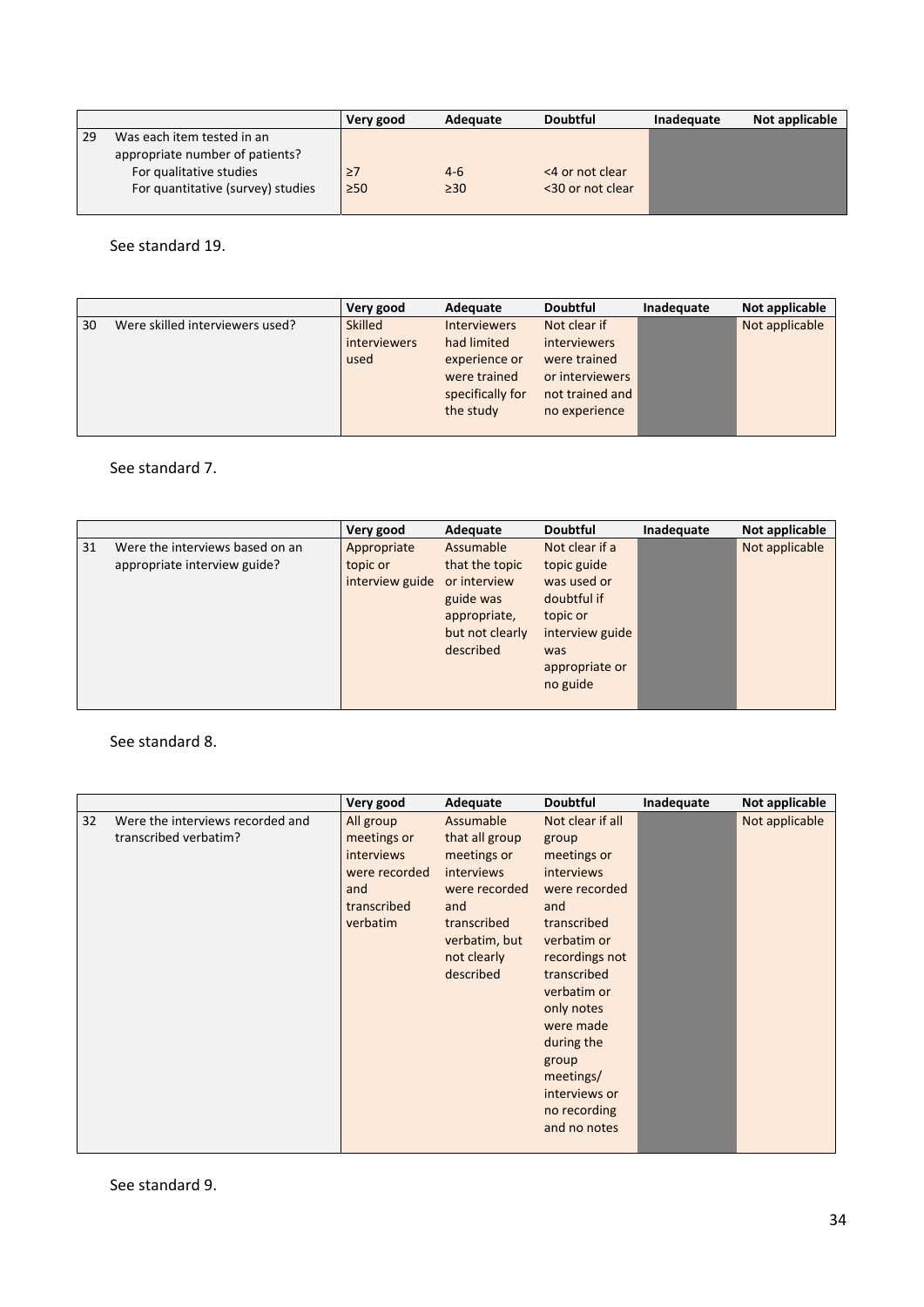|    |                                                          | Very good                                                           | Adequate                                                                              | <b>Doubtful</b>                                                                                                                       | Inadequate | Not applicable |
|----|----------------------------------------------------------|---------------------------------------------------------------------|---------------------------------------------------------------------------------------|---------------------------------------------------------------------------------------------------------------------------------------|------------|----------------|
| 33 | Was an appropriate approach used to<br>analyse the data? | A widely<br>recognized or<br>well justified<br>approach was<br>used | Assumable<br>that the<br>approach was<br>appropriate,<br>but not clearly<br>described | Not clear what<br>approach was<br>used or<br>doubtful<br>whether the<br>approach was<br>appropriate or<br>approach not<br>appropriate |            |                |

#### See standard 10.

|    |                                                            | Very good                                                         | Adequate                                                                                                                     | <b>Doubtful</b>                                                                                                                      | Inadequate | Not applicable |
|----|------------------------------------------------------------|-------------------------------------------------------------------|------------------------------------------------------------------------------------------------------------------------------|--------------------------------------------------------------------------------------------------------------------------------------|------------|----------------|
| 34 | Were at least two researchers<br>involved in the analysis? | At least two<br><b>researchers</b><br>involved in the<br>analysis | Assumable<br>that at least<br>two<br><b>researchers</b><br>were involved<br>in the analysis,<br>but not clearly<br>described | Not clear if two<br><b>researchers</b><br>were included<br>in the analysis<br>or only 1<br>researcher<br>involved in the<br>analysis |            |                |

#### See standard 24.

|    |                                                                                                                  | Very good                                                                                                                            | Adequate                                                                                                                                  | <b>Doubtful</b>                                                                                                                                                                                          | Inadequate                                 | Not applicable |
|----|------------------------------------------------------------------------------------------------------------------|--------------------------------------------------------------------------------------------------------------------------------------|-------------------------------------------------------------------------------------------------------------------------------------------|----------------------------------------------------------------------------------------------------------------------------------------------------------------------------------------------------------|--------------------------------------------|----------------|
| 35 | Were problems regarding the<br>comprehensiveness of the PROM<br>appropriately addressed by adapting<br>the PROM? | No problems<br>found or<br>problems<br>appropriately<br>addressed and<br><b>PROM</b> was<br>adapted and<br>re-tested if<br>necessary | Assumable<br>that there<br>were no<br>problems or<br>that problems<br>were<br>appropriately<br>addressed, but<br>not clearly<br>described | Not clear if<br>there were<br>problems or<br>doubtful if<br>problems were<br>appropriately<br>addressed or<br>PROM was<br>adapted but<br>items were not<br>re-tested after<br>substantial<br>adjustments | Problems not<br>appropriately<br>addressed | Not applicable |

Even though a doubtful rating is recommended if comprehensiveness is not assessed at all, we recommend to give an inadequate rating if comprehensiveness is assessed and important problems were found but not appropriately addressed. This is considered a clear lack of content validity. See also standard 25.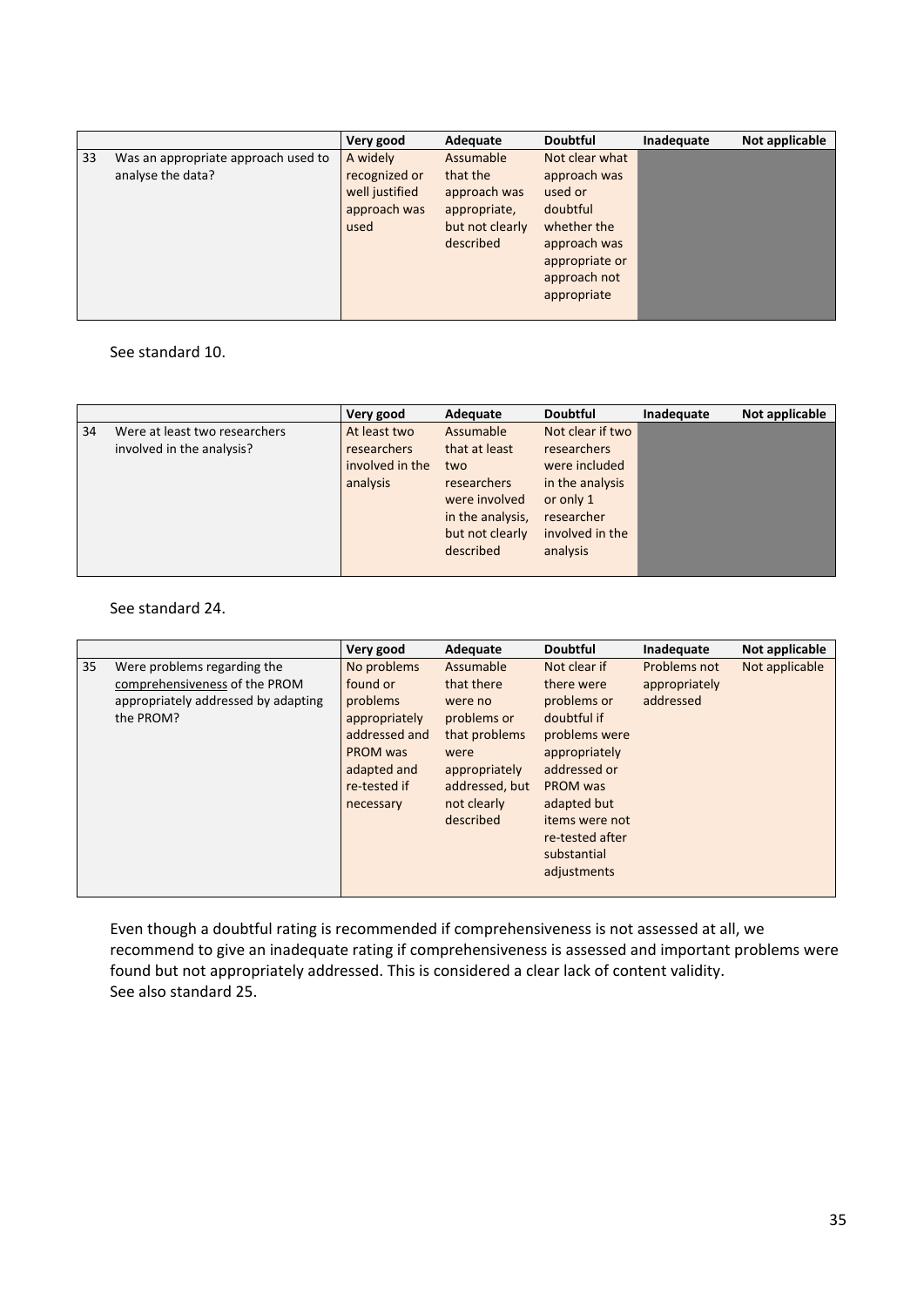# **Step 2: Evaluate the quality of content validity studies on the PROM (if available), using COSMIN box 2**

COSMIN Box 2 consists of five parts:

- **2a. Asking patients about the relevance of the PROM items**
- **2b. Asking patients about the comprehensiveness of the PROM**
- **2c. Asking patients about the comprehensibility of the PROM**
- **2d. Asking professionals about the relevance of the PROM items**
- **2e. Asking professionals about the comprehensiveness of the PROM**

Each part can be completed and rated separately, depending on the design of the available content validity studies. If patients nor professionals were asked about the relevance, comprehensiveness, or comprehensibility of the PROM items, no parts of the box can be completed and the results of the study will be ignored.

Example: Content validity of the WHO‐QOL‐BREF was examined in a study by calculating the skewness and kurtosis of each item. One question was excluded from further analyses because of values deviating too much from prevailing skewness or kurtosis criteria. It was concluded that the content validity of the remaining items was good [74]. Since the study did not ask patients, not professionals about the relevance, comprehensiveness, or comprehensibility of the PROM items, this is not regarded as a content validity study, and the results of the study are ignored.

In a systematic review, we recommend to report separate ratings for the relevance, comprehensiveness, and comprehensibility of a PROM because often more information is available on some aspects of content validity (e.g. comprehensibility), but less on other aspects (e.g. comprehensiveness). In addition, reviewers should report whether their judgments were based on information from patients and/or professionals. It is also possible to report an overall rating for content validity (see step 3: "Evaluate the content validity of the PROM"). We recommend to use the Excel file (available from the COSMIN website) to document rating and determine quality ratings per (sub)box.

### **2a. Asking patients about the relevance of the PROM items**

|   |                                                                                                                                | Very good                                                | Adequate                                                                                                                          | <b>Doubtful</b>                                                                                                                       | Inadequate                                                                                           | Not applicable |
|---|--------------------------------------------------------------------------------------------------------------------------------|----------------------------------------------------------|-----------------------------------------------------------------------------------------------------------------------------------|---------------------------------------------------------------------------------------------------------------------------------------|------------------------------------------------------------------------------------------------------|----------------|
| 1 | Was an appropriate method used to<br>ask patients whether each item is<br>relevant for their experience with the<br>condition? | Widely<br>recognized or<br>well justified<br>method used | Only<br>quantitative<br>(survey)<br>method(s)<br>used or<br>assumable that<br>the method<br>was<br>appropriate<br>but not clearly | Not clear if<br>patients were<br>asked whether<br>each item is<br>relevant or<br>doubtful<br>whether the<br>method was<br>appropriate | Method used<br>not<br>appropriate or<br>patients not<br>asked about<br>the relevance<br>of all items |                |
|   |                                                                                                                                |                                                          | described                                                                                                                         |                                                                                                                                       |                                                                                                      |                |

The most appropriate way to collect data to support content validity is by conducting qualitative research entailing direct communication with patients to adequately capture their perspective on issues of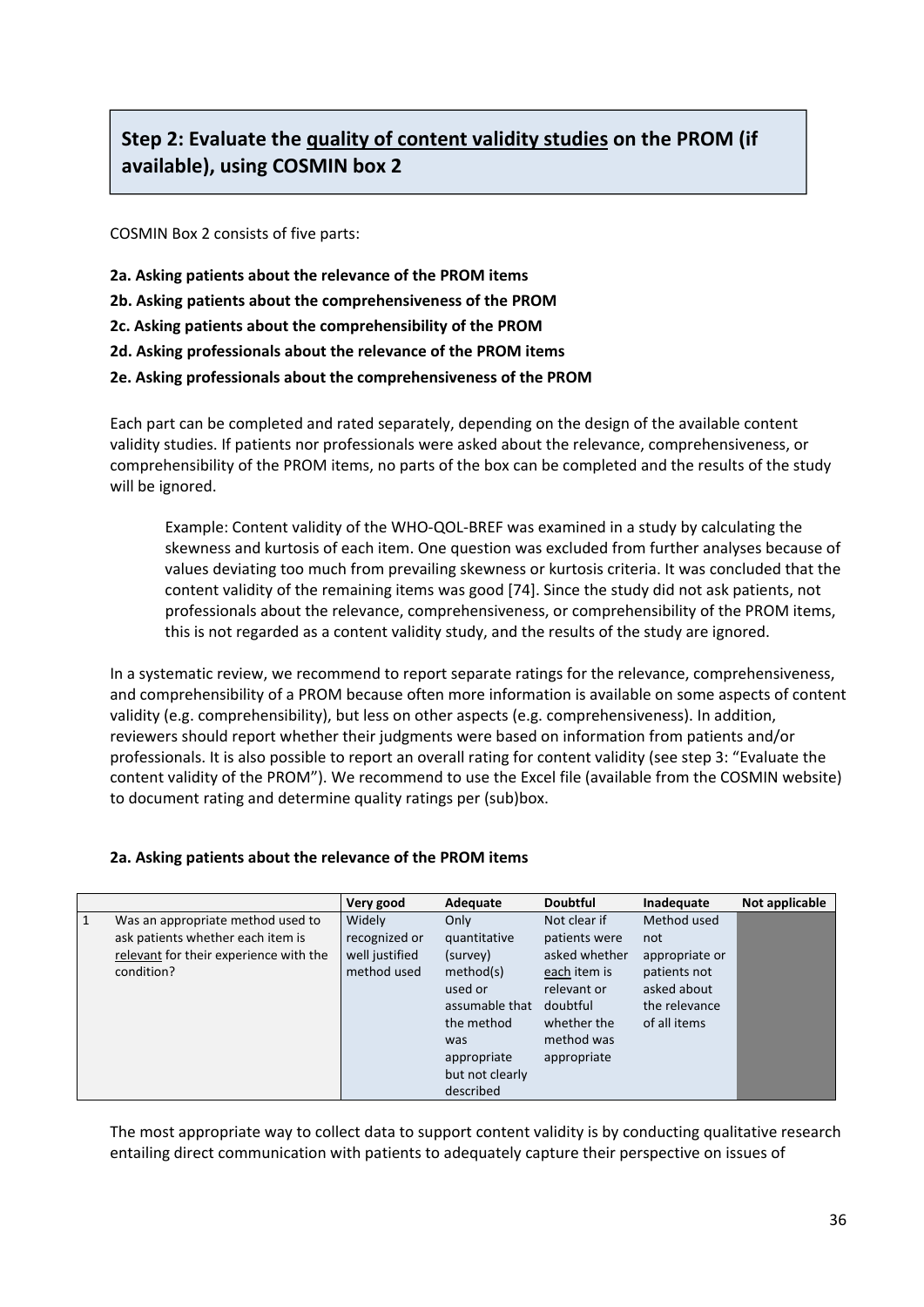importance relative to the focus of the PRO measure. Both focus groups and individual interviews can be conducted to gather this information [19].

Adequate methods could for example be an interview study in which patients were asked to complete a PROM and indicate for each item whether the item is relevant for them. Or, an interview or focus group study in which open questions are used to ask patients about their relevant experiences and their answers are being compared to the items of the PROM.

Survey methods can also be used to ask patients about the relevance of the PROM items for them. We recommend to give an adequate rating (not very good) if survey methods were used.

Patient should be asked about the relevance of the items for them, considering their own experience, instead of the relevance of the items for the target population in general.

It is important that each item is evaluated separately. If the relevance is not asked for each item separately, we recommend to give an inadequate rating.

## *Example of a widely recognized method (very good rating)*

"In order to evaluate the relevance of generic utility measures to the HRQL of RAI‐refractory DTC patients concept detail from qualitative analysis results were mapped to the content of two generic utility measures (EQ‐5D and SF‐6D). Qualitative data were obtained from participants via focus groups and individual interviews, grouped by DTC treatment phase. Individual interviews were conducted with participants who were not available for scheduled focus groups for their treatment phase, or where preferred by the individual. All focus groups and individual interviews were conducted in‐person and followed semi‐structured discussion/interview guides. Each focus group was conducted by two trained researchers, one leading the discussion with the second in a supportive observational role" [63].

### *Example of a well justified method (very good rating)*

Martin et al. evaluated the content validity of two SF-36 subscales for use in type 2 diabetes and nondialysis chronic kidney disease‐related anemia. "60 patients completed a cognitive interview and were asked to indicate whether they considered a list of limitations in energy and physical function to be ''not relevant at all, somewhat relevant, or highly relevant'' to them personally. They were then asked to identify the frequency with which they experienced the limitation in the past week (''not at all, some of the time, all of the time'') and to indicate which limitations they considered as one of their top six most important ones to be rid of. Data from the relevance, frequency, and importance ratings were summarized using descriptive statistics to assist in the evaluation of conceptual fit between patient descriptions of energy and levels of physical function and the items in the SF‐36 VT and PF subscales" [75].

### *Example of an unclear method (doubtful rating)*

Content validity of the Turkish version of the Ankylosing Spondylitis Quality of Life (ASQOL) questionnaire was evaluated "via ''cognitive debriefing'' method interviewing with 2 authors of this study and 15 ankylosing spondylitis patients. Cognitive debriefing showed the new Turkish ASQoL to be clear, relevant, and comprehensive" [76]. The methods were not described in more detail and therefore it is unclear how the relevance of the items was evaluated.

|                                   | Very good | Adequate  | <b>Doubtful</b>  | Inadequate | Not applicable |
|-----------------------------------|-----------|-----------|------------------|------------|----------------|
| Was each item tested in an        |           |           |                  |            |                |
| appropriate number of patients?   |           |           |                  |            |                |
| For qualitative studies           | $\geq$ 7  | $4-6$     | <4 or not clear  |            |                |
| For quantitative (survey) studies | $\geq 50$ | $\geq 30$ | <30 or not clear |            |                |
|                                   |           |           |                  |            |                |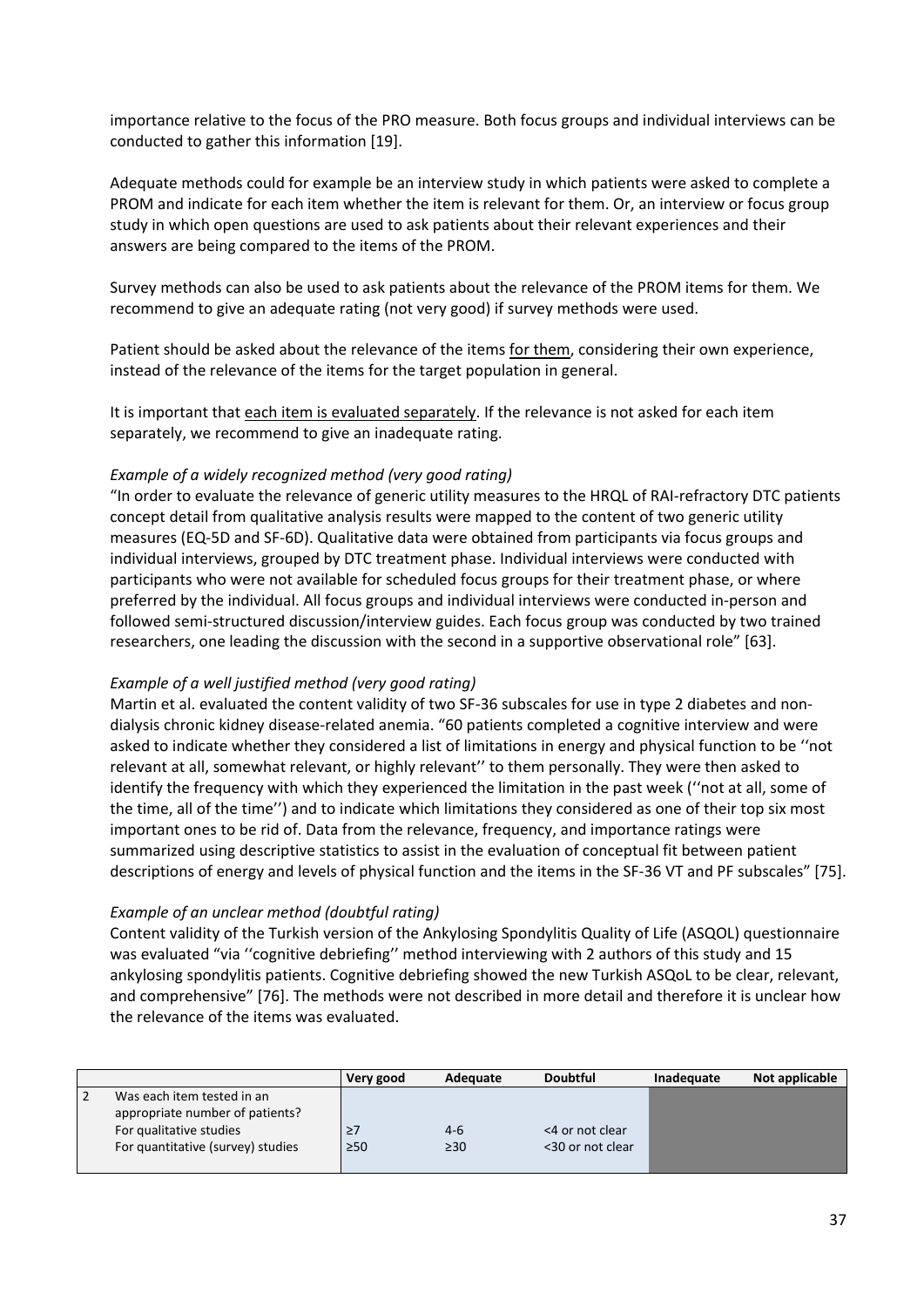Guidelines for qualitative research have suggested 4‐10 patients per group to ensure appropriate discussion among group participants [77‐79]. See also standard 19, box 1.

|   |                               | Very good           | Adequate         | <b>Doubtful</b> | Inadequate | Not applicable |
|---|-------------------------------|---------------------|------------------|-----------------|------------|----------------|
| 3 | Were skilled group            | Skilled group       | Group            | Not clear if    |            | Not applicable |
|   | moderators/interviewers used? | moderators/         | moderators       | group           |            |                |
|   |                               | <i>interviewers</i> | /interviewers    | moderators      |            |                |
|   |                               | used                | had limited      | /interviewers   |            |                |
|   |                               |                     | experience or    | were trained    |            |                |
|   |                               |                     | were trained     | or group        |            |                |
|   |                               |                     | specifically for | moderators      |            |                |
|   |                               |                     | the study        | /interviewers   |            |                |
|   |                               |                     |                  | not trained and |            |                |
|   |                               |                     |                  | no experience   |            |                |
|   |                               |                     |                  |                 |            |                |

See standard 7, box 1.

|   |                                    | Very good       | Adequate        | <b>Doubtful</b> | Inadequate | Not applicable |
|---|------------------------------------|-----------------|-----------------|-----------------|------------|----------------|
| 4 | Were the group meetings or         | Appropriate     | Assumable       | Not clear if a  |            | Not applicable |
|   | interviews based on an appropriate | topic or        | that the topic  | topic guide     |            |                |
|   | topic or interview guide?          | interview guide | or interview    | was used or     |            |                |
|   |                                    |                 | guide was       | doubtful if     |            |                |
|   |                                    |                 | appropriate,    | topic or        |            |                |
|   |                                    |                 | but not clearly | interview guide |            |                |
|   |                                    |                 | described       | was             |            |                |
|   |                                    |                 |                 | appropriate or  |            |                |
|   |                                    |                 |                 | no guide        |            |                |
|   |                                    |                 |                 |                 |            |                |

## See standard 8, box 1.

|   |                                                                                | Very good                                                                                        | Adequate                                                                                                                                     | <b>Doubtful</b>                                                                                                                                                                                                                           | Inadequate                   | Not applicable |
|---|--------------------------------------------------------------------------------|--------------------------------------------------------------------------------------------------|----------------------------------------------------------------------------------------------------------------------------------------------|-------------------------------------------------------------------------------------------------------------------------------------------------------------------------------------------------------------------------------------------|------------------------------|----------------|
| 5 | Were the group meetings or<br>interviews recorded and transcribed<br>verbatim? | All group<br>meetings or<br><i>interviews</i><br>were recorded<br>and<br>transcribed<br>verbatim | Assumable<br>that all group<br>meetings or<br>interviews<br>were recorded<br>and<br>transcribed<br>verbatim, but<br>not clearly<br>described | Not clear if all<br>group<br>meetings or<br>interviews<br>were recorded<br>and<br>transcribed<br>verbatim or<br>recordings not<br>transcribed<br>verbatim or<br>only notes<br>were made<br>during the<br>group<br>meetings/<br>interviews | No recording<br>and no notes | Not applicable |

See standard 9, box 1.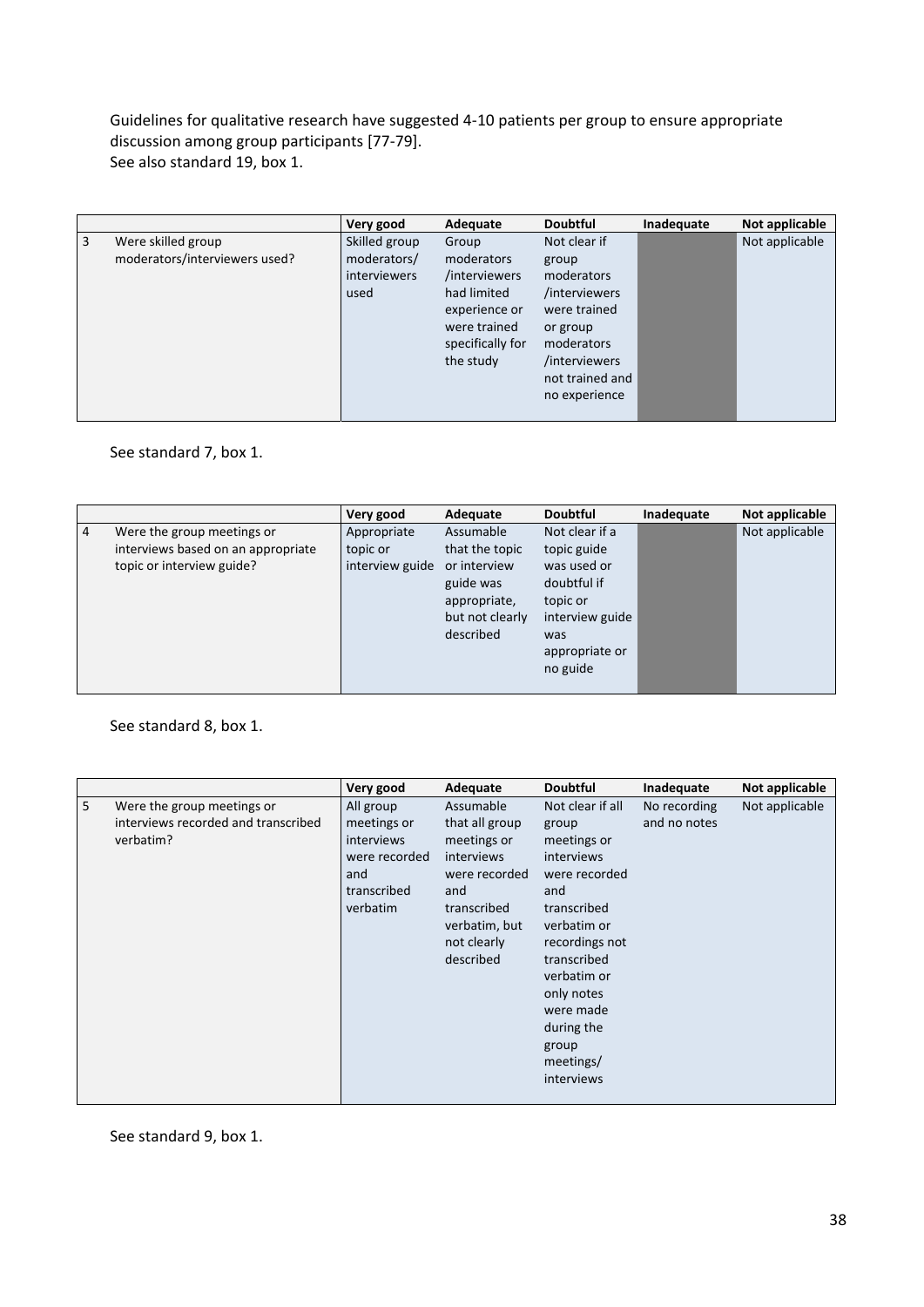|   |                                                          | Very good                                                           | Adequate                                                                              | <b>Doubtful</b>                                                                                     | Inadequate                  | Not applicable |
|---|----------------------------------------------------------|---------------------------------------------------------------------|---------------------------------------------------------------------------------------|-----------------------------------------------------------------------------------------------------|-----------------------------|----------------|
| 6 | Was an appropriate approach used to<br>analyse the data? | A widely<br>recognized or<br>well justified<br>approach was<br>used | Assumable<br>that the<br>approach was<br>appropriate,<br>but not clearly<br>described | Not clear what<br>approach was<br>used or<br>doubtful<br>whether the<br>approach was<br>appropriate | Approach not<br>appropriate |                |
|   |                                                          |                                                                     |                                                                                       |                                                                                                     |                             |                |

See standard 10, box 1.

## *Example of a widely recognized approach (very good rating)*

"30 adult people with a physician‐diagnosis of asthma were asked to elicit their views on the content validity of three commonly used asthma‐specific QoL questionnaires. In‐depth interviews then explored individuals' subjective narratives of how the content of the questionnaires related to their experience of living with asthma. Thematic content analysis was performed by coding the verbatim transcripts and then grouping the codes into thematic categories. Data were coded by CA using ATLAS. The emerging themes were discussed regularly within the research team and credibility of the findings was established by seeking agreement among co-researchers" [80].

### *Example of assumable appropriate approach (adequate rating)*

The QoLISSY was adapated to American‐English. "Patients and parents separately completed the QoLISSY questionnaire and subsequently participated in a cognitive debriefing exercise. During the debriefing, they were specifically asked to evaluate the items in terms of clarity, sensitivity, importance, and relevance for their personal situation. Data collected from the focus groups were processed using MaxQDA, a qualitative data analysis program (VERBI‐Software MaxQDA). Parallel coding involving two trained coding experts was used. For each statement inter‐observer agreement was discussed and the few disagreements in statement codings were resolved by consensus" [81]. Although the analysis is not clearly described, a special qualitative data analysis program was used, so it is assumable that the approach was appropriate.

|                               | Very good          | Adequate         | <b>Doubtful</b>  | Inadequate | Not applicable |
|-------------------------------|--------------------|------------------|------------------|------------|----------------|
| Were at least two researchers | At least two       | Assumable        | Not clear if two |            |                |
| involved in the analysis?     | <b>researchers</b> | that at least    | researchers      |            |                |
|                               | involved in the    | two              | were included    |            |                |
|                               | analysis           | researchers      | in the analysis  |            |                |
|                               |                    | were involved    | or only 1        |            |                |
|                               |                    | in the analysis, | researcher       |            |                |
|                               |                    | but not clearly  | involved in the  |            |                |
|                               |                    | described        | analysis         |            |                |
|                               |                    |                  |                  |            |                |

See standard 24, box 1.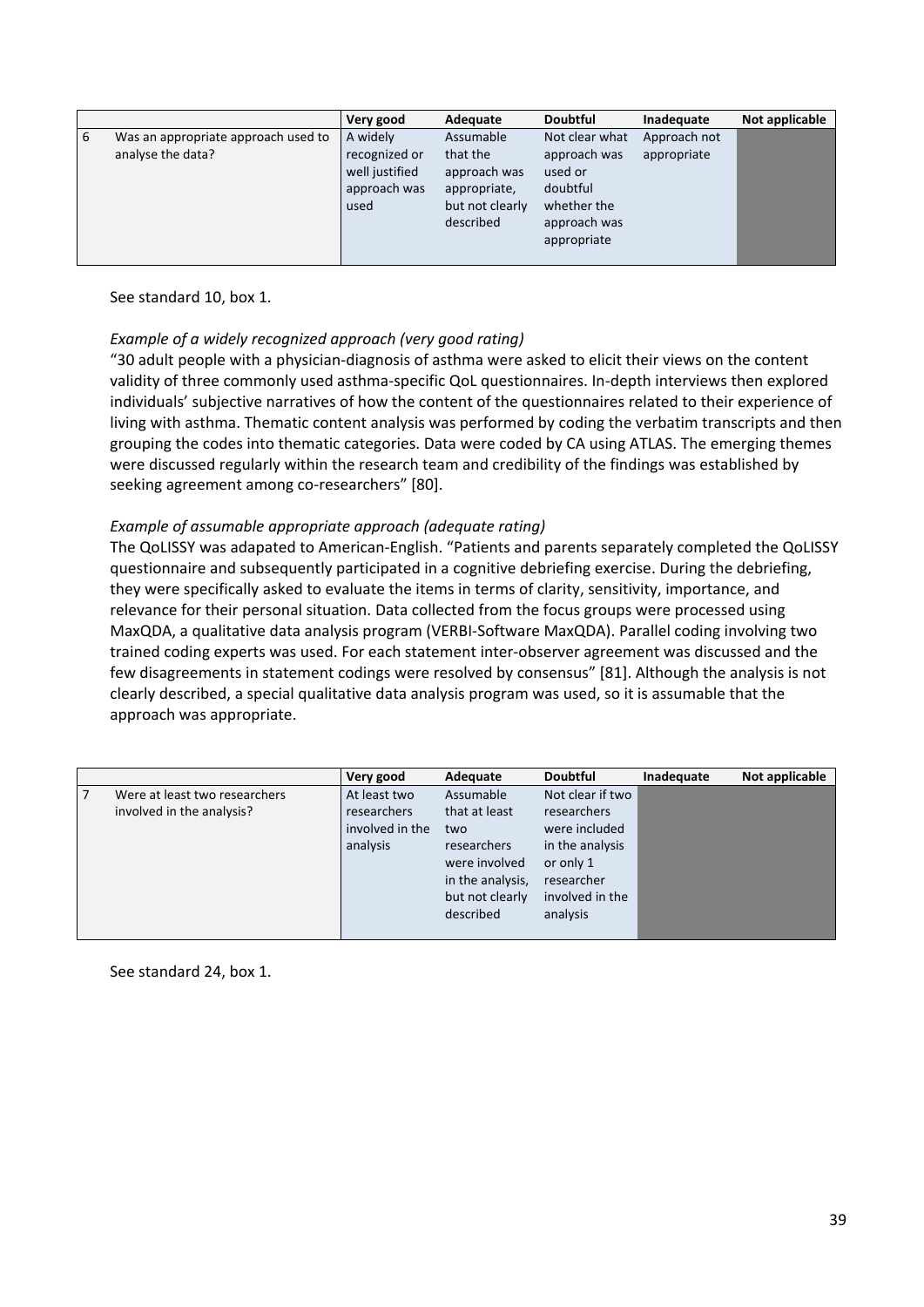## **2b. Asking patients about the comprehensiveness of the PROM**

|   |                                                                                       | Very good                                                | Adequate                                                                                                                                       | <b>Doubtful</b>                                      | Inadequate                        | Not applicable |
|---|---------------------------------------------------------------------------------------|----------------------------------------------------------|------------------------------------------------------------------------------------------------------------------------------------------------|------------------------------------------------------|-----------------------------------|----------------|
| 8 | Was an appropriate method used for<br>assessing the comprehensiveness of<br>the PROM? | Widely<br>recognized or<br>well justified<br>method used | Only<br>quantitative<br>(survey)<br>method(s)<br>used or<br>assumable that<br>the method<br>was<br>appropriate<br>but not clearly<br>described | Doubtful<br>whether the<br>method was<br>appropriate | Method used<br>not<br>appropriate |                |

Patients should explicitly be asked whether the items together comprehensively cover the construct the PROM subscale intend to measure, or if the included domains together comprehensively cover the wider construct measured by the PROM total score.

See also standard 28, box 1.

## *Example of a well justified method (very good rating)*

"The study objective was to assess the content validity of the Cough and Sputum Assessment Questionnaire (CASA‐Q) cough domains and the UCSD Shortness of Breath Questionnaire (SOBQ) for use in patients with Idiopathic Pulmonary Fibrosis (IPF). The study consisted of one‐on‐one interviews. Participants completed the CASA‐Q cough domains and the UCSD‐SOBQ, followed by debriefing questions using a semi‐structured interview guide. The interview guide contained questions about the participant's understanding of the instructions for each instrument, the recall period, the intended meaning and relevance of the items and response options, and general questions about the overall instrument and missing concepts" [82]. It is clear that patients were asked about missing concepts and the authors also refer to the ISPOR guidelines [30] and the FDA guideline for PROM development [57].

### *Example of assumable appropriate approach (adequate rating)*

Content validity of the Adolescent Cancer Suffering Scale was assessed by submitting the reduced pool of items to a panel of five health care professionals and four new patients.

"As a final iteration, the same panel of patients and health care professionals was asked to review all the items on the list and to modify, add or delete any items still considered to be irrelevant or unclear" [46]. The word 'add' suggest that comprehensiveness was assessed. Therefore we recommend to rate the quality of the methods as adequate.

|                                   | Very good | Adequate  | <b>Doubtful</b> | Inadequate | Not applicable |
|-----------------------------------|-----------|-----------|-----------------|------------|----------------|
| Was each item tested in an        |           |           |                 |            |                |
| appropriate number of patients?   |           |           |                 |            |                |
| For qualitative studies           | $\geq$    | $4-6$     | <4 or not clear |            |                |
| For quantitative (survey) studies | $\geq 50$ | $\geq 30$ | $<$ 30 or not   |            |                |
|                                   |           |           | clear           |            |                |

See standard 19, box 1.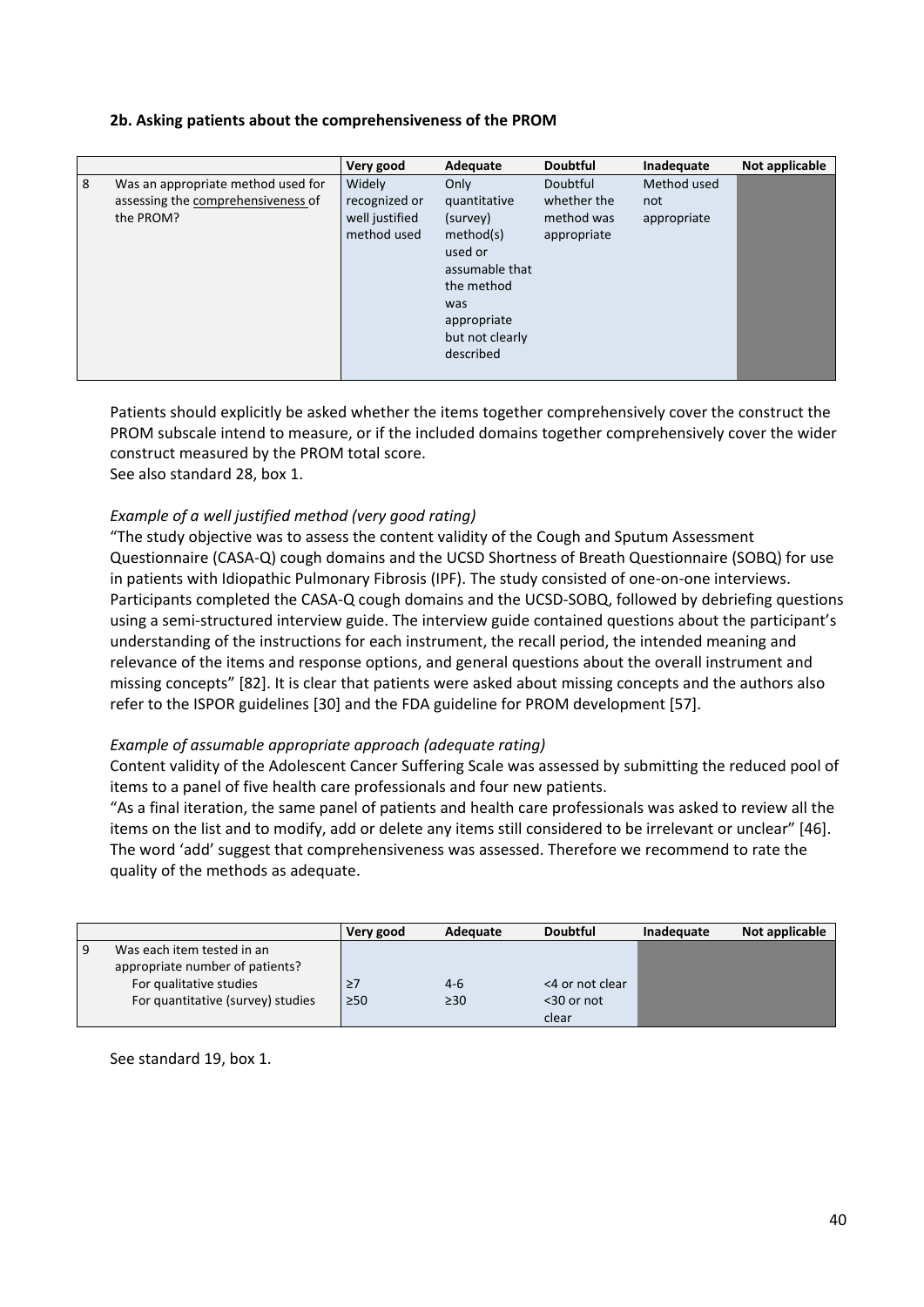|    |                                                     | Very good                                                   | Adequate                                                                                                              | <b>Doubtful</b>                                                                                                 | Inadequate | Not applicable |
|----|-----------------------------------------------------|-------------------------------------------------------------|-----------------------------------------------------------------------------------------------------------------------|-----------------------------------------------------------------------------------------------------------------|------------|----------------|
| 10 | Were skilled group<br>moderators/interviewers used? | Skilled group<br>moderators/<br><i>interviewers</i><br>used | Group<br>moderators<br>/interviewers<br>had limited<br>experience or<br>were trained<br>specifically for<br>the study | Not clear if<br>group<br>moderators<br>/interviewers<br>were trained<br>or group<br>moderators<br>/interviewers |            | Not applicable |
|    |                                                     |                                                             |                                                                                                                       | not trained and<br>no experience                                                                                |            |                |
|    |                                                     |                                                             |                                                                                                                       |                                                                                                                 |            |                |

See standard 20, box 1.

|    |                                    | Very good       | Adequate        | <b>Doubtful</b> | Inadequate | Not applicable |
|----|------------------------------------|-----------------|-----------------|-----------------|------------|----------------|
| 11 | Were the group meetings or         | Appropriate     | Assumable       | Not clear if a  |            | Not applicable |
|    | interviews based on an appropriate | topic or        | that the topic  | topic guide     |            |                |
|    | topic or interview guide?          | interview guide | or interview    | was used or     |            |                |
|    |                                    |                 | guide was       | doubtful if     |            |                |
|    |                                    |                 | appropriate,    | topic or        |            |                |
|    |                                    |                 | but not clearly | interview guide |            |                |
|    |                                    |                 | described       | was             |            |                |
|    |                                    |                 |                 | appropriate or  |            |                |
|    |                                    |                 |                 | no guide        |            |                |
|    |                                    |                 |                 |                 |            |                |

See standard 21, box 1.

|    |                                     | Very good     | Adequate       | <b>Doubtful</b>  | Inadequate   | Not applicable |
|----|-------------------------------------|---------------|----------------|------------------|--------------|----------------|
| 12 | Were the group meetings or          | All group     | Assumable      | Not clear if all | No recording | Not applicable |
|    | interviews recorded and transcribed | meetings or   | that all group | group            | and no notes |                |
|    | verbatim?                           | interviews    | meetings or    | meetings or      |              |                |
|    |                                     | were recorded | interviews     | interviews       |              |                |
|    |                                     | and           | were recorded  | were recorded    |              |                |
|    |                                     | transcribed   | and            | and              |              |                |
|    |                                     | verbatim      | transcribed    | transcribed      |              |                |
|    |                                     |               | verbatim, but  | verbatim or      |              |                |
|    |                                     |               | not clearly    | recordings not   |              |                |
|    |                                     |               | described      | transcribed      |              |                |
|    |                                     |               |                | verbatim or      |              |                |
|    |                                     |               |                | only notes       |              |                |
|    |                                     |               |                | were made        |              |                |
|    |                                     |               |                | during the       |              |                |
|    |                                     |               |                | group            |              |                |
|    |                                     |               |                | meetings/        |              |                |
|    |                                     |               |                | interviews       |              |                |
|    |                                     |               |                |                  |              |                |

See standard 22, box 1.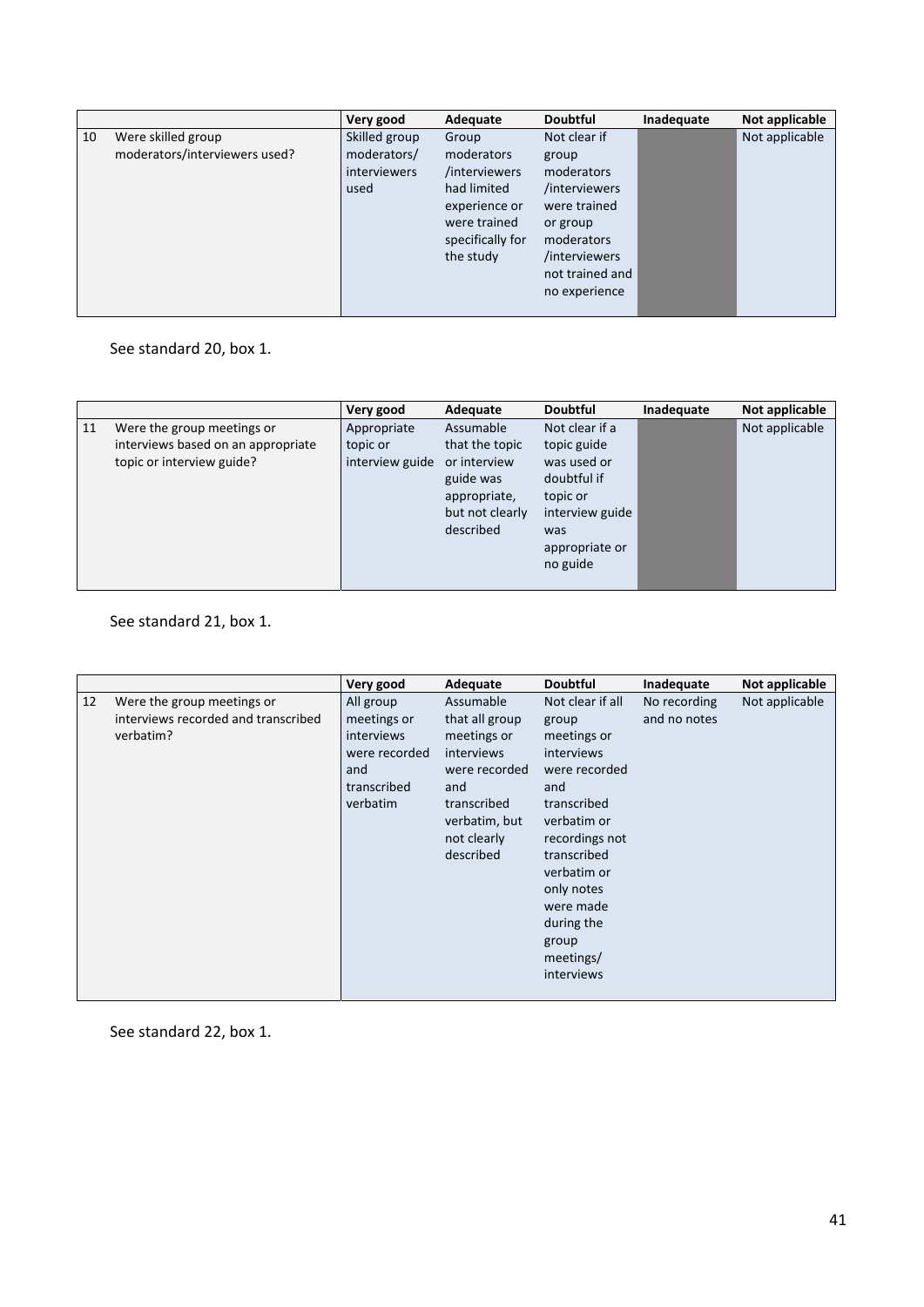|                                                                | Very good                                                           | Adequate                                                                              | <b>Doubtful</b>                                                                                     | Inadequate                  | Not applicable |
|----------------------------------------------------------------|---------------------------------------------------------------------|---------------------------------------------------------------------------------------|-----------------------------------------------------------------------------------------------------|-----------------------------|----------------|
| 13<br>Was an appropriate approach used to<br>analyse the data? | A widely<br>recognized or<br>well justified<br>approach was<br>used | Assumable<br>that the<br>approach was<br>appropriate,<br>but not clearly<br>described | Not clear what<br>approach was<br>used or<br>doubtful<br>whether the<br>approach was<br>appropriate | Approach not<br>appropriate |                |

See standard 23, box 1.

## *Example of a widely recognized approach (very good rating)*

"Of the 50 concepts identified by qualitative analysis, 25 mapped to EQ‐5D dimensions/items and 27 mapped to SF‐6D domains/items. Figure 2 shows how concepts are captured by each instrument. Some of the concepts mapped to more than one dimension. Concepts that were not mapped to either instrument were mostly symptoms rather than broader HRQL impacts" [63].



### *Example of an inappropriate approach (inadequate rating)*

"In a Danish study on the measurement properties of the DASH it was stated: "We calculated content validity which shows whether a questionnaire has enough items and covers the area of interest adequately. The content validity was high since we found no floor or ceiling effects" [83]. Although floor and ceiling effects may indicate a lack of content validity, the absence of floor and ceiling effects does not guarantee that no important items are missing. This should be evaluated in a qualitative study.

|                                                                  | Very good                                                  | Adequate                                                                                                              | <b>Doubtful</b>                                                                                                                 | Inadequate | Not applicable |
|------------------------------------------------------------------|------------------------------------------------------------|-----------------------------------------------------------------------------------------------------------------------|---------------------------------------------------------------------------------------------------------------------------------|------------|----------------|
| Were at least two researchers<br>14<br>involved in the analysis? | At least two<br>researchers<br>involved in the<br>analysis | Assumable<br>that at least<br>two<br>researchers<br>were involved<br>in the analysis,<br>but not clearly<br>described | Not clear if two<br>researchers<br>were included<br>in the analysis<br>or only one<br>researcher<br>involved in the<br>analysis |            |                |

See standard 24, box 1.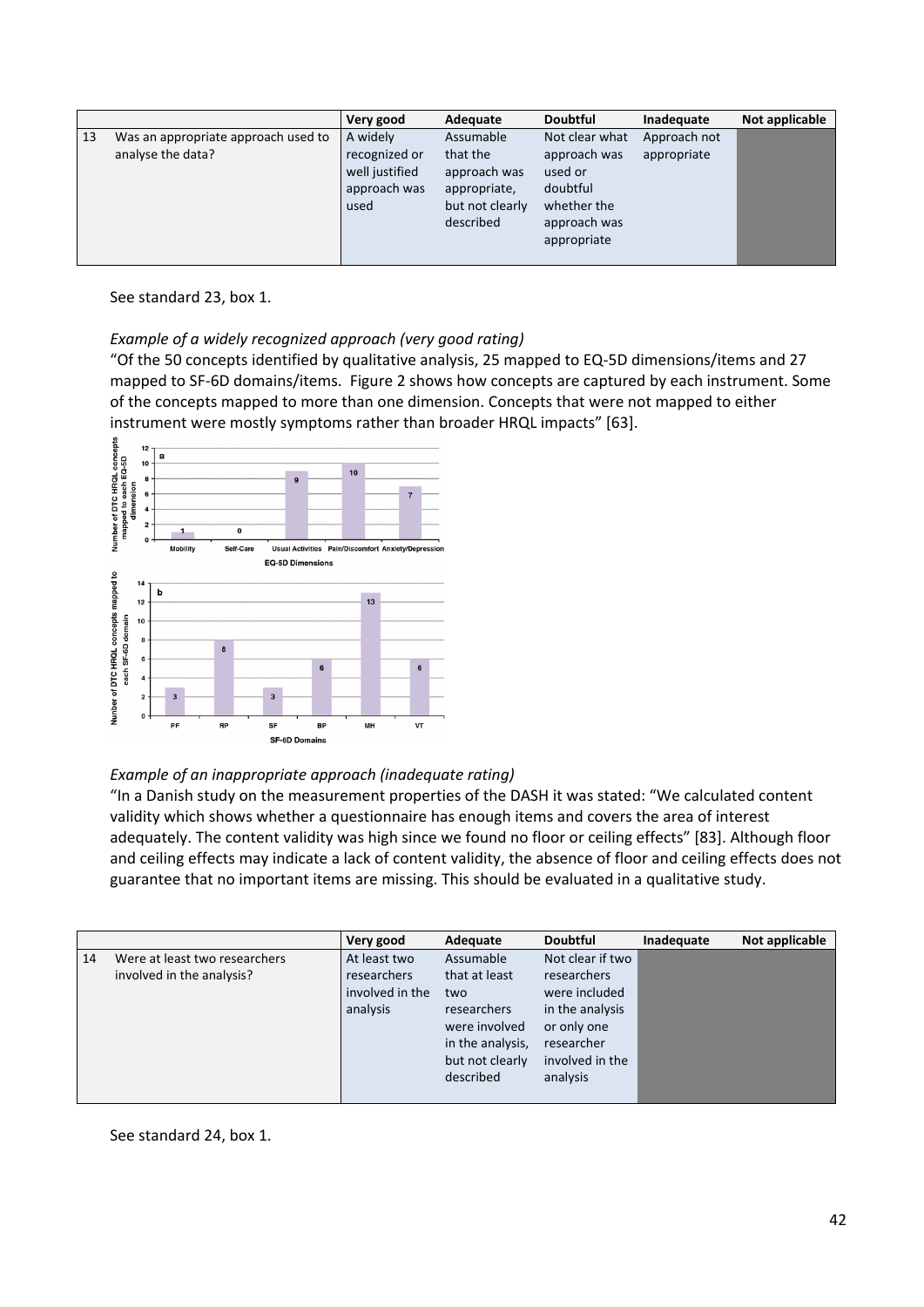## **2c. Asking patients about the comprehensibility of the PROM**

|    |                                        | Very good      | Adequate        | <b>Doubtful</b>   | Inadequate       | Not applicable |
|----|----------------------------------------|----------------|-----------------|-------------------|------------------|----------------|
| 15 | Was an appropriate qualitative         | Widely         | Assumable       | Only              | Method used      |                |
|    | method used for assessing the          | recognized or  | that the        | quantitative      | not              |                |
|    | comprehensibility of the PROM          | well justified | method was      | (survey)          | appropriate or   |                |
|    | instructions, items, response options, | qualitative    | appropriate     | method(s)         | patients not     |                |
|    | and recall period?                     | method used    | but not clearly | used or           | asked about      |                |
|    |                                        |                | described       | doubtful          | the              |                |
|    |                                        |                |                 | whether the       | comprehensibil   |                |
|    |                                        |                |                 | method was        | ity of all items |                |
|    |                                        |                |                 | appropriate or    | and response     |                |
|    |                                        |                |                 | not clear if      | options          |                |
|    |                                        |                |                 | patients were     |                  |                |
|    |                                        |                |                 | asked about       |                  |                |
|    |                                        |                |                 | the               |                  |                |
|    |                                        |                |                 | comprehensibil    |                  |                |
|    |                                        |                |                 | ity of all items, |                  |                |
|    |                                        |                |                 | response          |                  |                |
|    |                                        |                |                 | options           |                  |                |
|    |                                        |                |                 | instructions,     |                  |                |
|    |                                        |                |                 | and recall        |                  |                |
|    |                                        |                |                 | period or         |                  |                |
|    |                                        |                |                 | patients not      |                  |                |
|    |                                        |                |                 | asked about       |                  |                |
|    |                                        |                |                 | the               |                  |                |
|    |                                        |                |                 | comprehensibil    |                  |                |
|    |                                        |                |                 | ity of the        |                  |                |
|    |                                        |                |                 | <b>PROM</b>       |                  |                |
|    |                                        |                |                 | instructions or   |                  |                |
|    |                                        |                |                 | the recall        |                  |                |
|    |                                        |                |                 | period            |                  |                |
|    |                                        |                |                 |                   |                  |                |

### See standard 18, box 1.

We recommend to give an inadequate rating if comprehensibility was not systematically assessed but conclusions about comprehensibility are drawn based on spontaneous comments made (or not made) by respondents, or based on the fact that all patients completed the questionnaire or that there were no missing items.

## *Example of a widely recognized method (very good rating)*

The Gastroparesis Cardinal Symptom Index (GCSI) is a patient‐reported outcome for gastroparesis using a two-week recall period. To minimize potential patient recall effects, a daily diary version of the GCSI (GCSI‐DD) was developed. "Face‐to‐face cognitive debriefing interviews were conducted and each interview was approximately 1 h. The interviews followed a semi‐structured interview schedule that provided an introduction to the interview session and served as a guide for queries and prompting. The interview was intended to capture information on how the participants describe their symptom experience, on the language they use to describe their condition and symptoms, and how they understood the instructions, individual items and response options on the GCSI‐DD. At the conclusion of the interview, participants were asked to complete the PAGI‐SYM and demographic questions. All sessions were audio‐recorded and later transcribed" [84]. The recall period is not mentioned, but since this concerns a daily diary version, this was considered not relevant.

## *Example of a widely recognized method (very good rating)*

"The aim was to assess face and content validity of the KIDSCREEN‐52 questionnaire as a measurement of self- and proxy-reported QoL in children born with gastroschisis. The interviewer went through each of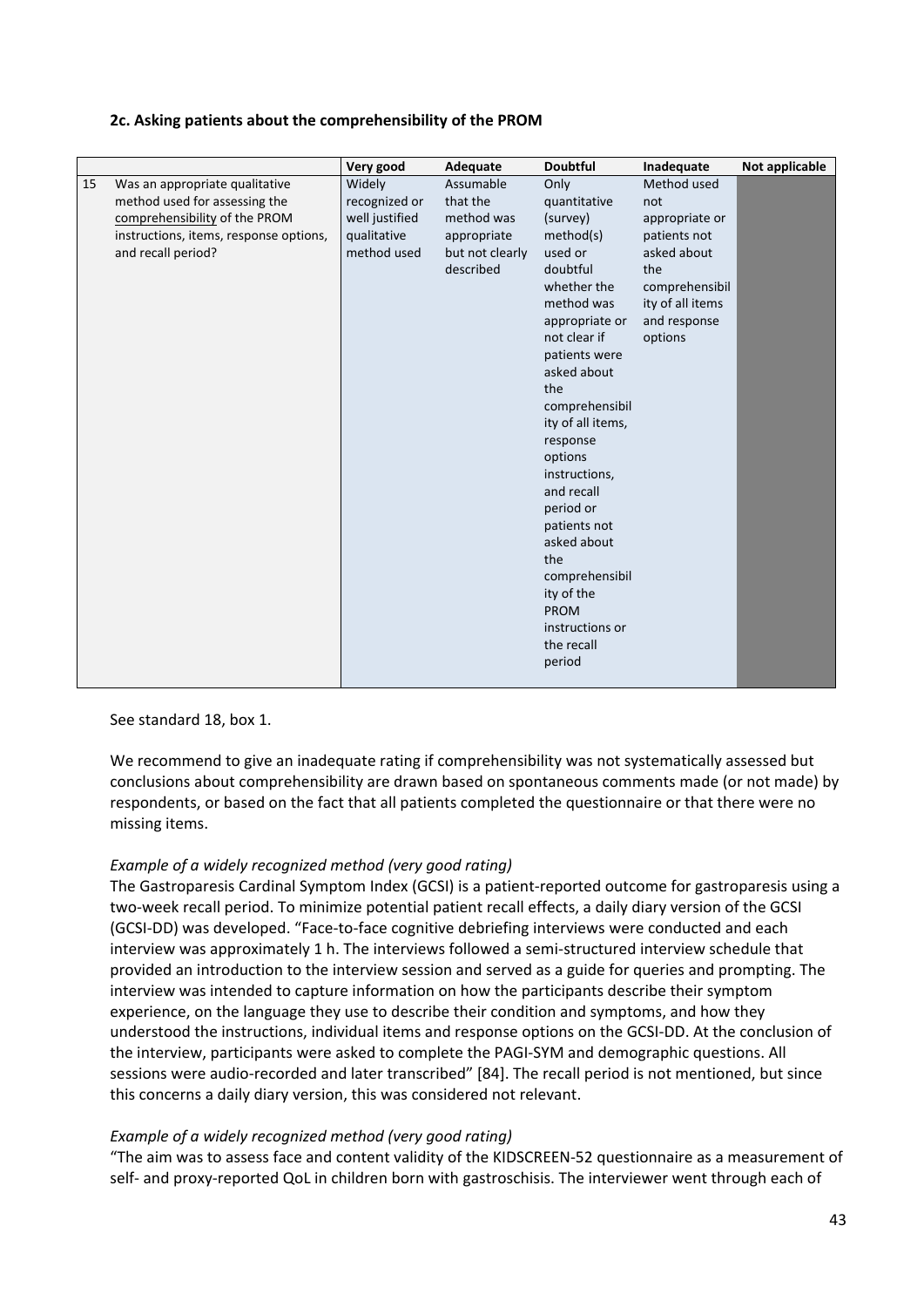the 52 items of the questionnaire, asking the child to "think aloud" to capture child's understanding of each question, what they were thinking about when choosing their response to each question and what was unclear. Further probing covered other topics such as the child's interests and what type of things make them happy (in general and in the past week/month), to elicit dimensions of life that might be missing from the items. Children were also asked what they would like to do that they do not do at the moment. Both parents and children were also asked to comment overall on the appropriateness of the items, their acceptability, and the clarity of the content and rating format" [85].

## *Example of an assumable appropriate method (adequate rating)*

Cognitive debriefing interviews (CDIs) with 15 patients with SI were conducted to evaluate the SEAQ\_ with respect to their ability to read, understand, and complete the questionnaire. Individual patient CDIs were conducted following interim modifications using a semi‐structured cognitive debriefing interview guide [86]. Although the exact questions that patients were asked were not described, cognitive debriefing using a semi‐structured interview guide can be considered a widely recognized method, so it can be assumed that the method was appropriate.

|    |                                   | Very good | Adequate  | <b>Doubtful</b>  | Inadequate | Not applicable |
|----|-----------------------------------|-----------|-----------|------------------|------------|----------------|
| 16 | Was each item tested in an        |           |           |                  |            |                |
|    | appropriate number of patients?   | 27        | $4-6$     | <4 or not clear  |            |                |
|    | For qualitative studies           | $\geq 50$ | $\geq 30$ | <30 or not clear |            |                |
|    | For quantitative (survey) studies |           |           |                  |            |                |
|    |                                   |           |           |                  |            |                |

See standard 19, box 1.

|    |                                                     | Very good                                            | Adequate                                                                                                              | <b>Doubtful</b>                                                                                                                                     | Inadequate | Not applicable |
|----|-----------------------------------------------------|------------------------------------------------------|-----------------------------------------------------------------------------------------------------------------------|-----------------------------------------------------------------------------------------------------------------------------------------------------|------------|----------------|
| 17 | Were skilled group<br>moderators/interviewers used? | Skilled group<br>moderators/<br>interviewers<br>used | Group<br>moderators<br>/interviewers<br>had limited<br>experience or<br>were trained<br>specifically for<br>the study | Not clear if<br>group<br>moderators<br>/interviewers<br>were trained<br>or group<br>moderators<br>/interviewers<br>not trained and<br>no experience |            | Not applicable |

### See standard 20, box 1.

|    |                                    | Very good       | Adequate        | <b>Doubtful</b> | Inadequate | Not applicable |
|----|------------------------------------|-----------------|-----------------|-----------------|------------|----------------|
| 18 | Were the group meetings or         | Appropriate     | Assumable       | Not clear if a  |            | Not applicable |
|    | interviews based on an appropriate | topic or        | that the topic  | topic guide     |            |                |
|    | topic or interview guide?          | interview guide | or interview    | was used or     |            |                |
|    |                                    |                 | guide was       | doubtful if     |            |                |
|    |                                    |                 | appropriate,    | topic or        |            |                |
|    |                                    |                 | but not clearly | interview guide |            |                |
|    |                                    |                 | described       | was             |            |                |
|    |                                    |                 |                 | appropriate or  |            |                |
|    |                                    |                 |                 | no guide        |            |                |
|    |                                    |                 |                 |                 |            |                |

### See standard 21, box 1.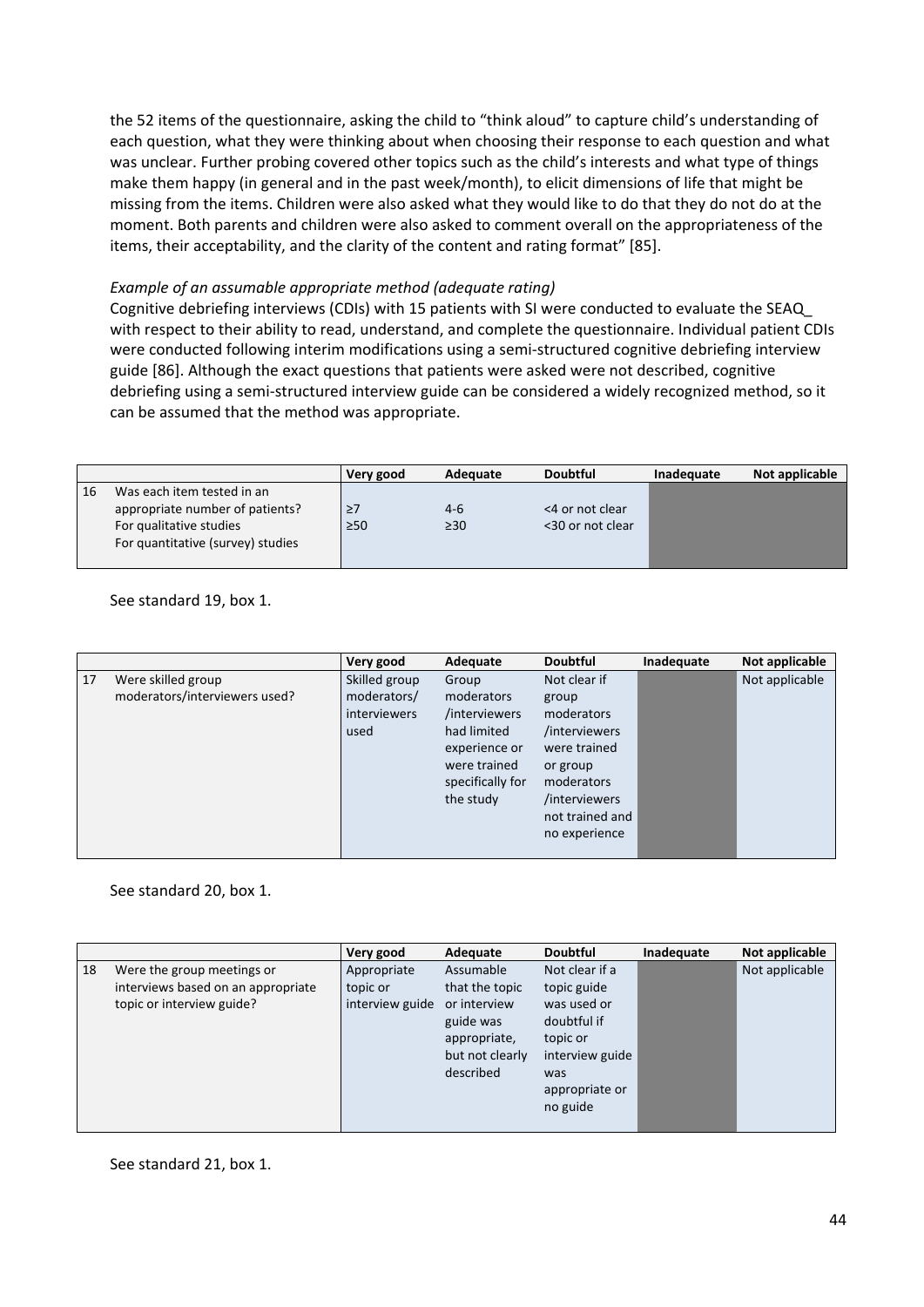|    |                                                                                | Very good                                                                                 | Adequate                                                                                                                                     | <b>Doubtful</b>                                                                                                                                                                                                                           | Inadequate                   | Not applicable |
|----|--------------------------------------------------------------------------------|-------------------------------------------------------------------------------------------|----------------------------------------------------------------------------------------------------------------------------------------------|-------------------------------------------------------------------------------------------------------------------------------------------------------------------------------------------------------------------------------------------|------------------------------|----------------|
| 19 | Were the group meetings or<br>interviews recorded and transcribed<br>verbatim? | All group<br>meetings or<br>interviews<br>were recorded<br>and<br>transcribed<br>verbatim | Assumable<br>that all group<br>meetings or<br>interviews<br>were recorded<br>and<br>transcribed<br>verbatim, but<br>not clearly<br>described | Not clear if all<br>group<br>meetings or<br>interviews<br>were recorded<br>and<br>transcribed<br>verbatim or<br>recordings not<br>transcribed<br>verbatim or<br>only notes<br>were made<br>during the<br>group<br>meetings/<br>interviews | No recording<br>and no notes | Not applicable |

### See standard 22, box 1.

|    |                                                          | Very good                                                           | Adequate                                                                              | <b>Doubtful</b>                                                                                     | Inadequate                  | Not applicable |
|----|----------------------------------------------------------|---------------------------------------------------------------------|---------------------------------------------------------------------------------------|-----------------------------------------------------------------------------------------------------|-----------------------------|----------------|
| 20 | Was an appropriate approach used to<br>analyse the data? | A widely<br>recognized or<br>well justified<br>approach was<br>used | Assumable<br>that the<br>approach was<br>appropriate,<br>but not clearly<br>described | Not clear what<br>approach was<br>used or<br>doubtful<br>whether the<br>approach was<br>appropriate | Approach not<br>appropriate |                |

### See standard 23, box 1.

## *Example of a widely recognized approach (very good rating)*

"Qualitative data were analyzed using ATLAS.ti software (ATLAS.ti Scientific Software Development GmbH, Berlin, Germany). Using ATLAS.ti, qualitative data (interview transcripts) can be systematically analyzed, coded, and compared. First, the codes were developed based on the content of the interview guide. Codes were smaller units and identifying concepts, themes, or recurring regularities that appeared within each interview. Second, participant transcripts were uploaded into ATLAS.ti and participant statements were coded by a researcher. Third, output tables were created using ATLAS.ti toanalyze coded responses. Using the output tables, responses were tallied and trends were identified" [87].

### *Example of an unclear approach (doubtful rating)*

"Based on this first French version of the WOSI, a pilot test was conducted on a sample of patients who had chronic shoulder instability, whether or not it had been treated surgically, to validate that the patients understood the questions. All problems reported went into a new adaptation and evaluation with patients until the final French version of the WOSI (WOSI‐Fr)" [88]. It seems that patients were asked about the comprehensibility of the PROM, but it is unclear how the results were analyzed and no results are presented.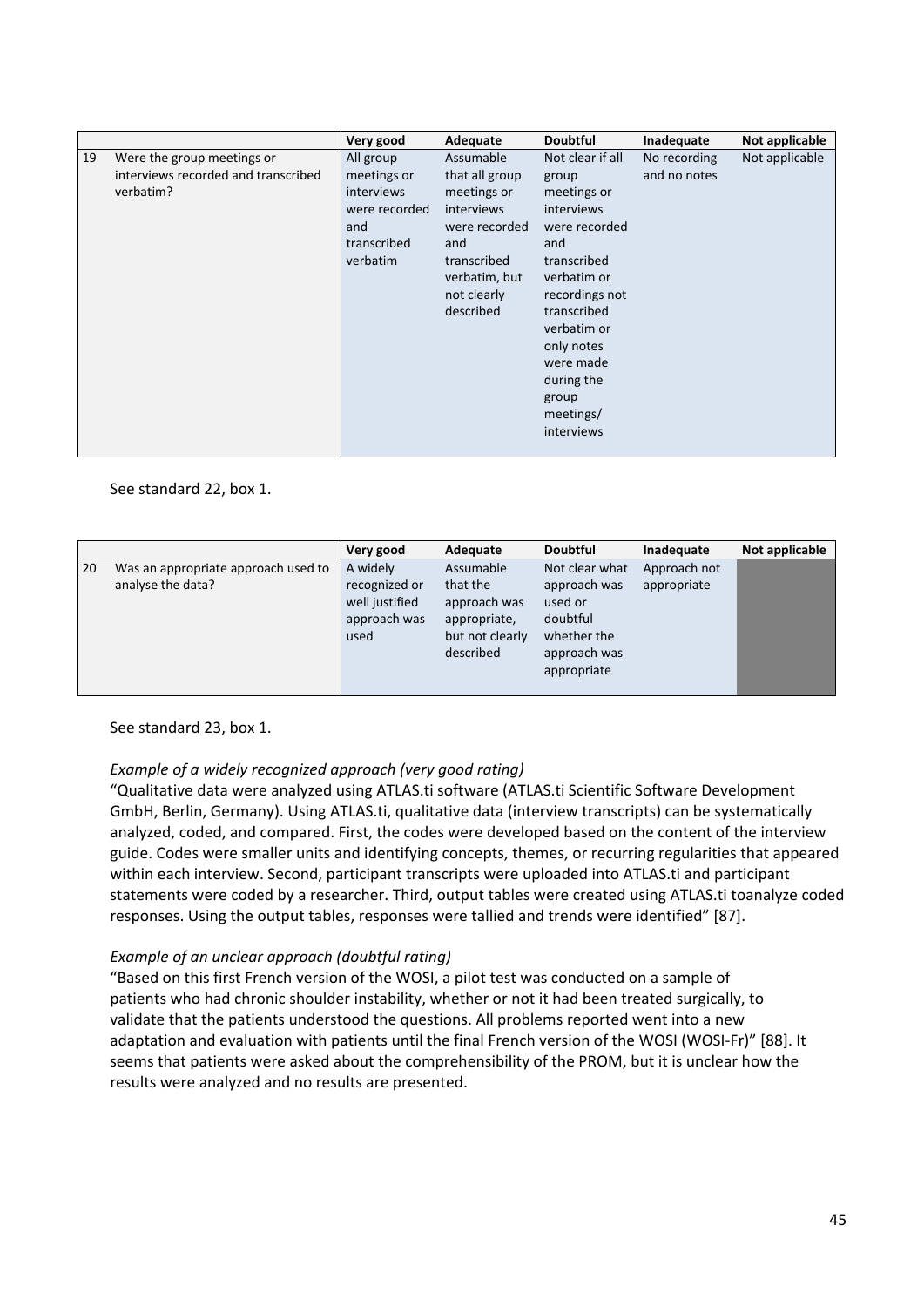|    |                                                            | Very good                                                  | Adequate                                                                              | <b>Doubtful</b>                                                                                  | Inadequate | Not applicable |
|----|------------------------------------------------------------|------------------------------------------------------------|---------------------------------------------------------------------------------------|--------------------------------------------------------------------------------------------------|------------|----------------|
| 21 | Were at least two researchers<br>involved in the analysis? | At least two<br>researchers<br>involved in the<br>analysis | Assumable<br>that at least<br>two<br>researchers<br>were involved<br>in the analysis, | Not clear if two<br>researchers<br>were included<br>in the analysis<br>or only one<br>researcher |            |                |
|    |                                                            |                                                            | but not clearly<br>described                                                          | involved in the<br>analysis                                                                      |            |                |

See standard 24, box 1.

## **2d. Asking professionals about the relevance of the PROM items**

It is important that a PROM has 'buy‐in' from all stakeholders and that the included items in a PROM are important to clinicians and other professionals (e.g. policy makers, researchers). Professionals can also ensure that the included items are consistent with the theory, conceptual framework or disease model that was used to define the construct of interest [27]. The opinion of professionals about the relevance and comprehensiveness of the PROM is considered especially important for assessing symptoms because professionals may have seen many patients with different symptoms.

|    |                                                                                                                        | Very good                                                | Adequate                                                                                                                                       | <b>Doubtful</b>                                                                                                                            | Inadequate                                                                                                   | Not applicable |
|----|------------------------------------------------------------------------------------------------------------------------|----------------------------------------------------------|------------------------------------------------------------------------------------------------------------------------------------------------|--------------------------------------------------------------------------------------------------------------------------------------------|--------------------------------------------------------------------------------------------------------------|----------------|
| 22 | Was an appropriate method used to<br>ask professionals whether each item is<br>relevant for the construct of interest? | Widely<br>recognized or<br>well justified<br>method used | Only<br>quantitative<br>(survey)<br>method(s)<br>used or<br>assumable that<br>the method<br>was<br>appropriate<br>but not clearly<br>described | Not clear if<br>professionals<br>were asked<br>whether each<br>item is relevant<br>or doubtful<br>whether the<br>method was<br>appropriate | Method used<br>not<br>appropriate or<br>professionals<br>not asked<br>about the<br>relevance of all<br>items |                |

A typical approach is to convene a panel of professionals for a specific construct and population of interest, provide them with a list of objectives and the PROM items, and elicit their feedback in a standardized manner.

See also standard 1, box 2.

## *Example of a well justified method (very good rating)*

"We assessed content validity by requesting advice related to the suitability of the HCFS (fatigue questionnaire) first draft from 10 experts (5 oncologists and 5 expert oncology nurses). We asked these experts to evaluate each of the 49 items on the following three points: 1) whether the question expresses perception of fatigue, 2) whether the question expresses different aspects of said perception, including physical, mental and cognitive perceptions" [89].

## *Example of an unclear method (doubtful rating)*

The Swedish Lymphedema Quality of Life Inventory (SLQOLI) was presented to a lymphedema expert group, including four physiotherapists, four enrolled nurses, two occupational therapists and a social worker with extensive experience working with patients with lymphedema and knowledge of questionnaire design. Nine of the expert group members were also lymph therapists. "All were asked to check and relate their experience of their patient's relation to lymphedema and quality of life. The expert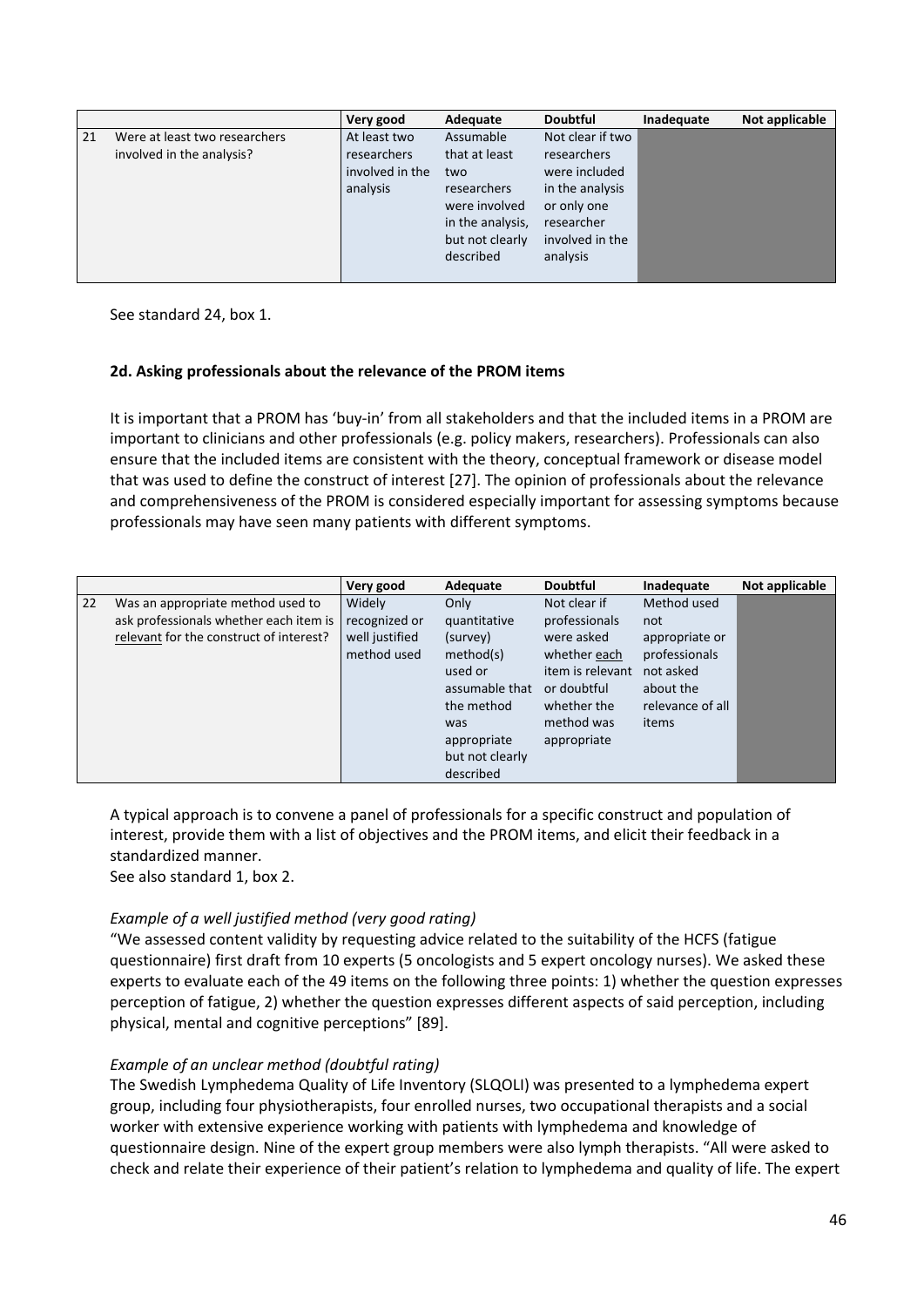group and the social worker judged the abbreviated scale to have good face validity" [90]. It is not clear what the experts were asked to do and whether they rated each item as relevant.

|    |                                      | Very good     | Adequate        | <b>Doubtful</b> | Inadequate | Not applicable |
|----|--------------------------------------|---------------|-----------------|-----------------|------------|----------------|
| 23 | Were professionals from all relevant | Professionals | Assumable       | Doubtful        |            |                |
|    | disciplines included?                | from all      | that            | whether         |            |                |
|    |                                      | reguired      | professionals   | professionals   |            |                |
|    |                                      | disciplines   | from all        | from all        |            |                |
|    |                                      | were included | required        | required        |            |                |
|    |                                      |               | disciplines     | disciplines     |            |                |
|    |                                      |               | were included,  | were included   |            |                |
|    |                                      |               | but not clearly | or relevant     |            |                |
|    |                                      |               | described       | professionals   |            |                |
|    |                                      |               |                 | were not        |            |                |
|    |                                      |               |                 | included        |            |                |
|    |                                      |               |                 |                 |            |                |

It is important to include professionals from all relevant disciplines because different health professionals may have different opinions about what is relevant. By relevant professionals we mean researchers, clinicians, and other health care workers with professional expertise in the construct and population of interest. For example, for a study on the content validity of a PROM measuring physical functioning of low back pain patients, researchers with expertise in research on physical functioning of low back pain patients, and clinicians and other relevant health care workers specialized in the treatment of low back pain (e.g. orthopedic surgeons, physiotherapists, rheumatologists, psychologists, and chiropractors) should be included.

We recommend to include someone with experience with the target population of interest in the review team.

## *Example of all relevant professionals included (very good rating)*

"The ABILOCO‐Kids is a 10‐item questionnaire described for use in children with Cerebral Palsy (CP) to record a parent's perceptions of their child's usual walking performance. To ensure face & content validity of Gujarati version using group consensus method each item was examined by group of experts (n =8) with mean experience of 24.62 years in the field of paediatric, paediatric neurology, paediatric orthopedics and paediatric physiotherapy. Each item was analysed by professionals for content, meaning, wording, format, ease of administration and scoring. Each item was scored as either accepted, rejected or accepted with modification" [91].

*Example of unclear whether professionals from all required disciplines were included (doubtful rating)* "The content validity indices for the scale and each item of the Japanese LupusPRO were evaluated by five experts. The mean content validity index for the scale score was 0.99" [92]. It was not described who the five experts were.

|    |                                      | Very good | Adequate  | <b>Doubtful</b>  | Inadequate | Not applicable |
|----|--------------------------------------|-----------|-----------|------------------|------------|----------------|
| 24 | Was each item tested in an           |           |           |                  |            |                |
|    | appropriate number of professionals? |           |           |                  |            |                |
|    | For qualitative studies              | ≥/        | $4-6$     | <4 or not clear  |            |                |
|    | For quantitative (survey) studies    | $\geq 50$ | $\geq 30$ | <30 or not clear |            |                |
|    |                                      |           |           |                  |            |                |

Even though the inclusion of professionals from all relevant disciplines is considered more important than the number of professionals to achieve saturation, a minimal number of professionals should be included. For example, It has been recommended that approximately 5 content professionals with professional expertise in the construct being measured review the instrument [25; 93]. Alternatively, a focus group of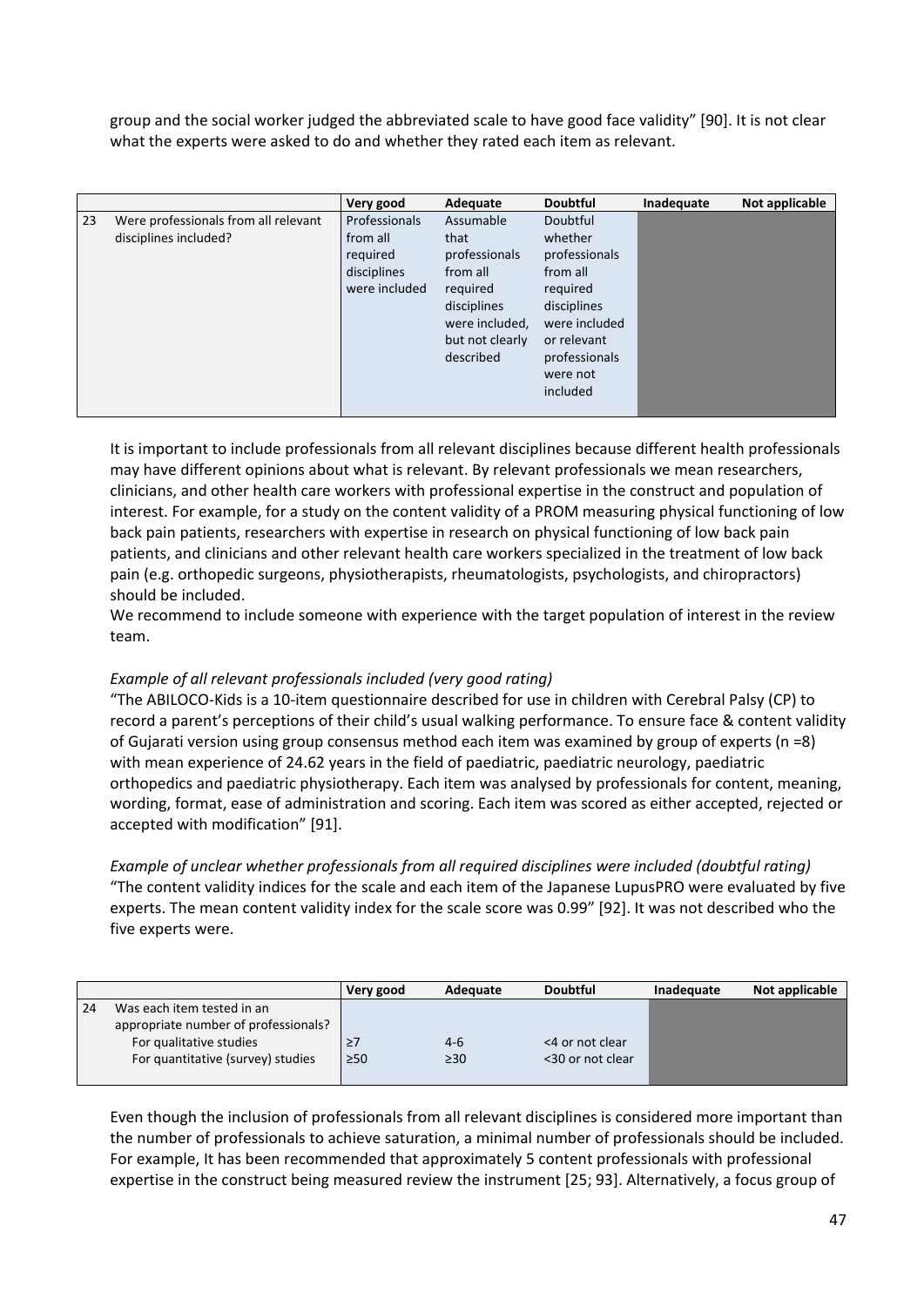15‐20 professionals who are somewhat knowledgeable in the area has been suggested [17]. We recommend to use the same criteria for the number of professionals as we do for the number of patients. See also standard 19, box 1.

|    |                                                          | Very good                                                           | Adequate                                                                              | <b>Doubtful</b>                                                                                     | Inadequate                  | Not applicable |
|----|----------------------------------------------------------|---------------------------------------------------------------------|---------------------------------------------------------------------------------------|-----------------------------------------------------------------------------------------------------|-----------------------------|----------------|
| 25 | Was an appropriate approach used to<br>analyse the data? | A widely<br>recognized or<br>well justified<br>approach was<br>used | Assumable<br>that the<br>approach was<br>appropriate,<br>but not clearly<br>described | Not clear what<br>approach was<br>used or<br>doubtful<br>whether the<br>approach was<br>appropriate | Approach not<br>appropriate |                |

An appropriate approach is to rate the relevance of each item separately. Then the mean rating across professionals could be calculated or the Content Validity Index or a variation.

## *Example of a well justified approach (very good rating)*

"Expert Panel Members were asked to complete a questionnaire in which they were asked to rate the BAMF UEGMS by responding to six standard format questions for each of the 11 PROM items. The questions were: (1) This item should be included; (2) The item is clearly worded; (3) Item should be reordered higher on scale; (4) Item should be reordered lower on scale; (5) This is a functionally relevant motor behavior; (6) This behavior is easily discriminated from others on the scale. The range of possible responses were 1 = Disagree to 4 = Agree. For each BAMF item, a mean value (average agreement) of 3.0 or higher for standard statements 1,2,5,6 was considered high agreement" [94]. The mean agreement score for questions (1) and (5) can be considered evidence for the relevance of the items.

|    |                                                            | Very good                                                  | Adequate                                                                                                              | <b>Doubtful</b>                                                                                                                 | Inadequate | Not applicable |
|----|------------------------------------------------------------|------------------------------------------------------------|-----------------------------------------------------------------------------------------------------------------------|---------------------------------------------------------------------------------------------------------------------------------|------------|----------------|
| 26 | Were at least two researchers<br>involved in the analysis? | At least two<br>researchers<br>involved in the<br>analysis | Assumable<br>that at least<br>two<br>researchers<br>were involved<br>in the analysis,<br>but not clearly<br>described | Not clear if two<br>researchers<br>were included<br>in the analysis<br>or only one<br>researcher<br>involved in the<br>analysis |            |                |

See standard 24, box 1.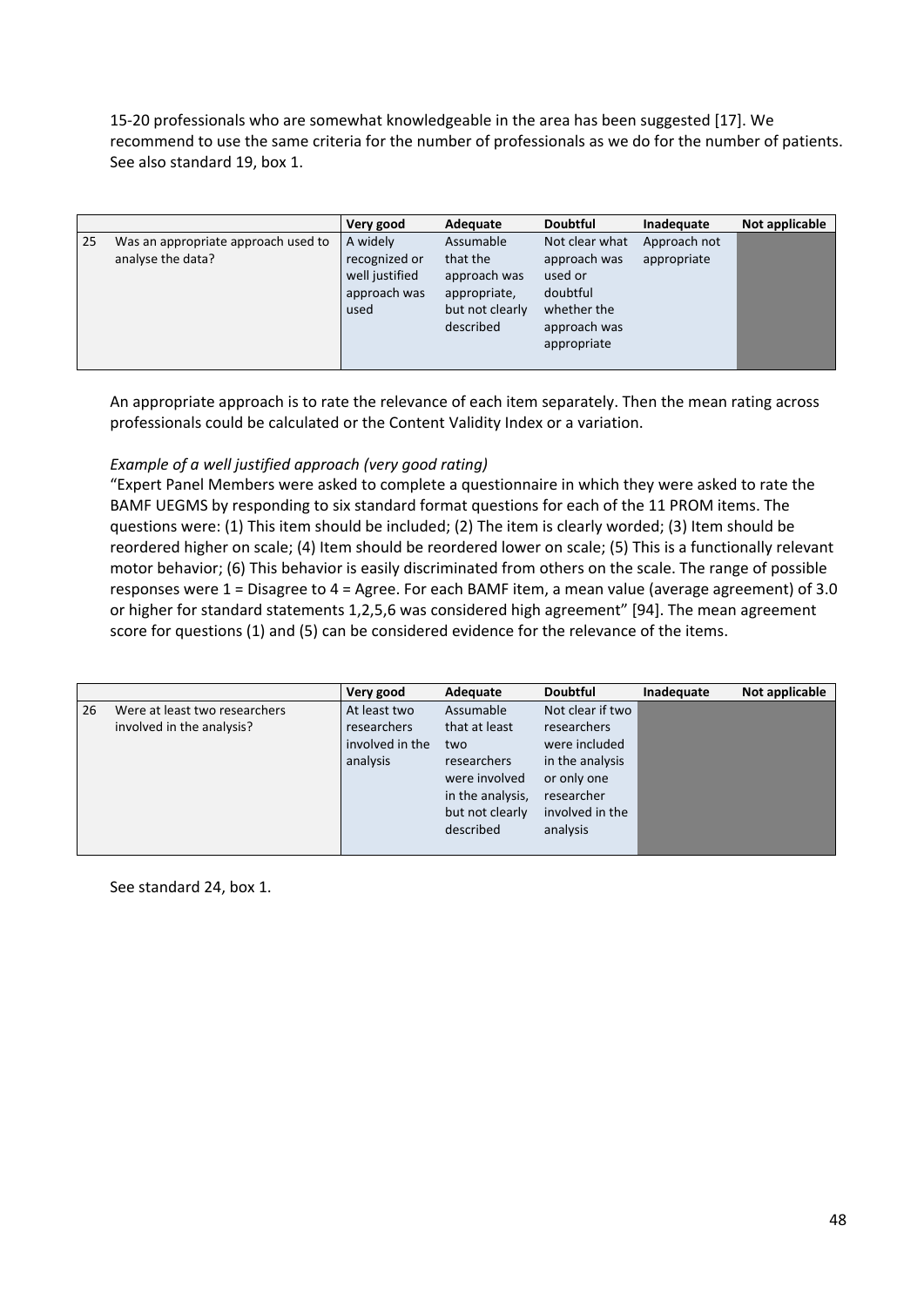## **2e. Asking professionals about the comprehensiveness of the PROM**

|    |                                    | Very good      | Adequate        | <b>Doubtful</b> | Inadequate  | Not applicable |
|----|------------------------------------|----------------|-----------------|-----------------|-------------|----------------|
| 27 | Was an appropriate method used for | Widely         | Only            | Doubtful        | Method used |                |
|    | assessing the comprehensiveness of | recognized or  | quantitative    | whether the     | not         |                |
|    | the PROM?                          | well justified | (survey)        | method was      | appropriate |                |
|    |                                    | method used    | method(s)       | appropriate     |             |                |
|    |                                    |                | used or         |                 |             |                |
|    |                                    |                | assumable that  |                 |             |                |
|    |                                    |                | the method      |                 |             |                |
|    |                                    |                | was             |                 |             |                |
|    |                                    |                | appropriate     |                 |             |                |
|    |                                    |                | but not clearly |                 |             |                |
|    |                                    |                | described       |                 |             |                |

See also standard 28, box 1.

## *Example of an unclear method (doubtful rating)*

"Content validity reflects the extent to which the scale samples all the dimensions of the appropriate indicators of the construct. The items were distributed to 5 judges (an academic, a sport physician, a physical therapist, an athletic trainer, and an elite athlete, all with higher degrees in relevant areas) who were not involved in the adaptation process of the questionnaire. The judges rated each of the 10 items on a 5‐point rating scale (1, poor; 2, fair; 3, good; 4, very good; 5, excellent match). The purpose was to evaluate and summarize item ratings using quantitative statistical procedures" [95]. Although it seems that the authors are interested in the comprehensiveness of the PROM ("the extent to which the scale samples all the dimensions") it is not clear what exactly the judges were asked to rate. It seems that the ratings refer more to the relevance ('excellent match') rather than the comprehensiveness of the items.

|    |                                                               | Very good                                                                    | Adequate                                                                                                                    | <b>Doubtful</b>                                                                                                                                      | Inadequate | Not applicable |
|----|---------------------------------------------------------------|------------------------------------------------------------------------------|-----------------------------------------------------------------------------------------------------------------------------|------------------------------------------------------------------------------------------------------------------------------------------------------|------------|----------------|
| 28 | Were professionals from all relevant<br>disciplines included? | <b>Professionals</b><br>from all<br>required<br>disciplines<br>were included | Assumable<br>that<br>professionals<br>from all<br>required<br>disciplines<br>were included,<br>but not clearly<br>described | Doubtful<br>whether<br>professionals<br>from all<br>required<br>disciplines<br>were included<br>or relevant<br>professionals<br>were not<br>included |            |                |
|    |                                                               |                                                                              |                                                                                                                             |                                                                                                                                                      |            |                |

#### See standard 23, box 2.

|    |                                      | Very good | Adequate  | <b>Doubtful</b>  | Inadequate | Not applicable |
|----|--------------------------------------|-----------|-----------|------------------|------------|----------------|
| 29 | Was each item tested in an           |           |           |                  |            |                |
|    | appropriate number of professionals? |           |           |                  |            |                |
|    | For qualitative studies              | $\geq$ /  | $4-6$     | <4 or not clear  |            |                |
|    | For quantitative (survey) studies    | $\geq 50$ | $\geq 30$ | <30 or not clear |            |                |
|    |                                      |           |           |                  |            |                |

See standard 24, box 2.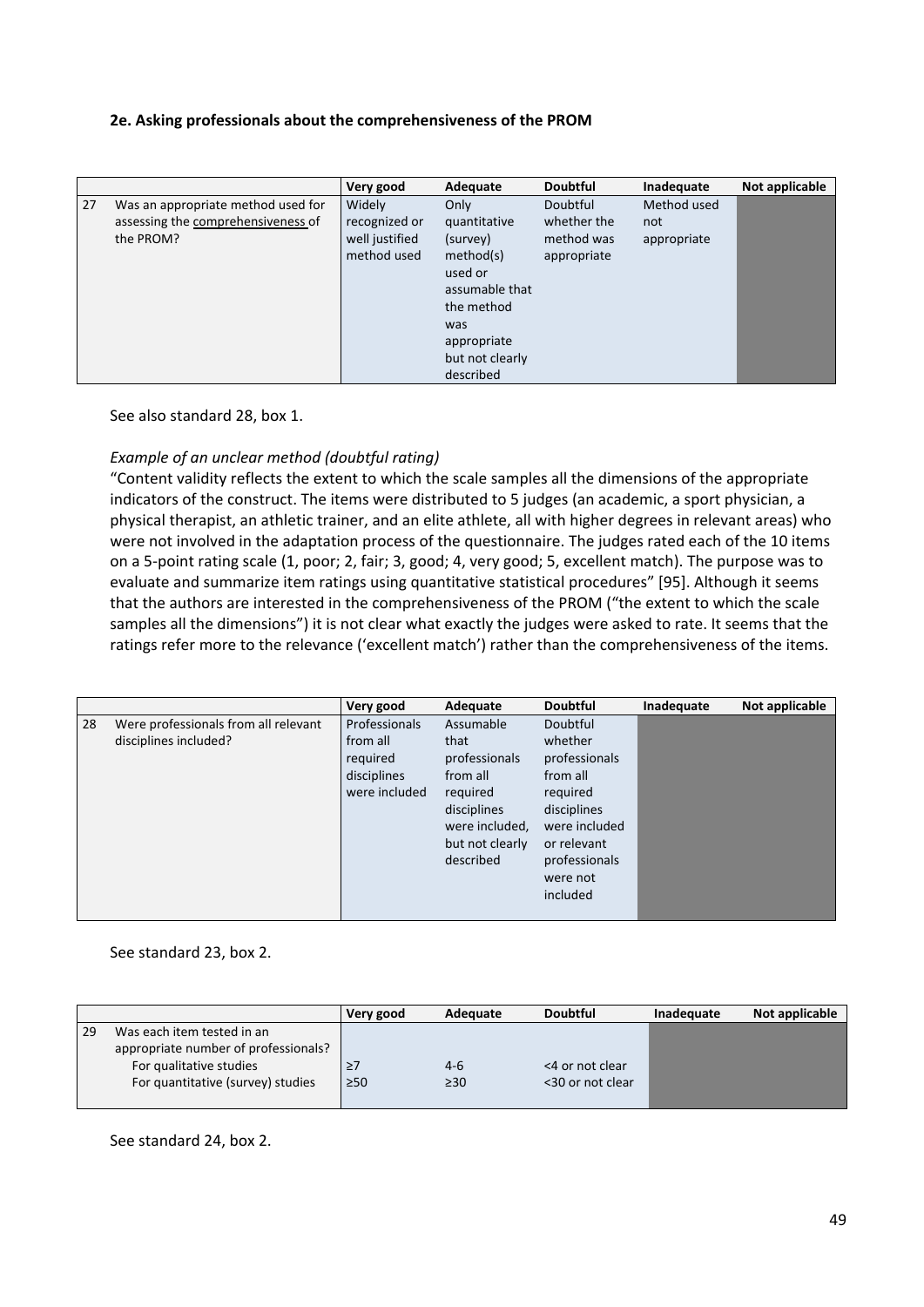|    |                                                          | Very good                                                           | Adequate                                                                              | <b>Doubtful</b>                                                                                     | Inadequate                  | Not applicable |
|----|----------------------------------------------------------|---------------------------------------------------------------------|---------------------------------------------------------------------------------------|-----------------------------------------------------------------------------------------------------|-----------------------------|----------------|
| 30 | Was an appropriate approach used to<br>analyse the data? | A widely<br>recognized or<br>well justified<br>approach was<br>used | Assumable<br>that the<br>approach was<br>appropriate,<br>but not clearly<br>described | Not clear what<br>approach was<br>used or<br>doubtful<br>whether the<br>approach was<br>appropriate | Approach not<br>appropriate |                |
|    |                                                          |                                                                     |                                                                                       |                                                                                                     |                             |                |

See standard 25, box 2.

|    |                                                            | Very good                                                  | Adequate                                                                                                              | <b>Doubtful</b>                                                                                                                 | Inadequate | Not applicable |
|----|------------------------------------------------------------|------------------------------------------------------------|-----------------------------------------------------------------------------------------------------------------------|---------------------------------------------------------------------------------------------------------------------------------|------------|----------------|
| 31 | Were at least two researchers<br>involved in the analysis? | At least two<br>researchers<br>involved in the<br>analysis | Assumable<br>that at least<br>two<br>researchers<br>were involved<br>in the analysis,<br>but not clearly<br>described | Not clear if two<br>researchers<br>were included<br>in the analysis<br>or only one<br>researcher<br>involved in the<br>analysis |            |                |

See standard 26, box 2.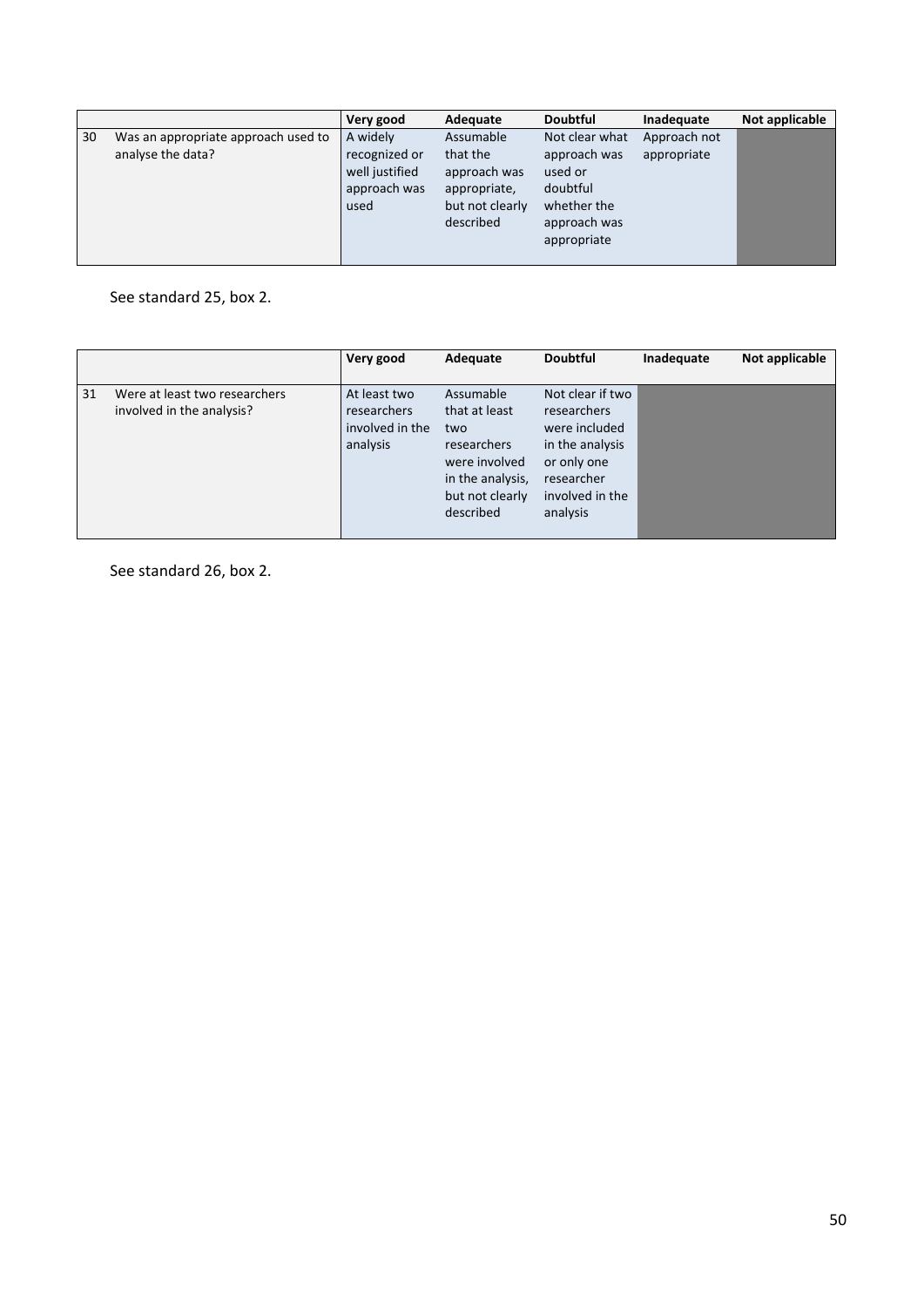# **Step 3: Evaluate the content validity of the PROM, based on the quality and results of the available studies and the PROM itself, using the rating system presented below.**

In this step, the content validity of the PROM is rated, based on a summary of all available evidence on the PROM development and additional content validity studies, if available. In addition, the reviewers rate the content of the PROM themselves. If an independent reviewer cannot see profound concordance between the content of every PROM item and the intended construct, the content validity of the PROM may be inadequate. However, the reviewers' rating is considered as additional to the evidence from the literature. It will be weighted less than the evidence from a content validity study and the PROM development study. The quality of the PROM development and the quality of the available content validity studies are also taken into account. Remember that each score or subscore of a PROM is rated separately.

Rating the content validity of a PROM consists of three sub‐steps:

- **Step 3a**: First, each result of a single study on PROM development and content validity is rated against the 10 criteria for good content validity. In addition, the reviewers rate the content of the PROM themselves;
- **Step 3b**: The results of all available studies are qualitatively summarized to determine whether OVERALL the relevance, comprehensiveness, comprehensibility, and overall content validity is sufficient (+), insufficient (-), inconsistent ( $\pm$ ), or indeterminate (?), taking all evidence into account. The focus is here on the PROM, while in the previous sub‐steps the focus was on the single studies;
- **Step 3c**: The OVERALL ratings determined in step 3b will be accompanied by a grading for the quality of the evidence, using a modified GRADE approach (high, moderate, low, very low). This indicates how confident we are that the overall ratings are trustworthy.

For each PROM all ratings can be recorded in one Table, presented below (Table 1).

Rating the content validity of PROMs and grading the quality of the evidence requires a subjective judgment of the results of the PROM development, available content validity studies, the PROM itself, and the quality of the total body of evidence. Below some recommendations are provided for how to determine the ratings in different situations and how to use the GRADE principles to determine the quality of the evidence. However, reviewers should keep in mind that this methodology is new and that limited experience exists yet with using these recommendations. Therefore we recommend reviewers to use common sense or to ask advice from reviewers with experience in using GRADE if needed. We also encourage reviewers to provide feedback to the COSMIN steering committee to further improve this methodology.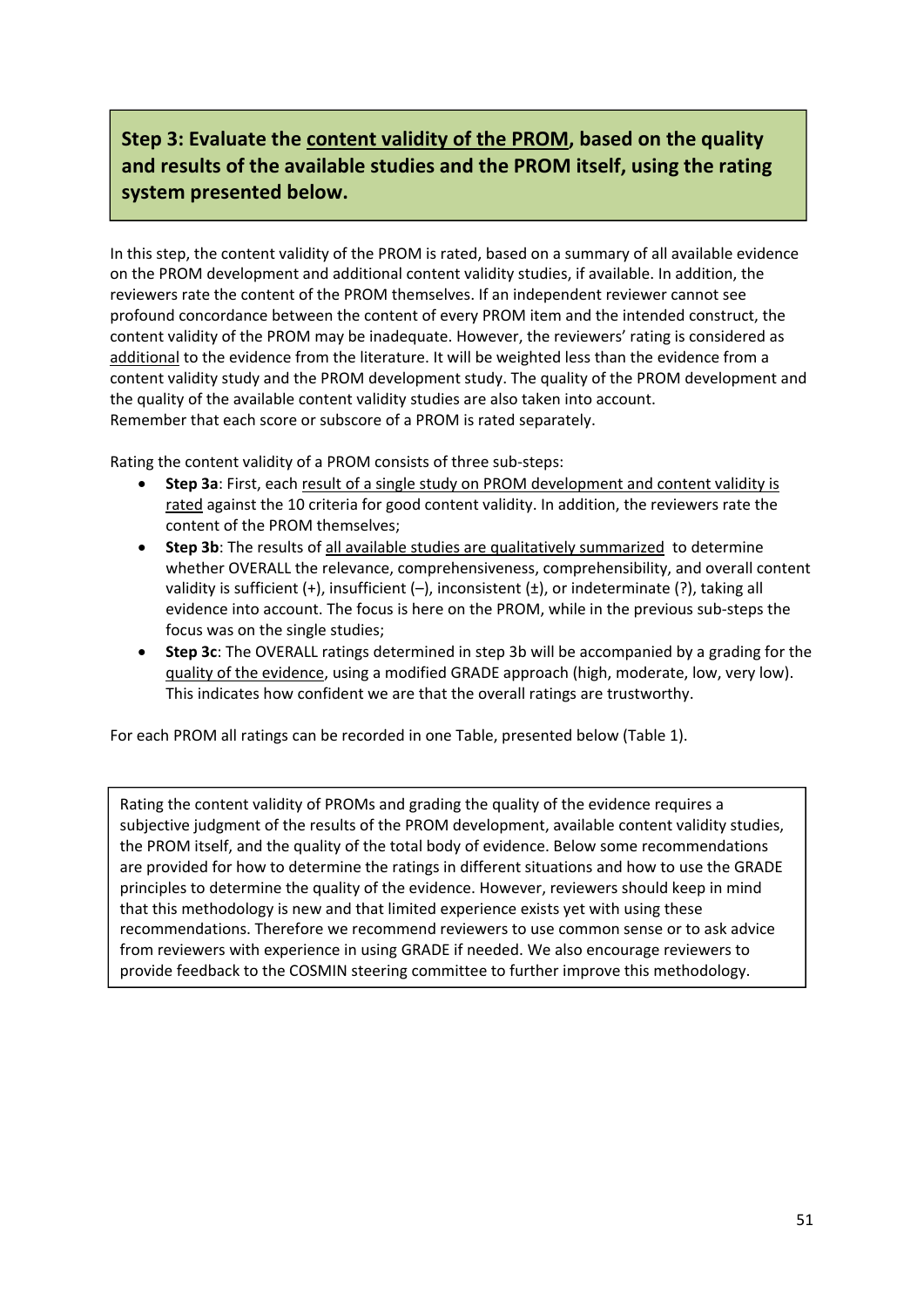## **Step 3a. Rate the result of the single studies on PROM development and content validity against the 10 criteria for good content validity**

For each scale or subscale of a PROM, Table 1 should be filled in, rating the relevance, comprehensiveness, and comprehensibility of the PROM using the 10 criteria for good content validity, and summarizing the ratings according to the guidelines presented below. This is done first based on the methods and results of the PROM development study; second, based on each additional available content validity study of the specific PROM; and third, based on the reviewer's own rating of the content of the PROM. Extra columns can be added for additional content validity studies if necessary. Each criterion is rated as sufficient (+), insufficient (‐), or indeterminate. The general rule to give a sufficient rating per criterion is:

- + ≥85% of the items of the PROM (or subscale) fulfill the criterion
- <85% of the items of the PROM (or subscale) does fulfill the criteria
- ? No(t enough) information available or quality of (part of a) the study inadequate

### **The quality of the studies should be taken into account**

When rating the results of each study against the criteria for good measurement properties, the quality of the study should be taken into account, to account for risk of bias. The criteria cannot be rated if the quality of the study was inadequate. For example, the criterion 'Are the included items relevant for the target population of interest?' can only be rated as sufficient or insufficient for a PROM development study if representative patients were involved in the elicitation of relevant items for the PROM. And the criterion 'Are the PROM instructions understood by the population of interest as intended?' can only be rated as sufficient or insufficient for a content validity study if patients were systematically asked about the comprehensibility of the items and the content validity study was not of inadequate quality. When a content validity study was performed, but it is unclear what exactly was done, or the quality of the study was rated as inadequate, or no results are reported, we recommend to rate the results of the study (or part of a study) as indeterminate (?). For example, if a content validity study was performed, but it is unclear if patients or professionals were asked about the relevance of the items, criteria 1 through 5 will be rated as indeterminate (?).

Example: After translation of the ODI into Hungarian, the translated version was tested in 8 patients. "The patients could discuss any general or specific questions with the investigator controlling the pilot procedure. Upon completion, the subjects were briefly interviewed about the meaning of each item". Some interpretation difficulties were reported by the patients [96]. This part of the study can be regarded as an assessment of comprehensibility, so criterion 7 and 8 can be completed. It is not clear whether patients were asked about the relevance and comprehensiveness of the items, so these aspects will be rated as indeterminate. In addition, ten clinicians (spine surgeons and physiotherapists) were asked for a clinician's review of the PROM. However, no results were reported for this part of the study. Therefore the study performed in clinicians will be ignored.

Guidance for how each criterion should be rated, taking the quality of the studies into account, is presented in Table 2.

The RELEVANCE RATING, COMPREHENSIVENESS RATING, and COMPREHENSIBILITY RATING per study are determined by summarizing the five criteria for relevance (1‐5), one criterion for comprehensiveness (6), and four criteria for comprehensibility, respectively (7‐10). Guidance is provided in Table 3. These ratings can be **+ / ‐ / ? / ±.** Finally, a CONTENT VALIDITY RATING per study is determined (**+ / ‐ / ? / ±)**. Guidance is provided in Table 4.

The last two columns in Table 1 are used for summarizing the ratings from all available studies on the PROM. This will be discussed in step 3b and step 3c.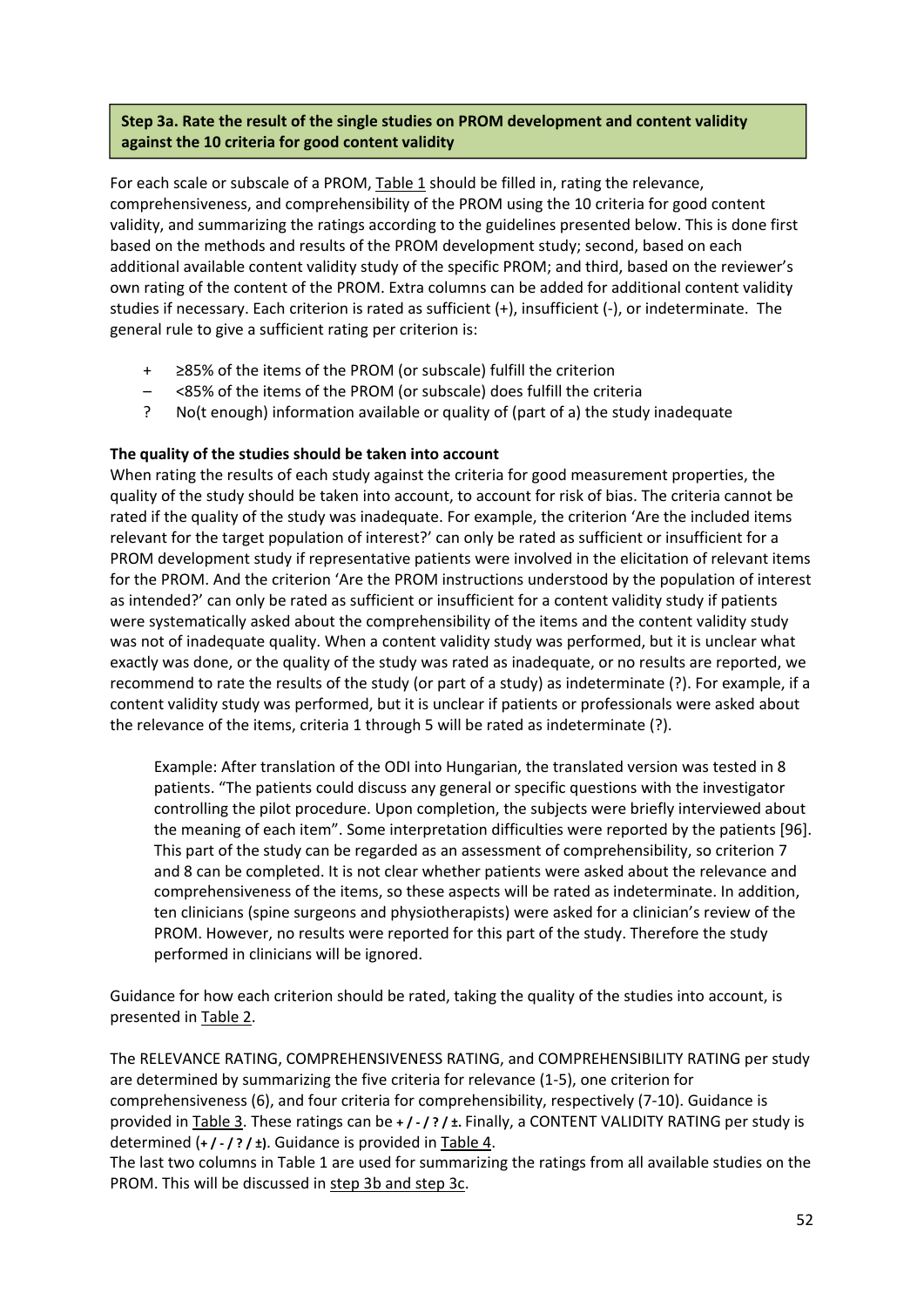|                |                                                                                                  | <b>PROM</b><br>development<br>study | <b>Content validity</b><br>study 1 | <b>Content validity</b><br>study $2^2$ | Rating of<br>reviewers | <b>OVERALL</b><br><b>RATINGS PER</b><br>PROM <sup>3</sup><br>(see step 3b) | <b>QUALITY OF</b><br><b>EVIDENCE</b><br>(see step 3c) |
|----------------|--------------------------------------------------------------------------------------------------|-------------------------------------|------------------------------------|----------------------------------------|------------------------|----------------------------------------------------------------------------|-------------------------------------------------------|
|                | Criteria (see Table 2)                                                                           | $+/-/±/?$ <sup>1</sup>              | $+/-/±/?$                          | $+$ / - / $\pm$ /?                     | $+/-/±$ /?             | $+/-/±$                                                                    | High, moderate,<br>low, very low                      |
|                | Relevance                                                                                        |                                     |                                    |                                        |                        |                                                                            |                                                       |
| $\mathbf{1}$   | Are the included items relevant for the construct of interest? <sup>4</sup>                      |                                     |                                    |                                        |                        |                                                                            |                                                       |
| $\overline{2}$ | Are the included items relevant for the target population of<br>interest? <sup>4</sup>           |                                     |                                    |                                        |                        |                                                                            |                                                       |
| $\overline{3}$ | Are the included items relevant for the context of use of<br>interest? <sup>4</sup>              |                                     |                                    |                                        |                        |                                                                            |                                                       |
| $\overline{4}$ | Are the response options appropriate?                                                            |                                     |                                    |                                        |                        |                                                                            |                                                       |
| 5              | Is the recall period appropriate?                                                                |                                     |                                    |                                        |                        |                                                                            |                                                       |
|                | <b>RELEVANCE RATING (see Table 3)</b>                                                            |                                     |                                    |                                        |                        |                                                                            |                                                       |
|                | Comprehensiveness                                                                                |                                     |                                    |                                        |                        |                                                                            |                                                       |
| 6              | Are all key concepts included?                                                                   |                                     |                                    |                                        |                        |                                                                            |                                                       |
|                | <b>COMPREHENSIVENESS RATING (see Table 3)</b>                                                    |                                     |                                    |                                        |                        |                                                                            |                                                       |
|                | Comprehensibility                                                                                |                                     |                                    |                                        |                        |                                                                            |                                                       |
| 7              | Are the PROM instructions understood by the population of<br>interest as intended?               |                                     |                                    |                                        |                        |                                                                            |                                                       |
| 8              | Are the PROM items and response options understood by the<br>population of interest as intended? |                                     |                                    |                                        |                        |                                                                            |                                                       |
| 9              | Are the PROM items appropriately worded?                                                         |                                     |                                    |                                        |                        |                                                                            |                                                       |
| 10             | Do the response options match the question?                                                      |                                     |                                    |                                        |                        |                                                                            |                                                       |
|                | <b>COMPREHENSIBILITY RATING (see Table 3)</b>                                                    |                                     |                                    |                                        |                        |                                                                            |                                                       |
|                | <b>CONTENT VALIDITY RATING (see Table 4)</b>                                                     |                                     |                                    |                                        |                        |                                                                            |                                                       |

#### **Table 1. COSMIN criteria and rating system for evaluating the content validity of PROMs**

<sup>1</sup> Ratings for the 10 criteria can only be + / - /?. The RELEVANCE, COMPREHENSIVENESS, COMPREHESIBILITY, AND CONTENT VALIDITY ratings can be + / - / ± /?<br><sup>2</sup> Add more columns if more content validity studies are availabl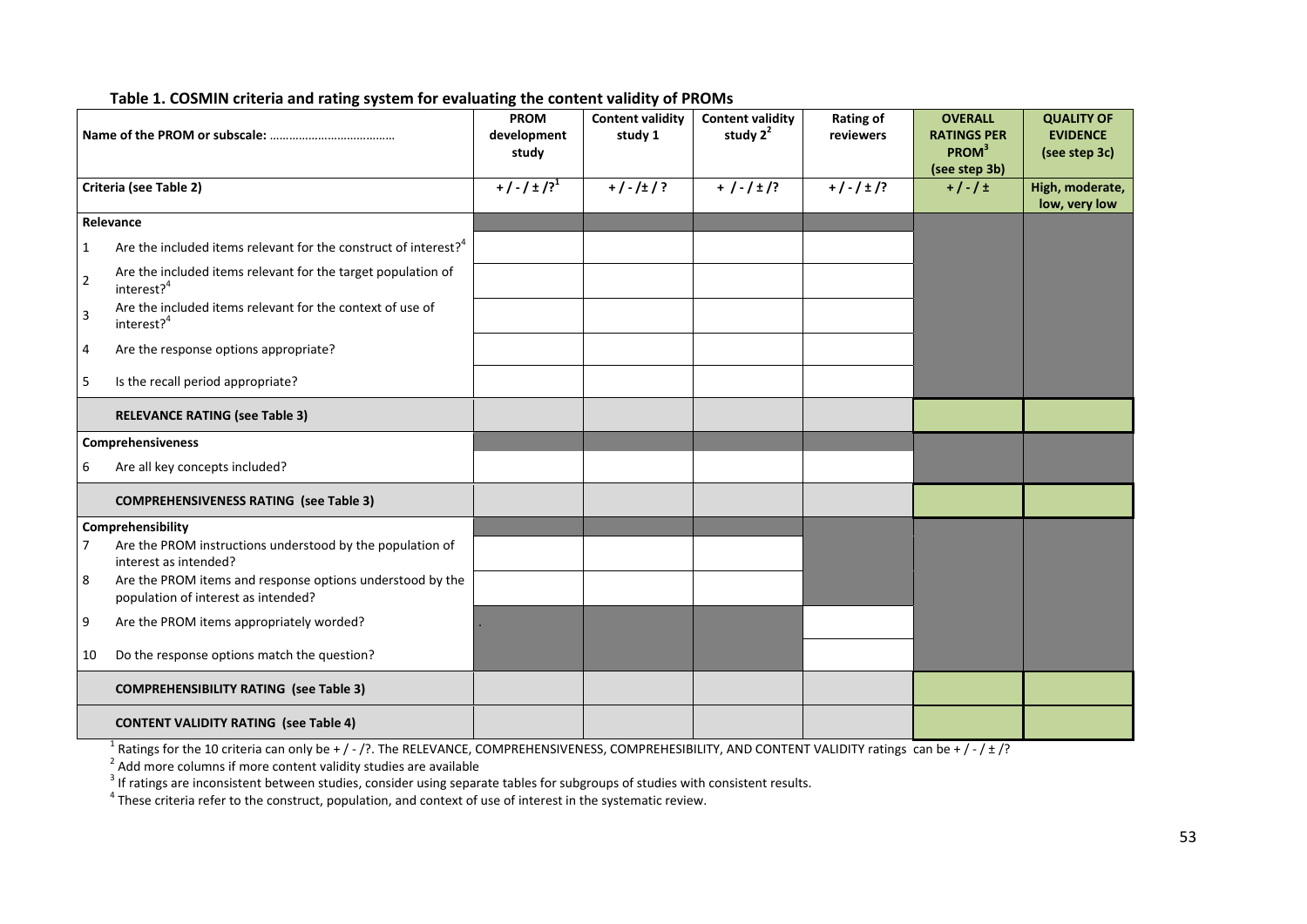|                | PROM development study                | <b>Content validity study</b>        | Reviewers' rating                    | <b>Remarks</b>                       |
|----------------|---------------------------------------|--------------------------------------|--------------------------------------|--------------------------------------|
| $\mathbf{1}$   | The construct of interest is clearly  | Professionals rated the relevance    | Reviewers consider at least 85% of   | Every PROM item should measure       |
|                | described (i.e. 'very good' rating of | of the items for the construct of    | the items relevant for the construct | a defined facet of the construct of  |
|                | box 1 standard 1), the origin of      | interest in a content validity study | of interest.                         | interest, within the conceptual      |
|                | construct is clear (i.e. 'very good'  | that was not inadequate (i.e. 'very  |                                      | framework.                           |
|                | rating of box 1 standard 2) and       | good', 'adequate' or 'doubtful'      |                                      | PROM items should also be specific   |
|                | there is evidence from concept        | rating for quality of relevance      |                                      | for the construct of interest, i.e.  |
|                | elicitation, literature, or           | study in box 2d, standards 22-26)    |                                      | they should not measure a co-        |
|                | professionals that at least 85% of    | and found at least 85% of the items  |                                      | existing, but separate construct.    |
|                | the items refer to the construct of   | relevant for the construct.          |                                      | For example, an item in a fatigue    |
|                | interest.                             |                                      |                                      | questionnaire such as "my muscles    |
|                |                                       |                                      |                                      | are weak" is relevant to fatigue but |
|                |                                       |                                      |                                      | not specific for fatigue. Someone    |
|                |                                       |                                      |                                      | with MS may answer this question     |
|                |                                       |                                      |                                      | in the affirmative but not           |
|                |                                       |                                      |                                      | experiencing fatigue.                |
|                |                                       |                                      |                                      | There should also be no              |
|                |                                       |                                      |                                      | unnecessary items (too many          |
|                |                                       |                                      |                                      | items, except for a large scale item |
|                |                                       |                                      |                                      | bank that will be used for           |
|                |                                       |                                      |                                      | computer adaptive testing).          |
|                |                                       |                                      |                                      | When a total PROM score is           |
|                |                                       |                                      |                                      | evaluated, each subscale (domain)    |
|                |                                       |                                      |                                      | should be relevant for the           |
|                |                                       |                                      |                                      | construct that the total PROM        |
|                |                                       |                                      |                                      | intends to measure.                  |
|                |                                       |                                      |                                      | Professionals can best ensure that   |
|                |                                       |                                      |                                      | items are consistent with the        |
|                |                                       |                                      |                                      | theory, conceptual framework or      |
|                |                                       |                                      |                                      | disease model that was used to       |
|                |                                       |                                      |                                      | define the construct of interest.    |
| $\overline{2}$ | The target population of interest is  | Patients rated the relevance of the  | Reviewers consider at least 85% of   | The relevance of the items for the   |

### Table 2. Guidance for giving a sufficient (+) rating for the 10 criteria for good content validity of a PROM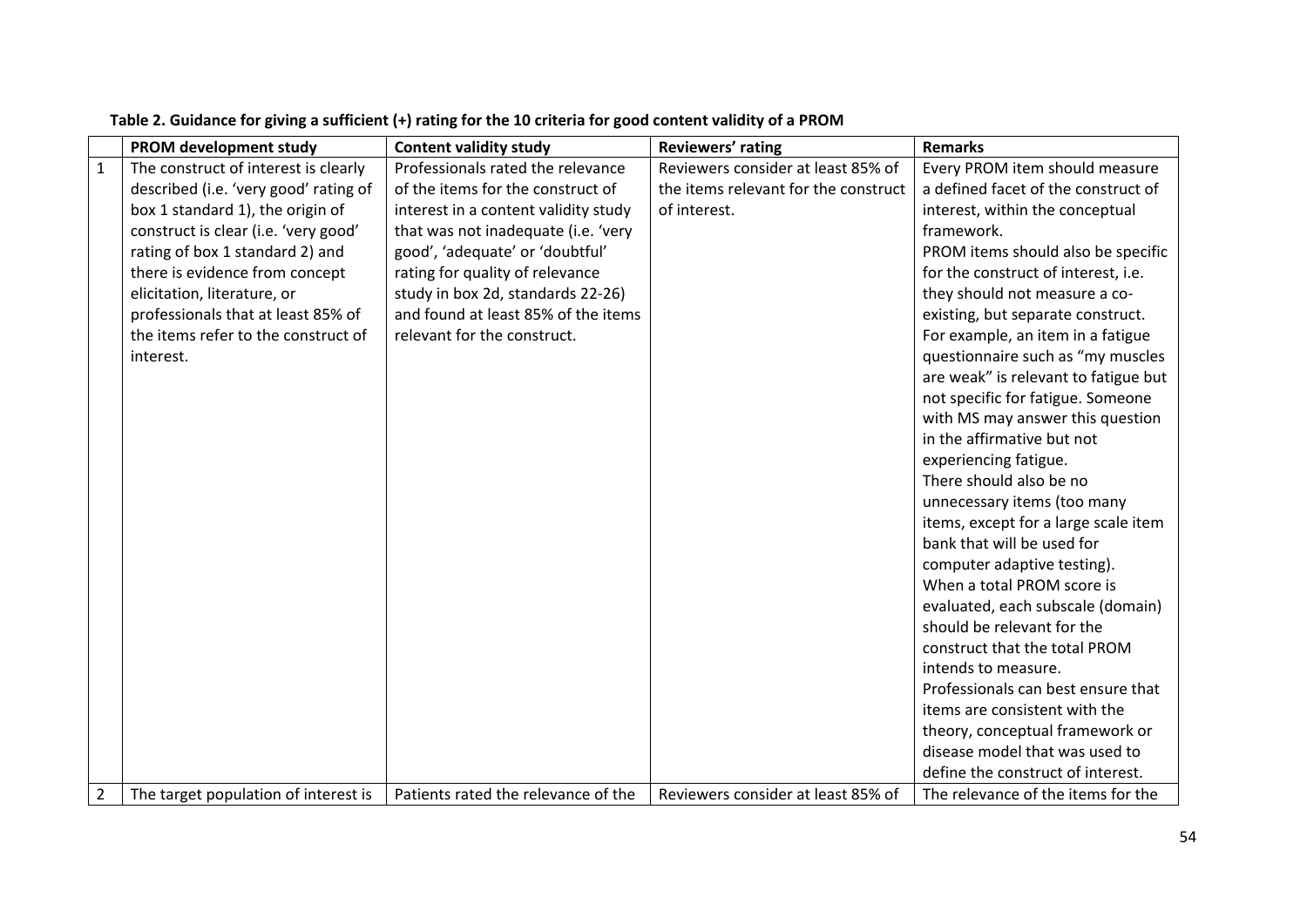|   | clearly described (i.e. 'very good'<br>rating box 1 standard 3) and<br>representative patients were<br>involved in the elicitation of<br>relevant items (i.e. 'very good' or<br>'adequate' rating box 1 standard 5)<br>and concept elicitation ('worst<br>score counts' box 1a standards 6-<br>13) was not inadequate.<br>If it is doubtful whether the study<br>was performed in a sample<br>representing the target population,<br>we recommend to give an<br>indeterminate (?) rating. | items for them in a content validity<br>study that was not inadequate<br>(rating for quality of relevance<br>study, box 2a standards 1-7) and<br>found at least 85% of the items<br>relevant for them.                                                                                                | the items relevant for the<br>population of interest.                                                                                              | target population can best be<br>judged by patients. Some items<br>may be relevant to only a small<br>number of patients but they are<br>necessary to capture the full range<br>of patient experiences.                                                                             |
|---|-------------------------------------------------------------------------------------------------------------------------------------------------------------------------------------------------------------------------------------------------------------------------------------------------------------------------------------------------------------------------------------------------------------------------------------------------------------------------------------------|-------------------------------------------------------------------------------------------------------------------------------------------------------------------------------------------------------------------------------------------------------------------------------------------------------|----------------------------------------------------------------------------------------------------------------------------------------------------|-------------------------------------------------------------------------------------------------------------------------------------------------------------------------------------------------------------------------------------------------------------------------------------|
| 3 | The context of use of interest is<br>clearly described (i.e. 'very good'<br>rating box 1 standard 4).                                                                                                                                                                                                                                                                                                                                                                                     | Professionals rated the relevance<br>of the items for the context of use<br>of interest in a content validity<br>study that was not inadequate<br>(rating for quality of relevance<br>study, i.e. box 2d, standards 22-26)<br>and found at least 85% of the items<br>relevant for the context of use. | Reviewers consider at least 85% of<br>the items relevant for the context<br>of use of interest.                                                    | It should especially be clear<br>whether the PROM is suitable for<br>use in research and/or clinical<br>practice.<br>Professionals are considered to be<br>more knowledgeable about the<br>context of use of the PROM than<br>patients.                                             |
| 4 | A justification is provided for the<br>response options.                                                                                                                                                                                                                                                                                                                                                                                                                                  | Patients or professionals rated the<br>appropriateness of the response<br>options in a content validity study<br>that was not inadequate (rating for<br>quality of relevance study, i.e. box<br>2a standards 1-7 or box 2d<br>standards 22-26) and found at least<br>85% of the response options      | Reviewers consider the at least<br>85% of the response options<br>appropriate for the construct,<br>population, and context of use of<br>interest. | The response options should be<br>appropriate for the construct,<br>population, and context of use of<br>interest. For example, if the<br>construct is pain intensity, the<br>response options should measure<br>intensity, not frequency. Also, a<br>reasonable range of responses |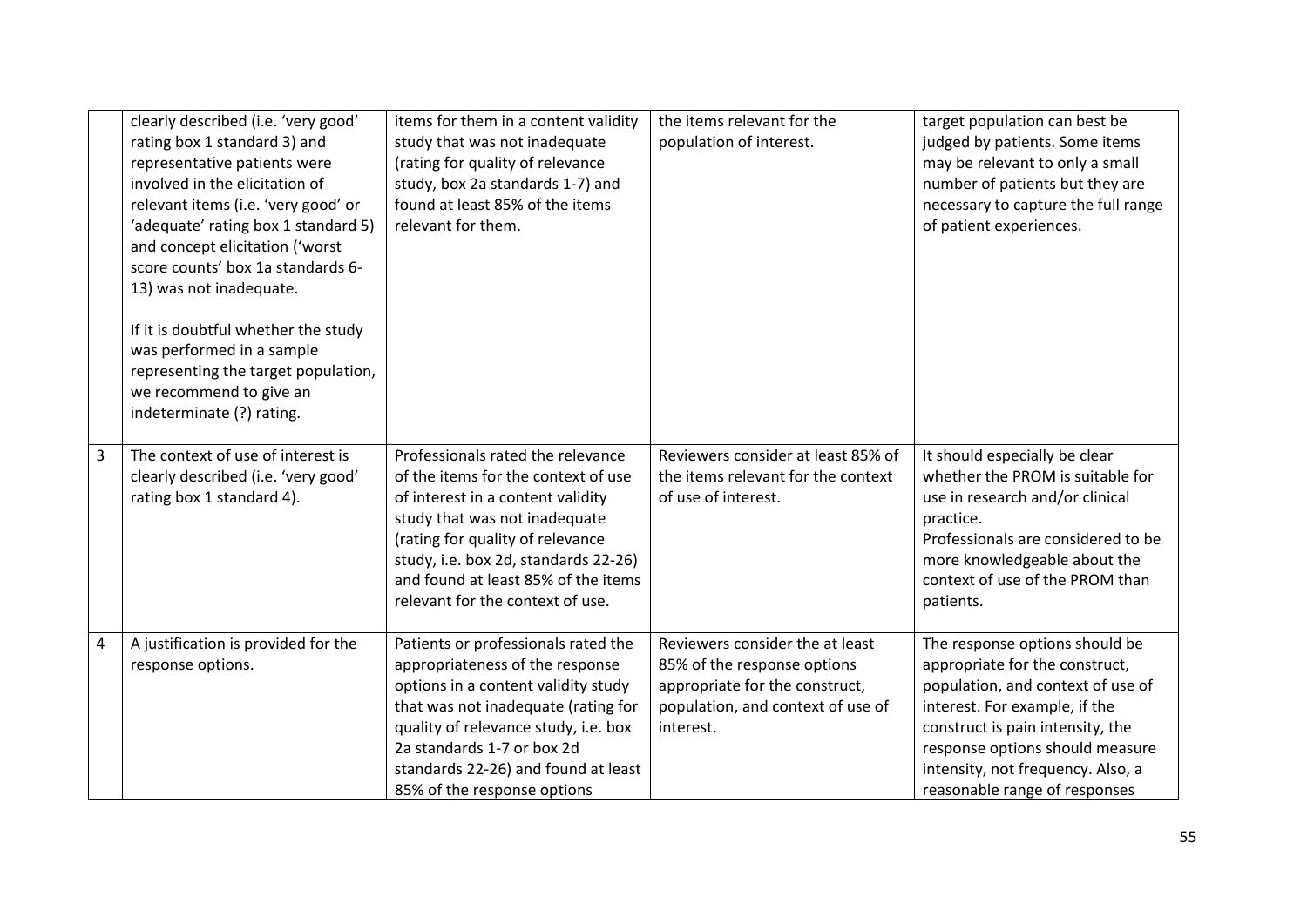|                |                                                                                                                                                                                                                                                                                                                         | relevant.                                                                                                                                                                                                                                                                                         |                                                                                                                          | should be provided for measuring<br>the construct of interest.                                                                                                                                                                                                                                                                                                                                                                                                        |
|----------------|-------------------------------------------------------------------------------------------------------------------------------------------------------------------------------------------------------------------------------------------------------------------------------------------------------------------------|---------------------------------------------------------------------------------------------------------------------------------------------------------------------------------------------------------------------------------------------------------------------------------------------------|--------------------------------------------------------------------------------------------------------------------------|-----------------------------------------------------------------------------------------------------------------------------------------------------------------------------------------------------------------------------------------------------------------------------------------------------------------------------------------------------------------------------------------------------------------------------------------------------------------------|
| 5              | A justification is provided for the<br>recall period.                                                                                                                                                                                                                                                                   | Patients or professionals rated the<br>appropriateness of the recall<br>period in a content validity study<br>that was not inadequate (rating for<br>quality of relevance study, i.e. box<br>2a standards 1-7 or box 2d<br>standards 22-26) and found the<br>recall period appropriate.           | Reviewers consider the recall<br>period appropriate for the<br>construct, population, and context<br>of use of interest. | The recall period can be important<br>for measuring the construct, for<br>example, whether there is no recall<br>period (do you feel depressed<br>now?) or whether the recall period<br>is 1 week (did you feel depressed<br>last week?). Different recall periods<br>may be important, depending on<br>the context. However, sometimes<br>is does not matter whether the<br>recall period is e.g. 1 or 2 weeks.                                                      |
| 6              | Patients were asked about the<br>comprehensiveness of the PROM in<br>the concept elicitation phase or in<br>a cognitive interview study that<br>was not inadequate (rating for<br>quality of comprehensiveness<br>study, i.e. box 1a standards 6-13,<br>or box 1b standards 26-35) and no<br>key concepts were missing. | Patients or professionals were<br>asked about the<br>comprehensiveness of the PROM in<br>a content validity study that was<br>not inadequate (rating for quality<br>of comprehensiveness study, i.e.<br>box 2b standards 8-14, or box 2e<br>standards 27-31) and no key<br>concepts were missing. | Reviewers consider the PROM<br>comprehensive for the construct,<br>population and context of use of<br>interest.         | The items should cover the full<br>breadth of the construct of<br>interest. However, there are often<br>good reasons for not including all<br>content suggested by patients in a<br>PROM, for example because an<br>item (or domain) is considered to<br>be outside the scope of the PROM.<br>When a total PROM score is<br>evaluated, the subscales (domain)<br>together should cover the full<br>breath of the construct that the<br>total PROM intends to measure. |
| $\overline{7}$ | Patients were asked about the<br>comprehensibility of the<br>instructions (including recall<br>period) in a cognitive interview<br>study that was not inadequate                                                                                                                                                        | Patients were asked about the<br>comprehensibility of the<br>instructions (including recall<br>period) in a content validity study<br>that was not inadequate (rating for                                                                                                                         |                                                                                                                          |                                                                                                                                                                                                                                                                                                                                                                                                                                                                       |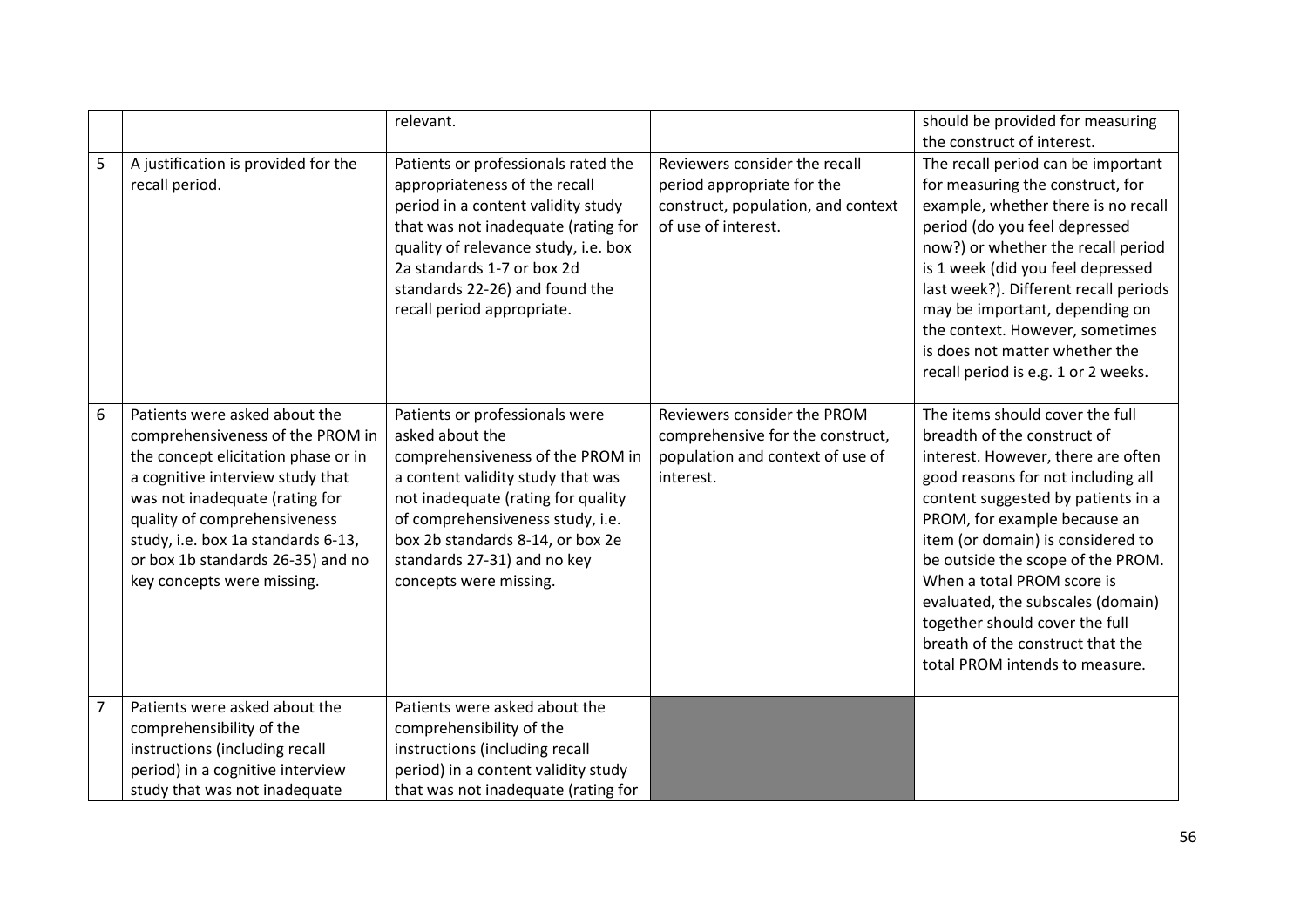|    | (rating for quality of               | quality of comprehensibility study, |                                    |                                     |
|----|--------------------------------------|-------------------------------------|------------------------------------|-------------------------------------|
|    | comprehensibility study, i.e. box 1b | box 2c standards 15-21) and no      |                                    |                                     |
|    | standards 16-25) and problems        | important problems were found.      |                                    |                                     |
|    | were adequately addressed.           |                                     |                                    |                                     |
| 8  | Patients were asked about the        | Patients were asked about the       |                                    |                                     |
|    | comprehensibility of the items and   | comprehensibility of the items and  |                                    |                                     |
|    | response options (including          | response options in a content       |                                    |                                     |
|    | wording of the items and response    | validity study that was not         |                                    |                                     |
|    | options) in a cognitive interview    | inadequate (rating for quality of   |                                    |                                     |
|    | study that was not inadequate        | comprehensibility study, box 2c     |                                    |                                     |
|    | (rating for quality of               | standards 15-21) and no important   |                                    |                                     |
|    | comprehensibility study, box 1b      | problems were found for at least    |                                    |                                     |
|    | standards 16-25) and problems        | 85% of the items and response       |                                    |                                     |
|    | were adequately addressed.           | options.                            |                                    |                                     |
| 9  |                                      |                                     | Reviewers consider at least 85% of | Consider aspects such as reading    |
|    |                                      |                                     | the items and response options     | level (a scale should not require   |
|    |                                      |                                     | appropriately worded.              | reading skills beyond that of a 12- |
|    |                                      |                                     |                                    | year old), ambiguous items,         |
|    |                                      |                                     |                                    | double-barrelled questions, jargon, |
|    |                                      |                                     |                                    | value-laden words, and length or    |
|    |                                      |                                     |                                    | items [97].                         |
| 10 |                                      |                                     | Reviewers consider at least 85% of | The response options should be      |
|    |                                      |                                     | the response options matching the  | appropriate to the question asked   |
|    |                                      |                                     | questions.                         | and should be linguistically linked |
|    |                                      |                                     |                                    | to the item content.                |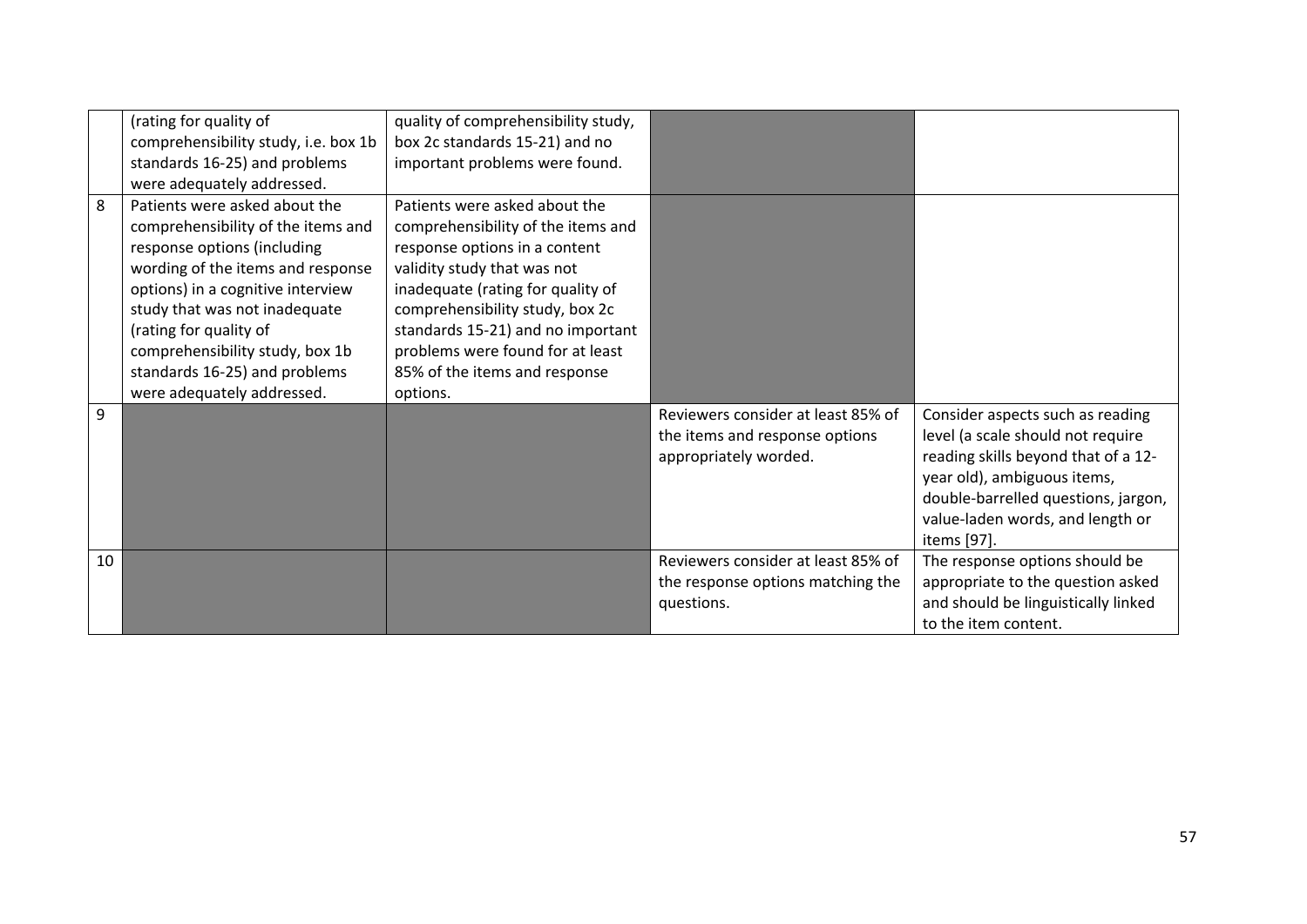|       | <b>RELEVANCE</b>                            | <b>COMPREHENSIVENESS</b> | <b>COMPREHENSIBILITY</b> |                         |
|-------|---------------------------------------------|--------------------------|--------------------------|-------------------------|
|       |                                             |                          | <b>PROM development</b>  | <b>Reviewers rating</b> |
|       |                                             |                          | study AND content        |                         |
|       |                                             |                          | validity studies         |                         |
| $+$   | At least criteria 1 and                     | Rating of criterion 6    | At least criterion 8 is  | Both criteria 9 and 10  |
|       | 2 are rated + AND at                        |                          | rated + and criterion 7  | are rated +             |
|       | least two of the other                      |                          | is NOT rated -           |                         |
|       | three criteria on                           |                          | Criterion 8 is           |                         |
|       | relevance are rated +                       |                          | considered the most      |                         |
|       | Criteria 1 and 2                            |                          | important, but for a     |                         |
|       | (relevance for                              |                          | sufficient rating        |                         |
|       | construct and                               |                          | criterion 7 should NOT   |                         |
|       | population) are                             |                          | be rated - (it may be    |                         |
|       | considered the most                         |                          | rated ?).                |                         |
|       | important criteria and                      |                          |                          |                         |
|       | therefore they need to                      |                          |                          |                         |
|       | be rated +.                                 |                          |                          |                         |
|       | A maximum of 1                              |                          |                          |                         |
|       | criterion rated $-$ is                      |                          |                          |                         |
|       | allowed, but reviewers                      |                          |                          |                         |
|       | can also rate $\pm$ in that                 |                          |                          |                         |
|       | case.                                       |                          |                          |                         |
|       | at least criteria 1 and 2                   | Rating of criterion 6    | Criterion 8 is rated -   | Both criteria 9 and 10  |
|       | are rated - AND at                          |                          | (independent of the      | are rated -             |
|       | least two of the other<br>three criteria on |                          | rating for criterion 7)  |                         |
|       | relevance are rated -                       |                          |                          |                         |
| ?     | At least two of the                         | Rating of criterion 6    | Criterion 8 is rated?    | At least one of the     |
|       | criteria are rated?                         |                          | (independent of the      | criteria is rated?      |
|       |                                             |                          | rating for criterion 7)  |                         |
| $\pm$ | All other situations                        | Rating of criterion 6    | Criterion 8 is rated +   | One criterion is rated  |
|       |                                             |                          | and criterion 7 is rated | + and one is rated -    |
|       |                                             |                          | $\qquad \qquad -$        |                         |

## **Table 3. Guidance for determining the RELEVANCE RATING, COMPREHENSIVENESS RATING, and COMPREHENSIBILITY RATING per study**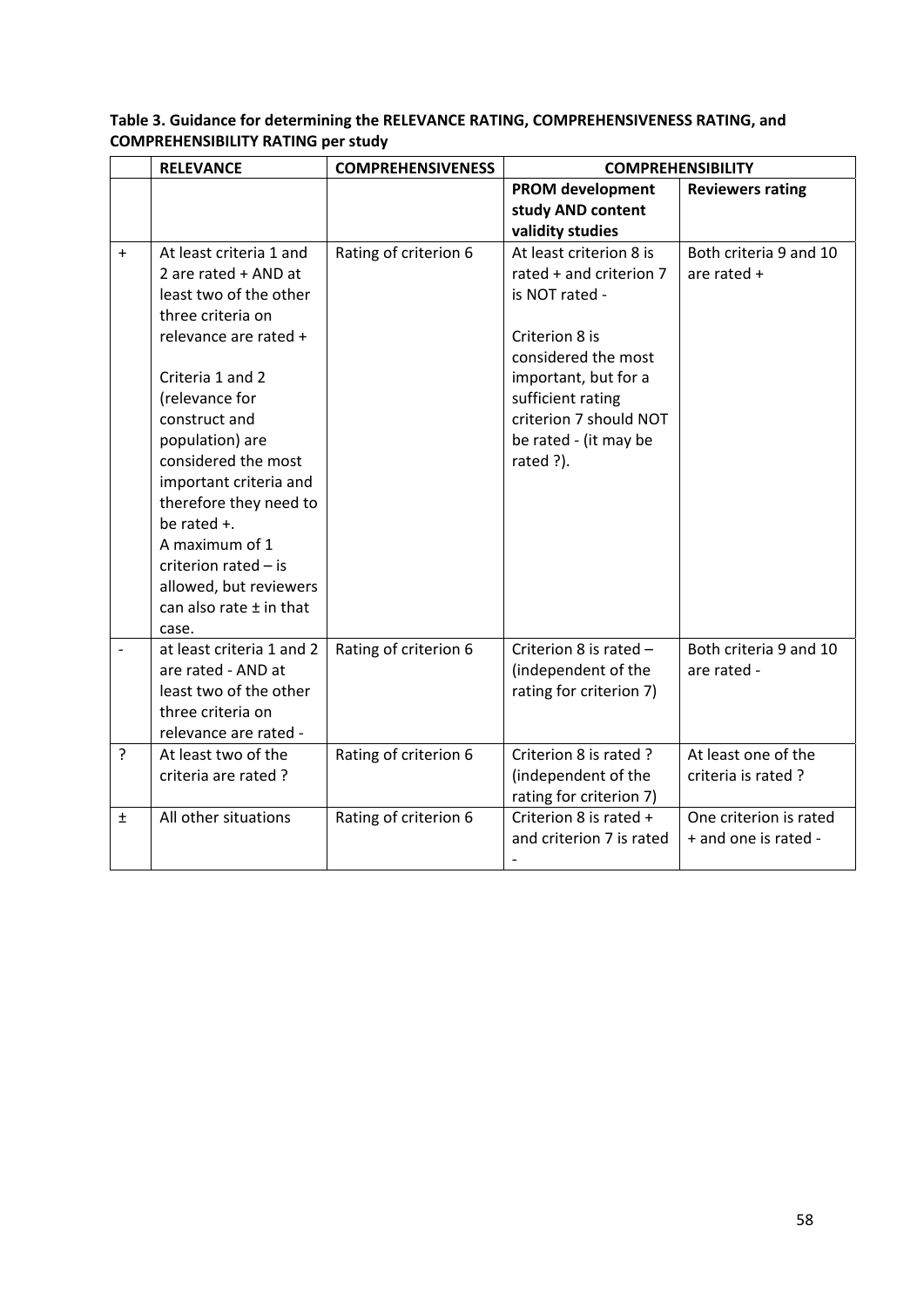| Table 4. Guidance for determining the CONTENT VALIDITY RATING per study |  |
|-------------------------------------------------------------------------|--|
|-------------------------------------------------------------------------|--|

| The RELEVANCE RATING is +, the COMPREHENSIVENESS RATING is +, and the     |  |  |
|---------------------------------------------------------------------------|--|--|
| <b>COMPREHENSIBILITY RATING is +</b>                                      |  |  |
| The RELEVANCE RATING is -, the COMPREHENSIVENESS RATING is -, and the     |  |  |
| <b>COMPREHENSIBILITY RATING is -</b>                                      |  |  |
| At least one of the ratings is $+$ and at least one of the ratings is $-$ |  |  |
| Two or more of the ratings are rated?                                     |  |  |

Note: Relevance, comprehensiveness, and comprehensibility are weighted equally. If reviewers consider one aspect more important than another or if the results for relevance, comprehensiveness, and comprehensibility are very different, we recommend not to determine a CONTENT VALIDITY RATING but to only report the RELEVANCE RATING, COMPREHENSIVENESS RATING, and COMPREHENSIBILITY RATING.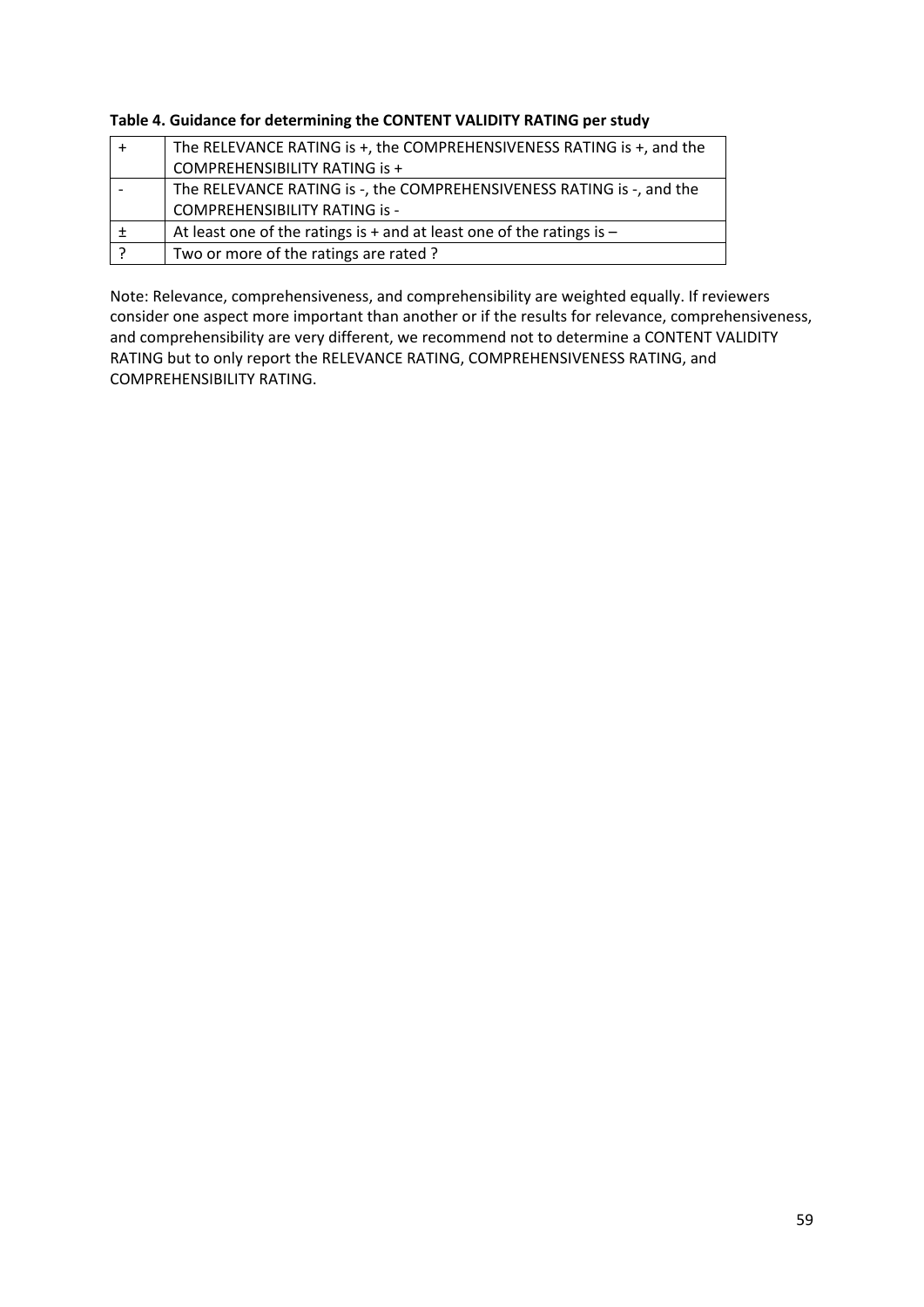**Step 3b. The results of all available studies are qualitatively summarized to determine whether OVERALL, the relevance, comprehensiveness, comprehensibility, and overall content validity of the PROM is sufficient (+), insufficient (–), or inconsistent (±).**

In this step, all results from the available studies on PROM development and content validity of the PROM, and the reviewer's rating (the ratings determined per study in step 3a) will be qualitatively summarized into OVERALL RATINGS for the relevance, comprehensiveness, comprehensibility, and overall content validity of the PROM. The focus is now on the PROM, while in the previous step the focus was on the single studies.

These OVERALL RATINGS will be filled in in the next to last column of Table 1.

The OVERALL RATINGS will be sufficient (+), insufficient (-), or inconsistent (±). An indeterminate overall rating (?) is not possible because the reviewer's rating is always available, which will be + or – or ±. If there are no content validity studies, or only content validity studies of inadequate quality, and the PROM development is of inadequate quality, the rating of the reviewers will determine the overall ratings. Indeterminate (?) ratings for development or content validity studies can be ignored.

## If the ratings per study are sufficient (+) or insufficient (-), the OVERALL RATINGS will also be **sufficient(+) or insufficient (‐)**

For example, if the RELEVANCE RATING based on the PROM development study is +, the RELEVANCE RATING based on content validity studies of the PROM is also +, and the reviewer's rating of the relevance of the PROM is also +, the OVERALL RELEVANCE RATING for the PROM will be +. If no content validity studies were performed but the RELEVANCE RATING based on the PROM development study was + and the reviewer's rating of relevance is also +, the OVERALL RELEVANCE RATING will be also be +.

## **If the ratings per study are inconsistent, explanations for inconsistency should be explored and OVERALL RATINGS may be determined for relevant subgroups of studies with similar results. If no explanation is found, the OVERALL RATINGS will be inconsistent (±)**

If the ratings of the PROM development study, the available content validity studies, and the reviewer's rating are inconsistent, reviewers should examine whether there is an explanation for the inconsistency. Explanations may lie in the population (e.g. differences in disease severity), the country in which the study was performed (or language version on the PROM), the year in which the PROM was developed, or the methods used in the study (e.g. study quality or patient versus professionals judgment). If an explanation is found, one should consider making subgroups of studies with similar results and draw conclusions on these subsets of studies.

Example: If different ratings were given to studies performed in acute patients versus chronic patients, separate OVERALL RATINGS for the content validity of the PROM could be determined for acute and chronic patients. For example, the OVERALL COMPREHENSIVENESS RATING may be sufficient (+) in acute patients, but insufficient (‐) in chronic patients (e.g. if evidence exists that key concepts for chronic patients are missing).

Some studies could be considered as providing more evidence than other studies and can be considered decisive in determining the OVERALL RATINGS when ratings are inconsistent:

• A content validity study provides more evidence than the PROM development study (because content validity studies evaluate the relevance, comprehensiveness and comprehensibility of a PROM in patients that were not included in the PROM development)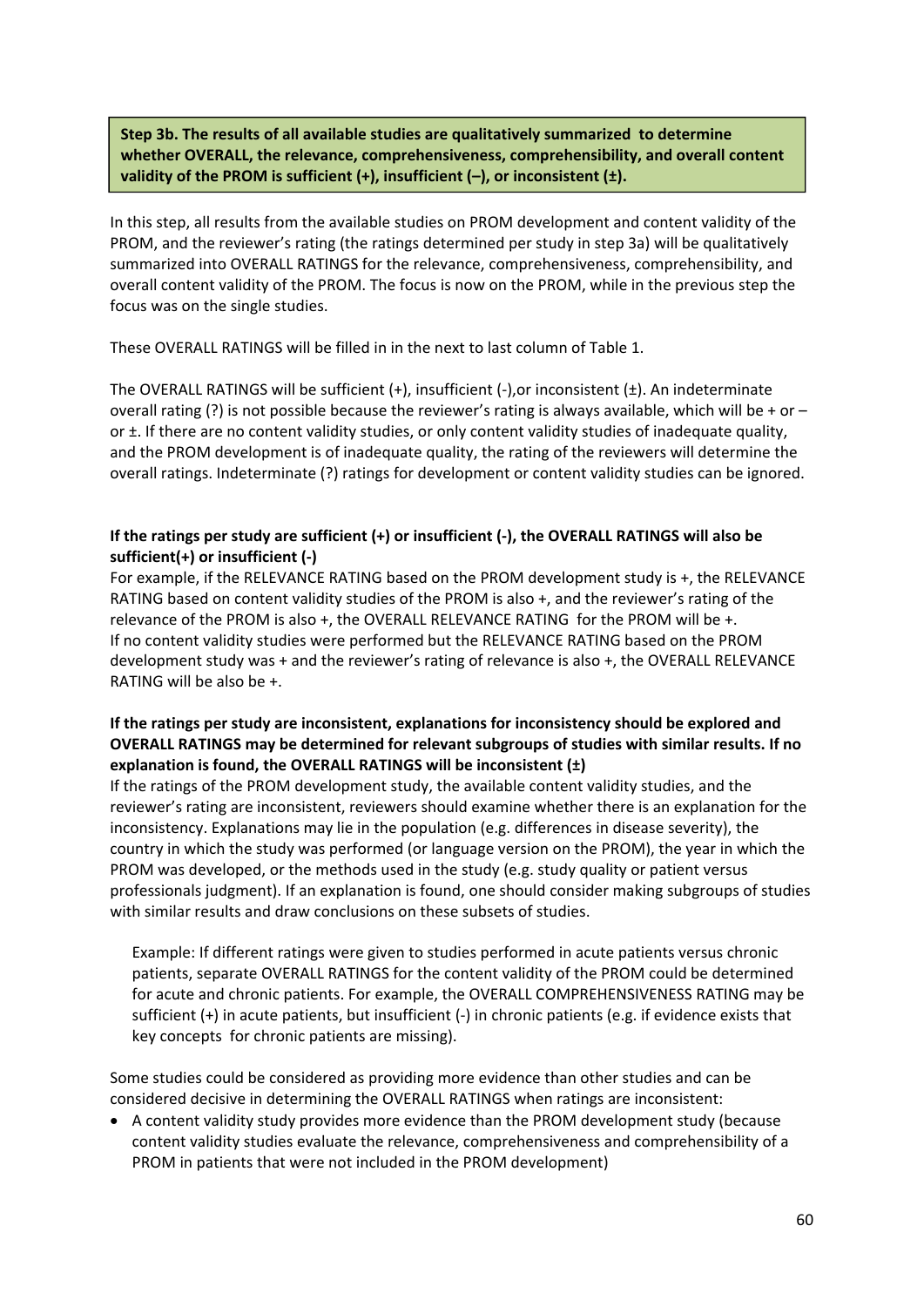- A content validity study and the PROM development study provide more evidence than the reviewers' ratings (because evidence from studies should be given more weight than the subjective opinion of the reviewers, even if they can be considered professionals as well)
- A higher quality study provides more evidence than a lower quality study

Example: If different RELEVANCE RATINGS were given to studies with very good or adequate quality than to studies with doubtful quality, one could consider determining the OVERALL RELEVANCE RATING based on the very good and adequate quality studies only and ignore the results of the doubtful quality studies. Otherwise studies of doubtful or inadequate quality (e.g. older studies) will always influence the overall ratings, even when multiple adequate or very good studies are available (e.g. performed later).

Example: If a different COMPREHENSIBILITY RATING was given to a content validity study than to the PROM development study, one could consider determining the OVERALL COMPREHENSIBILITY RATING on the content validity study only (if the content validity study is of at least adequate quality).

In some cases, more recent evidence can be considered more important than older evidence. This can also be taken into account when determining the OVERALL RATINGS.

Example: If a PROM was developed many years ago, it might have been comprehensive at that time, but reviewers may find the PROM not comprehensive for using it nowadays. For example, a PROM measuring limitations in daily activities in patients with rheumatologic hand conditions developed in the last century, may not include questions about using a computer or mobile phone, which is highly relevant nowadays. This may lead to inconsistent COMPREHENSIVENESS RATINGS based on the PROM development study or a content validity study and the reviewers' rating. In that case, one could consider using only the reviewers' rating to determine the OVERALL COMPREHENSIVENESS RATING and ignore the older results.

If no explanation can be found for inconsistent results the OVERALL RATING will be inconsistent  $(\pm)$ .

Example: If there are no content validity studies, the PROM development study is of doubtful quality, and the RELEVANCE RATING of the PROM development study is inconsistent with the reviewer's RELEVANCE RATING, the OVERALL RELEVANCE RATING could be rated as inconsistent  $(\pm).$ 

## **Content validity of a total PROM score**

As indicated before, we recommend to rate the content validity of each subscale of a (multi‐ dimensional) PROM separately. However, for multidimensional PROMs where subscale scores are added up into a total score, it is also possible to give a rating for the relevance, comprehensiveness, comprehensibility, and overall content validity of the total score, by combining the evidence on each of the subscales. If the OVERALL RATINGS of all subscales are sufficient (+) or insufficient (‐), the OVERALL RATINGS for the total PROM score will also be sufficient(+) or insufficient (‐). If the OVERALL RATINGS across the subscales are inconsistent or indeterminate, the OVERALL RATINGS for the total PROM score will also be inconsistent or indeterminate.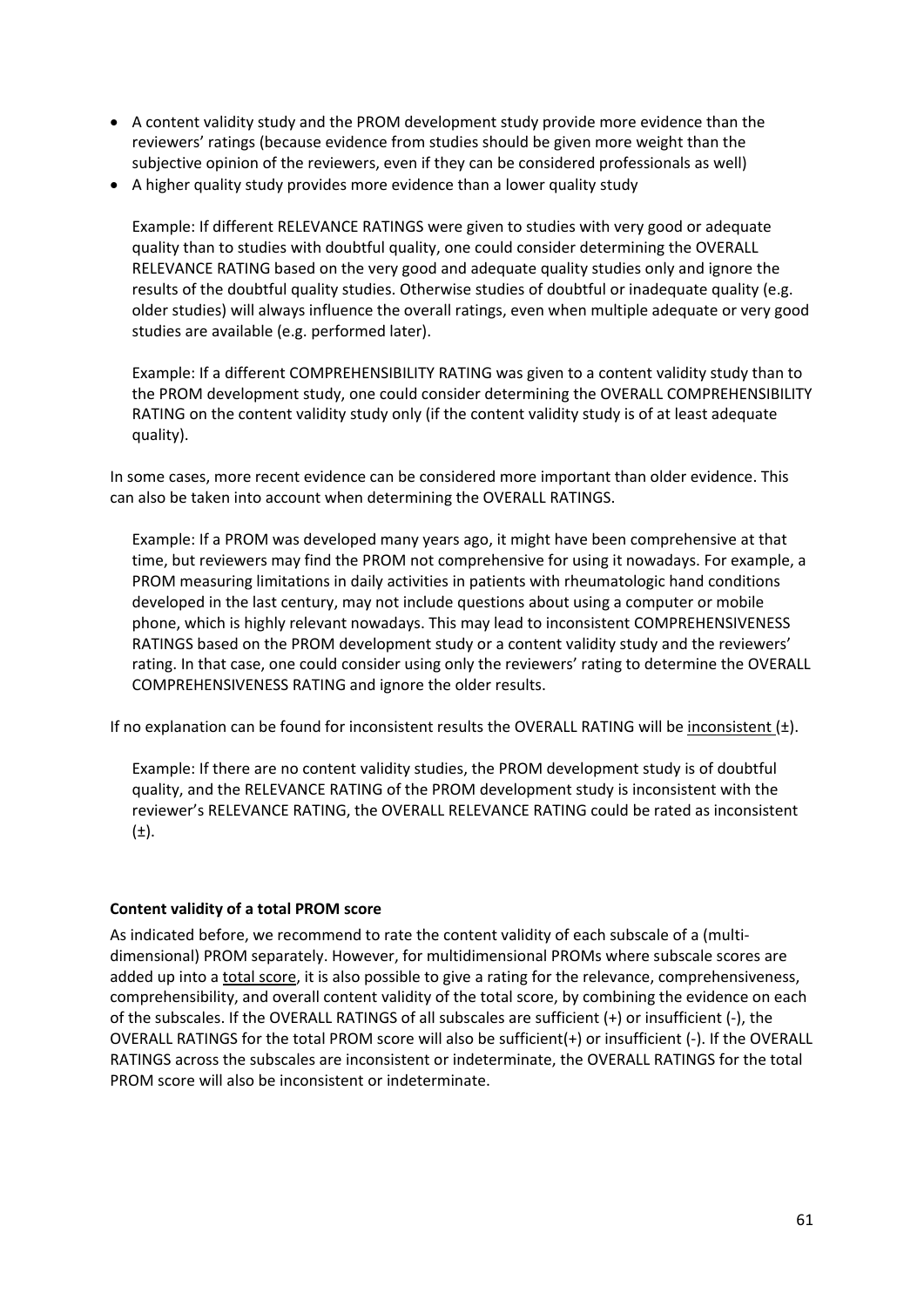## **Step 3c. The OVERALL RATINGS will be accompanied by a grading for the quality of the evidence**

The OVERALL RATINGS determined in step 3b will be accompanied by a rating for the quality of the evidence (i.e. the total body of evidence of the content validity of a PROM). The quality of the evidence indicates how confident we are that the OVERALL RATINGS are trustworthy. The evidence can be of high, moderate, low, or very low quality, depending on the number and quality of the available studies, the results of the studies, the reviewer's rating, and the consistency of the results.

For systematic reviews of clinical trials, the GRADE approach was developed for grading the quality of evidence in systematic reviews of clinical trials (http://www.gradeworkinggroup.org/intro.htm) [98]. For systematic reviews of PROMs we developed a modified GRADE approach, shown in Table 5. The GRADE approach uses five factors to determine the quality of the evidence: risk of bias (quality of the studies), inconsistency (of the results of the studies), indirectness (evidence comes from different populations, interventions or outcomes that the ones of interest in the review), imprecision (wide confidence intervals), and publication bias (negative results are less often published). For evaluating content validity, three of these factors are applicable: risk of bias, inconsistency, and indirectness. These factors are most relevant for evaluating content validity. Imprecision and publication bias are not taken into account.

| <b>Study design</b>               | <b>Quality of evidence</b> | Lower if                                       |
|-----------------------------------|----------------------------|------------------------------------------------|
| At least 1 content validity study | High                       | Risk of bias                                   |
| No content validity studies       | Moderate                   | -1 Serious                                     |
|                                   | Low                        | -2 Very serious                                |
|                                   | Very low                   | -3 Very serous                                 |
|                                   |                            | Inconsistency<br>-1 Serious<br>-2 Very serious |
|                                   |                            | Indirectness<br>-1 Serious<br>-2 Very serious  |

**Table 5. Grading the quality of evidence on content validity (modified GRADE approach)**

For each OVERALL RATING determined in step 3b the quality of the evidence will be determined, using Table 5. The rating for the quality of the evidence will be filled in in the last column of Table 1.

If in step 3b the results of some studies are ignored, these studies should also be ignored in determining the quality of the evidence. For example, if only the results of high quality studies are considered in determining the OVERALL RATING, then only the high quality studies determine the quality of the evidence.

The GRADE approach is meant to downgrade evidence when there are concerns about the quality of the evidence. The starting point is always the assumption that the OVERALL RATING is of high quality. The quality of evidence is subsequently downgraded by one or two levels per factor to moderate, low, or very low when studies' quality is doubtful or inadequate (i.e. risk of bias), or when there is (unexplained) inconsistency or indirect results. Below we explain in more detail how the three GRADE factors can be interpreted and applied in evaluating the content validity of PROMs, and why imprecision and publication bias are not taken into account.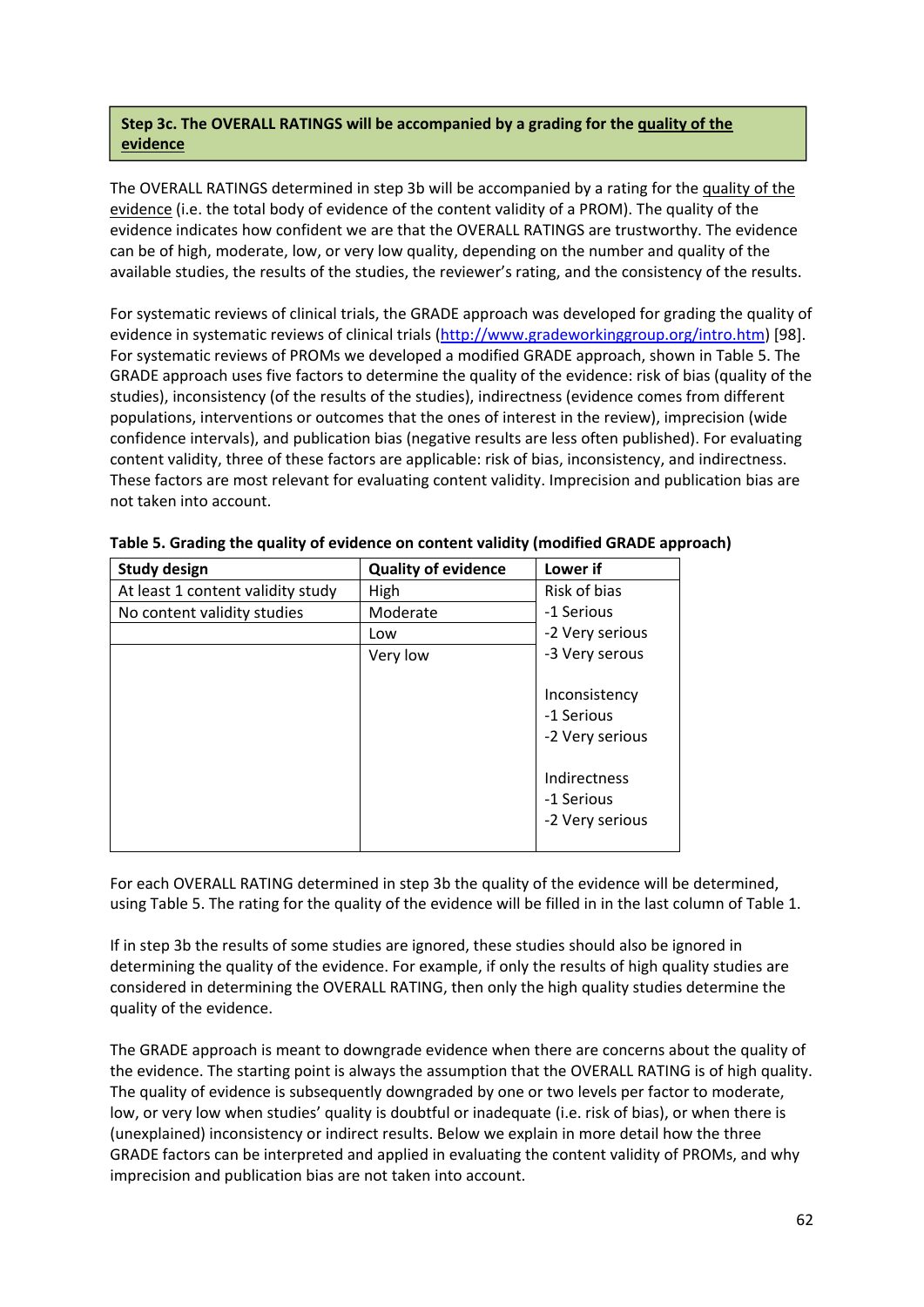Risk of bias can occur if the quality of the PROM development study or the quality of additional content validity studies is doubtful. Our recommendations for down grading for risk of bias are presented in Figure 1. We recommend to grade down for serious risk of bias (‐1 level, e.g. from high to moderate) if the available content validity studies are of doubtful quality. We recommend to grade down for very serious risk of bias (‐2 levels) if there are no content validity studies (or only of inadequate quality) and the PROM development study is of doubtful quality. We recommend to grade down ‐3 levels (to very low evidence) if there are no content validity studies (or only of inadequate quality) and the PROM development study is of inadequate quality. In the latter case, the OVERALL RATING will be based only on the reviewer's rating.

Figure 1 shows that high quality evidence for content validity can be obtained by at least one content validity study of adequate quality, independent of the quality of the PROM development. This means that high quality evidence for content validity study can also be obtained for PROMs that were poorly developed.



<sup>1</sup> Evidence is only based on the reviewer's rating



Inconsistency can occur if the ratings of the PROM development study and additional content validity studies are inconsistent or if the ratings of these studies are inconsistent with the reviewers' ratings of the PROM. Inconsistency may already have been solved in step 3b, by making subgroups of studies with similar results and provide OVERALL RATINGS for these subgroups of studies. However, an alternative solution could be to give one OVERALL RATING, including all studies, even if the ratings per study are inconsistent, and grade down the quality of the evidence for inconsistency. It is up to the review team to decide which seems to be the best solution for their review.

Indirectness can occur if content validity studies are included that were performed in another population or another context of use than the population or context of use of interest in the systematic review, or if the content validity study assessed whether the PROM was valid for measuring another construct of interest than the one in the systematic review. Such studies could provide evidence on the comprehensibility of the PROM, but the evidence for the relevance and comprehensiveness may be considered indirect because this clearly depend on the construct and population of interest. In that case, it is possible to downgrade the evidence for indirectness.

Example: in a systematic review of PROMs for patients with hand Osteoarthritis (OA) the Disabilities of the Arm, Shoulder an Hand (DASH) questionnaire was included as a measure of physical function and symptoms. No content validity study of the DASH has been performed in patients with hand OA. However, the DASH was designed for patients with any or several musculoskeletal disorders of the upper limb and therefore content validity studies performed in other patients with upper extremity problems may provide some evidence on the content validity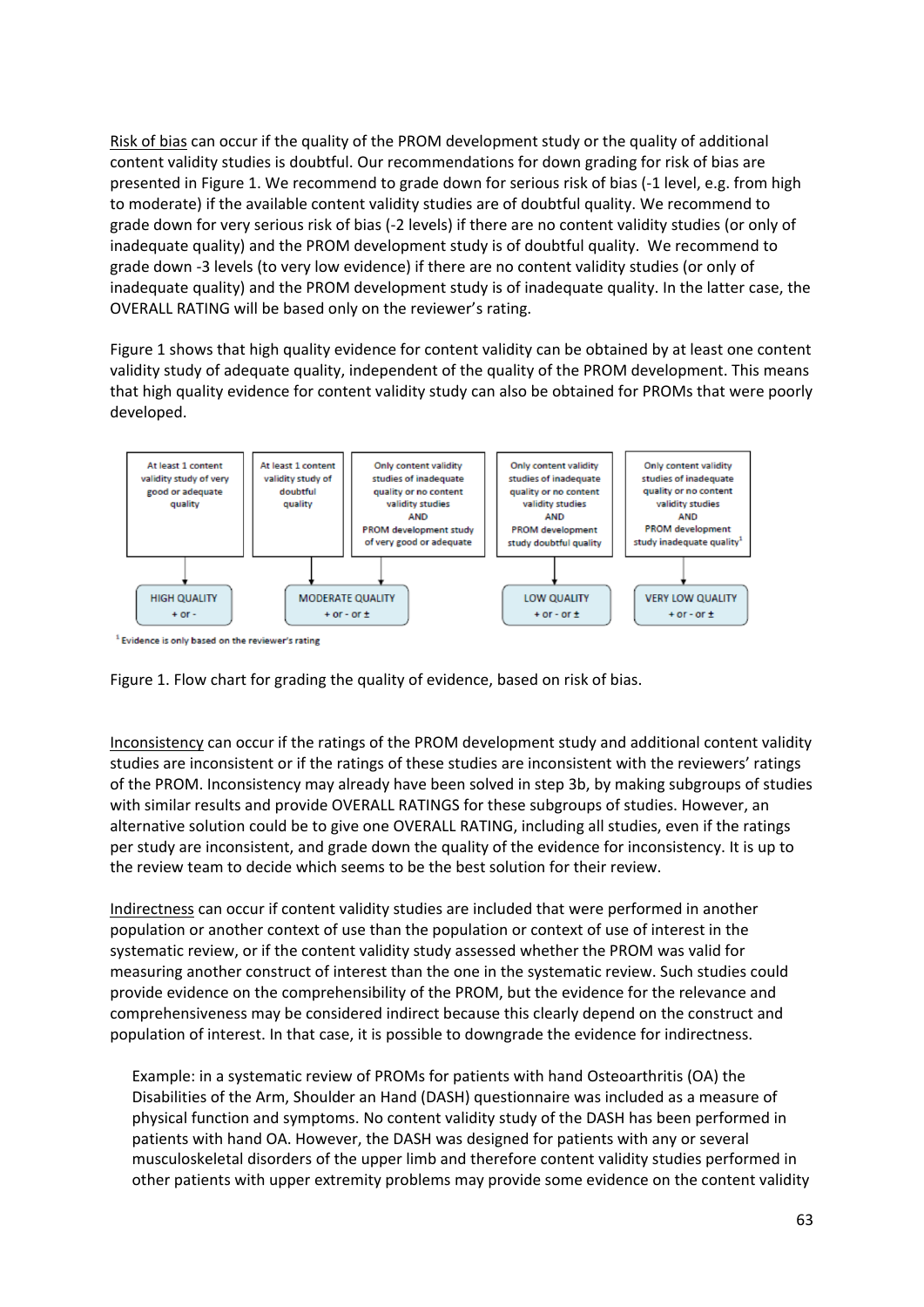for hand OA patients. Evidence for comprehensibility of the PROM obtained in other populations with upper extremity problems may be considered also relevant for hand OA patients. Evidence on relevance and comprehensiveness are more context‐specific and this information may therefore be included as indirect evidence of the content validity of the DASH in patients with hand OA. In that case, the evidence for relevance and comprehensiveness could be downgraded (e.g. from high quality evidence to moderate quality evidence or from moderate to low quality evidence) for indirectness.

Indirectness can also occur when the PROM was developed for a target population that is not the same as the population of interest in the review. In the example above, the DASH was developed for a broader target population (musculoskeletal disorders of the upper limb) than the population of interest in the review (hand OA). If only a few patients with hand OA were involved in the PROM development one may not be sure that the items of the DASH are relevant and comprehensive for patients with hand OA. In that case, reviewers may consider to down grade the quality of the evidence from the PROM development study for indirectness.

Imprecision is less relevant for content validity because PROM development and content validity studies concern qualitative research. Publication bias is difficult to assess because of a lack of registries for PROM development studies and content validity studies.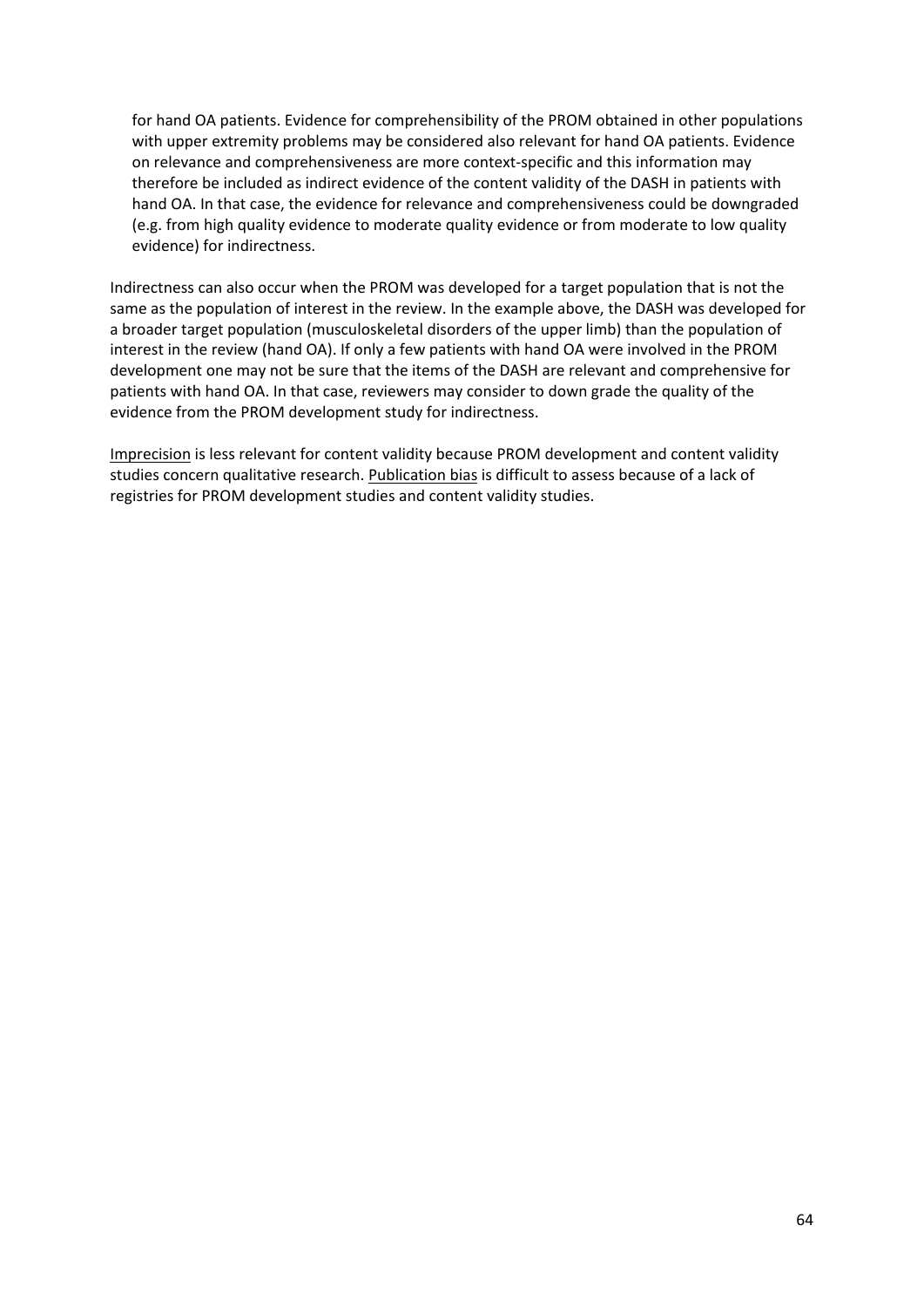## **Reporting a systematic review on the content validity of PROMs**

In reporting conclusions on the content validity of a PROM, both the OVERALL RATING and the quality of the evidence should be mentioned.

Example: "There is high quality evidence for sufficient content validity of PROM X".

Example: "There is moderate quality evidence for sufficient relevance and comprehensibility of PROM Y, but there is very low quality evidence for insufficient comprehensiveness of PROM Y".

We recommend to report the following information in a systematic review of the content validity of PROMs:

- 1. Characteristics of the PROMs (construct, target population, intended context of use, number of scales, number of items, recall period, etc.)
- 2. Quality of the PROM development (ratings of box 1)
- 3. Study characteristics of the available content validity studies (study population, sample size, study design, patients and/or professionals involved)
- 4. Quality of available content validity studies (ratings of box 2)
- 5. OVERALL RELEVANCE RATING, OVERALL COMPREHENSIVENESS RATING, OVERALL COMPREHENSIBILITY RATING and OVERALL CONTENT VALIDITY RATING per PROM and the associated quality of the evidence (green columns Table 1)

When using the Excel file to rate the quality of the studies, the summary ratings to be presented under point 2 and 3, will be generated in a separate worksheet that can be included in the manuscript.

An example of a systematic review of the content validity of PROMs can be found in Chiarotti et al [99].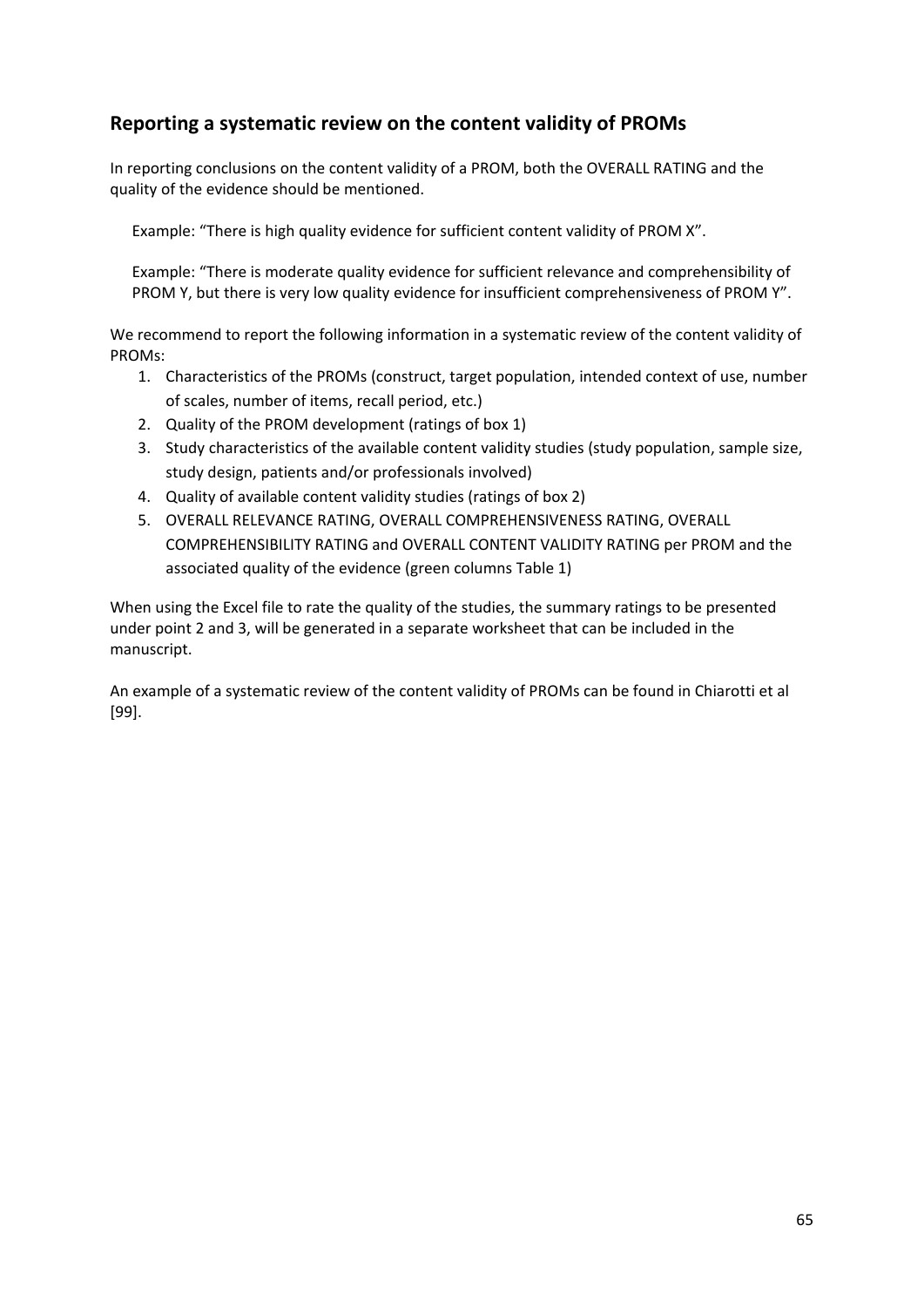## **References**

- 1. Mokkink, L. B., Terwee, C. B., Patrick, D. L., Alonso, J., Stratford, P. W., Knol, D. L., Bouter, L. M., & de Vet, H. C. (2010). The COSMIN checklist for assessing the methodological quality of studies on measurement properties of health status measurement instruments: an international Delphi study. Qual Life Res, 19(4), 539‐549.
- 2. Terwee, C. B., Prinsen, C. A. C., Chiarotto, A., De Vet, H. C. W., Westerman, M. J., Patrick, D. L., Alonso, J., Bouter, L. M., & Mokkink, L. B. (2017). COSMIN standards and criteria for evaluating the content validity of health‐related Patient‐Reported Outcome Measures: a Delphi study. Qual Life Res in press.
- 3. Mokkink, L. B., Terwee, C. B., Patrick, D. L., Alonso, J., Stratford, P. W., Knol, D. L., Bouter, L. M., & de Vet, H. C. (2010). The COSMIN study reached international consensus on taxonomy, terminology, and definitions of measurement properties for health‐related patient‐reported outcomes. J Clin Epidemiol, 63(7), 737‐745.
- 4. Terwee, C. B., Mokkink, L. B., Knol, D. L., Ostelo, R. W., Bouter, L. M., & de Vet, H. C. (2012). Rating the methodological quality in systematic reviews of studies on measurement properties: a scoring system for the COSMIN checklist. Qual Life Res, 21(4), 651‐657.
- 5. Balemans, A. C., Fragala‐Pinkham, M. A., Lennon, N., Thorpe, D., Boyd, R. N., O'Neil, M. E., Bjornson, K., Becher, J. G., & Dallmeijer, A. J. (2013). Systematic review of the clinimetric properties of laboratory‐ and field‐based aerobic and anaerobic fitness measures in children with cerebral palsy. Arch Phys Med Rehabil, 94(2), 287‐301.
- 6. Dobson, F., Choi, Y. M., Hall, M., & Hinman, R. S. (2012). Clinimetric properties of observer‐ assessed impairment tests used to evaluate hip and groin impairments: a systematic review. Arthritis Care Res (Hoboken), 64(10), 1565‐1575.
- 7. Saether, R., Helbostad, J. L., Riphagen, II, & Vik, T. (2013). Clinical tools to assess balance in children and adults with cerebral palsy: a systematic review. Dev Med Child Neurol, 55(11), 988‐999.
- 8. Vrijman, C., Linthorst Homan, M. W., Limpens, J., van der Veen, W., Wolkerstorfer, A., Terwee, C. B., & Spuls, P. I. (2012). Measurement properties of outcome measures for vitiligo. A systematic review. Arch Dermatol, 148(11), 1302‐1309.
- 9. Mokkink, L. B., de Vet, H. C. W., Prinsen, C. A. C., Patrick, D. L., Alonso, J., Bouter, L. M., & Terwee, C. B. (2017). COSMIN risk of bias checklist for assessing the methodological quality of studies on the measurement properties of Patient‐Reported Outcome Measures. Qual Life Res 2017, Dec 19 [epub ahead of print].
- 10. Prinsen, C. A., Mokkink, L. B., Bouter, L. M., Alonso, J., Patrick, D. L., De Vet, H. C. W., & Terwee, C. B. (2017). COSMIN guideline for systematic reviews of outcome measurement instruments. Qual Life Res in press.
- 11. Prinsen, C. A., Vohra, S., Rose, M. R., Boers, M., Tugwell, P., Clarke, M., Williamson, P. R., & Terwee, C. B. (2016). How to select outcome measurement instruments for outcomes included in a "Core Outcome Set" ‐ a practical guideline. Trials, 17(1), 449.
- 12. Reeve, B. B., Wyrwich, K. W., Wu, A. W., Velikova, G., Terwee, C. B., Snyder, C. F., Schwartz, C., Revicki, D. A., Moinpour, C. M., McLeod, L. D., Lyons, J. C., Lenderking, W. R., Hinds, P. S., Hays, R. D., Greenhalgh, J., Gershon, R., Feeny, D., Fayers, P. M., Cella, D., Brundage, M., Ahmed, S., Aaronson, N. K., & Butt, Z. (2013). ISOQOL recommends minimum standards for patient-reported outcome measures used in patient-centered outcomes and comparative effectiveness research. Qual Life Res, 22(8), 1889‐1905.
- 13. Abanobi, O. C. (1986). Content validity in the assessment of health status. Health Values, 10(4), 37‐40.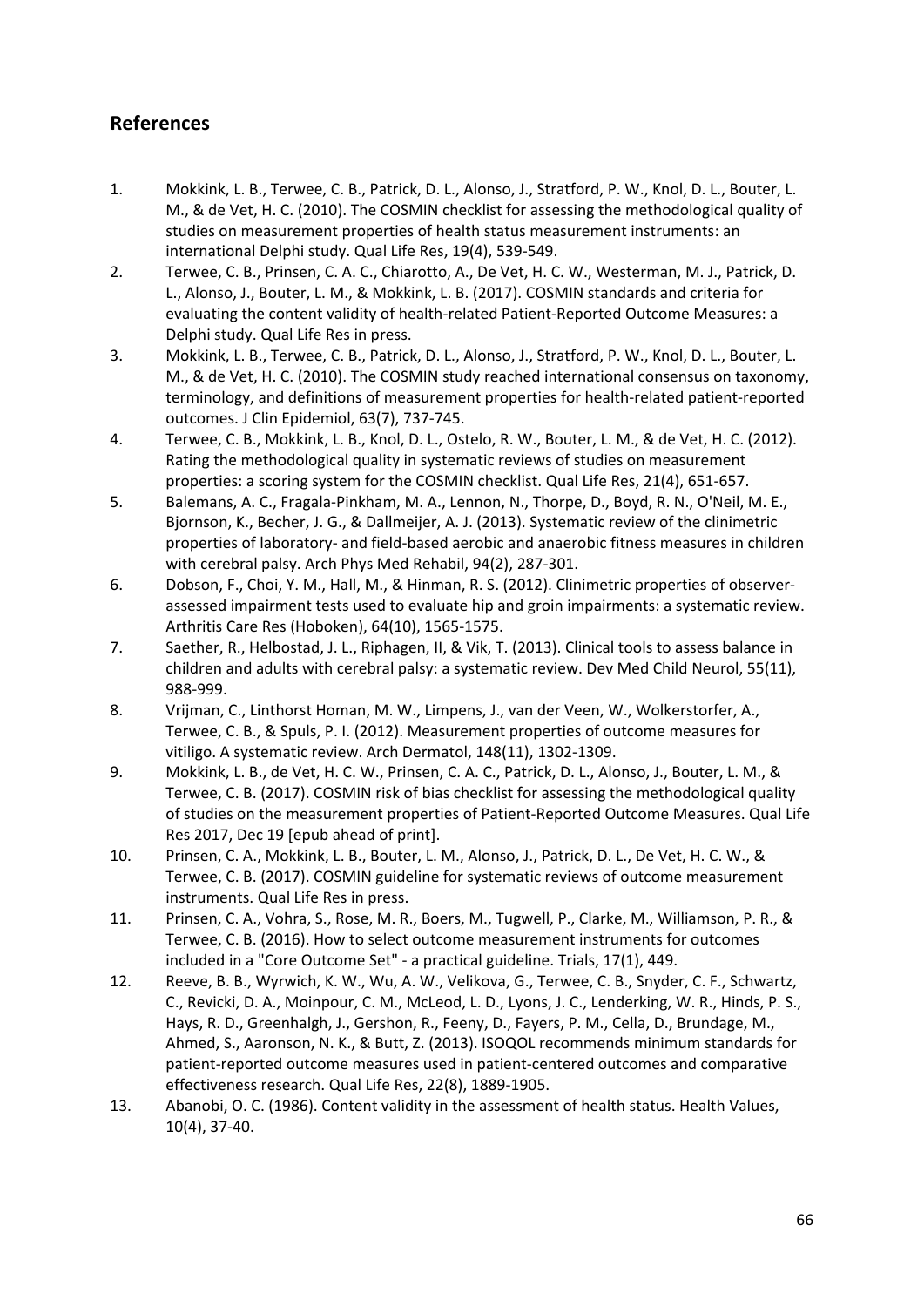- 14. Armstrong, T. S., Cohen, M. Z., Eriksen, L., & Cleeland, C. (2005). Content validity of self‐ report measurement instruments: an illustration from the development of the Brain Tumor Module of the M.D. Anderson Symptom Inventory. Oncol Nurs Forum, 32(3), 669‐676.
- 15. Basch, E., Abernethy, A. P., & Reeve, B. B. (2011). Assuring the patient centeredness of patient‐reported outcomes: content validity in medical product development and comparative effectiveness research. Value Health, 14(8), 965‐966.
- 16. Beck, C. T. (1999). Content validity exercises for nursing students. J Nurs Educ, 38(3), 133‐ 135.
- 17. Beck, C. T., & Gable, R. K. (2001). Ensuring content validity: an illustration of the process. J Nurs Meas, 9(2), 201‐215.
- 18. Beckstead, J. W. (2009). Content validity is naught. Int J Nurs Stud, 46(9), 1274‐1283.
- 19. Brod, M., Tesler, L. E., & Christensen, T. L. (2009). Qualitative research and content validity: developing best practices based on science and experience. Qual Life Res, 18(9), 1263-1278.
- 20. De Champlain, A. F., Grabovsky, I., Scoles, P. V., Pannizzo, L., Winward, M., Dermine, A., & Himpens, B. (2011). Collecting evidence of content validity for the international foundations of medicine examination: an expert‐based judgmental approach. Teach Learn Med, 23(2), 144‐147.
- 21. Fehnel, S. (2009). Establishing optimal requirements for content validity: a work in progress. Value Health, 12(8), 1074.
- 22. Grant, J. S., & Kinney, M. R. (1992). Using the Delphi technique to examine the content validity of nursing diagnoses. Nurs Diagn, 3(1), 12‐22.
- 23. Johnston, M., Dixon, D., Hart, J., Glidewell, L., Schroder, C., & Pollard, B. (2014). Discriminant content validity: a quantitative methodology for assessing content of theory‐based measures, with illustrative applications. Br J Health Psychol, 19(2), 240‐257.
- 24. Leidy, N. K., & Vernon, M. (2008). Perspectives on patient-reported outcomes : content validity and qualitative research in a changing clinical trial environment. Pharmacoeconomics, 26(5), 363‐370.
- 25. Lynn, M. R. (1986). Determination and quantification of content validity. Nurs Res, 35(6), 382‐385.
- 26. Magasi, S., Ryan, G., Revicki, D., Lenderking, W., Hays, R. D., Brod, M., Snyder, C., Boers, M., & Cella, D. (2012). Content validity of patient‐reported outcome measures: perspectives from a PROMIS meeting. Qual Life Res, 21(5), 739‐746.
- 27. Mastaglia, B., Toye, C., & Kristjanson, L. J. (2003). Ensuring content validity in instrument development: challenges and innovative approaches. Contemp Nurse, 14(3), 281‐291.
- 28. O'Connor, R. (1992). Health-related quality of life measures need content validity. Aust Health Rev, 15(2), 155‐163.
- 29. Olshansky, E., Lakes, K. D., Vaughan, J., Gravem, D., Rich, J. K., David, M., Nguyen, H., & Cooper, D. (2012). Enhancing the Construct and Content Validity of Rating Scales for Clinical Research: Using Qualitative Methods to Develop a Rating Scale to Assess Parental Perceptions of Their Role in Promoting Infant Exercise. Int J Educ Psychol Assess, 10(1), 36‐ 50.
- 30. Patrick, D. L., Burke, L. B., Gwaltney, C. J., Leidy, N. K., Martin, M. L., Molsen, E., & Ring, L. (2011). Content validity--establishing and reporting the evidence in newly developed patientreported outcomes (PRO) instruments for medical product evaluation: ISPOR PRO Good Research Practices Task Force report: part 2‐‐assessing respondent understanding. Value Health, 14(8), 978‐988.
- 31. Patrick, D. L., Burke, L. B., Gwaltney, C. J., Leidy, N. K., Martin, M. L., Molsen, E., & Ring, L. (2011). Content validity--establishing and reporting the evidence in newly developed patientreported outcomes (PRO) instruments for medical product evaluation: ISPOR PRO good research practices task force report: part 1‐‐eliciting concepts for a new PRO instrument. Value Health, 14(8), 967‐977.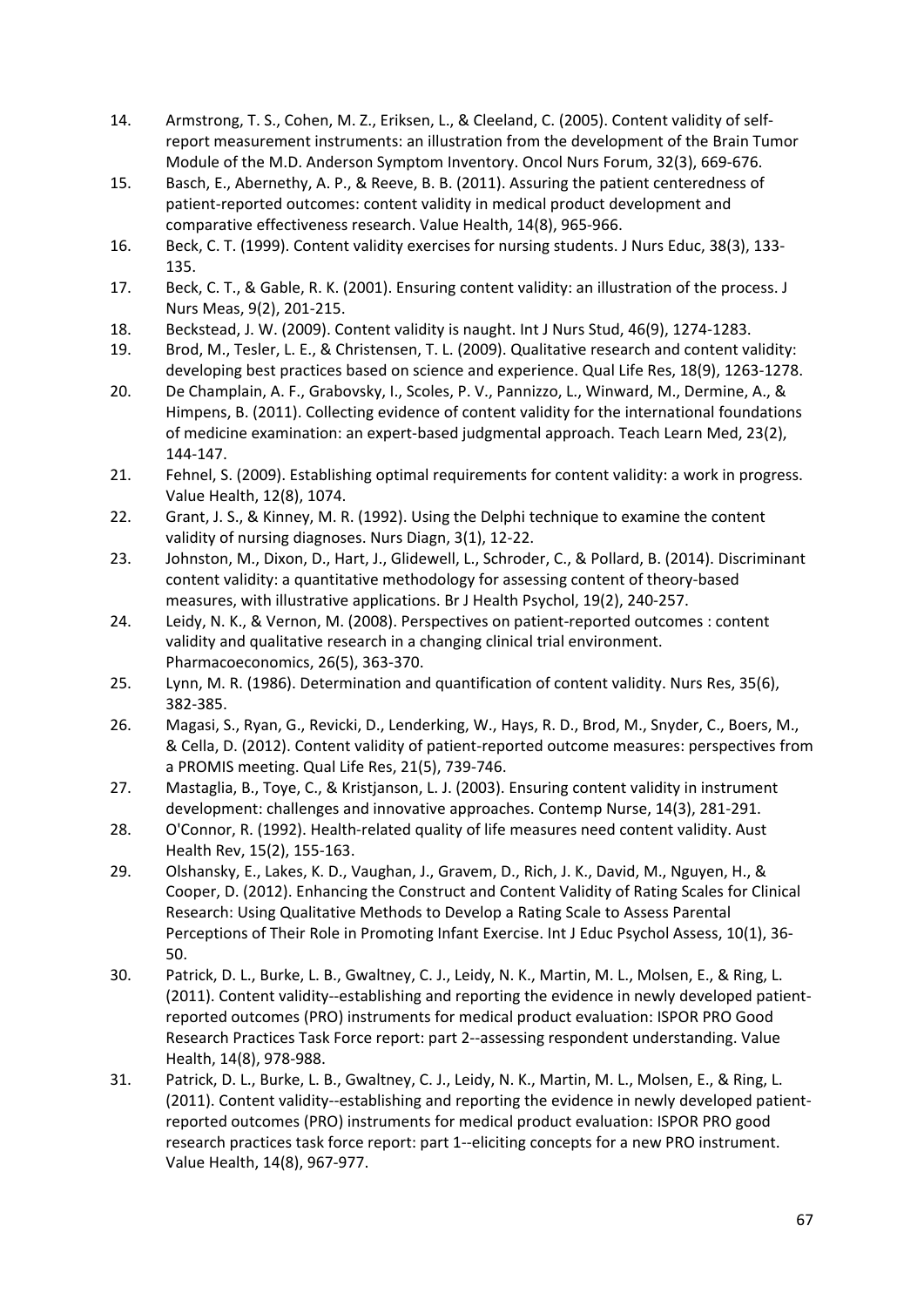- 32. Polit, D. F., & Beck, C. T. (2006). The content validity index: are you sure you know what's being reported? Critique and recommendations. Res Nurs Health, 29(5), 489‐497.
- 33. Polit, D. F., Beck, C. T., & Owen, S. V. (2007). Is the CVI an acceptable indicator of content validity? Appraisal and recommendations. Res Nurs Health, 30(4), 459‐467.
- 34. Rothman, M., Burke, L., Erickson, P., Leidy, N. K., Patrick, D. L., & Petrie, C. D. (2009). Use of existing patient‐reported outcome (PRO) instruments and their modification: the ISPOR Good Research Practices for Evaluating and Documenting Content Validity for the Use of Existing Instruments and Their Modification PRO Task Force Report. Value Health, 12(8), 1075‐1083.
- 35. Tilden, V. P., Nelson, C. A., & May, B. A. (1990). Use of qualitative methods to enhance content validity. Nurs Res, 39(3), 172‐175.
- 36. Vogt, D. S., King, D. W., & King, L. A. (2004). Focus groups in psychological assessment: enhancing content validity by consulting members of the target population. Psychol Assess, 16(3), 231‐243.
- 37. Wynd, C. A., Schmidt, B., & Schaefer, M. A. (2003). Two quantitative approaches for estimating content validity. West J Nurs Res, 25(5), 508‐518.
- 38. Kuper, A., Reeves, S., & Levinson, W. (2008). An introduction to reading and appraising qualitative research. BMJ, 337, a288.
- 39. Association, A. E. R., Association, A. P., & Education, N. C. o. M. i. (2014). Standards for Educational & Psychological Testing.
- 40. Fitzpatrick, R., Davey, C., Buxton, M. J., & Jones, D. R. (1998). Evaluating patient‐based outcome measures for use in clinical trials. Health Technol Assess, 2(14), i‐iv, 1‐74.
- 41. Lasch, K. E., Marquis, P., Vigneux, M., Abetz, L., Arnould, B., Bayliss, M., Crawford, B., & Rosa, K. (2010). PRO development: rigorous qualitative research as the crucial foundation. Qual Life Res, 19(8), 1087‐1096.
- 42. Duruoz, M. T., Poiraudeau, S., Fermanian, J., Menkes, C. J., Amor, B., Dougados, M., & Revel, M. (1996). Development and validation of a rheumatoid hand functional disability scale that assesses functional handicap. J Rheumatol, 23(7), 1167‐1172.
- 43. Fairbank, J. C., Couper, J., Davies, J. B., & O'Brien, J. P. (1980). The Oswestry low back pain disability questionnaire. Physiotherapy, 66(8), 271‐273.
- 44. Wilson, I. B., & Cleary, P. D. (1995). Linking clinical variables with health-related quality of life. A conceptual model of patient outcomes. JAMA, 273(1), 59‐65.
- 45. Ettema, T. P., Droes, R. M., de Lange, J., Mellenbergh, G. J., & Ribbe, M. W. (2007). QUALIDEM: development and evaluation of a dementia specific quality of life instrument. Scalability, reliability and internal structure. Int J Geriatr Psychiatry, 22(6), 549‐556.
- 46. Khadra, C., Le May, S., Tremblay, I., Dupuis, F., Cara, C., Mercier, G., Vachon, M. F., & Lachance Fiola, J. (2015). Development of the Adolescent Cancer Suffering Scale. Pain Res Manag, 20(4), 213‐219.
- 47. Hilditch, J. R., Lewis, J., Peter, A., van Maris, B., Ross, A., Franssen, E., Guyatt, G. H., Norton, P. G., & Dunn, E. (1996). A menopause‐specific quality of life questionnaire: development and psychometric properties. Maturitas, 24(3), 161‐175.
- 48. Kopec, J. A., Esdaile, J. M., Abrahamowicz, M., Abenhaim, L., Wood‐Dauphinee, S., Lamping, D. L., & Williams, J. I. (1996). The Quebec Back Pain Disability Scale: conceptualization and development. J Clin Epidemiol, 49(2), 151‐161.
- 49. Thorborg, K., Holmich, P., Christensen, R., Petersen, J., & Roos, E. M. (2011). The Copenhagen Hip and Groin Outcome Score (HAGOS): development and validation according to the COSMIN checklist. Br J Sports Med, 45(6), 478‐491.
- 50. Pollak, E., Muhlan, H., S, V. O. N. M., & Bullinger, M. (2006). The Haemo‐QoL Index: developing a short measure for health‐related quality of life assessment in children and adolescents with haemophilia. Haemophilia, 12(4), 384‐392.
- 51. Shapiro, C. M., Flanigan, M., Fleming, J. A., Morehouse, R., Moscovitch, A., Plamondon, J., Reinish, L., & Devins, G. M. (2002). Development of an adjective checklist to measure five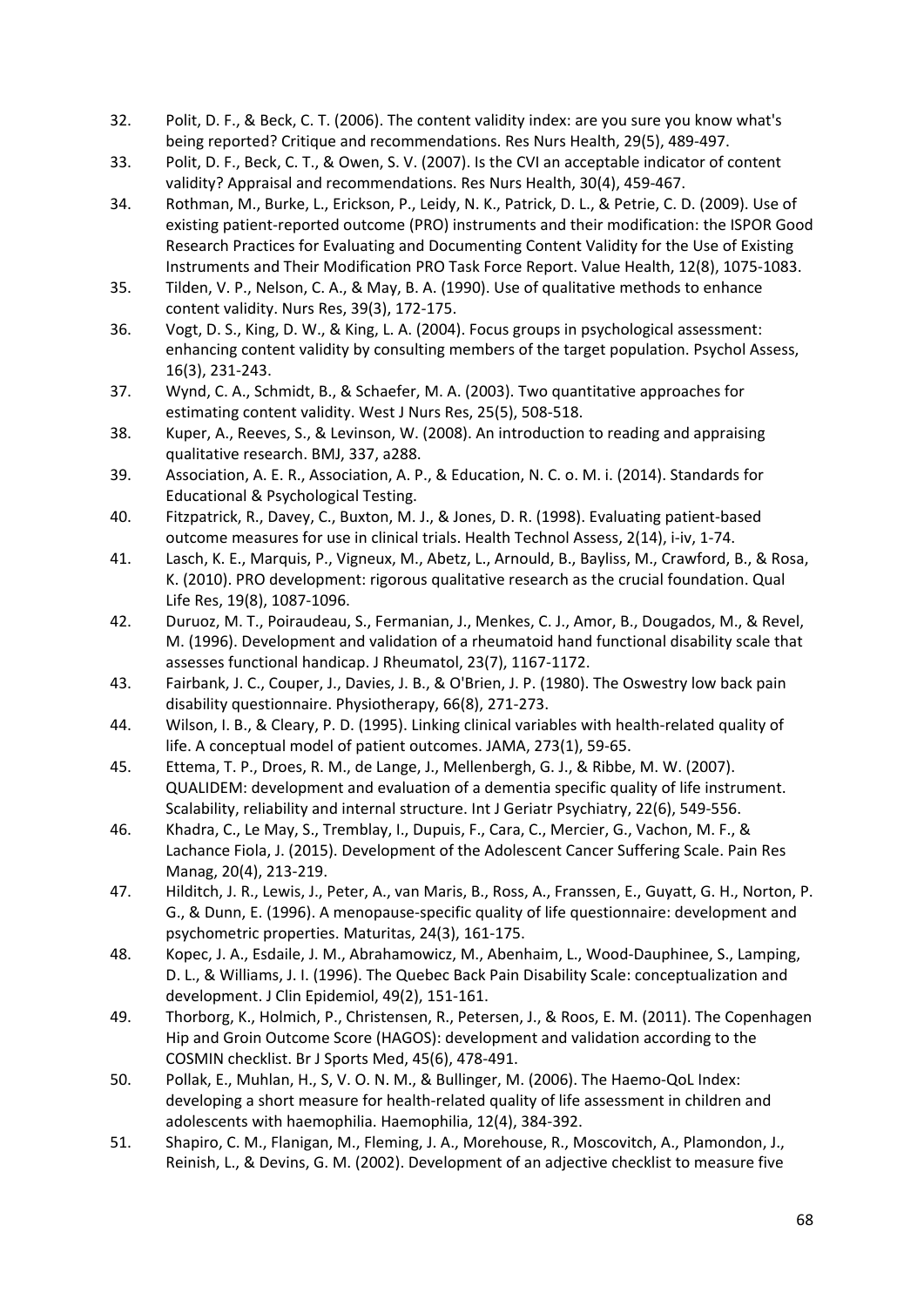FACES of fatigue and sleepiness. Data from a national survey of insomniacs. J Psychosom Res, 52(6), 467‐473.

- 52. Marshall, M. N. (1996). Sampling for qualitative research. Fam Pract, 13(6), 522‐525.
- 53. Watt, T., Hegedus, L., Rasmussen, A. K., Groenvold, M., Bonnema, S. J., Bjorner, J. B., & Feldt‐ Rasmussen, U. (2007). Which domains of thyroid-related quality of life are most relevant? Patients and clinicians provide complementary perspectives. Thyroid, 17(7), 647‐654.
- 54. Spies, J. B., Coyne, K., Guaou Guaou, N., Boyle, D., Skyrnarz‐Murphy, K., & Gonzalves, S. M. (2002). The UFS‐QOL, a new disease‐specific symptom and health‐related quality of life questionnaire for leiomyomata. Obstet Gynecol, 99(2), 290‐300.
- 55. Osborne, R. H., Norquist, J. M., Elsworth, G. R., Busija, L., Mehta, V., Herring, T., & Gupta, S. B. (2011). Development and validation of the Influenza Intensity and Impact Questionnaire (FluiiQ). Value Health, 14(5), 687‐699.
- 56. McLean, R. J., Maconachie, G. D., Gottlob, I., & Maltby, J. (2016). The Development of a Nystagmus‐Specific Quality‐of‐Life Questionnaire. Ophthalmology, 123(9), 2023‐2027.
- 57. Administration, U. S. D. o. H. a. H. S. a. D., (CDER), C. f. D. E. a. R., (CBER), C. f. B. E. a. R., & (CDRH), C. f. D. a. R. H. (2009). **Guidance for Industry Patient‐Reported Outcome Measures:Use in Medical Product Development to Support Labeling Claims**.
- 58. Berry, S., Mangione, C. M., Lindblad, A. S., & McDonnell, P. J. (2003). Development of the National Eye Institute refractive error correction quality of life questionnaire: focus groups. Ophthalmology, 110(12), 2285‐2291.
- 59. Launois, R., Reboul‐Marty, J., & Henry, B. (1996). Construction and validation of a quality of life questionnaire in chronic lower limb venous insufficiency (CIVIQ). Qual Life Res, 5(6), 539‐ 554.
- 60. McHorney, C. A., Bricker, D. E., Kramer, A. E., Rosenbek, J. C., Robbins, J., Chignell, K. A., Logemann, J. A., & Clarke, C. (2000). The SWAL‐QOL outcomes tool for oropharyngeal dysphagia in adults: I. Conceptual foundation and item development. Dysphagia, 15(3), 115‐ 121.
- 61. Rutishauser, C., Sawyer, S. M., Bond, L., Coffey, C., & Bowes, G. (2001). Development and validation of the Adolescent Asthma Quality of Life Questionnaire (AAQOL). Eur Respir J, 17(1), 52‐58.
- 62. Kerr, C., Nixon, A., & Wild, D. (2010). Assessing and demonstrating data saturation in qualitative inquiry supporting patient‐reported outcomes research. Expert Rev Pharmacoecon Outcomes Res, 10(3), 269‐281.
- 63. Gallop, K., Kerr, C., Simmons, S., McIver, B., & Cohen, E. E. (2015). A qualitative evaluation of the validity of published health utilities and generic health utility measures for capturing health-related quality of life (HRQL) impact of differentiated thyroid cancer (DTC) at different treatment phases. Qual Life Res, 24(2), 325‐338.
- 64. Groth, M., Singer, S., Niedeggen, C., Petermann‐Meyer, A., Roth, A., Schrezenmeier, H., Hochsmann, B., Brummendorf, T. H., & Panse, J. (2016). Development of a disease-specific quality of life questionnaire for patients with aplastic anemia and/or paroxysmal nocturnal hemoglobinuria (QLQ‐AA/PNH)‐report on phases I and II. Ann Hematol.
- 65. Bonner, N., Abetz‐Webb, L., Renault, L., Caballero, T., Longhurst, H., Maurer, M., Christiansen, S., & Zuraw, B. (2015). Development and content validity testing of a patient‐ reported outcomes questionnaire for the assessment of hereditary angioedema in observational studies. Health Qual Life Outcomes, 13, 92.
- 66. Hutchings, H. A., Cheung, W. Y., Russell, I. T., Durai, D., Alrubaiy, L., & Williams, J. G. (2015). Psychometric development of the Gastrointestinal Symptom Rating Questionnaire (GSRQ) demonstrated good validity. J Clin Epidemiol, 68(10), 1176‐1183.
- 67. Jobe, J. B., & Mingay, D. J. (1989). Cognitive research improves questionnaires. Am J Public Health, 79(8), 1053‐1055.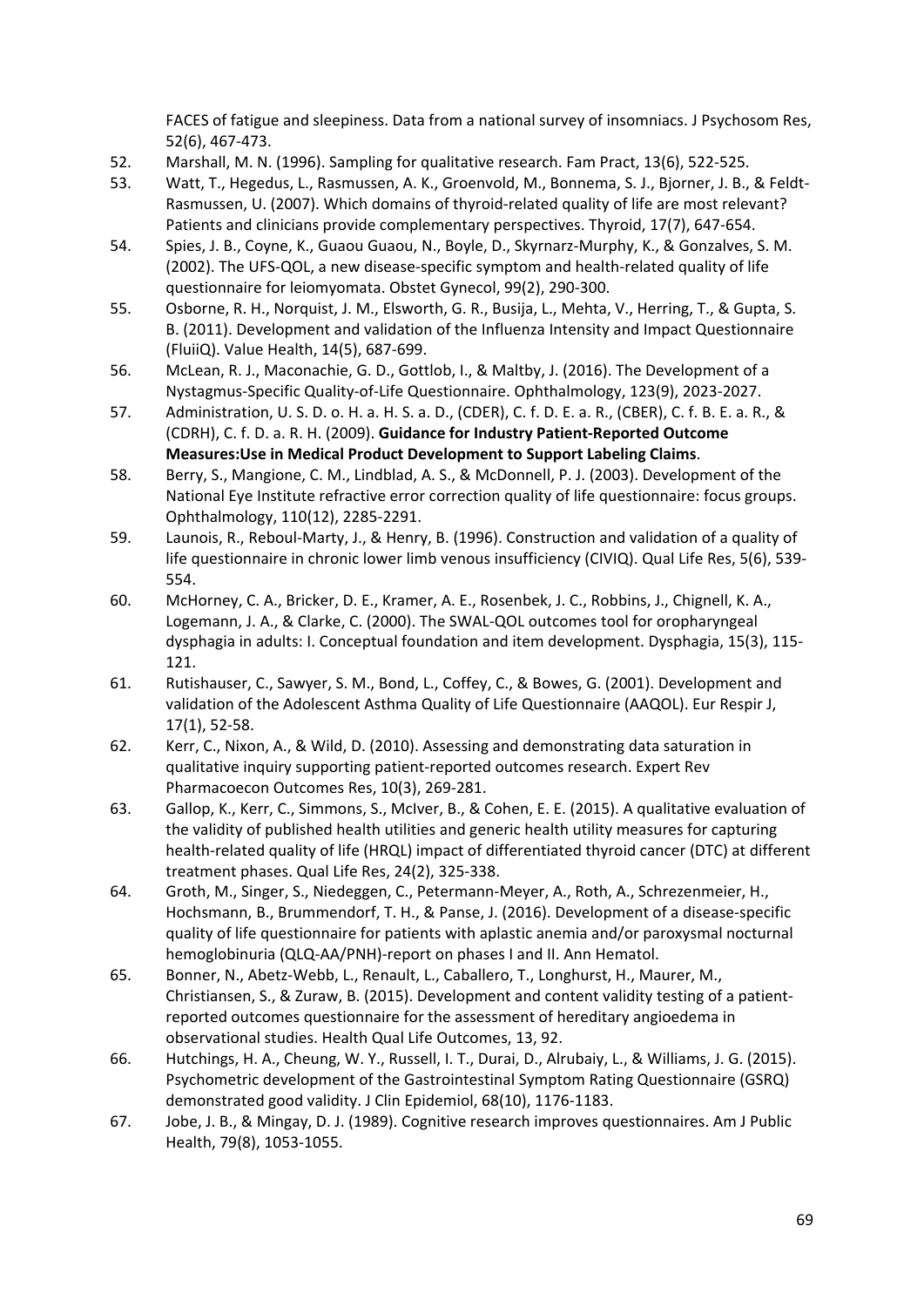- 68. Kelly, L., Jenkinson, C., Dummett, S., Dawson, J., Fitzpatrick, R., & Morley, D. (2015). Development of the Oxford Participation and Activities Questionnaire: constructing an item pool. Patient Relat Outcome Meas, 6, 145‐155.
- 69. Kacha, S., Guillemin, F., & Jankowski, R. (2012). Development and validity of the DyNaChron questionnaire for chronic nasal dysfunction. Eur Arch Otorhinolaryngol, 269(1), 143‐153.
- 70. Willis, G. B. (2005). Cognitive interviewing. A tool for improving questionnaire design. Thousend Oaks, California: SAGE Publications, Inc
- 71. Blair, J., & Conrad, F. G. (2011). Sample size for congitive interview pretesting. Public Opinion Quarterly, 75, 636‐658.
- 72. Wilburn, J., McKenna, S. P., Twiss, J., Kemp, K., & Campbell, S. (2015). Assessing quality of life in Crohn's disease: development and validation of the Crohn's Life Impact Questionnaire (CLIQ). Qual Life Res, 24(9), 2279‐2288.
- 73. Yazigi, F., Carnide, F., Espanha, M., & Sousa, M. (2016). Development of the Knee OA Pre‐ Screening Questionnaire. Int J Rheum Dis, 19(6), 567‐576.
- 74. Trompenaars, F. J., Masthoff, E. D., Van Heck, G. L., Hodiamont, P. P., & De Vries, J. (2005). Content validity, construct validity, and reliability of the WHOQOL‐Bref in a population of Dutch adult psychiatric outpatients. Qual Life Res, 14(1), 151‐160.
- 75. Martin, M. L., Patrick, D. L., Gandra, S. R., Bennett, A. V., Leidy, N. K., Nissenson, A. R., Finkelstein, F. O., Lewis, E. F., Wu, A. W., & Ware, J. E., Jr. (2011). Content validation of two SF-36 subscales for use in type 2 diabetes and non-dialysis chronic kidney disease-related anemia. Qual Life Res, 20(6), 889‐901.
- 76. Duruoz, M. T., Doward, L., Turan, Y., Cerrahoglu, L., Yurtkuran, M., Calis, M., Tas, N., Ozgocmen, S., Yoleri, O., Durmaz, B., Oncel, S., Tuncer, T., Sendur, O., Birtane, M., Tuzun, F., Bingol, U., Kirnap, M., Celik Erturk, G., Ardicoglu, O., Memis, A., Atamaz, F., Kizil, R., Kacar, C., Gurer, G., Uzunca, K., & Sari, H. (2013). Translation and validation of the Turkish version of the Ankylosing Spondylitis Quality of Life (ASQOL) questionnaire. Rheumatol Int, 33(11), 2717‐2722.
- 77. Kitzinger, J. (1995). Qualitative research. Introducing focus groups. Bmj, 311(7000), 299‐302.
- 78. Liamputtong, P. (2009). Qualitative Research Methods: Oxford University Press.
- 79. Greenbaum, T. L. (1998). The handbook for focus group research Thousand Oakes, California, US: Sage Publications.
- 80. Apfelbacher, C. J., Jones, C. J., Frew, A., & Smith, H. (2016). Validity of three asthma-specific quality of life questionnaires: the patients' perspective. BMJ Open, 6(12), e011793.
- 81. Bullinger, M., Sommer, R., Pleil, A., Mauras, N., Ross, J., Newfield, R., Silverman, L., Rohenkohl, A., Fox, J., & Quitmann, J. (2015). Evaluation of the American‐English Quality of Life in Short Stature Youth (QoLISSY) questionnaire in the United States. Health Qual Life Outcomes, 13, 43.
- 82. Gries, K. S., Esser, D., & Wiklund, I. (2013). Content validity of CASA-Q cough domains and UCSD-SOBQ for use in patients with Idiopathic Pulmonary Fibrosis. Glob J Health Sci, 5(6), 131‐141.
- 83. Schonnemann, J. O., & Eggers, J. (2016). Validation of the Danish version of the Quick-Disabilities of Arm, Shoulder and Hand Questionnaire. Dan Med J, 63(12).
- 84. Revicki, D. A., Camilleri, M., Kuo, B., Norton, N. J., Murray, L., Palsgrove, A., & Parkman, H. P. (2009). Development and content validity of a gastroparesis cardinal symptom index daily diary. Aliment Pharmacol Ther, 30(6), 670‐680.
- 85. Rankin, J., Glinianaia, S. V., Jardine, J., McConachie, H., Borrill, H., & Embleton, N. D. (2016). Measuring self-reported quality of life in 8- to 11-year-old children born with gastroschisis: Is the KIDSCREEN questionnaire acceptable? Birth Defects Res A Clin Mol Teratol, 106(4), 250‐ 256.
- 86. Jacobson, T. A., Edelman, S. V., Galipeau, N., Shields, A. L., Mallya, U. G., Koren, A., & Davidson, M. H. (2016). Development and Content Validity of the Statin Experience Assessment Questionnaire (SEAQ)(c). Patient.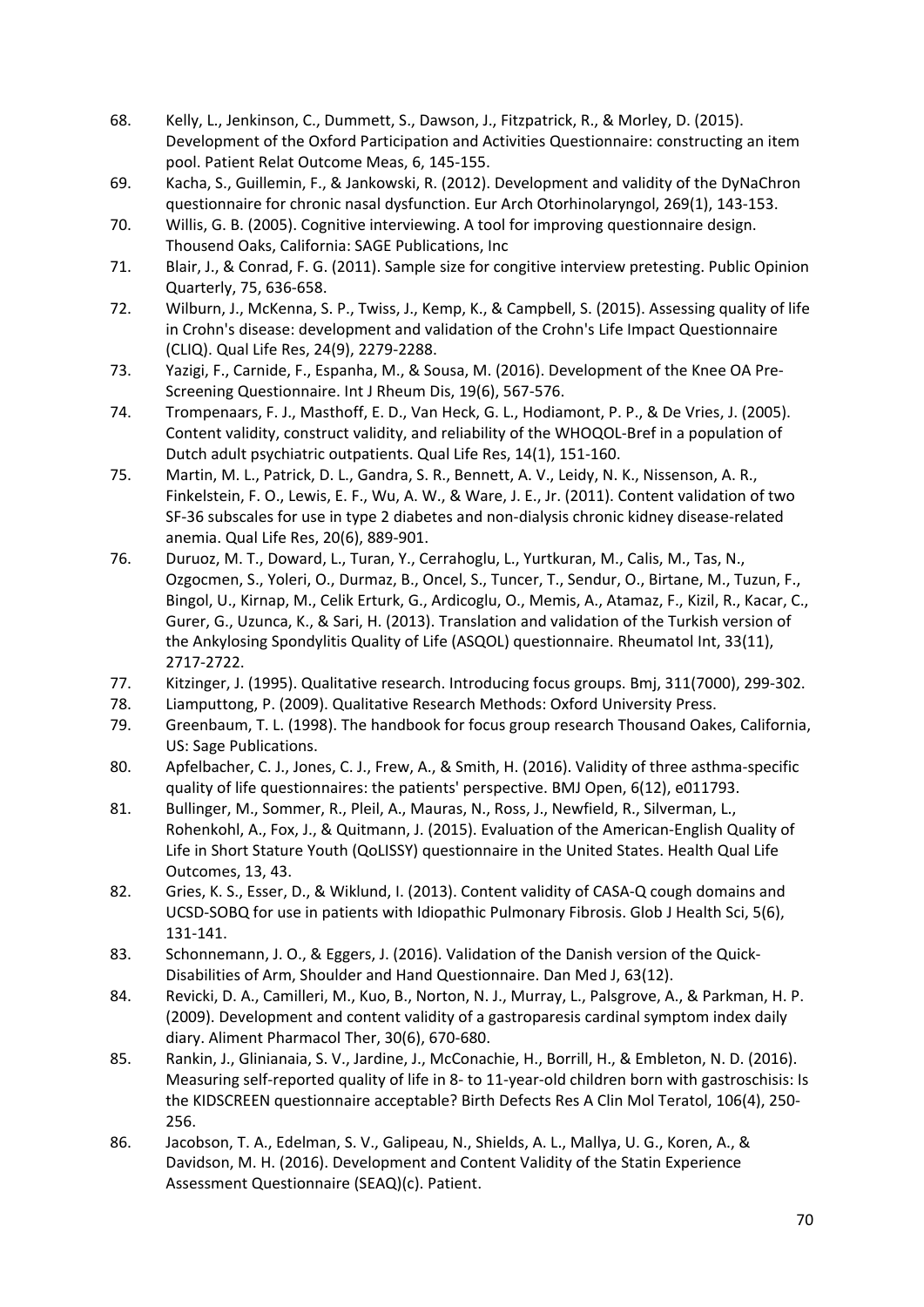- 87. Safikhani, S., Sundaram, M., Bao, Y., Mulani, P., & Revicki, D. A. (2013). Qualitative assessment of the content validity of the Dermatology Life Quality Index in patients with moderate to severe psoriasis. J Dermatolog Treat, 24(1), 50‐59.
- 88. Perrin, C., Khiami, F., Beguin, L., Calmels, P., Gresta, G., & Edouard, P. (2017). Translation and Validation of the French version of the Western Ontario Shoulder Instability Index (WOSI): WOSI‐Fr. Orthop Traumatol Surg Res.
- 89. Hirai, K., Kanda, K., Takagai, J., & Hosokawa, M. (2015). Development of the Hirai Cancer Fatigue Scale: Testing its reliability and validity. Eur J Oncol Nurs, 19(4), 427‐432.
- 90. Klernas, P., Johnsson, A., Horstmann, V., Kristjanson, L. J., & Johansson, K. (2015). Lymphedema Quality of Life Inventory (LyQLI)‐Development and investigation of validity and reliability. Qual Life Res, 24(2), 427‐439.
- 91. Diwan, S., Diwan, J., Patel, P., & Bansal, A. B. (2015). Validation of Gujarati Version of ABILOCO‐Kids Questionnaire. J Clin Diagn Res, 9(10), YC01‐04.
- 92. Inoue, M., Shiozawa, K., Yoshihara, R., Yamane, T., Shima, Y., Hirano, T., Jolly, M., & Makimoto, K. (2016). The Japanese LupusPRO: A cross‐cultural validation of an outcome measure for lupus. Lupus.
- 93. Gable, R. K., & Wolf, M. B. (1993). Instrument Development in the Affective Domain: Measuring Attitudes and Values in Corporate and School Settings: Springer Netherlands.
- 94. Cintas, H. L., Parks, R., Don, S., & Gerber, L. (2011). Brief assessment of motor function: content validity and reliability of the upper extremity gross motor scale. Phys Occup Ther Pediatr, 31(4), 440‐450.
- 95. Korakakis, V., Malliaropoulos, N., Baliotis, K., Papadopoulou, S., Padhiar, N., Nauck, T., & Lohrer, H. (2015). Cross-cultural Adaptation and Validation of the Exercise-Induced Leg Pain Questionnaire for English- and Greek-Speaking Individuals. J Orthop Sports Phys Ther, 45(6), 485‐496.
- 96. Valasek, T., Varga, P. P., Szoverfi, Z., Kumin, M., Fairbank, J., & Lazary, A. (2013). Reliability and validity study on the Hungarian versions of the oswestry disability index and the Quebec back pain disability scale. Eur Spine J, 22(5), 1010‐1018.
- 97. Streiner, D. L., & Norman, G. R. (2008). Health measurement scales. A practical guide to their development and use. New York: Oxford University Press.
- 98. Guyatt, G. H., Oxman, A. D., Vist, G. E., Kunz, R., Falck-Ytter, Y., Alonso-Coello, P., & Schunemann, H. J. (2008). GRADE: an emerging consensus on rating quality of evidence and strength of recommendations. BMJ, 336(7650), 924‐926.
- 99. Chiarotto, A., Terwee, C. B., & Ostelo, R. W. (2017). A systematic review on the content validity and structural validity of questionnaires to measure physical functioning in patients with low back pain. Submitted.